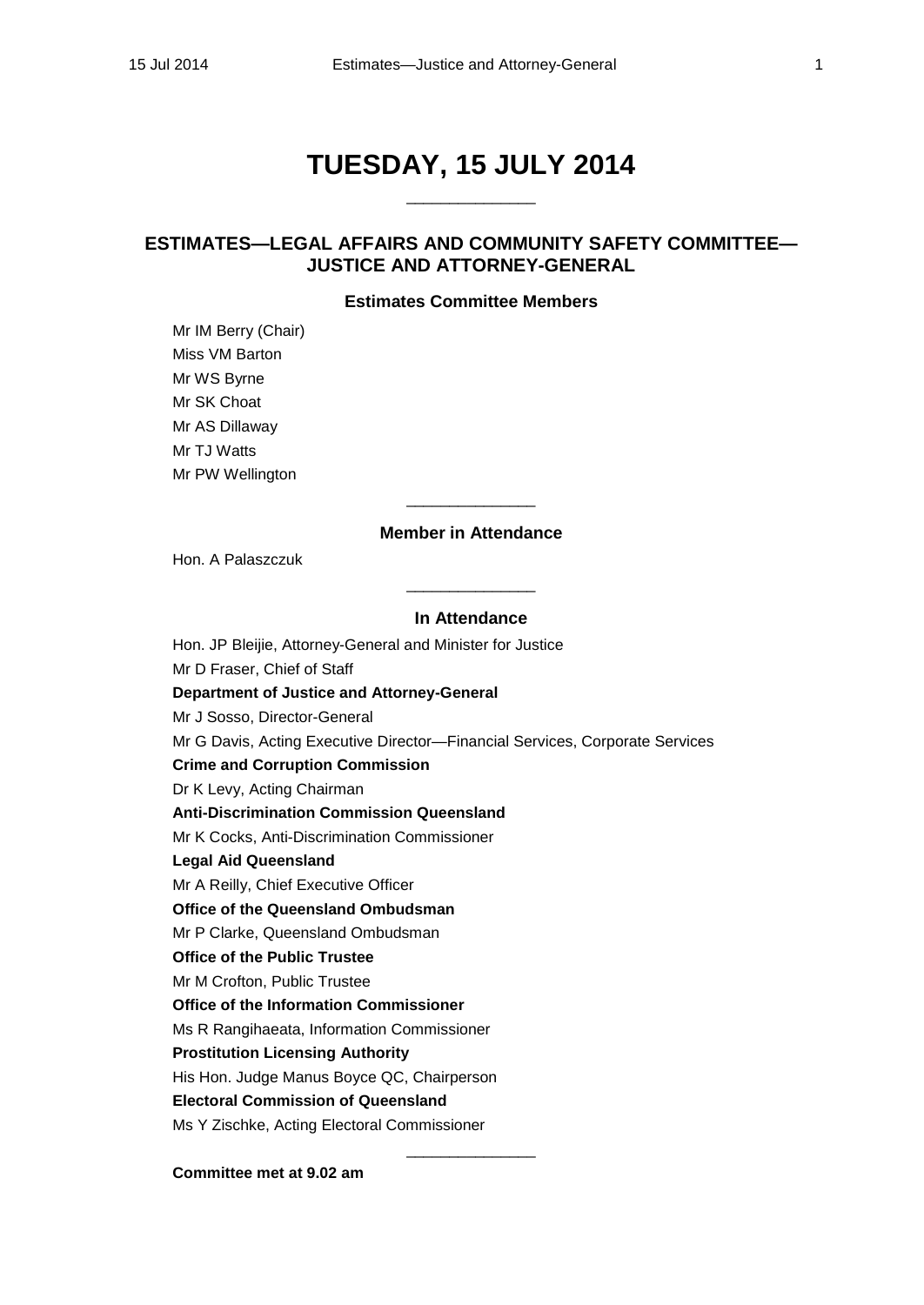**[CHAIR:](http://www.parliament.qld.gov.au/docs/find.aspx?id=0MbaLACSC20140715_090156)** Good morning. I declare the estimates hearing of the Legal Affairs and Community Safety Committee now open. On behalf of the committee, I welcome the Attorney-General and advisers and members of the public to this hearing. I am Ian Berry, the member for Ipswich and chair of the committee. Mr Peter Wellington MP, the member for Nicklin, is the deputy chair. The other committee members in attendance here today are Miss Verity Barton MP, member for Broadwater; Mr Bill Byrne MP, member for Rockhampton; Mr Sean Choat MP, member for Ipswich West; Mr Aaron Dillaway MP, member for Bulimba; and Mr Trevor Watts MP, member for Toowoomba North. The committee will examine the proposed expenditure contained in the Appropriation Bill 2014 for the Attorney-General and areas of responsibility allocated to it under schedule 6 of the standing orders of the Legislative Assembly. The committee will suspend proceedings for the following breaks: morning tea from 10.45 am to 11 am; lunch from 1 pm to 2 pm; and afternoon tea from 3.30 pm to 3.45 pm.

I remind all those participating at the hearing today that these proceedings are similar to parliament to the extent that the public cannot participate in the proceedings. In this regard, I remind members of the public that, under the standing orders, the public may be admitted to or excluded from the hearing at the discretion of the committee. I ask that all mobile phones and pagers be either switched off or switched to silent. I remind members that the standing orders provide that directors-general and those chief executive officers set out in schedule 7 of the standing orders may be questioned by the committee. For the benefit of Hansard, I ask all witnesses to identify themselves before answering a question. The committee has also resolved that the following non-committee members may be given leave to participate and ask questions throughout the hearing: Mr Carl Judge MP, member for Yeerongpilly, and the Leader of the Opposition, Ms Annastacia Palaszczuk MP, member for Inala.

I now declare the proposed expenditure of the relevant organisational units within the portfolio of the Attorney-General and Minister for Justice open for examination. The question before the committee is—

That the proposed expenditure be agreed to.

Attorney, if you wish, you may make an opening statement. Do you wish to do so?

**Mr BLEIJIE:** A short opening statement, Mr Chair.

**CHAIR:** Thank you.

**Mr BLEIJIE:** Thank you, Mr Chair and committee members. It is great to be here today for the 2014-15 budget estimates committee for the Department of Justice and Attorney-General and I thank all committee members. I note that we have six hours and 30 minutes today and I hope that I will answer my questions as succinctly as possible to give committee members the most opportune time to ask questions to both myself and to the relevant office holders. In 2012 we took a strong plan to the election, and it talked about four pillars of the economy and it also talked about cutting red tape in my department. It talked about restoring accountability in government, making Queensland the safest place to raise a family and also revitalising front-line services. I want to place on record my absolute thanks to all Department of Justice and Attorney-General staff who have over the last 12 months displayed an unbelievable talent in terms of law reform. It has been a particularly busy 12 months.

If I can quickly look at cutting red tape, we only have to look at the reforms that the drafters in our department have undertaken for the property sector, for real estate agents and for lawyers and the very positive response that will have in terms of our economy in Queensland for the property sector. In terms of liquor licensing, community clubs no longer have to have community liquor permits. For our local football clubs and soccer and bowls clubs, that is a fantastic achievement that I thank the department for. If we look at restoring accountability in government, we have established the Crime and Corruption Commission to fix the issues that were noted by this committee and other parliamentary committees last year. We have amended the right to information legislation which means that when an applicant receives information so, too, does the world at large. I think it is great for democracy and it is great for Queenslanders to have access to that information. Of course, the Department of Justice and Attorney-General participates in the open data revolution, making sure that we have as much information out there for the public to see as possible.

One issue particularly close to my heart as a father with three children is that we wanted to make Queensland the safest place to raise a family. We have the strongest laws in the country now dealing with child sex offenders. In the next six months you will see the Department of Justice and Attorney-General work on more laws to strengthen the already tough child sex offender laws so that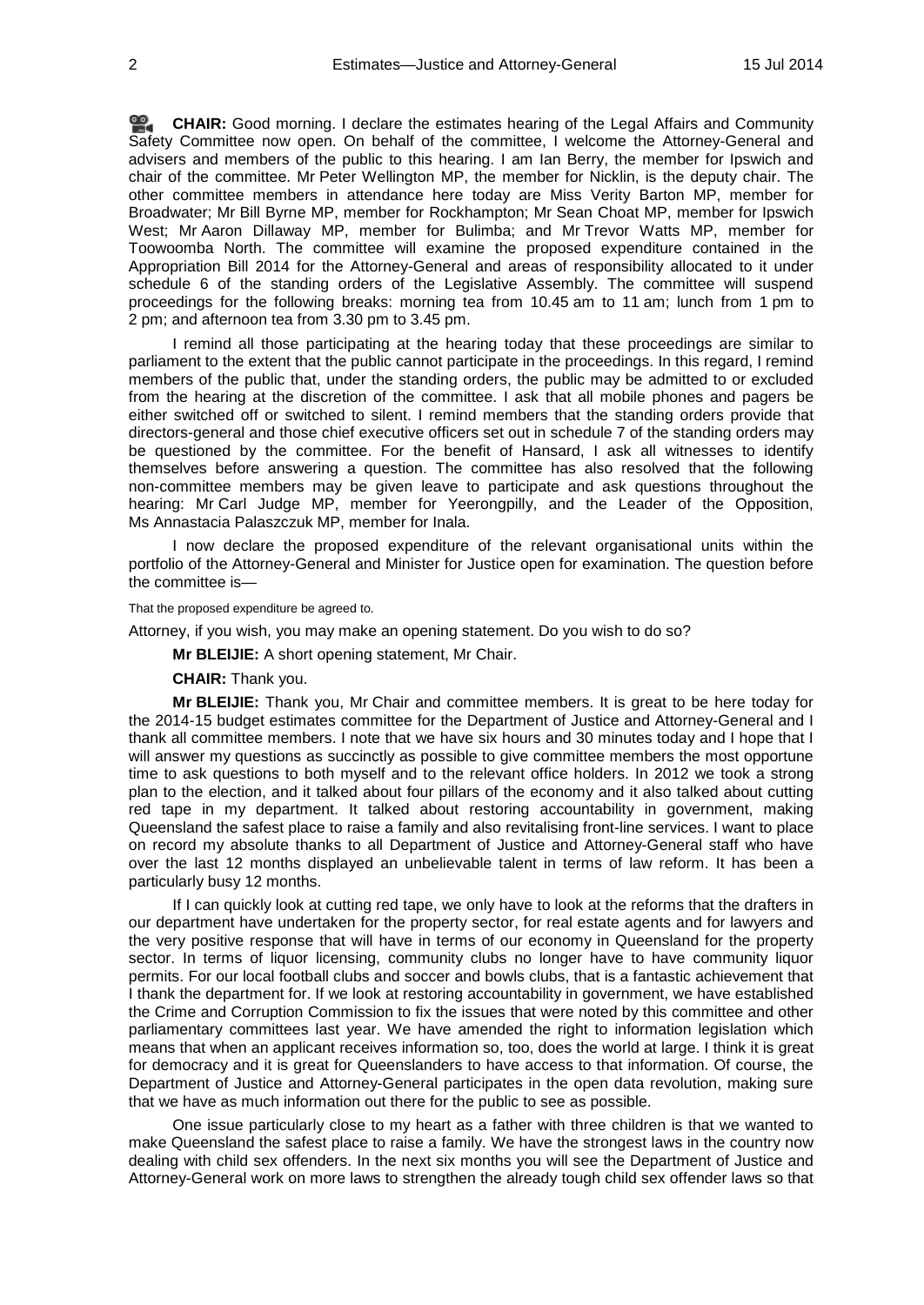we can make Queensland the safest place to raise a family. Finally, in terms of revitalising front-line services, I think there is no greater achievement for the Department of Justice and Attorney-General than the drafting and the legislating and action of the criminal gang reforms that we have undertaken in the last 12 months. That was a particularly busy time for the department and I want to place on record my thanks to not only all of the drafters but also the men and women out there right across our Queensland community who are making sure those laws work on the ground and making sure Queensland is a safe place for our community members. I think nothing sums it up better than today's *Courier-Mail* where the commissioner for police said that criminal gang reforms pay off. This could not have been achieved—a 10 per cent reduction of all crimes could not have been achieved—without the hardworking and dedicated staff of the Department of Justice and Attorney-General. I place my absolute gratitude for them on the record. Thank you.

**CHAIR:** Thank you, Attorney.

**Miss BARTON:** Attorney, I was wondering if you could advise the committee what the government is doing to support healthy workplaces and how this is benefiting Queensland workers.

**Mr BLEIJIE:** Thank you. This is a particularly strong issue of the government's achievements in the last 12 months. We want, as I said in my opening remarks, Queensland to be not only the safest place to raise a family but we also want workers, mums and dads and family members to be able to go home safely. When we look at workplace health and safety, we have many programs operating right around the state and Zero Harm at Work leadership forums. We also have the great Mal Meninga as our safety ambassador. He has been the safety ambassador for a few years now and he has gone to many breakfasts with many parliamentarians right across the state making sure that there is workplace health and safety partnering and that we have the appropriate partnerships with organisations. In the last couple of years I have seen businesses in Queensland have a remarkable turnaround in terms of their attitude to workplace health and safety. I think they get it. They understand it. They understand that they have to invest in safety mechanisms and attitudes in the workplace, because no-one wants any injuries for their workers. I thank Workplace Health and Safety Queensland and the new board we have, as well as Electrical Safety, for their great work. But I think gratitude should also be shown to the businesses in our community right across Queensland, whether you are in an agribusiness or a coastal business or an exporter. They are all showing an attitude towards enhanced safety in their workplaces.

**Mr BYRNE:** My question is to Dr Levy from the CCC. I refer to page 58 of the SDS which has staffing rates for the CCC. There are no staffing levels included in the notes and the notes state—

The CMC is still finalising its organisational structure in 2014-15 to ensure it best meets the changes in its functions resulting from the administrative review of the CMC and the Crime and Misconduct and Other Legislation Amendment Bill 2014.

Are you any closer to finalising your staffing levels?

**Dr Levy:** I thank you for the question. Yes, we are. We in fact have settled a final organisational structure and establishment. The same range of diverse range of employees—police, lawyers, intelligence analysts and so forth—are all included. In 2013-14 the organisation's structure had 341 full-time equivalent positions. That includes permanent, temporary and casual positions throughout the CCC. Based on the review following both the Callinan-Aroney report and the Keelty review, as well as other internal reviews we have done, taking account of those changes in statutory functions, the new establishment will be 334 positions. The structure really will not change for most of the areas of the commission. They will change, however, in the areas of Integrity Services, because that is where the work of the definition and the assessment of complaints coming in is done. There will be some reduction there. In terms of applied research and evaluation, there will be some reduction in those numbers partly because the legal positions have all been centralised into a Legal Services unit. That was one of the recommendations of the then PCMC last year. Also, the Legal Services unit itself of course correspondingly will have some change to it. With regard to the change from 341 positions to 334, that is a net seven positions which will change. That is made up of 19 positions which will be saved, but correspondingly there are 12 positions created as a consequence. So the effect there will be the net of seven will be disestablished.

**Mr BYRNE:** So these are FTEs, full-time positions?

**Dr Levy:** Full-time equivalents, yes.

**Mr BYRNE:** If I look at the total staffing level from last year from the actuals and look at the forward allocations, it looks to me like there is \$3,368,000 additional in the budget for this year. Given that there is actually a reduction in FTEs, what is that additional \$3,368,000 in the budget going to be spent on?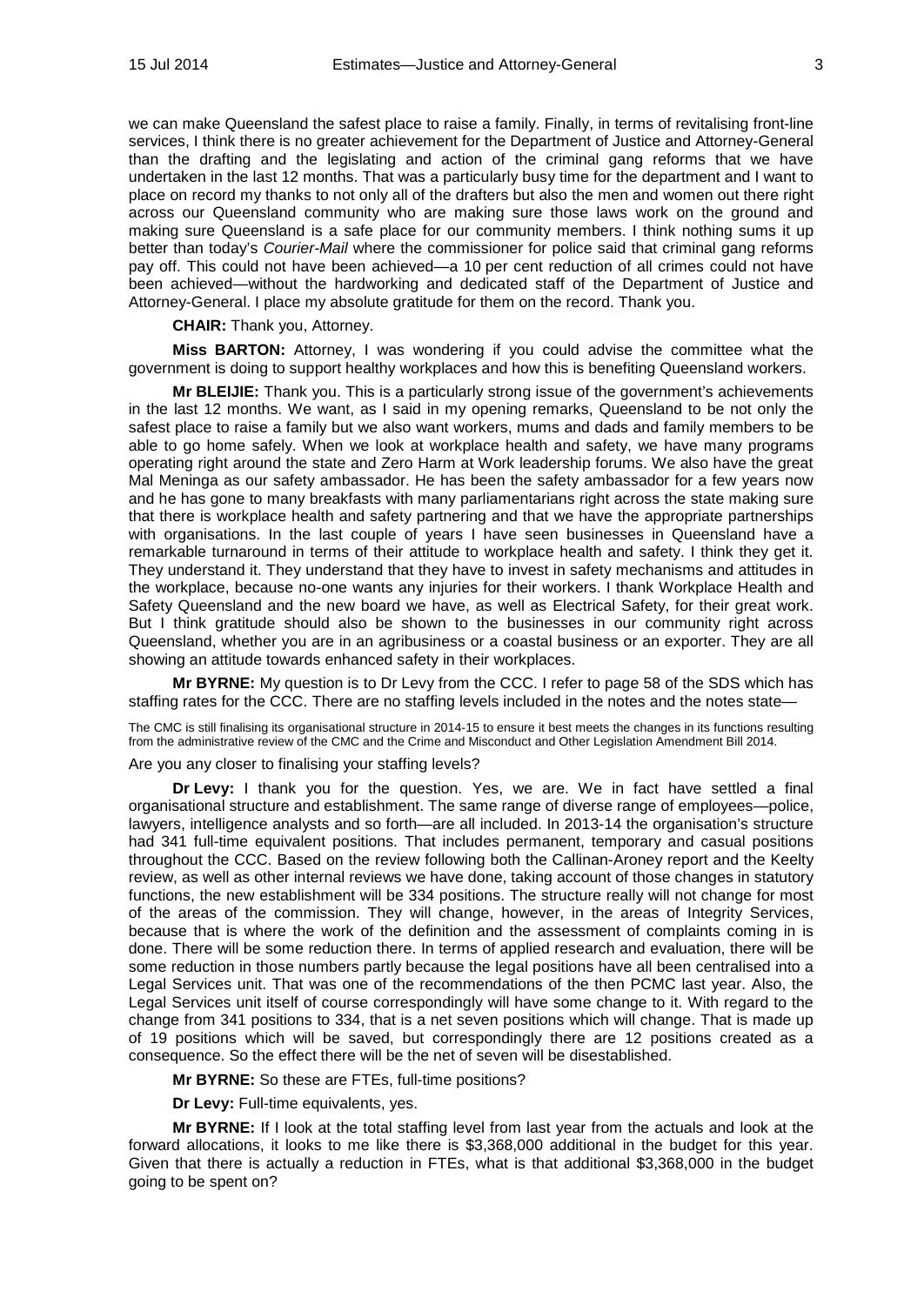**Dr Levy:** The budget for the coming year is \$52.95 million. The increase is \$1.49 million or a 2.91 per cent increase. The grant funding was 50.75 last year. The increase essentially is the increase in enterprise bargaining, mostly salary increase for the majority, in terms of the difference in the budget.

**Mr BYRNE:** So what sort of percentage increase are you projecting? You are talking about salary increases, obviously?

**Dr Levy:** Yes, that is the answer.

**Mr BYRNE:** So what sort of percentage range are you talking about?

**Dr Levy:** It is \$1.42 million for that, which is a 2.82 per cent increase.

**Mr BYRNE:** Right.

**Dr Levy:** Sorry, let me just add to that: \$1.42 million, or 2.82 per cent, is the increase and there is also of that \$0.78 million, or \$780,000, that is the enterprise bargaining component of the salary increases.

**Mr BYRNE:** So there is no additional contractual implications, no further contractor/consultant type numbers in that \$3 million?

**Dr Levy:** No, no.

**Mr CHOAT:** While we are discussing the CCC, I wonder if the Attorney-General would please outline the steps that the government has taken to ensure that Queensland has a strong independent watchdog focused on combating crime and corruption in Queensland.

**Mr BLEIJIE:** I thank the honourable member for the question. The honourable member would be aware that the Crime and Misconduct and Other Legislation Act 2014, commenced on 1 July 2014, implemented the recommendations of the Hon. Ian Callinan AC, former High Court judge, and Professor Nicholas Aroney in their 2013 landmark report of the Crime and Misconduct Act 2001. Recommendations included that the CMC, as it then was known, should focus on investigating serious cases of corrupt conduct and that there should be a reduction in the number of trivial complaints handled by the commission to ensure that its resources were used most effectively in combating corruption. We have achieved that by creating a new definition of corrupt misconduct and raising the threshold for matters within the Crime and Corruption Commission's jurisdiction. We have amended the legislation requiring public officials to notify the CCC when they reasonably suspect corrupt conduct. We have expanded the use of section 40 directions to units of public administration. We have amended the act to provide that the CCC must investigate only the more serious cases of corrupt conduct. Amendments to the act to expand the grounds upon which the CCC may dismiss or take no action in relation to a complaint also include when the complaint is not made in good faith, made for a mischievous purpose, made recklessly or maliciously, and not within the CCC's jurisdiction.

We have also amended the legislation requiring complaints to be made by statutory declaration except that if the CCC determines in exceptional circumstances that the case may exist. Also, we have put in particular provisions and expanded the provisions with respect to people with an incapacity to make certain complaints so that the CCC can assist those people. We have amended the research function to ensure that it is more focused on the CCC's absolute functions.

We did all of this because—and I do not need to remind the committee members and parliamentarians—that the CCC, as the CMC was then, a couple of years ago had been subject to not only the Nicholas Aroney and Ian Callinan review, the PCMC of this parliament actually conducted an inquiry into the shredding of certain Fitzgerald documents and prepared a scathing report in terms of the administration of the CCC, or CMC as it then was. So over a couple of years, in terms of restoring accountability to these organisations, we tried to take people on a journey in terms of the reviews that we did and the reviews that we undertook. I think that we have achieved what will be probably the strongest crime and corruption fighting body that we have in the nation.

**Mr DILLAWAY:** Attorney-General, if I could just follow up on that? Could you touch specifically on what measures have been implemented to ensure that oversight and the operations of the CCC are more transparent for Queenslanders?

**Mr BLEIJIE:** I think what we wanted to achieve, certainly with the amendments that we put through to start on 1 July, was that sometimes the best disinfectant that you could have in these organisations is to let the sunlight in. What we wanted to do was open the CCC so that it was not closed. I do not need to remind committee members of the last couple of years where we have seen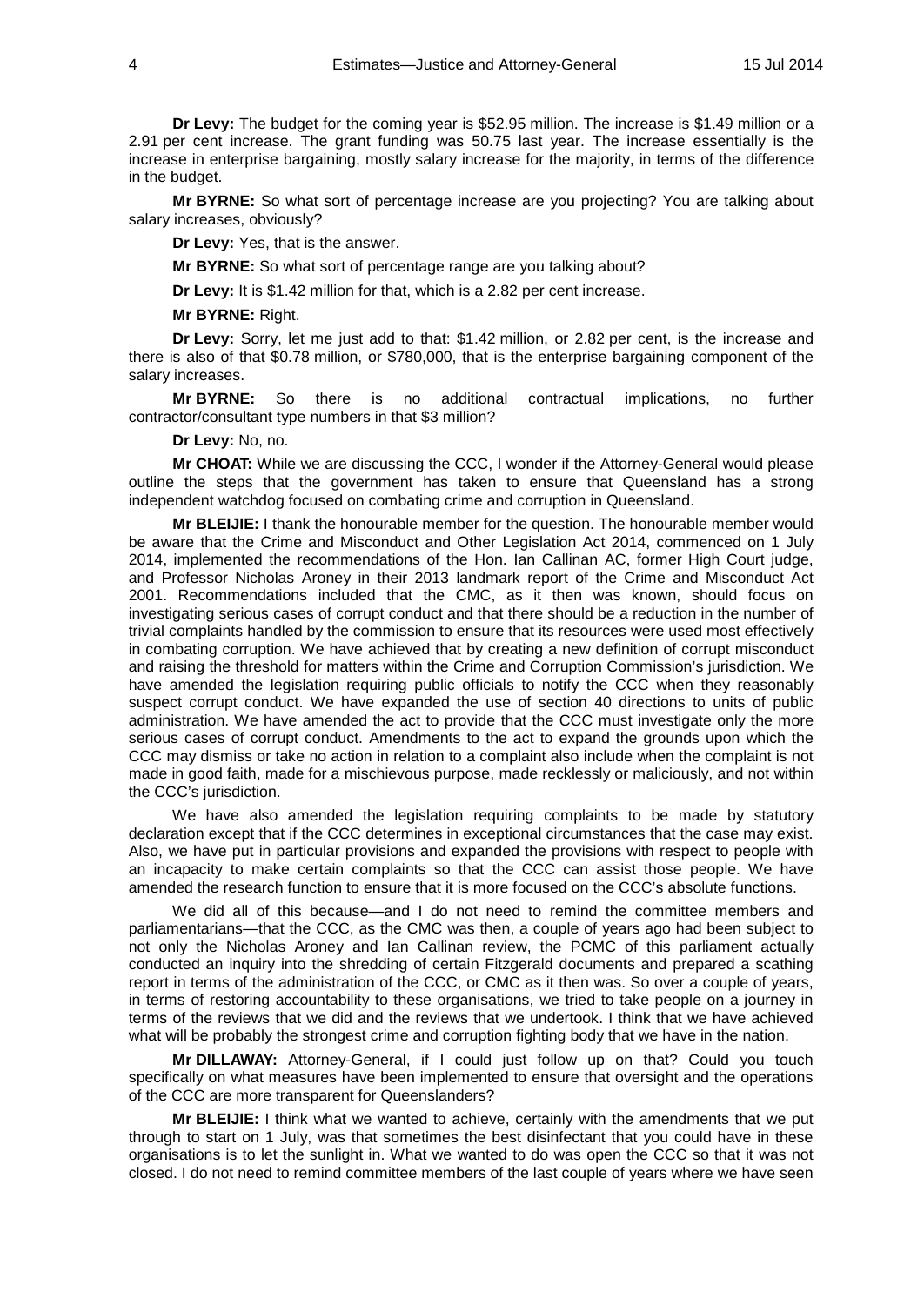the parliament have to deal with certain motions talking about investigations of the CMC, as it then was, in terms of shredding Fitzgerald documentation, the unauthorised disclosure of certain documentation. The public, I would suspect, would think that the CMC, as it then was, the body entrusted with details of whistleblowers in the Fitzgerald inquiry, would be the body to most protect that. I think that there was an absolute breach of trust when information was released to the public and documentation was shredded.

So we had to do something. I am particularly proud of these amendments that started on 1 July in that the parliamentary crime commissioner will actually have more of a responsibility and oversight. So we still have the PCMC as it then was—the parliamentary committee—with absolute oversight but the parliamentary commissioner now can investigate matters of the CCC. They will not investigate themselves anymore. We know that there was a notable case in the last couple of years where the CMC conducted an investigation into an employee of its own jurisdiction. That, I would hope, will not happen anymore. That is because we have changed the legislation. We have made the body that demands accountability of every Queenslander accountable to the Queensland public as well through these reforms.

## **Mr DILLAWAY:** Thank you.

**Mr WATTS:** Attorney-General, you spoke about some of the measures that have been implemented to ensure the CCC focus is on serious crime and corruption. My question is: how will matters that are no longer dealt with by the CCC be investigated?

**Mr BLEIJIE:** I thank the honourable member for the question. The legislation, which commenced on 1 July 2014, and the changes that we implemented in that legislation focuses the Crime and Corruption Commission on investigating serious corrupt conduct. The act amends the definition of official misconduct in the renamed Crime and Corruption Act to raise the threshold for what matters constitute corrupt conduct and, as such, then necessarily fall within the CCC's jurisdiction.

Under the act, the CCC's CEO may issue a binding direction to the CCC officers about how they are to decide whether a complaint involves or may involve serious corrupt conduct or a case of systemic corrupt conduct in a unit of public administration. Such directions will ensure that there is consistency in the CCC's determination of what is and is not serious conduct—corrupt conduct. The act raises the threshold for mandatory public official notifications of matters to the CCC to a reasonable suspicion rather than the previous requirement of a mere suspicion. That was because it had been noted that the CCC received some 5,000 complaints and I think it was less than 100, if my memory serves me correctly, that were actually investigated and the majority of those were found that there was no case to answer. So we did have a serious problem with the CMC being tied up in what a lot of the time were complaints that could be better dealt with by public administration.

So additionally, under the act, the CCC may issue directions to the units of public administration that direct what complaints need not be referred to the CCC and continues to have a monitoring role in respect of how public officials deal with corrupt conduct, including being able to monitor investigations by public officials into corrupt conduct. Conduct that does not meet the raised threshold of corrupt conduct is not subject to the CCC's jurisdiction and is the responsibility of the units of public administration to manage. Within the government departments, line managers are directly responsible for the management of conduct, complaints regarding non-corrupt conduct, but the departmental CEO is ultimately responsible for the management of such complaints.

The Public Service Commission's—the PSC—conduct and performance excellence service will provide advice and support to CEOs and agencies. The PSC may conduct or commission reviews of an agency's management of matters, access an agency's performance and monitor trends. The PSC and the CCC will work together with agencies to monitor at a systems level to ensure that agencies are appropriately identifying matters as either corrupt conduct or as an employee conduct or work performance matter.

**CHAIR:** It might be appropriate for me to ask a question. Could you please provide a comparison between the CMC's total budget for 2012-13 and the CCC's budget for 2014-15?

**Mr BLEIJIE:** Thank you. I think it stems from the member for Rockhampton's question a little bit earlier to the CCC acting chair. The Crime and Misconduct Commission's—the CMC as it then was—operating budget for 2012-13 was \$50.43 million, which was an increase of \$466,000 from the previous year. This increase was mainly due to a one-off grant payment of \$1 million for staff redundancies offset by a CBRC reduction in grant funding of \$459,000 and a decrease in interest earnings.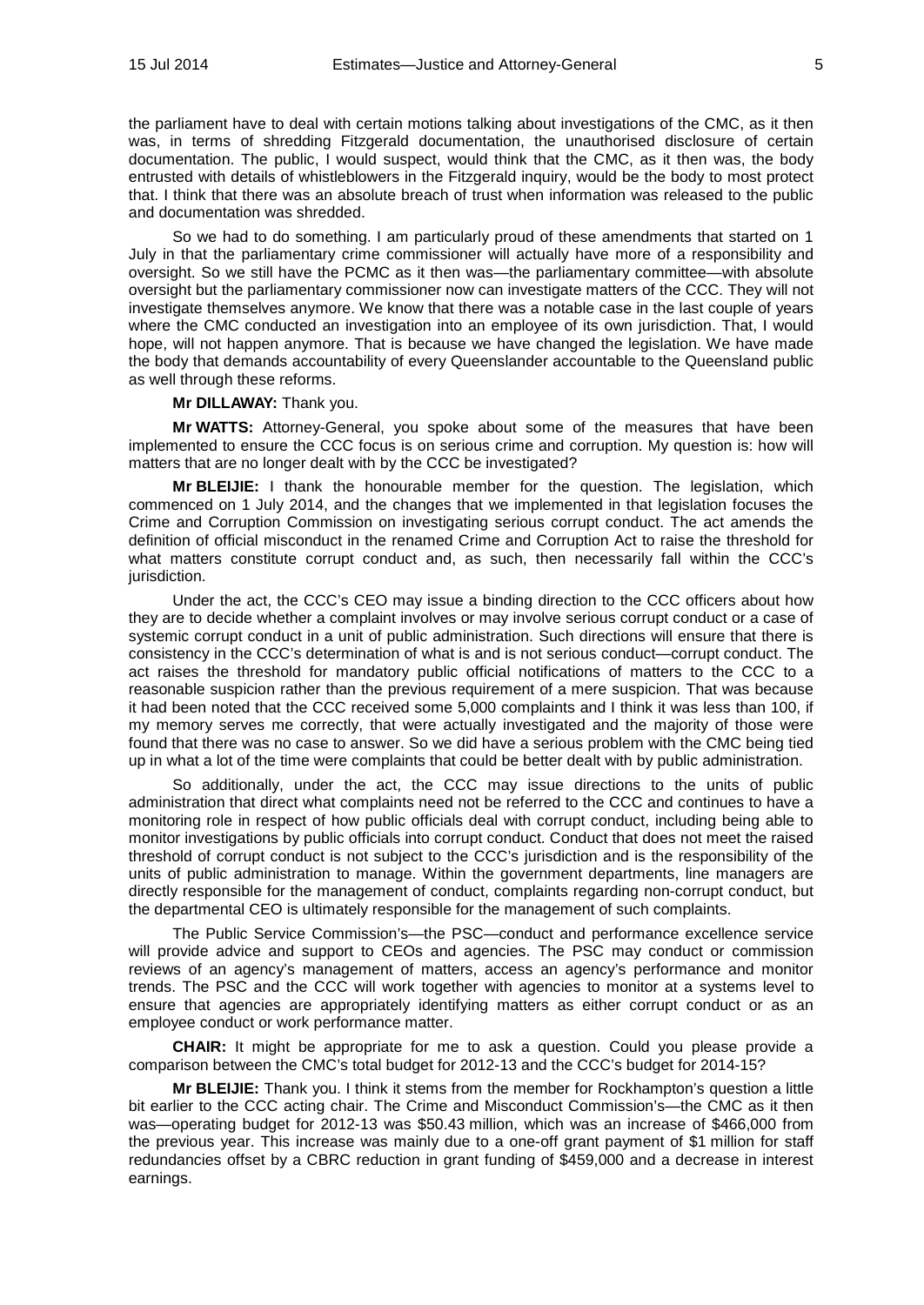In 2013-14, the CMC's operating budget was \$51.46 million. This was an increase of \$1.03 million from the previous year. That was mostly due to funding received for criminal motorcycle gang related activities and enterprise bargaining remuneration increases.

In 2014-15, the Crime and Corruption Commission's operating budget is \$52.95 million. This is an increase of \$1.49 million from the previous year and is mainly due to receiving funding for CMG related activities and enterprise bargaining remuneration increases. As I referred earlier, with just over \$6.5 million in additional funding over a period of time for the Crime and Corruption Commission to deal with criminal motorcycle gangs, I think the results speak for themselves. Today, I referred to the *Courier-Mail* editorial today but also the *Courier-Mail* article where the Commissioner of Police is talking about reductions of 10 per cent of crime across all crime in Queensland. Then we have also seen a further breakdown in some police statistics in my own area on the Sunshine Coast, where we have had a 54 per cent reduction in robberies. That is an unbelievable statistic. That is not 54 per cent across the state; that is just on the Sunshine Coast. If my memory serves me correctly, there was a 17 per cent decrease in unlawful entries on the Sunshine Coast. As I said before, as a father of three children and the government wanting to make Queensland the safest place to raise a family, the statistics today released by the Police Commissioner, the state-wide statistics and the work that the CCC is doing, could not have been done without the additional funding. I am very pleased to show to the committee that, over the past two years that I have been the Attorney-General and this government has been in power, the CCC has had essentially nothing but increases in funding each year dealing with corrupt and criminal gangs.

**Mr WELLINGTON:** My question is to Dr Levy. I refer to page 56 of the Service Delivery Statements which states that the Crime and Misconduct Commission has a range of objectives, including reducing the impact of major crime in Queensland and reducing the incidence of serious corruption in the public sector. I ask: is there any division of allocation of resources between these two objectives, or is it the case that there is simply a model of staffing and you respond to matters as they come along?

**Dr Levy:** Thank you, Mr Wellington, for that question. The staffing numbers that I was referring to before are based on the objectives in the act. There has been a change—a very significant change—over the last six months or so from a focus on just doing what were mainly low-level matters before and now there is actually a greater degree of professionalism among the staff. So the focus now, and the allocation of the resourcing, is based on the professional activities, particularly in crime, organised crime, and major crime. Corruption also, of course, has a focus, but we are only focusing now on the most serious matters, according to the definition of corrupt conduct. So the allocation of the staff is certainly mainly on organised crime, but in relation to corruption—and I know the Attorney-General referred to this before—one of our major functions has been corruption and we are certainly putting emphasis on matters of serious corruption that could amount to criminal offences, of course, which is still within this definition of corrupt conduct.

**Mr WELLINGTON:** On the issue of focusing resources on serious corruption, is your commission undertaking and focusing resources on doing its own investigations or are you simply reliant on complaints that are made to the commission?

**Dr Levy:** We essentially up until now have relied on complaints made to the commission. This is in relation to corruption now that you were referring to. Certainly, complaint is the major way that we have proceeded. Nevertheless, there is still intelligence that we gather and do independent survey and surveillance, if you like, of behaviour across the public sector. That has produced very productive outcomes for detecting corruption. There are some current operational matters in hand as a result of that.

**Mr WELLINGTON:** I have a follow-on question.

**CHAIR:** I just might make a point, though, that all questions have to relate to the budgetary matters in the SDS. I will allow you to go on but if you could just confine it to that area, I would appreciate that.

**Mr WELLINGTON:** In relation to page 56 of the Service Delivery Statement and the staffing and resources allocated to fighting serious corruption in Queensland, have you learnt any lessons from the recent ICAC investigations in another state in relation to the need to prioritise additional resources to fighting the incidence of serious corruption or possible serious corruption in Queensland?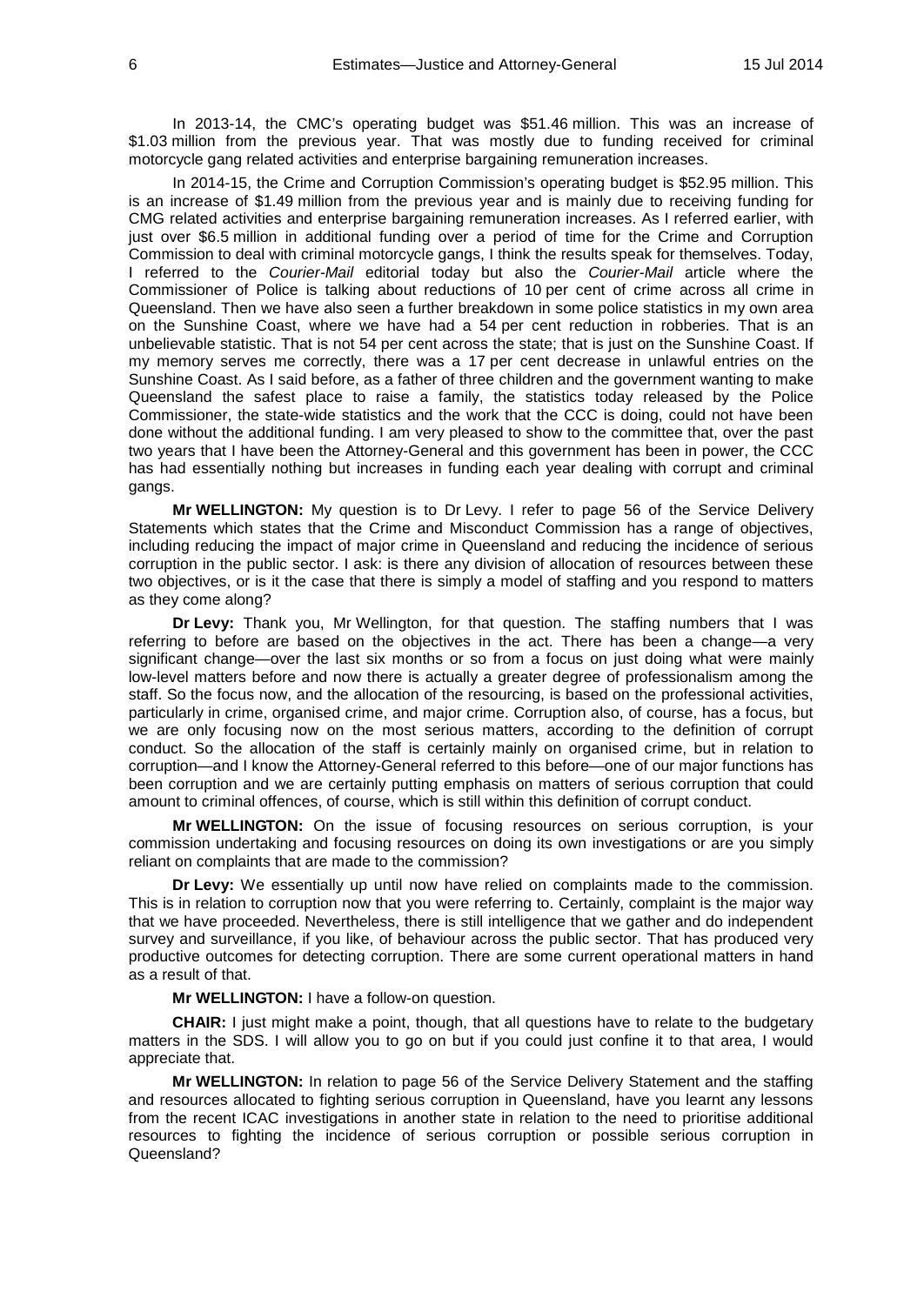**Dr Levy:** We have been monitoring the inquiries recently of ICAC in New South Wales. The way that the CCC conducts its business in relation to corruption is not dissimilar, and we are certainly focusing on major elements of corruption. Don't forget that the CCC has a role both in crime and corruption and there is an overlap between those. While you are aware that we have had this stimulus of \$7 million to focus on motorcycle gangs—which I think has been one of the things that has helped refocus the CCC to make it a very effective organisation, because not only have we assisted the police through crime but also that has revealed issues of corruption both in police and in the public sector or at least alleged matters. So we focus on those as being the most serious things just like ICAC focus on the most serious matters that have been brought to their attention.

**Miss BARTON:** Attorney, I was wondering if you could provide the total amount of money that was restrained in the last financial year by the CMC.

**Mr BLEIJIE:** Thank you for the question. In the last financial year the commission restrained \$13.8 million against a target of \$18 million. As a result of the new legislation, an increased number of matters have been referred to the commission by the police. New staff have been recruited to manage the work, and training of these staff is proceeding satisfactorily although it has affected the productivity of the proceeds of crime team.

The implementation of the unexplained wealth and serious drug offender confiscation provisions involve more complex matters. It is taking longer to obtain restraining orders and finalise matters. It was anticipated that while restraints would not reach the \$18 million target they could reach a revised target of \$15 million. This revised target was not achieved due to the matters totalling \$1.2 million set down to be heard in the final week of the year being adjourned by the court. If it had been moved another couple of weeks we probably would have achieved that target. In the last financial year, to answer the member's question, the commission restrained \$13.8 million.

**Mr BYRNE:** My question again is to Mr Levy. In light of the fact that your future structure is now finalised and some of the things you said earlier in evidence, how many staff are allocated to the public sector ethics component of your new structure? And how does that compare with previous FTE from the old organisation?

**Dr Levy:** In relation to public sector ethics, the figures of course cover the public sector in the sense of the Public Service plus local government and universities. That is the area that we call integrity services. They receive and assess complaints. There were 37 positions as at 30 June—the end of the last financial year. There will now be 28 positions. That is consistent—more than consistent—with the numbers of complaints received. We have received almost 4,000 complaints annually into that area. Usually 50 to 60 ultimately end up remaining for complete investigation, so you can see the amendments have cut out a lot of unproductive work.

**Mr BYRNE:** I understand the rationale. I just wanted to get a number to understand the implementation of that rationale. I refer to page 59 of the SDS which refers to the net value of criminal proceeds restrained. The target for 2013-14 was \$18 million and it appears that you have achieved \$15 million. That is a shortfall of 17 per cent. There is a note to explain that variance that refers to additional inquiries which have been required in the early stages of implementation of the 2013 amendments which have impacted on the time taken to obtain restraining orders and their value. You knew that these laws were coming in. There was a lead-in time of over nine months when it was introduced on 28 November 2012 until it commenced on 6 September 2013. There were three or four months that you were in the job for the period. In addition, you have had a further 10 months to the end of June. Why did the CCC not allocate more resources when it became apparent you would not be able to meet that target?

**Dr Levy:** Can I just start with the target? I think the Attorney may have referred to this earlier. We did not meet the target of \$18 million, but we would have met another \$3 million—that work has been done, but it requires a court order. The matters were on the court list but the court just could not get to them by 30 June. Had that occurred, there was the equivalent I guess of \$15 million.

**Mr BYRNE:** So you are saying you have basically achieved the target. It is judicial delay—

**Dr Levy:** Well, that does not bring it up to the complete target. It brings it fairly close to the target but there were some matters which were not within the control of the CCC to be able to achieve. At least the \$15 million, one could say that that work has been done. In relation to your question of staffing, the additional staff we recruited after the new legislation in relation to the serious drug offender and unexplained wealth legislation came into being. Our experience over the last few years in trying to recruit forensic accountants is that it is not easy. Even when you do find them you quite often have bright young graduates and it still requires quite a bit of time from the officer in charge of that area to get those skills refined.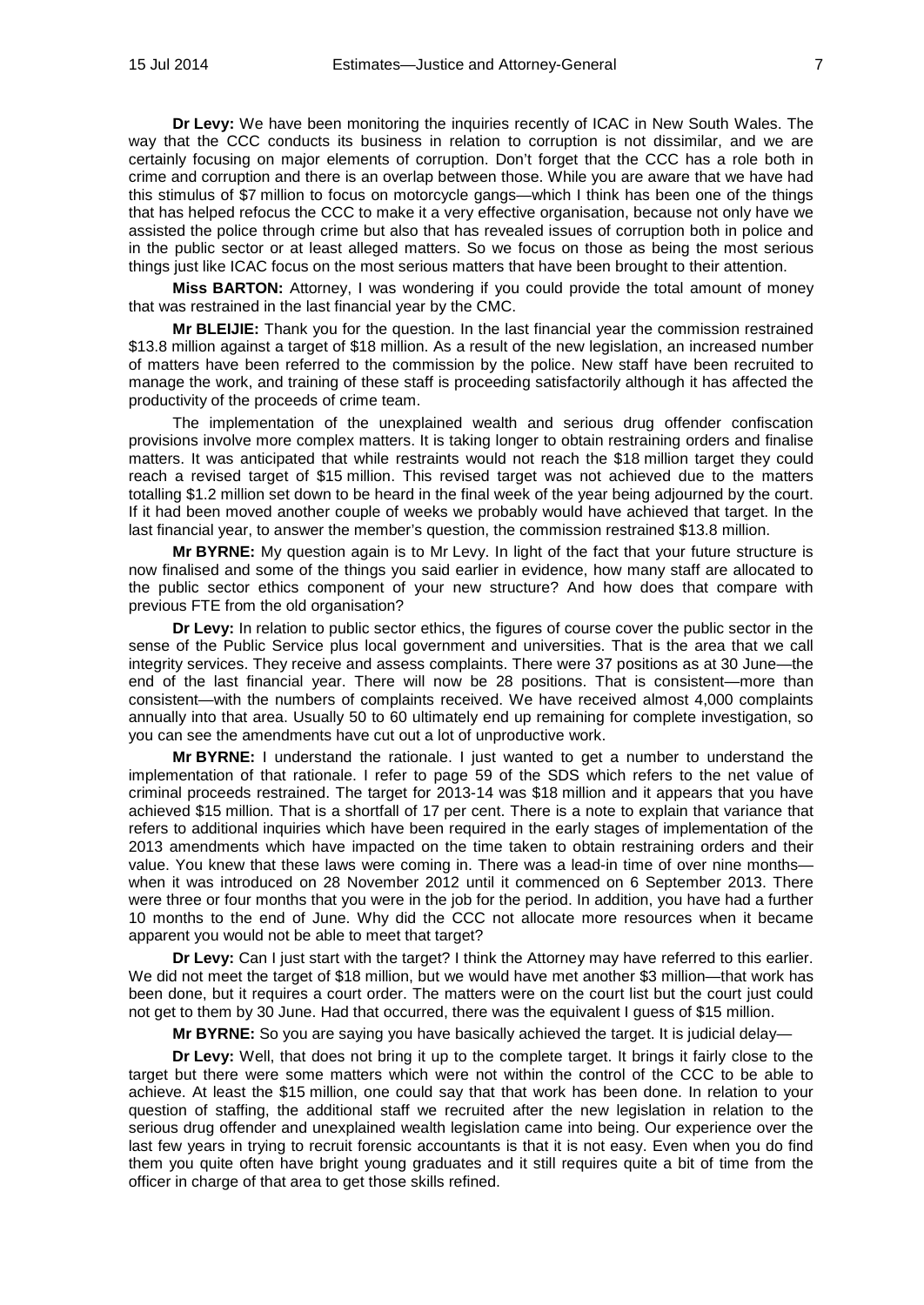We did put some staff on but there was a delay. In addition to the additional funding that we got from the government especially last year in relation to the CMC funding, that gave us an additional team of staff to look at proceeds of crime. Again, those delays that I have just referred to are relevant but it certainly produced, in my view, a group of accountants consistent with the rest of the organisation as it was 12 months ago. I think it is a high-performing group in the proceeds of crime, as it is with the police and other parts of the organisation. But to get them up to speed, firstly, that takes time and, secondly, you have to look at the sort of work that is done. Unexplained wealth is much more complex in the sense that quite often bikies and people who do organised crime—and I think the government accepted this by giving us the money—do not keep the names of other people. To investigate, we have to have evidence to be able to seize and go to the court. So we have come into an area which is effective from a crime-fighting perspective, and I think the Attorney referred to it as a good crime-fighting body. I think we are a very good crime-fighting body equal to any other in the state.

**Mr BLEIJIE:** The best I said. The best in the nation.

**Dr Levy:** The best. Well, I accept the Attorney's superlative. It really is an important area of the law. It takes time. Of course the police have to bring matters to us, firstly. Putting that aside, once we have got them, the new areas of the law are complex but it is tending to separate criminals from criminal proceeds where previously we just did not have the jurisdiction to go.

**Mr DILLAWAY:** I want to move on to something else now, Attorney, if I can. With reference to the recent safety data, can you advise how Workplace Health and Safety Queensland has contributed to a reduction in serious injury rates and how we compare across the nation?

**Mr BLEIJIE:** I thank the member for the question. The government wants Queensland to have the safest workplaces in Australia. This will be achieved by the government working cooperatively with businesses, not against them, to help them identify and manage risks to safety. This goes into a little of what I said before regarding businesses. When I travel the state I see businesses actively wanting to participate in better safety practices. I think there is a genuine want for their employees to go home to their families at night without injury. In particular, we do not want any cases involving a death at workplaces.

We have moved from a service delivery model primarily focused on inspectors ensuring compliance through inspections and audits of individual workplaces to one which recognises the complexity of the modern work environment, focusing on target initiatives in high-risk workplaces. Initiatives such as the industry participation program, which promotes the development of a positive safety culture through the Zero Harm at Work Leadership Program, have also been important in encouraging a safety culture in workplaces.

I am also pleased to say that the results speak for themselves. There has been a substantial reduction in serious injury rates in Queensland of approximately 18.9 per cent over the five years from 2007-08 to 2011-12. This makes Queensland the second most approved jurisdiction over this period in Australia after the Northern Territory. There have also been significant reductions in the incidence of severe injuries in the priority high-risk industries of construction, agriculture, manufacturing and transport. In the construction industry, there has been a 25.2 per cent reduction in the serious injury rate over the five-year period. In manufacturing, the reduction has been 29.6 per cent. In the transport industry there has been a 22.9 per cent reduction. In the agriculture industry there has been a 21.7 per cent reduction.

Internal Workplace Health and Safety Queensland modelling predicts a further reduction in serious work related injuries in 2012-13. The reduction is expected to result in an overall improvement of 22.9 per cent in serious work related injuries between 2007-08 and 2012-13. Further, the number of Queensland workers who were fatally injured at work have almost halved between 2007-08 and 2011-12 from 69 fatalities down to 39. For the third successive year Queensland has recorded fewer work related fatalities than New South Wales. But, of course, one workplace death is too many so we need to ensure we continue to work towards the goal of zero harm. On that note, thanks must go to Queensland businesses and workers for their ongoing efforts to ensure workplaces in Queensland are safer. It also demonstrates that the reduction and awareness approach taken can work when it is supported by a robust regulator that ensures compliance where appropriate.

**Mr WATTS:** Attorney, in my electorate I have a lot of boarders who come from regional areas and unfortunately they have been touched by tragedy in relation to quad bikes, either of family members and tragically one student themselves. I am interested in an update from Workplace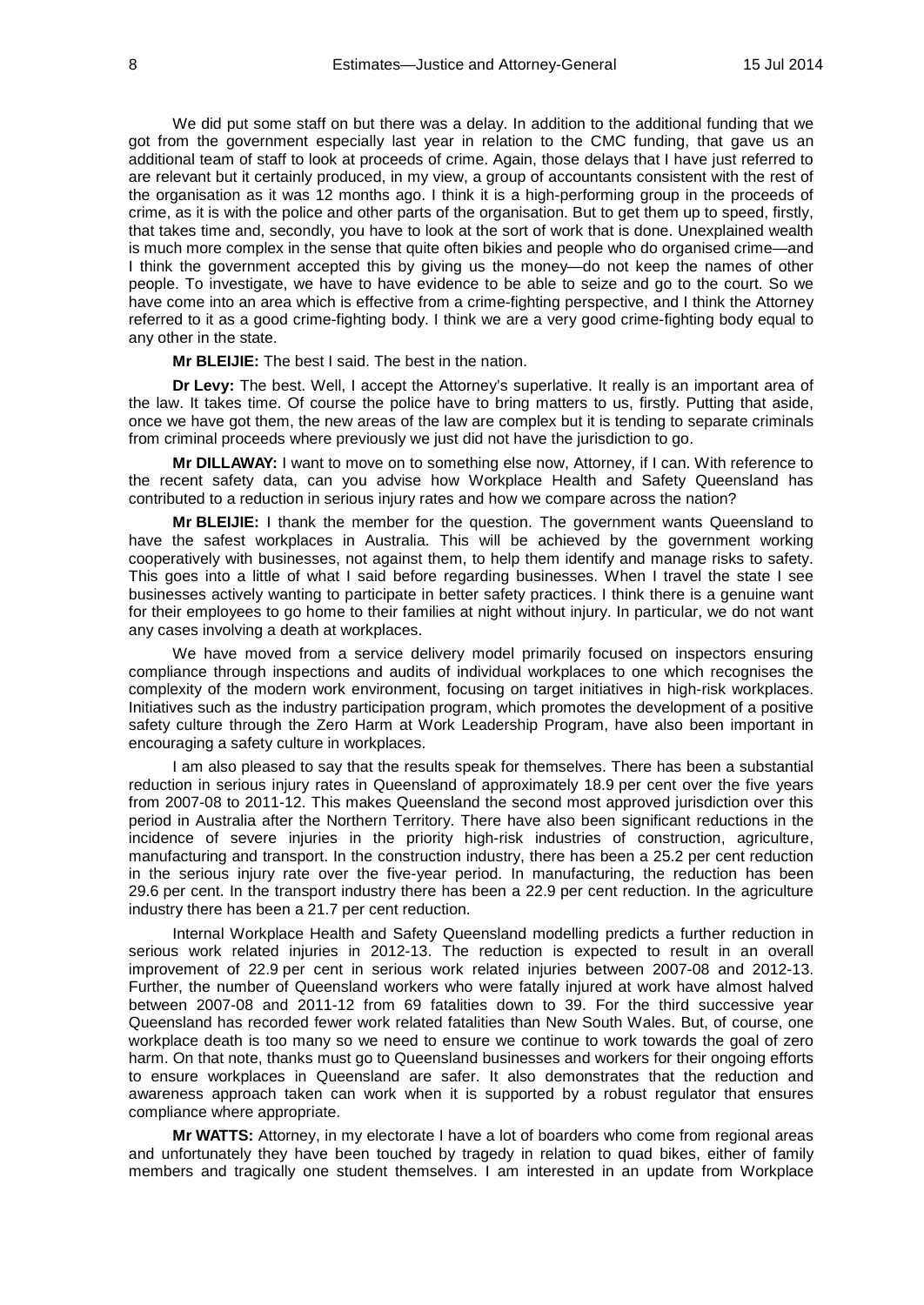Health and Safety Queensland on what has done over the last 12 months to address safety concerns with quad bikes and, in particular, in the rural communities that send their children to Toowoomba North to get their education.

**Mr BLEIJIE:** Thank you for the question. I completely appreciate and understand the issue of quad bike fatalities. Unfortunately, Queensland is one of the jurisdictions in the nation that has a high proportion of quad bike fatalities. I recently attended with Mal Meninga, our safety ambassador, a breakfast at Roma and a safety presentation. We took all of Workplace Health and Safety Queensland out to Roma in the regions because we know that Queensland is more than South-East Queensland. Queensland is such a diverse place and, unfortunately, quad bike fatalities happen in rural and regional Queensland. I witnessed a quad bike demonstration at the Roma festival where we talked about workplace health and safety. We had many businesses represented.

Also, I met a guy who is, I think, in the electorate of the honourable Minister for Health, Lawrence Springborg. He has designed safety devices for quad bikes. It is quite an interesting device. It is a roll bar on the front or back of a quad bike. He demonstrated how it works. He believes that it can save lives. One of the difficulties, of course, is putting the burden on every farmer to have such a device. What we want to do is actively work with the industry and we want to work with the agriculture sector. I know the Minister for Health and members such as you, Trevor, have certainly put forward ideas to us. We are currently reviewing what we can do with quad bike safety because, as I said earlier, the biggest issue I see in Queensland is t—and I will have to get Simon Blackwood to correct me if I am wrong with the numbers—the fatalities in a year for quad bike tragedies. Queensland had the highest proportion of quad bike fatalities in Australia, which is just unacceptable. We have to work with farmers, we have to work with industry and businesses to work out how we can educate people, particularly young rural operators. I grew up on acreage on the Sunshine Coast and quad bikes were the thing for young people as well. Of course there are tragedies. I will get you the statistic, if I can. The statistic is that five out of six fatalities occurred in Queensland.

This is a serious issue that we have to address right across the state because, as I said earlier, Trevor, one workplace fatality is too many. Although we have had a reduction of over 20 per cent in a lot of areas, quad bike fatalities are still not where I would like and where the government wants it. The committee can rest assured that in terms of the education and awareness of the risks associated with quad bikes, we will be very much onto that. We have actually produced a DVD called *A rush of blood—the Miles Paterson story* promoting quad bike safety. The film tells how Miles was lucky to escape with only minor injuries when his quad bike rolled and landed on top of him while he was mustering cattle. These are the types of stories that resonate with communities, because rural Queenslanders can relate to the circumstances of the messages delivered not by government or politicians but by their peers. I was fortunate, as I said, to be involved in the launch of this DVD at Roma at a successful day-long event with a focus on quad bike safety. It included a quad bike rider demonstration, in which I did not participate. The department is also putting the finishing touches on another short quad bike film. This film encourages rural producers to think about whether quad bikes are the appropriate choice of vehicle for the particular job that they are doing. It provides advice about alternative options.

We have also worked with the Federal Chamber of Automotive Industries, the peak industry organisation representing manufacturers and importers of quad bikes to release five short films on Workplace Health and Safety's YouTube site. I can encourage you to look at our YouTube channel, where we have posted different DVDs. In the last 12 months we have also carried out a range of assessments and proactive initiatives to promote quad bike safety on rural properties. An on-farm assessment campaign that focused on the safe use of quad bikes and selecting the right tool for the job has been successful in promoting the importance of rider competency and the maintenance of quad bikes. Distributors of quad bikes and quad bike attachments have been visited and provided with written information through an ongoing point-of-sale engagement process, but clearly more needs to be done.

In July 2012, WorkCover New South Wales commissioned the University of Queensland to undertake research and testing of quad bike safety, crash protection devices and accessories. The results of that project, which is due for release shortly, will further inform the direction we take to promote quad bike safety in the state. We will continue to engage with the agriculture sector, industry associations, rural communities and quad bike manufacturers to establish opportunities for collaboration to reduce the unacceptable risk.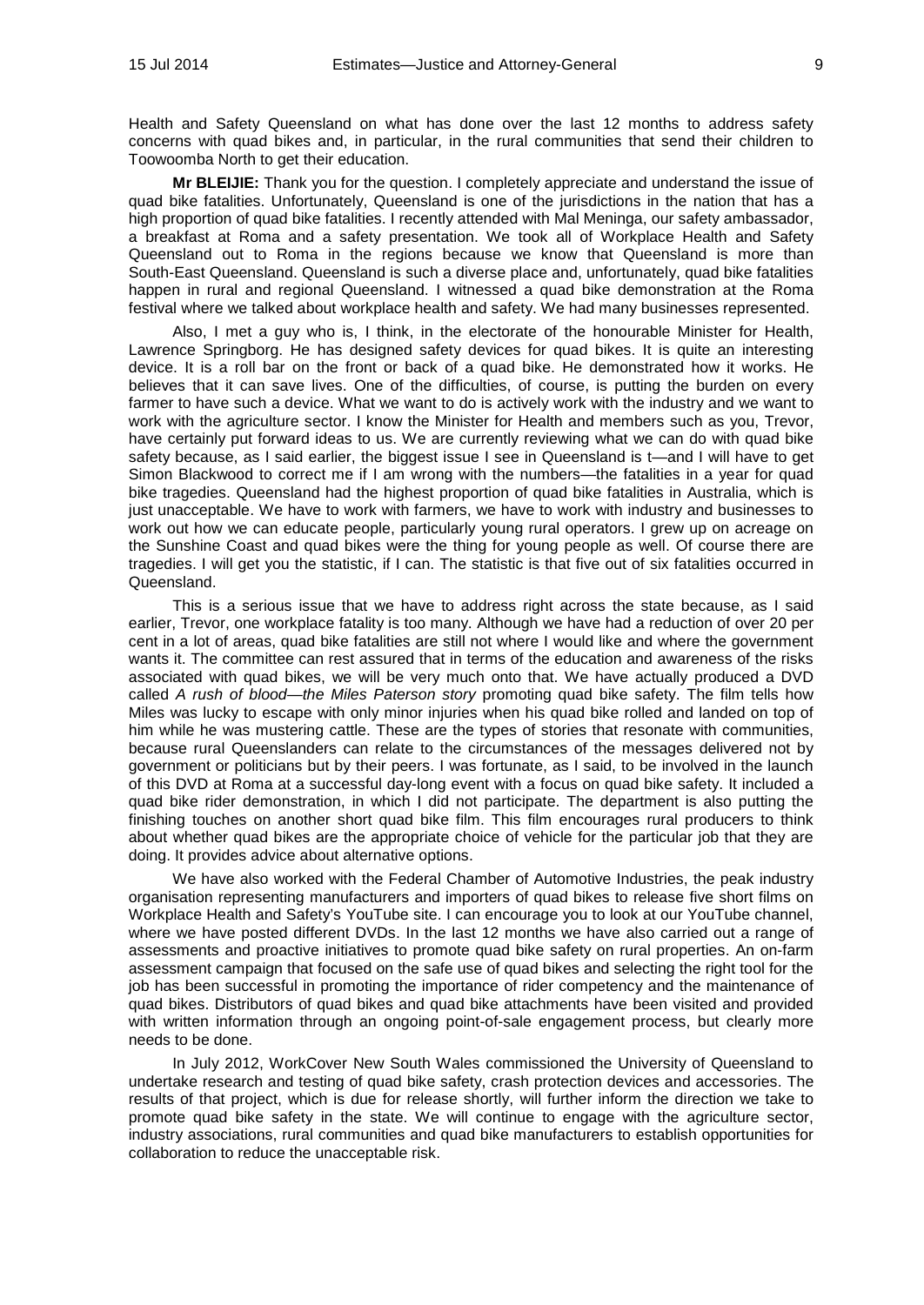I will conclude on this. I know I said I would give short answers, but I think this is such an important issue for Queenslanders with quad bikes, particularly our rural brothers and sisters. From 1 July 2013 to 31 December 2013, 20 fatalities were recorded Australia-wide as a result of quad bike incidents. Fifteen of those were on farms. The source of that is Safe Work Australia's QuadWatch. To date there have been six fatalities in 2014 and five of those occurred in Queensland. Two of the five were children.

**CHAIR:** Thank you, Mr Attorney. Member for Ipswich West?

**Mr CHOAT:** Thank you, Mr Chair. Attorney, under the same line of questioning, my work history gives me a very good understanding of workplace health and safety and the need for strategies like safe working, particularly in appreciation of the zero harm philosophies. Obviously, my electorate is interested in rural matters, but we also have quite a significant and hopefully a growing manufacturing base. Could you update the committee on any other proactive measures that Workplace Health and Safety Queensland is taking to support injury prevention in the state, particularly if there have been any outcomes you can outline?

**Mr BLEIJIE:** I thank the member for Ipswich West. As well as having a potentially devastating effect on injured workers, their families, friends and communities, work-related fatalities and injuries also mean productivity losses and cost to business. Workplace Health and Safety Queensland and WorkCover Queensland are collaborating to assist Queensland businesses to improve their injury prevention, rehabilitation and return to work arrangements through the Injury Prevention and Management initiative, which is IPaM. This initiative works with selected employers who, compared to other businesses of similar size and nature, experience higher workers compensation rates and costs. Advisers located across the state work closely with businesses over multiple visits to identify and address issues in safety and injury management systems. The goal is to ensure systems are in place to prevent workplace injury and, when unfortunately people are injured, to return them to meaningful and appropriate work as soon as practicable.

I am advised that around 100 businesses have completed the IPaM initiative to date, with a further 250 businesses currently working with advisers. Workers compensation data shows positive trends in terms of reducing claims and costs for IPaM participating businesses and overall costs to the workers compensation scheme. I am advised that in 2012-13 IPaM participating businesses experienced an 8.4 per cent reduction in statutory claim numbers compared to an overall reduction of 6.3 per cent across the scheme; a 14 per cent reduction in average days off work while the scheme average remains unchanged; and a 7.4 per cent reduction in total statutory costs compared to a scheme increase of 0.6 per cent. I also note that participants in surveys consistently rate as high the positive impact of the IPaM, especially for smaller and medium enterprises. Almost 85 per cent of survey respondents found the initiative useful, with many of those considering it very useful.

In view of the success of the initiative, government has more than doubled the number of IPaM advisers available. As at 1 July, there were 13 IPaM adviser full-time equivalent positions. The initiative is innovative and has responded to the needs of participating businesses. It demonstrates the benefits of government working cooperatively with industry to deliver positive health and safety outcomes that will benefit businesses and their workers.

**Mr CHOAT:** I have a follow-up question: you mentioned the statistics and obviously there is other stuff. Has there have been any additional financial support provided to this program?

**Mr BLEIJIE:** That is a very good question and I thank the member. Over recent years, Workplace Health and Safety Queensland has been repositioning, as I said earlier, its service delivery model to place greater emphasis on education and awareness in an effort to drive longer term improvements. One such initiative that supports this change is, as I have just explained, the IPaM initiative. It has been successful in participation rates, and you referred to the previous statistics I gave. In view of its success, we have doubled the IPaM advisers from 13 to 28. To achieve this increase in advisers, the government allocated an additional \$2.35 million per annum to expand the initiative. I am advised that with the additional resources IPaM will be able to assist around 500 businesses per annum and deliver at least six major workshops per year, focusing on priority industries and risks. This will mean reduced claims and costs for participating businesses and safer, more productive workplaces for thousands of Queensland workers.

#### **CHAIR:** Member for Nicklin?

**Mr WELLINGTON:** Thank you, Mr Chairman. My question is also to Dr Levy. It follows on his evidence to our hearing earlier this morning when he spoke about the resources that have been allocated following the ICAC investigations in another state. I ask: Dr Levy, what resources have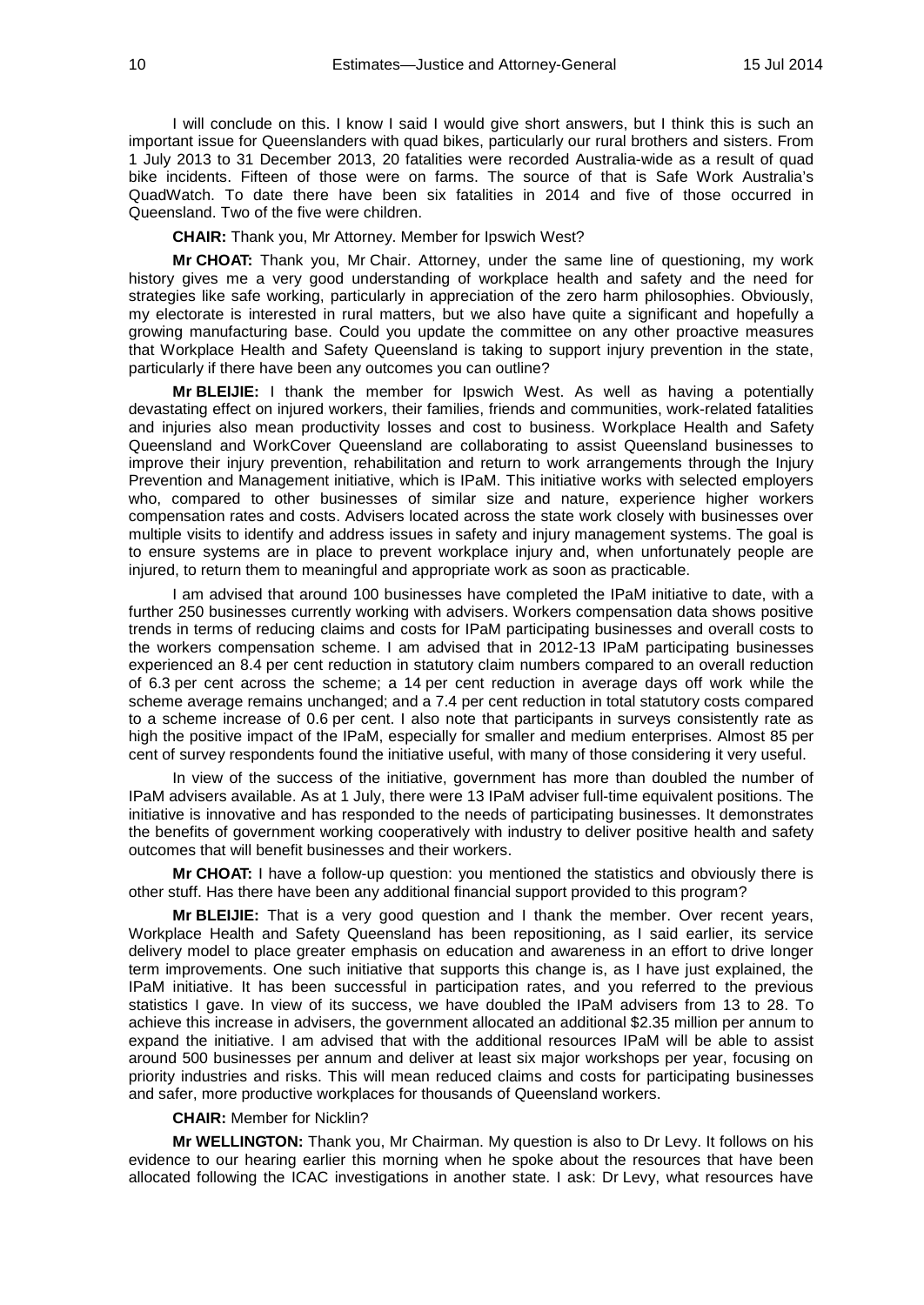you allocated or what staff have you allocated to investigate possible connections between people or entities that have made significant donations to political parties or members of the state parliament in Queensland, and those same people or entities that have received benefits from this government?

**CHAIR:** I do not know that I will allow that question, member for Nicklin. It does not really relate to the estimates, unless you can convince me otherwise.

**Mr WELLINGTON:** Thank you, Mr Chairman. It directly relates to the resourcing that has been proposed in the budget to deal with organised serious corruption in Queensland. We already have evidence before our committee about staff—

**CHAIR:** Just give me the question.

**Mr WELLINGTON:** My question is: what staff have been allocated and what resources have been allocated by the Crime and Misconduct Commission or the Crime and Corruption Commission to investigate possible connections of improper conduct between people who have made donations to political parties or members of parliament and those same entities that have received benefits from the Newman government. It directly relates to what resources this commission is allocating to fight possible corruption in Queensland on both the level of prevention and also, if there is evidence, what resources are allocated to investigate those matters? We have heard from the ICAC investigation—

**CHAIR:** Just on the question, I will leave it to Dr Levy as to whether you can actually single out particular political parties or whether you can say what money has been allocated to that issue.

**Dr Levy:** Mr Chairman, I think my answer to the member for Nicklin is this: my knowledge is that in the past, some years ago, there was consideration given to undertaking a project like that, but it was never commenced. Certainly in the last 12 months, on the priority of matters, we have had more matters than we have had staff in so many respects. Well, we have had staff to do the tasks we have, but we have not certainly taken that issue on. I would have to take it on notice to give you a more comprehensive answer, though.

**CHAIR:** If you want that on notice, it must be through the Attorney-General. You do not know the information now. Only the Attorney-General can take the matter on notice. It is a matter for you, Attorney-General, as whether you want to—

**Dr Levy:** If the Attorney-General is happy, I would be happy for the CCC to look at it and make a more fulsome answer. But I could not give anything more authoritative than that at the moment. That is my recollection of what the CCC, and its former role as the CMC, had looked at. I may be wrong. I think if there has been some suggestion it would have been looked at, but I would have to check those details. Certainly in the last 12 months-

**CHAIR:** Just hold on a second.

**Dr Levy:** As a matter of fact I can say that we have not done anything in the last 12 months.

**CHAIR:** I just want to acknowledge that the Attorney-General has agreed to do that.

**Mr BLEIJIE:** Thank you.

**CHAIR:** Do you have a follow-up question or a new question?

**Mr WELLINGTON:** I have a follow-up question. In relation to the allocation of resources, in this budget you are saying there is no anticipated allocation of money to do any investigation of possible connections between people who have made donations to political parties or members of the state parliament and possible benefits that they or a similar entity has received? So there is no money and no staffing anticipated?

**CHAIR:** Before you answer, that is the same question.

**Mr WELLINGTON:** I know. I am trying to clarify it.

**CHAIR:** It has just been put on notice. To me it is the same question. Unless you can show to me it is a different question, to me—

**Mr WELLINGTON:** It is about resourcing. If you want to fight corruption in Queensland, we need to make sure that there are proper resources allocated to do it.

**Mr BLEIJIE:** Mr Chair, as I said I am happy for Dr Levy to take the question on notice. I make the point that the CMC receives \$52 million to \$53 million a year. They are resourced by this government more than any government previously. They have a new structure in place that I think is the best structure in Australia dealing with both serious crime and corruption. I am not speaking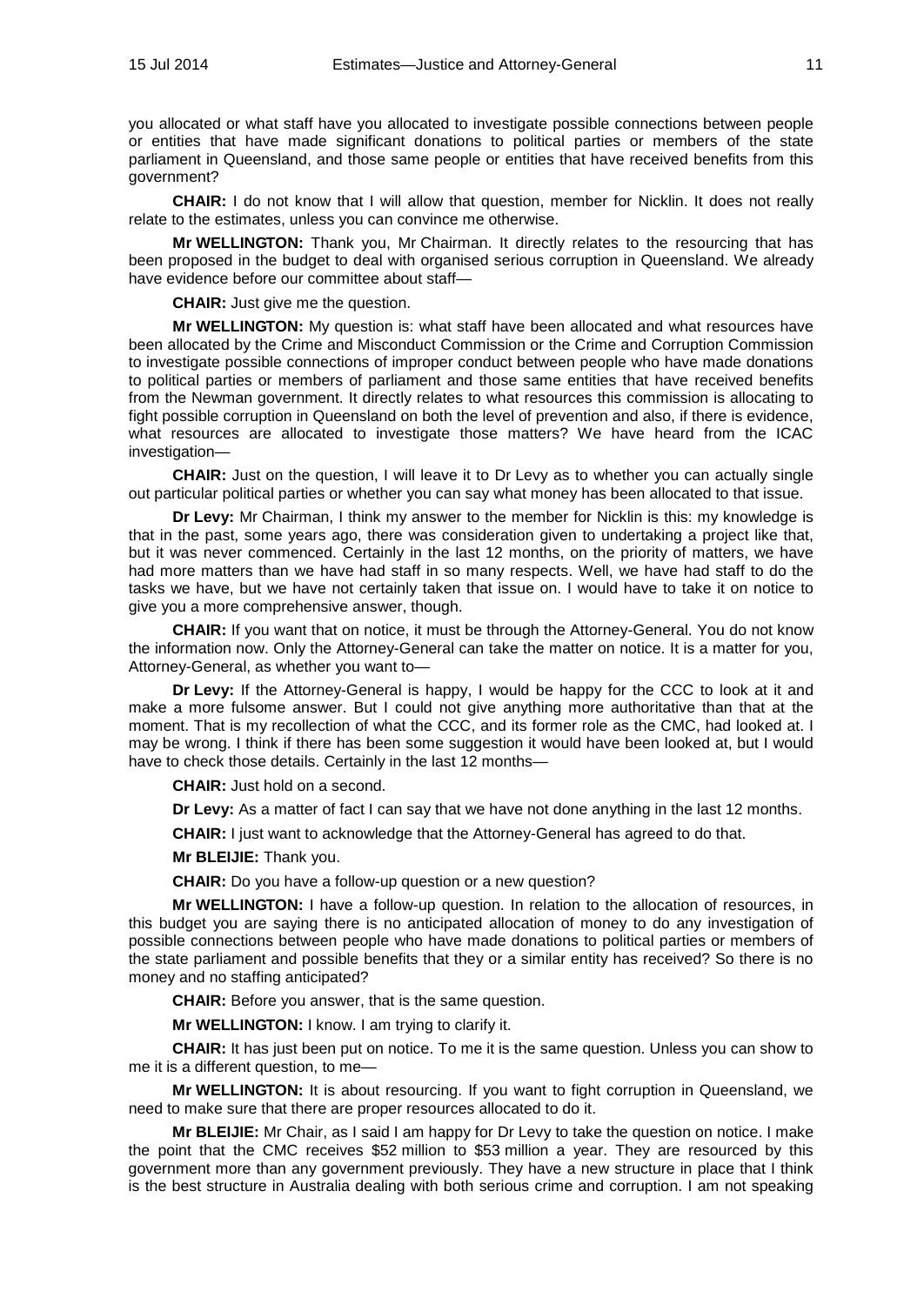for Dr Levy, but I have no doubt that when they get these types of complaints they investigate them, and if anything comes out of them they will. I note there are members of parliament who have referred particular matters to the CCC under the new regime of the CCC. In terms of funding, they get more funding by this government than they ever have by any other government. It is one of the most generously funded crime and corruption bodies in the nation, in fact, more so than ICAC which just deals with corruption.

**CHAIR:** Member for Nicklin, I am having difficulty understanding the difference between the last question and the first question. The first question has been referred by the Attorney-General to the department to get a response to you. Is there a difference between the first question and the second question of which I am not aware?

**Mr WELLINGTON:** I suppose the reason for the second question was because clearly it appears to me that there has been no staffing and no resources allocated in this budget to specifically investigate the issues of possible corruption in Queensland. That is one of the key focuses and objects of this organisation.

**Mr BLEIJIE:** Has the member referred any matters to the CCC for investigation?

**Mr WELLINGTON:** No. If I could answer that question, Mr Chairman. I have already asked Dr Levy about their own investigative skills and resources. Do you rely only on complaints or are you prepared to have staff allocated to do their own investigations as a result of complaints that you may believe are worthy of investigations or will you only investigate matters that have been referred to you by someone else?

**Dr Levy:** Mr Wellington, can I answer you this way—

**CHAIR:** Just one second, I don't want to duplicate the matter. There is not much point in asking for a question on notice if, in fact, the same question is going to be asked again asking for another response. Now, all I am asking for, member for Nicklin: I can't distinguish between the first question and the second question, the first question of which you asked for it to be put on notice and the Attorney has agreed. Now, is there something in the second question which is different than the first question because I cannot detect it?

**Mr WELLINGTON:** I am keen to hear the answer Dr Levy is proposing to answer.

**CHAIR:** No, I need for you—

**Mr WELLINGTON:** Mr Chairman, I have asked a question. Dr Levy is indicating a willingness to answer. I would ask you to allow Dr Levy to answer the question the way he wishes to.

**CHAIR:** I don't know what Dr Levy is going to say.

**Mr WELLINGTON:** Well, let's hear what he has to say.

**CHAIR:** No, I'm sorry. You have asked a question and because of Dr Levy's response you asked for it to be put on notice and the Attorney has agreed.

**Mr WELLINGTON:** He has offered for it to be put on notice.

**CHAIR:** Just excuse me for one moment. Then you have asked a second question which is the same question as the first question. All I am asking you is have I misinterpreted that? Is the second question different than the first? If it is then I will allow it. If it is not, then the matter is on notice and that will be the last of the questioning.

**Mr WELLINGTON:** The *Hansard* records will reveal the questions that have been asked. I put to you Dr Levy has indicated a willingness to try to answer the question. I would ask you to allow him to answer the question.

**CHAIR:** I am not interested in Dr Levy, whether he, in fact—

**Mr WELLINGTON:** With respect, Mr Chairman, today is an opportunity for members of the government, cross benches and opposition to ask questions to the head of our Crime and Corruption Commission. He has indicated a willingness to answer those questions. Simply because his answer may not go with the flow that you want him to say I would urge you to allow him to answer the question.

**Miss BARTON:** Mr Chair, should we perhaps take this conversation outside and discuss it as a committee?

**CHAIR:** I overrule your second question. Next question.

**Mr WELLINGTON:** Let the record show.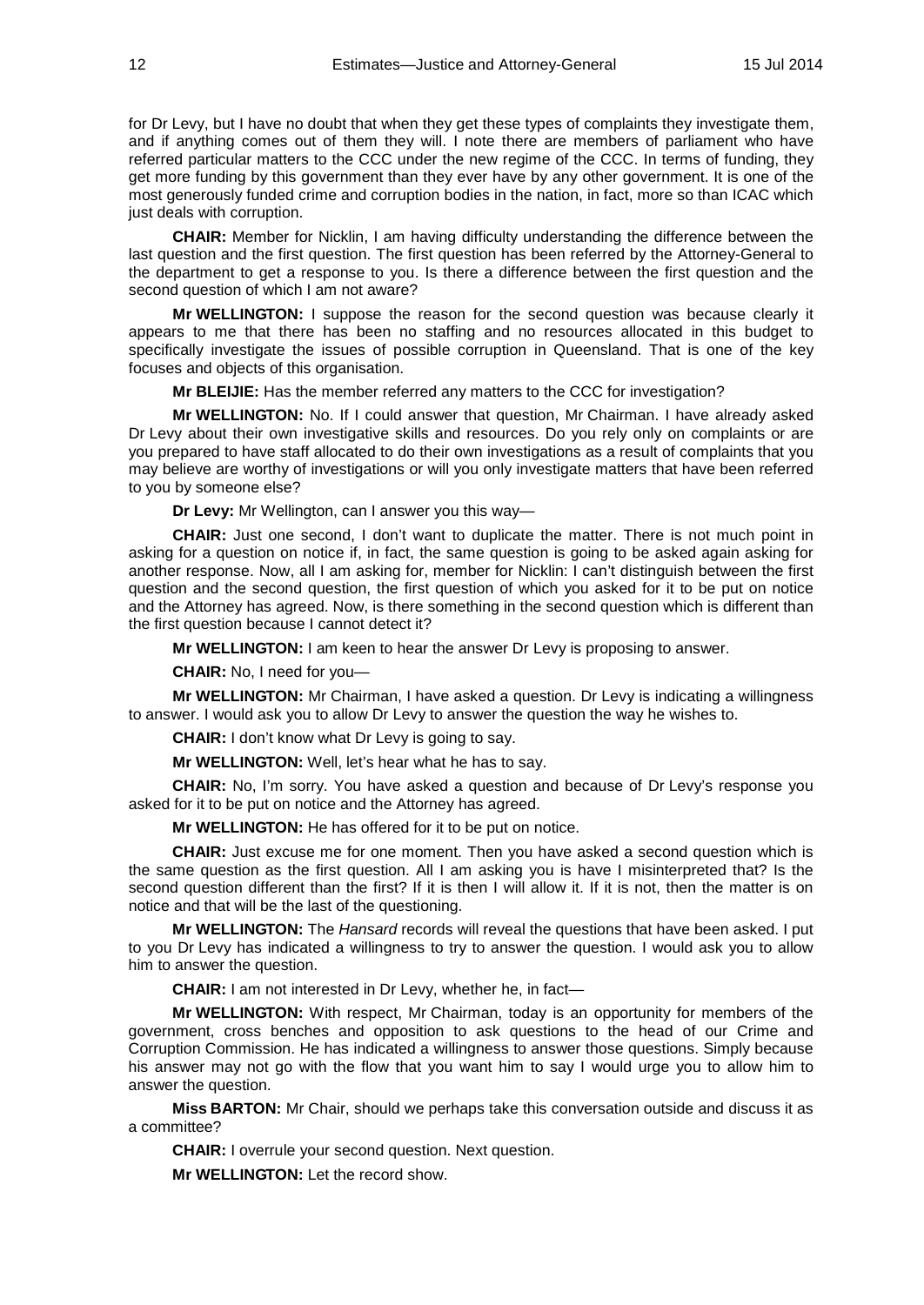## **CHAIR:** Member for Bulimba?

**Mr DILLAWAY:** Thank you very much, Chair. I was wondering if the Attorney-General could just give us a bit of a report in relation to workers' compensation and, in particular, how our government's 2013 legislative reform has benefited, importantly, both Queensland workers and employers?

**Mr BLEIJIE:** Thank you for the question. I thank you, Mr Chair. Reforms to the workers' compensation scheme in 2013 are aimed at improving the sustainability of the scheme while ensuring that every Queensland worker is covered for statutory benefits, medical expenses and journeys to and from work. The WorkCover Queensland Board has set an average premium rate for 2014-15 of \$1.20 per \$100 of wages, down from \$1.45. Prior to the parliament dealing with the legislative reform it was a \$1.45 average premium and because of our reforms the per \$100 of wages average premium will now be \$1.20. This is a reduction of 17 per cent on 2013-14 which means Queensland employers have the lowest premium rate in Australia out of any of the schemes. I am advised that Victoria has the second lowest average premium rate for 2014-15 with an average rate of \$1.27 per \$100 of wages. This is followed by New South Wales at \$1.47, Western Australia on \$1.55 and South Australia on \$2.75. This 17 per cent reduction we have achieved in Queensland in the average premium rate represents an estimated saving for employers of \$250 million in the 2014-15 period. These savings can be used by employers to grow their businesses and employ more Queenslanders. In addition, 93 per cent of the 150,000 businesses who insure with WorkCover will have their claims history wiped clean through a simpler premium model and employers will have greater flexibility to pay their premium in instalments.

The compensation scheme faced an unsustainable level of risk in the form of low-end common law claims which, left unchecked, had the potential to overrun the scheme and threaten WorkCover's financial viability. The 2013 legislative amendments introduced a threshold of greater than five per cent degree of permanent impairment to access common law claims. This is a low threshold when compared to the Commonwealth and other states which range from a 10 to 30 per cent threshold making Queensland's threshold the lowest in the nation. We have also retained journey claims. The government's response to the growth in low-end common law claims balanced the needs of injured workers with the cost to employers and the overall viability of the scheme. We are the only state that covers for injuries that occur while travelling to and from work. In a large decentralised state it is vitally important to afford workers this necessary protection. In addition, Queensland employers are now able to require prospective employees to disclose any pre-existing injuries that could reasonably be aggravated by performing the duties of employment. They are able to request a prospective worker's claims history summary with the worker's consent. That is about not giving an employee a job, that is about making sure the employee gets the right job, one that is not going to aggravate a pre-existing injury. These are sensible amendments. They are helping to reduce red tape and the financial burden on employers and provide incentives for business to employ Queenslanders and promote our economy while retaining appropriate protection for injured workers. If we look at 2009—we always should do a compare and contrast with this government compared to the former government—since 2009 workers' compensation premiums in this state increased by 20 per cent. We have achieved, in two years, an average premium reduction of 17 per cent.

## **CHAIR:** Member for Rockhampton?

**Mr BYRNE:** Thanks, Mr Chair. Again to Dr Levy. One of the ongoing criticisms, I suppose, of the CMC/CCC, and often reflected on, from my recollection, by the Attorney, is the time taken to finalise matters. I see on page 59 of the SDS the target percentage for investigated matters finalised within 12 months was 85 per cent and the actual was 75 per cent. I see the note to that entry is 'It is anticipated that there will be no matters older than 12 months outstanding as at 30 June 2014'. How many matters older than 12 months were there actually at 30 June 2014?

**Dr Levy:** I am reliably advised that there were two as at 30 June.

**CHAIR:** Do you have a follow-up?

**Mr BYRNE:** No, not really. I just wanted to find out exactly where we were.

**CHAIR:** Member for Ipswich West?

**Mr CHOAT:** Thank you, Mr Chairman. Attorney, I have just got a question with regard to high-risk licences, which are of quite interest to a lot of people in my community. I was just wondering if you could update us of any initiatives being undertaken for the online renewal of such licences and how this will benefit Queenslanders, particularly people in areas such as Ipswich West?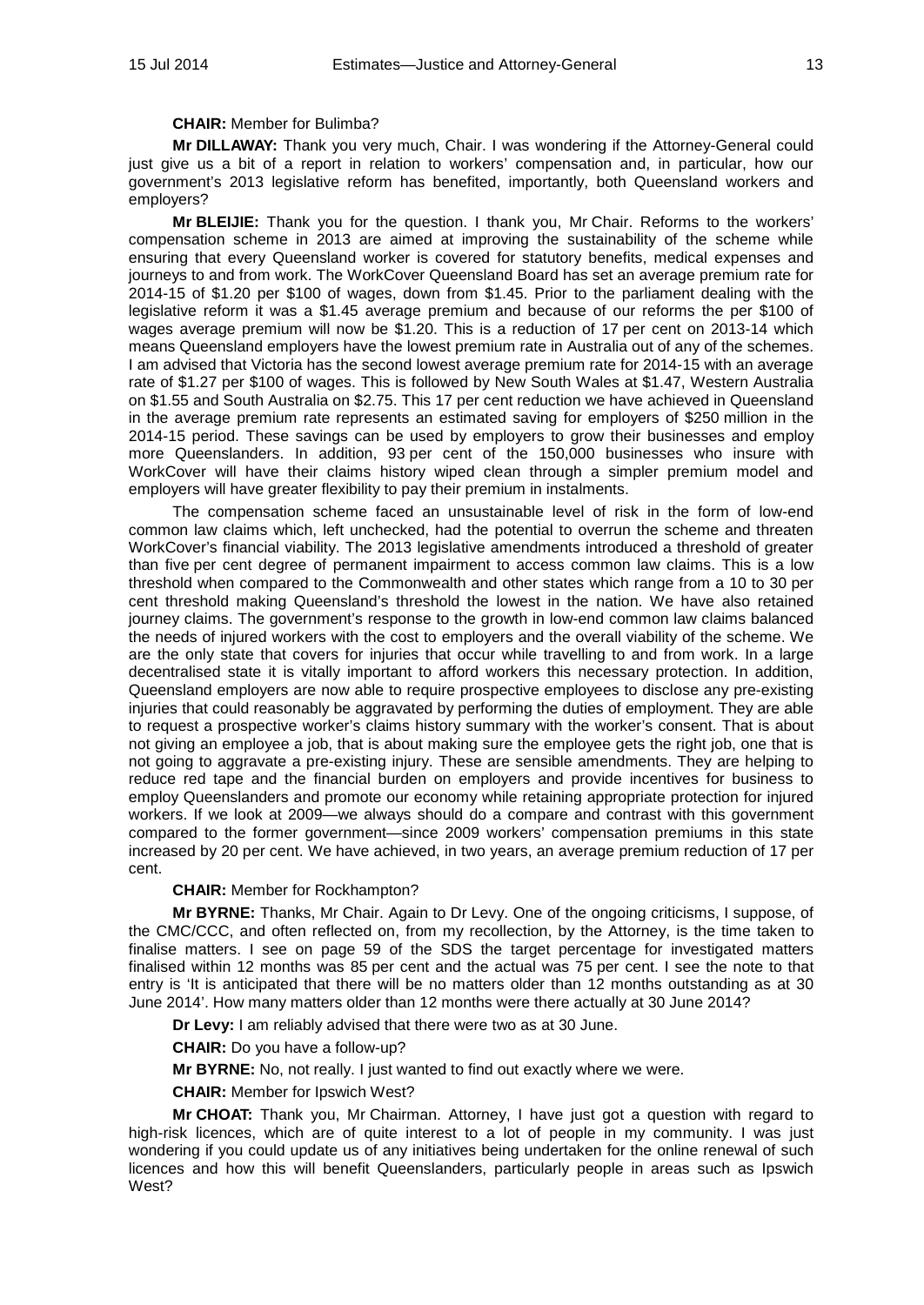**Mr BLEIJIE:** Thank you, member, for the question. Under the workplace health and safety legislation, a high-risk work licence is required for persons performing high-risk work such as operating tower cranes or forklifts and erecting scaffolding. These licences are issued by the Office of Fair and Safe Work Queensland. Currently there are approximately 260,000 licence holders covering 29 different licence classes. I am advised that over the last three years the average number of new high-risk licences issued per year has been approximately 29,700. The new high-risk work licensing renewal system was released in early September 2013. Under this system all licence holders receive a renewal notice at least four weeks prior to the expiry date and the notices outline options on how they can renew the licence. Like a driver's licence, the system enables a high-risk work licence holder to renew their licence online. By moving licence renewal to an online service, benefits to Queensland businesses and applicants include quicker and easier processing for applicants, the service is available online 24 hours a day, seven days a week and, of course, a more convenient access to services particularly for applicants living in rural and remote areas and those who work on a fly-in fly-out basis. I am advised that licence holders who do not have access to online services will be able to undertake the renewal process over the telephone. However, it is expected that this alternative approach will only apply to a small minority of the applicants. In addition, recent legislative changes passed by parliament have made it easier for licence holders to notify the department if they change their address or the licence document is lost, stolen or destroyed. Instead of notifying the department in writing, a licence holder can now simply provide this notice over the telephone. These changes have significantly reduced the administrative burden on businesses, licence holders and the government and the Office of Fair and Safe Work Queensland is continuing to look at ways it can reduce the administrative burden for both business and licence holders. To this end, the feasibility of moving the initial application for these licences and other licence types to an online format is being investigated, the aim being to increase accessibility and deliver a more customer focused service.

#### **CHAIR:** Member for Broadwater?

**Miss BARTON:** Thank you very much, Mr Chair. Mr Attorney, I was wondering if you might be able to update the committee on any awareness and education campaigns that have been undertaken by Workplace Health and Safety Queensland and whether or not there are any plans to expand on these campaigns?

**Mr BLEIJIE:** I thank the member for the question, Mr Chair. Workplace Health and Safety and the Electrical Safety Office, and it is important to distinguish we have two offices in Queensland, the Workplace Health and Safety office and the Electrical Safety Office and, of course, it is separated by two boards that we have operating on the two issues. We want Queensland workplaces to be safer, healthier and more productive through a broad range of awareness and education campaigns. Most recently, for the member's benefit, we have released the Stay Safer Up There, Switch Off Down Here campaign. It is urging householders and tradespeople to turn off all main power switches at the switchboard before heading up into a ceiling space. This campaign involves television, radio, online, outdoor advertising and a brochure that contains warning stickers to be placed in ceiling spaces, manholes and switchboards. I know, when I have, Mr Chair, been looking online at our media outlets across Queensland, online versions of the *Courier-Mail* and *Brisbane Times* for instance, that the advertisements are running quite effectively across all those jurisdictions. I think we may also have it on social media. We have distributed brochures through all major metropolitan newspapers and they continue to be handed out to homeowners by electricians and are on display at hardware stores.

We are also committed to raising awareness about the asbestos in our community. Some of the great work to date has included holding joint displays with the Asbestos Related Disease Support Society of Queensland at the Ekka and home shows and producing *Losing Breath*—*The Adam Sager story*. This video tells the tragic story of Adam Sager who was unknowingly exposed to asbestos fibres during the renovation of the family's home when he was only 18 months old. We released recently the state-wide strategic plan for the safe management of asbestos in Queensland. For those members of parliament who were not present, Adam Sager's family were present and spoke at the launch of that asbestos campaign. It was a hard story to hear from the Sager family because their son Adam, when he was 18 months old, they told the story that they, like any Queenslander who renovates their home, buys an older house and renovates it, they were doing it all themselves. They were telling the story that they were, if I recall correctly, sanding the walls of their home to repaint and Adam, 18 months of age, was on the floor, crawling around the floor, in all the dust that they were sanding from the wall. Unfortunately, many years later it was revealed that that incident caused him the asbestos disease and they lost him. We have benefited from the Sager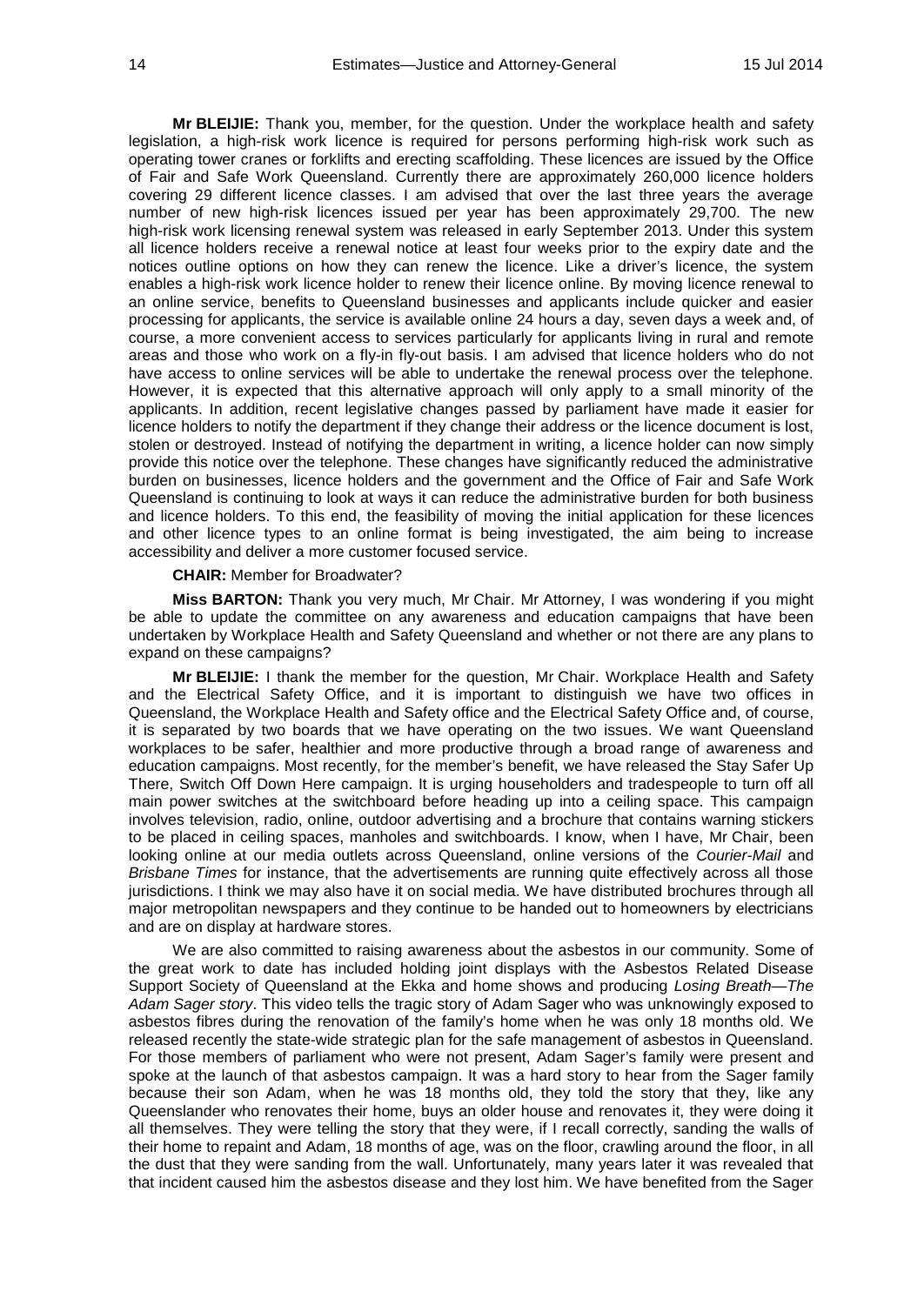family in that they have helped us produce a DVD talking about the risks associated with asbestos. I just want to thank them. I also want to thank the Fuller family for their dedication in the Stay Safer Up There, Switch Off Down Here campaign. They lost their son in a home insulation death which is subject to an inquiry. Unfortunately, it is better to educate Queenslanders using real life examples like the Fuller and the Sager families than it is using parliamentarians, bureaucrats or brochures that we develop and I just want to thank these particular families, the Sager and the Fuller families, because they have, through their personal tragedy, come out of that and hopefully will save the lives of Queenslanders in the future.

**CHAIR:** Thank you, Mr Attorney. Member for Nicklin, what we might do—this is the last series of questions for you, Dr Levy—we will need to have a five-minute break after that just to arrange some chairing changes. Member for Nicklin?

**Mr WELLINGTON:** Thank you, Mr Chair. I have a number of questions to Dr Levy. I take Dr Levy to page 56 of the Service Delivery Statement where it talks about one of the stated objectives of the commission is to keep politicians and public officials ethical and accountable for their behaviour and I ask: when a member of a community organisation makes a complaint to a local Sunshine Coast mayor and the local council chief executive officer complaining about a councillor's bullying behaviour—this is all documented in writing—and the only response that the complainant receives is a letter from the councillor that they complained about saying 'I apologise for my behaviour', does your organisation have any involvement, any supervisory role, where they can perhaps say, 'We think this councillor has not handled this matter appropriately. We have had no response from the mayor or the CEO. The very person they complained about does a twoparagraph letter and says I apologise.' Do you have any role in supervising that behaviour?

**Dr Levy:** There is a general supervisory role. If it is brought to the CCC's attention we would certainly look at it. In the past we would have perhaps even taken a more active role. One must keep in mind though that from 1 July part of the element of the definition of 'corrupt conduct', which is what the CCC now must focus on and specialise in, is that it must be a criminal offence. From what you have just indicated, I suspect—

**Mr WELLINGTON:** It is not a criminal offence; it was more misconduct. I am actually the patron of the organisation and so my involvement was as a local member. I did indicate that I did not think your new organisation would have any supervisory role whatsoever. So that is—

**CHAIR:** Dr Levy, I just want to make the focus on process.

**Mr WELLINGTON:** It is about resourcing.

**CHAIR:** I am happy to proceed on that basis, thanks.

**Dr Levy:** Legally it is not that we would not have a supervisory role yet but generally speaking we would assess it if it came to us, but unless it fits within the definition then we would not allocate resources to it now.

**Mr WELLINGTON:** I have a further question of Dr Levy. This also refers to page 57 of the Service Delivery Statements. It talks about strategies and resources that have been allocated to improve the timeliness of misconduct investigations older than 12 months. Is it the case that the improvement is simply by way of your organisation handing the complaints over to, say, the Police Service to now investigate? They started with you. There was a case to answer. One matter that springs to mind involves a serious complaint against a councillor. Almost three years after the last election the matter still has not been resolved and is now with the Police Service. A resourcing issue—

**CHAIR:** Process in terms of the question you have asked though, is it not?

**Dr Levy:** As a matter of fact, three years ago the processes were such that everything that came in the door they kept and tried to do. That is no longer the case. In terms of new matters coming in we would mainly be concerned with matters that fit within the definition of corrupt conduct. But, in any event, perhaps central to your question is the efficiency of how the corruption group would do its work.

I think it is fair to say that the processes have been looked at. We have checkpoints along the way. There is one at six weeks after the matter is commenced, if we accept the matter in. As you would understand, oftentimes once you start getting further into the evidence the complexion of that evidence can change and so we need to either make a decision to keep going or to stop. Rather than matters going on for three years, I think that has been part of the inefficient processes of the past.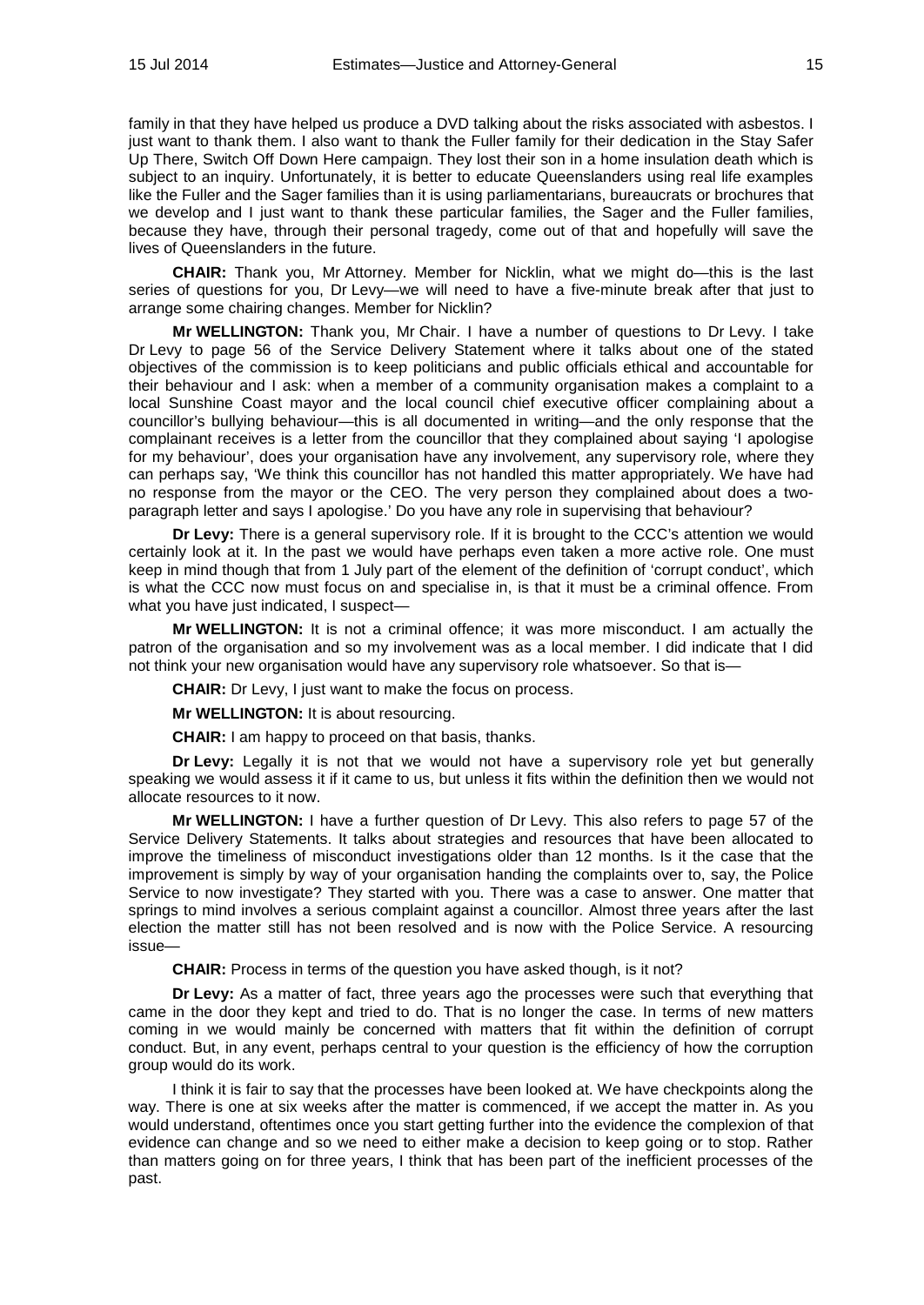Now we are looking for a return on investment. It is government money. There must be some justification that we will get an outcome out of this at the end. So we are looking for best practice and best value both for corruption and also for the organisation.

## **Mr WELLINGTON:** Thank you.

**CHAIR:** Thank you very much. We might take a break for the Anti-Discrimination Commissioner to come in. I now reopen the estimates hearing of the Legal Affairs and Community Safety Committee. I welcome Mr Kevin Cocks to the hearing.

**Mr Cocks:** Thank you very much.

**CHAIR:** Would you like to say anything before we start? You do not have to if you do not want to.

**Mr Cocks:** No, thank you.

**CHAIR:** I call the member for Ipswich West.

**Mr CHOAT:** I refer to page 48 of the Service Delivery Statements and ask the Attorney-General to update the committee as to Anti-Discrimination Commission's commitment to revitalise front-line services, be that the business sector, the general community or vulnerable Queenslanders?

**Mr BLEIJIE:** Thank you for the question. I welcome the Anti-Discrimination Commissioner to the estimates hearing. As I said in my opening remarks, the government is committed to revitalising front-line services. The Anti-Discrimination Commission has a key role to play in continuing the great work that the commission is doing in the anti-discrimination area.

I point out for the member's benefit that for a number of years now the Anti-Discrimination Commission has been taking a proactive approach to engage with a broader cross-section of the community to increase their reach geographically and to deliver services in new areas. During the past year ADCQ has: completed phase 1 of the schools project and launched the discrimination and sexual harassment at work resource kit for Queensland senior school students and teachers; commenced the development of educational resources to support small business operators meet their obligations under the act; partnered with QCAT, which is the Queensland Civil and Administrative Tribunal, to develop a video entitled 'How to prepare for a QCAT hearing', which is now available at both the ADCQ and the QCAT websites; published two fact sheets on topical issues such as incapacity in work, in consultation with the Public Service Commission, and medical information recruitment, in consultation with WorkCover and the Office of Fair and Safe Work Queensland. It has had significant community engagement in Townsville, Yeppoon, Cairns, western Cape York and the Lockyer Valley and launched a new website, including access to a new online training product.

These new services have been delivered without jeopardising the commission's core functions of complaint management, training and information services. Indeed, the commission has met or exceeded targets in these areas. The ADCQ is a small organisation with only 34 staff. Under the leadership of Commissioner Kevin Cocks, it has embraced a model of service delivery which relies on developing partnerships with private, public and community organisations. This leverages the strengths of these groups to provide opportunities for communities to solve problems locally.

A great example of this process in action is the community development project currently being undertaken by ADCQ and the Local Area Multicultural Partnerships, LAMP, office in the Lockyer Valley Regional Council. This project supports the creation of opportunities for increased participation in work and access to accommodation and local services for migrants and other vulnerable groups. By engaging with businesses, organisations and communities in this area this partnership is providing opportunities and improving the quality of life for vulnerable groups, in particular migrant communities. Projects adopting similar approaches are underway throughout the state. I am sure Commissioner Cocks will be happy to expand upon the important work of ADCQ if the committee affords him the opportunity to do so.

**Mr CHOAT:** I have a follow-up question and quite a general one to the commissioner. On Saturday I had the privilege of attending a rally against racism in Ipswich. We had had an unfortunate incident. It was an opportunity for our community to show that we do not accept that sort of intolerance and nonsense. We certainly do not want those people to be part of our fabric if they want to do things like that. How are we going as a state in terms of discrimination? Has there been an improvement?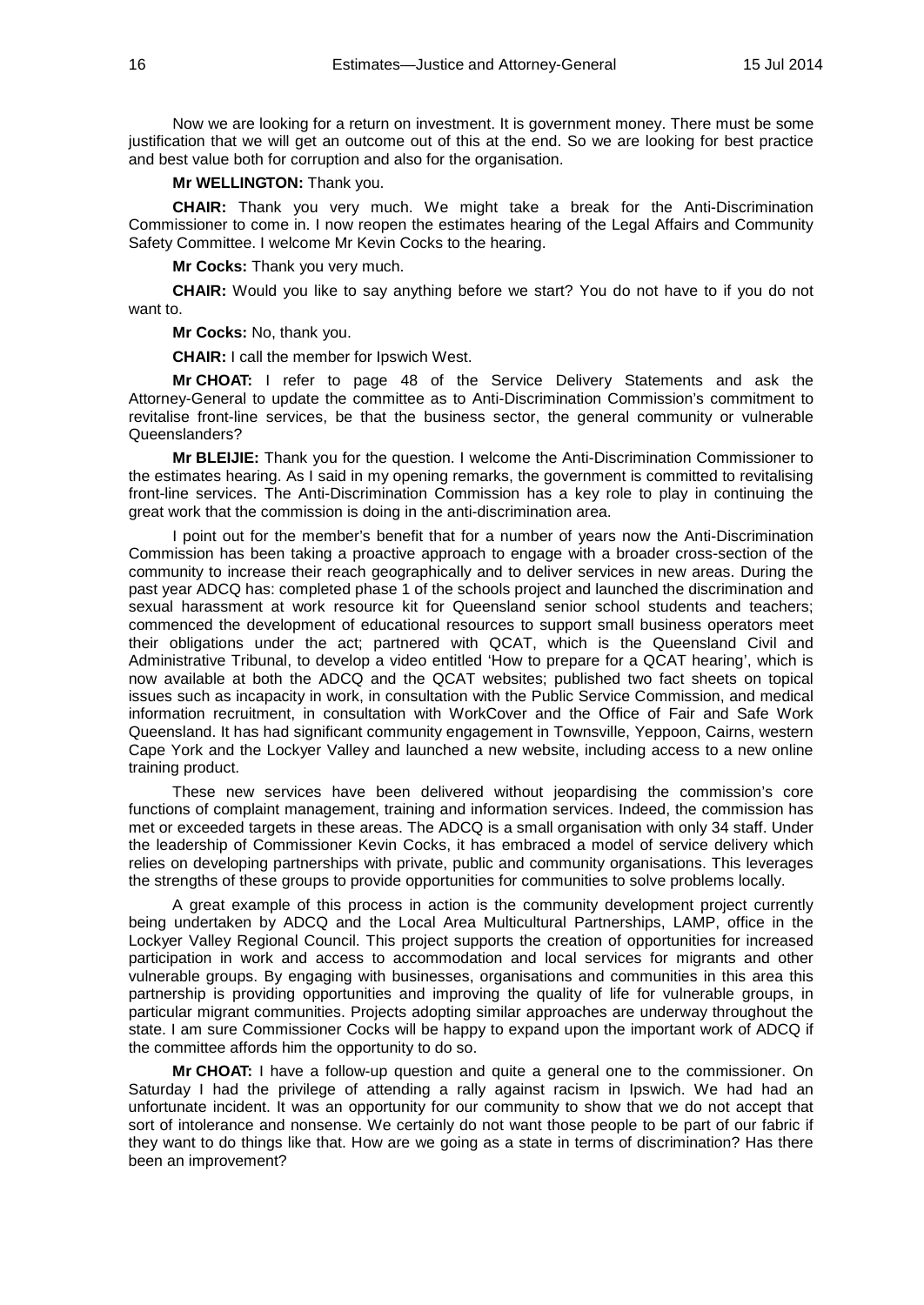**Mr Cocks:** It is a very difficult and complex area because discrimination is insidious and often covert and hidden. Having said that, because of the work of the commission and particularly the work of the antiracism strategy that we partnered with the Commonwealth it starts to bring out into the public the discussion. What I think is important is for communities, and local communities in particular, to have these conversations about how our communities have become very different and multicultural over the last 20 or 30 years. It is important that we have conversations about valuing everyone and respecting where people are coming from. I think the actions that happened in Ipswich and the way the community came to address that is a really important thing. That is the sort of work that the commission is encouraging and trying to work with local communities on to be able to take control of themselves.

**CHAIR:** I might just ask you a question, Commissioner. I was at the same rally of course with Minister Glen Elmes and it was a successful one. I go back to a mantra of Microsoft which was: 'Don't do anything you can't measure.' I know that with discrimination it can be hidden under a lot of other guises. How are you able to compare progress from the last budgetary year to this budgetary year as to whether a particular innovation or idea or scheme is working more so this year than last year or over a longer period obviously? Have you got any thoughts about how you measure those things or how confident you feel you are making progress with some of those initiatives?

**Mr Cocks:** As you say, these things are very difficult in how you quantify or use qualitative type measurements. I think it is best to probably do that through a qualitative approach. We will need to do that over time. But just to give you an example: in Townsville last year we held a 'Does racism get under your skin?' forum in partnership with a number of agencies in Townsville. That forum came about because there were issues in Townsville around racism. As a result of that forum, the communities got together—including ADCQ supporting them—and they got some funding from the federal government to then progress building a program called Many Cultures One Community. One of the issues was that the first nation peoples were feeling they were not fully understood or respected by immigrants and vice versa. So that program was about bringing together people from different cultures to think about the issues. So in some ways I see that as a progression from those actions that were undertaken from the initial forum.

**CHAIR:** It is certainly consistent with the Queensland Plan: it is not about 'me' but about 'we'. Is there anything that you can say, whether it is on a qualitative or a quantitative basis, that has worked?

### **Mr Cocks:** In reducing—

**CHAIR:** Yes. If you are able to say it—I appreciate how difficult the issue of racism and discrimination is. But is there anything you are able to give as an example, whether it be school based—

**Mr Cocks:** I think education—training people about their rights and their responsibilities under our act—is probably one of the most strategic and probably quantifiable ways to do that. Unfortunately, to be able to say that we are having a significant impact is difficult because of our capacity to reach everyone. That is why we are developing strategies like working with small business to be able to provide timely and relevant resources for them because they are time poor more than a lot of people to understand their obligations in the workplace towards their employees and also their employees to understand their obligations in the workplace. I think those sorts of strategies are what we do or what we believe we can get some better results with. In terms of counting, I am not sure whether we can do that in a way that is usually done. It is something that we are talking about in terms of how we do measure our success.

**CHAIR:** I am going to hand you over to the member for Rockhampton. Before I do so, I have one parting question for you. It is probably about process. In your expert opinion, does there seem to be some demarcation—for example, children appear not to have discrimination, and I think each one of us in this room would probably have our own childhood ideas. Is there a point at which we develop discrimination, whether it be through work or high school? Is it something you have ever encountered?

**Mr Cocks:** The research demonstrates that we are all hard wired to discriminate, and that goes right back to flight or fight. So we make decisions about what could be dangerous or not and we discriminate against—if you saw a tiger coming you would make a decision to run. The research also shows that we take in 11 million pieces of information but our brain only has the capacity to process about 40 pieces of information at any one time. So what we do is we take short cuts and those short cuts are based commonly on the mythologies or stereotypes about—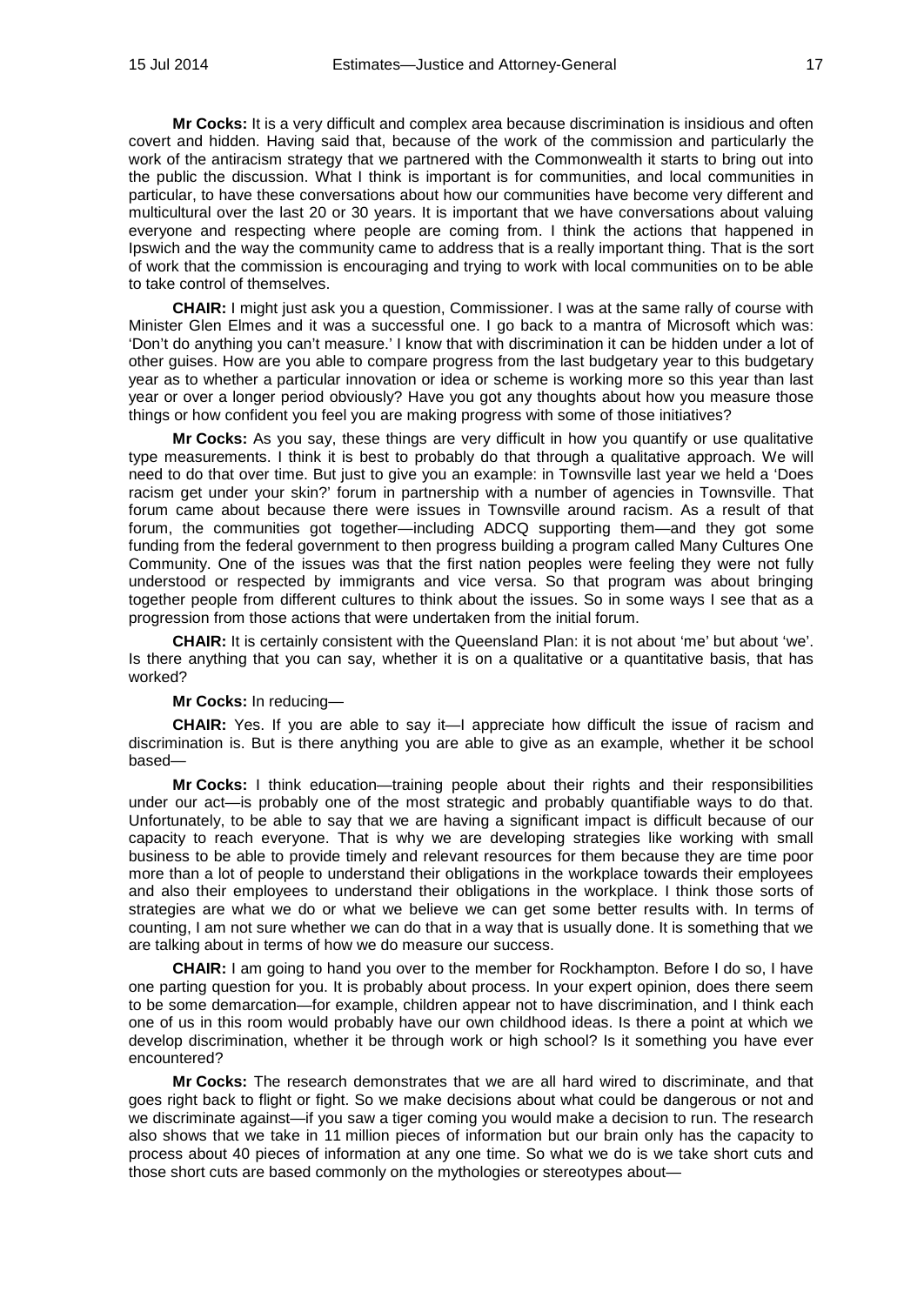## **CHAIR:** Generalisations.

**Mr Cocks:** Yes, generalisations—and that is one of the great challenges to overcome. But there is some good news around that and that is called unconscious bias. By having conversations in the workplace or in the school yard and bringing people's consciousness to their biases, it is not going to eliminate discrimination but it will make people more informed and perhaps they may think before they act in a discriminatory manner.

**CHAIR:** Thank you. I call the member for Rockhampton.

**Mr BYRNE:** Commissioner, page 48 of the SDS talks about public discussion of human rights. I was wondering whether you on behalf of the Anti-Discrimination Commission here in Queensland have provided a view on behalf of Queensland or the commission itself to Senator Brandis' review of section 18C of the Racial Discrimination Act federally?

**Mr Cocks:** Yes, we did put in a submission.

**Mr BYRNE:** Are you able to summarise that briefly?

**Mr Cocks:** Yes. Our position is that—and we based our whole submission on our vilification laws because we think Queensland has very strong and balanced vilification laws. We recommended that if changes are made to section 18C they are based upon Queensland's vilification laws.

**Mr BYRNE:** With the removal of the federal Disability Discrimination Commissioner, do you foresee any additional workload for your group out of that?

**Mr Cocks:** I think that is probably a difficult one to answer because usually when people make a discrimination complaint there are a number of variables in making that decision. For instance, Queensland has a no-cost jurisdiction, so people might choose to go down that line or, because of the other variables and how the federal scheme runs, people may choose to do that. In the sense of making complaints, I do not think it will—I cannot actually say whether it will increase our workload or decrease it.

**Mr BYRNE:** I understand.

**CHAIR:** I doubt whether you will ever stop forum shopping either.

**Mr Cocks:** No.

**CHAIR:** It is lawyers' armoury. I call the member for Broadwater.

**Miss BARTON:** Mr Attorney, I was wondering if you could perhaps update the committee on some of the new projects that have been undertaken by the commission over the past 12 months. Again, I would be very happy for the commissioner to also contribute to the answer after you, Mr Attorney.

**Mr BLEIJIE:** The Anti-Discrimination Commission has had a very busy year and I think the commissioner is probably best placed to talk about that. But I can make some introductory remarks and then Kevin can follow on from that. It has been pursuing a vision, as it should, for a fair and inclusive Queensland—a vision I trust we all share in this committee room. In addition to delivering the complaint management process that leads the nation in terms of percentage of complaints resolved through conciliation and a significant training program, the commissioner has found the time and energy to undertake a number of new projects.

As I mentioned a little earlier, the schools project began in 2012-13. It reached a significant milestone in 2014 with the launch of the *Discrimination and sexual harassment at work* resource kit for teachers and students. This resource educates young people about their rights and responsibilities under the Anti-Discrimination Act when entering the workforce. It also provides teachers with content, teaching notes and activities for the classroom.

I have talked about the small business project which commenced to support small business operators to meet their obligations under the Anti-Discrimination Act, including consultation with small businesses. The commission also introduced the first online training module at the end of the 2013-14 financial year, *Discrimination Awareness in Queensland*. It was developed to complement the successful face-to-face training programs being run by the ADCQ.

It has also undertaken a number of community development projects within specific communities, with the most significant of these being the Lockyer Valley project. In partnership with the Lockyer Valley Regional Council, the commission has been addressing issues of racism and encouraging inclusiveness within the Lockyer Valley community. This has involved free information sessions.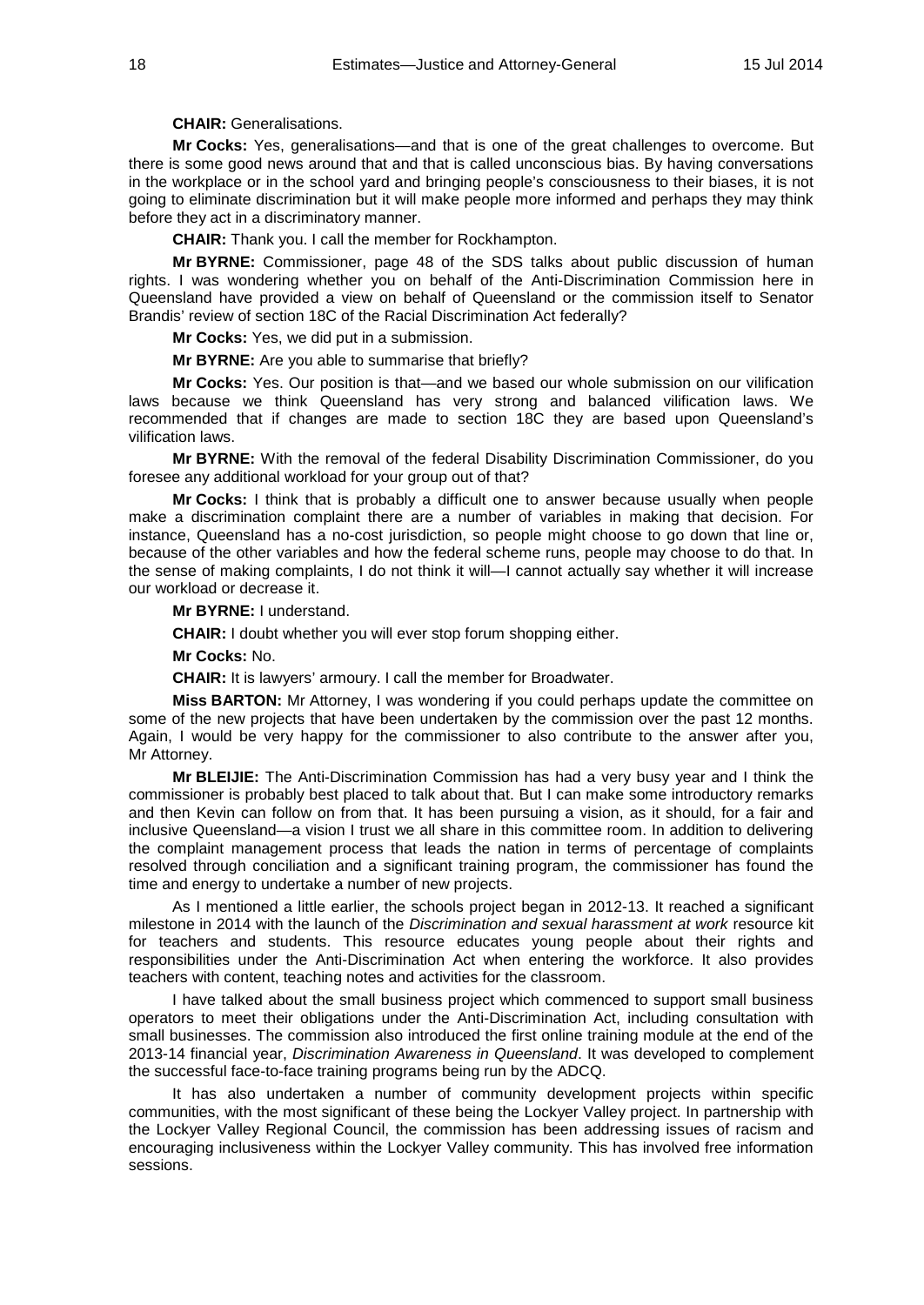I think it might be worthwhile if the commissioner wants to talk about some of the things that he has spoken to me about for the future, if he has the details to hand—potentially some of the future projects of the Anti-Discrimination Commission in ensuring that we continue to have a Queensland that is inclusive, and we all aspire to that objective.

**Mr Cocks:** Thank you, Attorney. In building on some of that work, we have been developing strategic partnerships. We have been working with the police, particularly the Police Commissioner, in Logan and particularly with young Muslim youth in trying to build relationships between police and the young Muslim youth community, which I think is really critical work. We are also looking at building partnerships strategically with the new Public Safety Business Agency in helping them achieve their objectives of cultural reform and change.

In looking at building partnerships, I have just met with the State Librarian because they have some fantastic innovative programs there. One of the things we would like to build on for the schools project is an app. So we are exploring opportunities work perhaps in partnership in those sorts of areas and other community engagement areas.

Also, we are looking very preliminary at how we could develop a strategic government plan for future housing to meet universal design principles, which I believe is quite critical given our ageing population, as well as with the roll-out of the NDIS. I had a bus conversation only this morning with a fellow traveller whose mother has just been diagnosed with motor neurone disease. They are looking for an accessible unit and of course cannot find one.

Just recently we held a Robert Jones Memorial Oration—he was a disability access advocate and consultant, well respected in Australia. At that, Dr Margaret Ward gave the inaugural speech, which is on our website, which outlines the policy imperative to build housing to universal design standards, and it looks at the costs of doing that. It is very minimal. Based on research in the ACT and Victoria, for a house it is \$197—and I think she referred to that as the cost of a party dress. But for high-rises or multilevel dwellings it can get up to \$1,000. The industry says it is about \$5,000. But when we think of the cost of a house and then the cost of retrofitting and the cost shifting to the health system when people have to stay much longer in hospitals, not because of more serious impairments but when even with a broken leg or a bad back they cannot get home earlier, there are significant cost savings that can be made to government by planning and developing more housing that will be suitable to the changing needs of our community over the next 50 years. That is just an example of some of the future programs that we are looking at developing.

**CHAIR:** We have one last question for you. I call the member for Nicklin.

**Mr WELLINGTON:** My question is to the Anti-Discrimination Commissioner. I take you to page 48 of the Service Delivery Statements where it refers to the main services required under the commission and one of them is to promote public discussion on human rights. To me one of the greatest human rights is the right to vote and to exercise our vote as fully as possible. My question is: are resources available to you to assist in the publication of and bringing to the attention of Queenslanders the opportunity to maximise their vote at the election? I realise the Electoral Commission has certain resources and funding priorities, but are there any resources and funding available through your organisation to assist in the publication and awareness of when people cast their vote they make sure the person they do not want to get elected does not get elect—and by that I mean that they number every box on the ballot paper to make sure that not just their preferred candidate gets their vote but, most importantly, the candidate they do not want to get elected does not get their vote?

**Mr Cocks:** I am not sure if that fits in our jurisdiction.

**Mr WELLINGTON:** That was the reason for the question. Are there resources or funding available to assist in those important public relations?

**Mr Cocks:** Where we would have a role in promoting is that all voting booths and voting sites are fully accessible and that people who may need assistance are not discriminated against in that process. Yes, we do have resources available if we thought that was an issue. But I understand the Electoral Commission has been working with a number of different groups to make sure that elections are as accessible as possible.

**Mr WELLINGTON:** Thank you.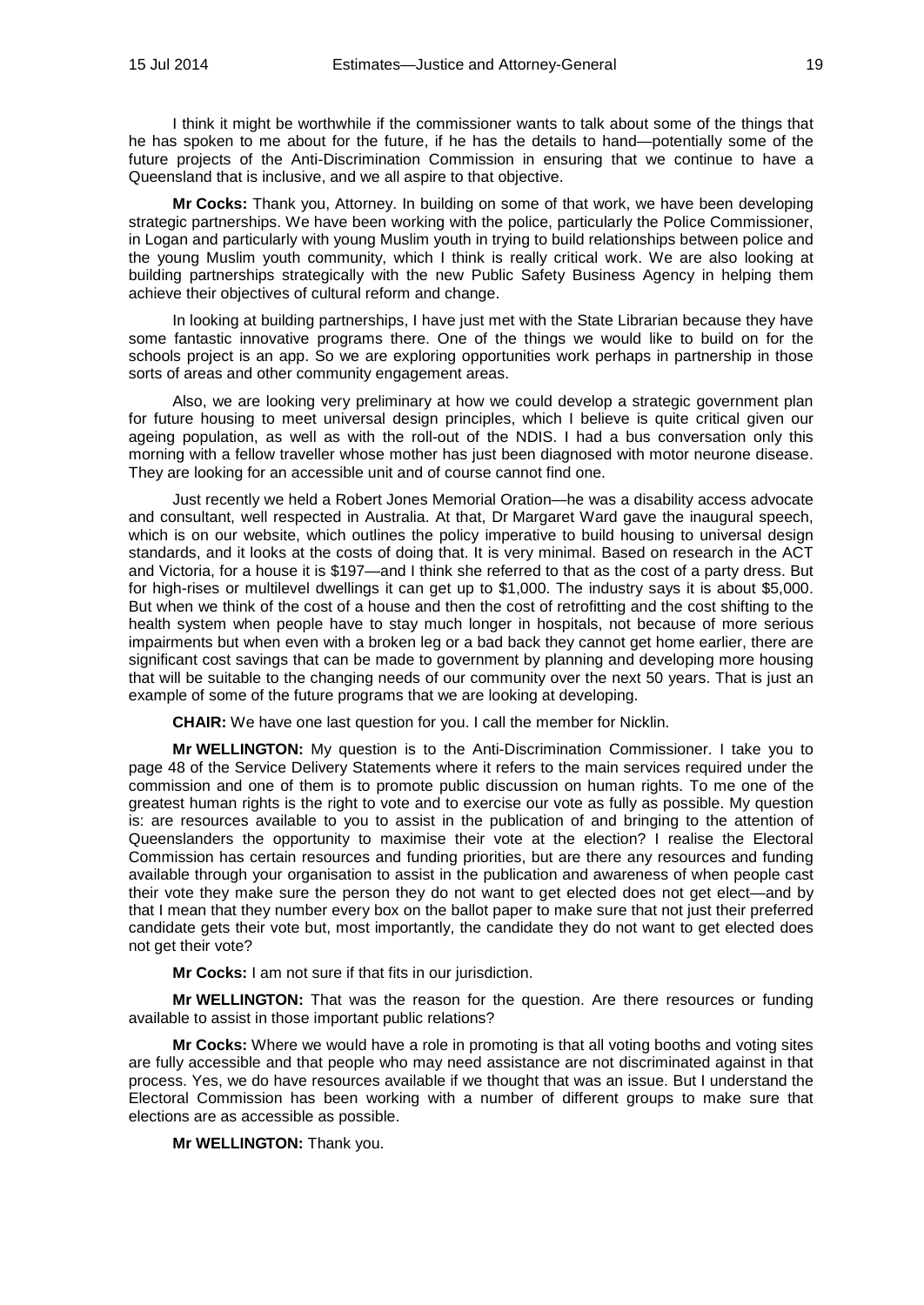**CHAIR:** On that basis, thank you very much, Commissioner, for attending the hearing today. The committee will now break for morning tea. The hearing will resume at 11 am with the continued consideration of the proposed expenditure of the relevant organisational units within the portfolio of the Attorney-General and Minister for Justice.

#### **Proceedings suspended from 10.48 am to 11.04 am**

≌. **[CHAIR:](http://www.parliament.qld.gov.au/docs/find.aspx?id=0MbaLACSC20140715_110415)** The estimates hearing of the Legal Affairs and Community Safety Committee is now resumed. We will continue with the consideration of the proposed expenditure of the relevant organisational units within the portfolio of the Attorney-General and Minister for Justice.

**Mr DILLAWAY:** Attorney-General, with reference to the performance of the Electrical Safety Office, can you provide an update on the rate of serious electrical incidents in the 2013-14 period and how this compares to previous years?

**Mr BLEIJIE:** Thank you, member, for the question. The Electrical Safety Office—and I will refer to it now as the ESO—undertakes a range of compliance and engagement activities with contractors and electrical workers to reduce the rate of serious electrical incidents. I am pleased to advise that there has been a significant reduction in the rate of serious electrical incidents from 25 in 2012-13 to 17 in 2013-14. That is a reduction of 32 per cent.

The Electrical Safety Office compliance and engagement activities for 2014-15 will build on this reduction in the rate of serious electrical incidents. Initiatives will focus on assisting businesses, educating workers and the community across the key priority areas of powerlines, electrical installations and electrical equipment. Initiatives include electrical contractor workshops and one-on-one consultations with electrical workers; comprehensive compliance audits of new electrical equipment offered for sale; educational activities at trade shows and rural events; providing practical general electrical safety assistance and advice on working safely around powerlines; and in conjunction with training organisations such as TAFEs, continuing to educate electrical apprentices about safety in the workplace.

It is also proposed that the ESO will build on the recent success of the electrical safety in ceiling spaces campaign, which we launched at Master Electricians Australia, Queensland branch. The ESO will work with stakeholders in the electrical industry, workplaces and the community to ensure that the downward trend continues of serious electrical incidents. On that note, can I thank the ESO—the Electrical Safety Office—in Queensland and also the Electrical Safety Board which, with their great work over the past couple of years, has achieved a 32 per cent reduction in electrical incidents.

**Mr CHOAT:** Mr Attorney-General, I am just wondering if you would be able to update the committee on the government's response to the Queensland Coroner's report on the federal Labor government's home insulation program, particularly with reference to the government's response.

**Mr BLEIJIE:** Thank you for the question. It is probably a question that I would like nothing better not to answer, because we should not have to be talking about this issue. We should not have to be talking about the fatalities resulting from electric shocks whilst installing insulation because of a program that I will probably limit my language today as to what I think about the program because there is a royal commission considering its findings. Between 2009 and 2010, there were three fatalities resulting from electric shocks while installing insulation in ceiling spaces of Queensland homes under the federal government's home insulation program. As a result of these incidents, I directed that an inquest into these fatalities be convened. It was unfortunate that, whilst this debacle was unfolding in Queensland, the former Attorney-General and minister, Cameron Dick, was fighting with Peter Garrett about who was responsible. There was a war of words in correspondence between the two ministerial offices. Whilst they were doing that, men were dying. It is a conversation that we should not be having, because if people had taken responsibility for their actions back then, if ministers had not been derelict in their duties that should have been afforded to these individuals, mainly Cameron Dick and Peter Garrett at the federal level, then we would not have to have a coronial investigation.

I know that the Fuller family were at pains to have an inquest into these fatalities. They had contacted me about an inquest. They were on the verge of going—in fact, I think they had lodged an application in the District Court to direct the Coroner to actually have an inquest into the deaths. A family should not have to go through the pain and suffering of a District Court application to have a government body have an inquest. I recall picking up the phone to the legal representative of the Fuller family and I told the lawyer that they can withdraw the District Court application. He asked why and I said, 'Because I am directing, under the powers that I have, the Coroner to have an investigation inquest into these deaths.'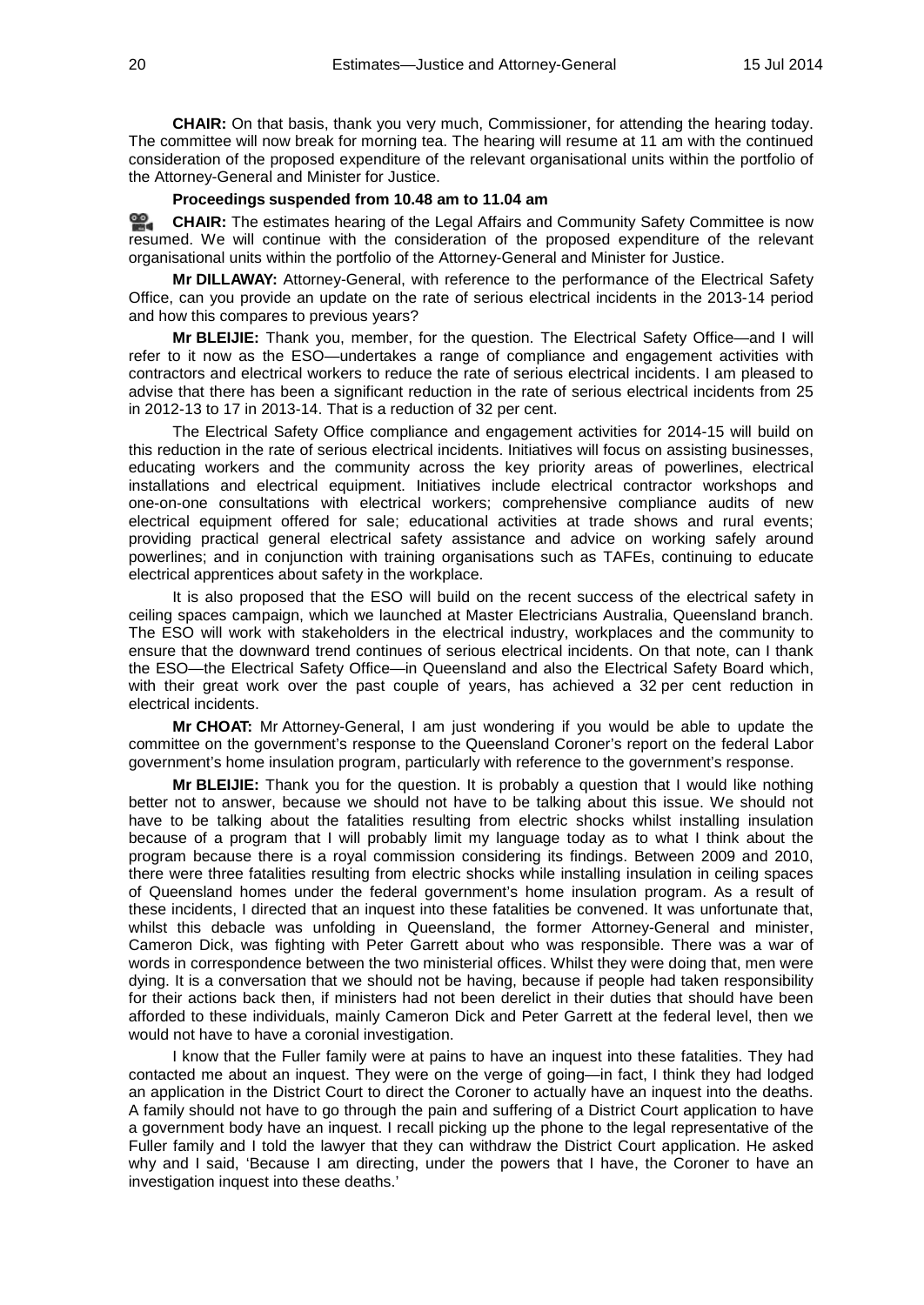On 4 July 2013, the State Coroner delivered his findings and made three recommendations. The first recommendation involved a review of workplace safety agencies investigating these fatalities. The matter was referred to Workplace Health and Safety Queensland's incidents governance group for consideration. The group subsequently agreed that a review of agency operations would be postponed pending the findings and recommendations of the royal commission into the home insulation program. In addition, since the findings were delivered, there had been significant organisational change to the two agencies involved. I am confident that the restructuring of the agencies within the Office of Fair and Safe Work Queensland will eliminate questions of jurisdictional responsibility for incidents such as those encountered during the home insulation program. Further reviews will be undertaken depending on any recommendations from the recently completed federal royal commission into the home insulation program.

The second recommendation was to undertake a public awareness campaign. The campaign would provide awareness to homeowners and tradespeople of the potential risk of electric shock from entering ceiling spaces. On 18 May 2014, a public awareness campaign was launched urging home owners and tradespeople to turn off the power at the switchboard before entering the ceiling space. The key message was 'Stay safer up there, switch off down here'. The campaign included television and radio advertisements in addition to a brochure containing warning stickers to be placed on ceiling space manholes and switchboards. The brochures were distributed to all major metropolitan newspapers, supplied to electricians to provide to clients and displayed at hardware stores. The campaign is supported by the Electrical Safety Board, Energex, Ergon Energy, the National Electrical and Communications Association and Master Electricians Australia. The companies supporting this initiative include Bunnings, Masters Home Improvement and Mitre10.

Work is well underway towards a third and final recommendation to assess whether there is a requirement to further extend the mandatory requirement for safety switches to Queensland homes. The department is undertaking a detailed analysis on this issue to consider the balance of costs imposed by further mandatory requirements against the safety outcomes achieved. While the analysis is yet to be completed, I can say that right now, apart from Western Australia, Queensland homes have a higher level of safety switch protection than that of any other state. I am happy to report the following survey of 180 new homes by the Electrical Safety Office inspectors. There is strong evidence to suggest that many electrical contractors routinely provide additional safety switch protection on new homes above what is currently required. Most importantly, since the cessation of the home insulation program in 2010, there has not been a single fatality in a ceiling space in a Queensland home.

I conclude by saying this. A part of the education campaign that we are trying to undertake in terms of safety switches is that many Queenslanders would think that, if they open their power box—and I would encourage all Queenslanders at any stage today, tomorrow, the next day, when they next go to have a look at their power box—to see their safety switch. If they have one safety switch, it is likely that they are not fully protected. New homes are now required to have safety switches on all circuits on the house. Just because we have one safety switch, that covers only a couple of circuits. It, in fact, does not cover every switch. So if you are drilling through a wall and you hit the lights, if you are dealing with a pond pump, they are all different switches. Unfortunately, one of the occasions of the insulation deaths was because of that: one safety switch does not cover a house. For people like me who have never been an electrician or tradesperson—

**CHAIR:** I thought that you were going to say that you have not been into a ceiling, but continue.

**Mr BLEIJIE:** I, like any Queenslander, have had to dig out the odd dead rat or mouse from a ceiling space. So I understand about getting up in the roof, but completely disregarded the safety issues of getting in a ceiling, not realising that wear and tear over the years may lead to the corrosion of circuits or wiring in the roof that can expose a whole roof, as it did in the home insulation debacle.

So what I would encourage Queenslanders to do is to really have a look at this campaign and have a look at their safety switches. If we can encourage Queenslanders to actively spend \$200 to \$300 on more safety switches and make sure that all of their circuits are covered, that is the best way that we can try to prevent injuries and fatalities by electrical shock.

**Mr BYRNE:** Attorney-General, I refer to page 7 of the SDS where, among the strategic directions section of the document, it states that in 2013-14 the department—

Continued reform of the youth justice system by implementing youth boot camps for the Gold Coast, Cairns/Townsville, Rockhampton and Fraser/Sunshine Coast.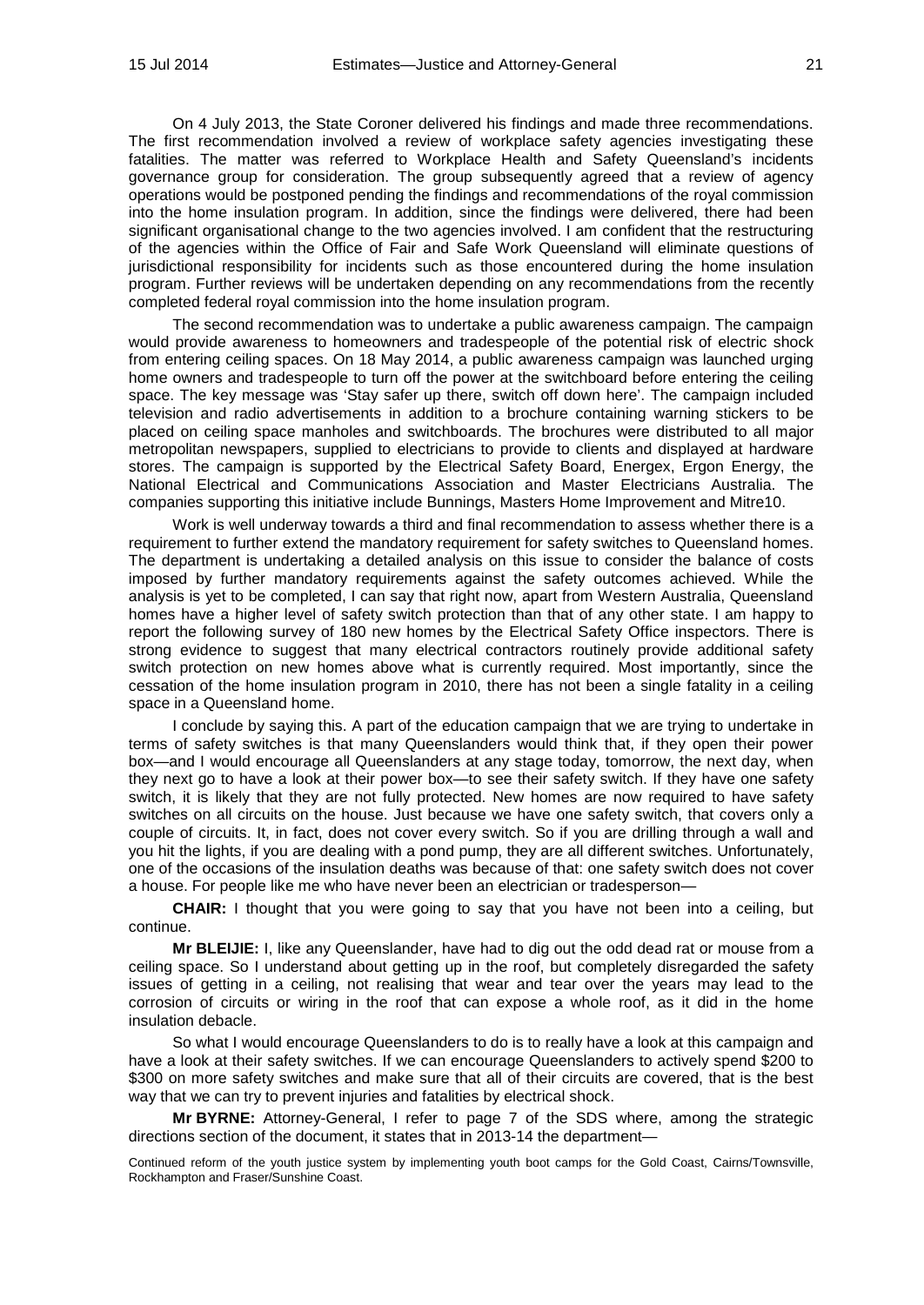Particularly with reference to the Hervey Bay boot camp, you announced that the successful tenderer for the Hervey Bay boot camp was Hard Yakka on 21 August last year. When did you make that decision?

**Mr BLEIJIE:** Thank you for the question. I will give the answer for the member in terms of when we made the decision. Can I in general, though, very quickly talk about the program for fixing a lot of the issues of youth justice that unfortunately this government were left by the former Labor government. We had a revolving-door cycle around youth justice in the state. We had a statistic of 32 per cent of young Queenslanders having served in our youth detention centres five times or more. That was a statistic that we were not happy with, Queenslanders were not happy with, and we had to do everything we could to try and fix that.

So we have done a few things: one, we stopped the fun in detention centres. We got rid of bucking bulls, jumping castles and all that extra stuff that Queenslanders would really question why the taxpayer were funding such activities in our youth detention centres. Secondly, we wanted to make sure that young people were held responsible for their actions, but also making sure and recognising the fact that we have to ensure that young Queenslanders can turn their lives around and that we have programs in place for them to turn their lives around. There was a two-stage strategy, one of which was the youth justice amendments which have been passed through the parliament dealing with naming and shaming; other provisions include deleting the detention-as-alast-resort provision in the legislation.

I guess the two broader aspects of youth justice reform for this government in terms of revitalising front-line services is the youth boot camps which are operating—the three early intervention camps across the state and one sentence youth boot camp in Cairns and Townsville and of course the youth justice blueprint. We have prepared a draft youth justice blueprint and currently we are consulting with legal stakeholders and community not-for-profit groups right around the state in terms of developing a bigger strategy for youth justice: how we can stop the revolving-door cycle that the Labor Party handed us in 2012; how we can get young people back on track; how we can get young people a job and an education. That gets to the question the member for Rockhampton asks in relation to the boot camp.

Now, the boot camp at Hervey Bay that the member talks about is Oz Adventures. If we talk about the procurement process, I can say to the honourable member and this committee that the procurement process was guided by the state purchasing policy and an external probity adviser was engaged to guide the entire procurement process. I hold the legal authority to enter into contracts such as between the department and Beyond Billabong under section 51 of the Constitution of Queensland Act. I hold the legal authority to enter into service agreements such as between the department and Oz Adventures under section 24 of the Community Services Act. The Financial Accountability Act 2009 provides that the Director-General has the authority to sign contracts to engage service providers approved by the minister. The delegation is provided that the Assistant Director-General can sign service agreements with providers approved by the minister. These delegations were followed in the signing of the Beyond Billabong contract and the Oz Adventures contract.

On 21 August 2013 we announced Beyond Billabong, Hard Yakka and the PCYC as the successful providers and advised that Townsville and Cairns sentence youth boot camp will be combined. The announcement did not guarantee the opening of the boot camp until contractual considerations were finalised. So on 21 August we announced it. I assume the decision was made just prior to that announcement being made, and I have to say, Mr Chair, that I attended the sentence youth boot camp in Cairns and Townsville recently and we are, through this program, turning young lives around. There have been over 20 young people through the camp; 120 young kids have been through the camps across Queensland.

We are an outcome-driven government, not a glossy brochure government. In terms of revitalising front-line services, we determined that the providers of all the boot camps, including the Hervey Bay boot camp, were Oz Adventures. They were the best provider to deliver the Fraser and Sunshine Coast early intervention camps. Can I say, Mr Chair, that all four boot camps are providing regular programs for young people. As at 30 June 2014, 121 distinct young people have been accepted into the boot camps across Queensland: 28 in the sentence youth boot camp, and 93 in the early intervention youth boot camps. While it is still early days in the trial of the boot camp, the Early Intervention Youth Boot Camp program is showing a 91 per cent success rate in stopping participants from entering the youth justice system, while the sentence youth boot camp is providing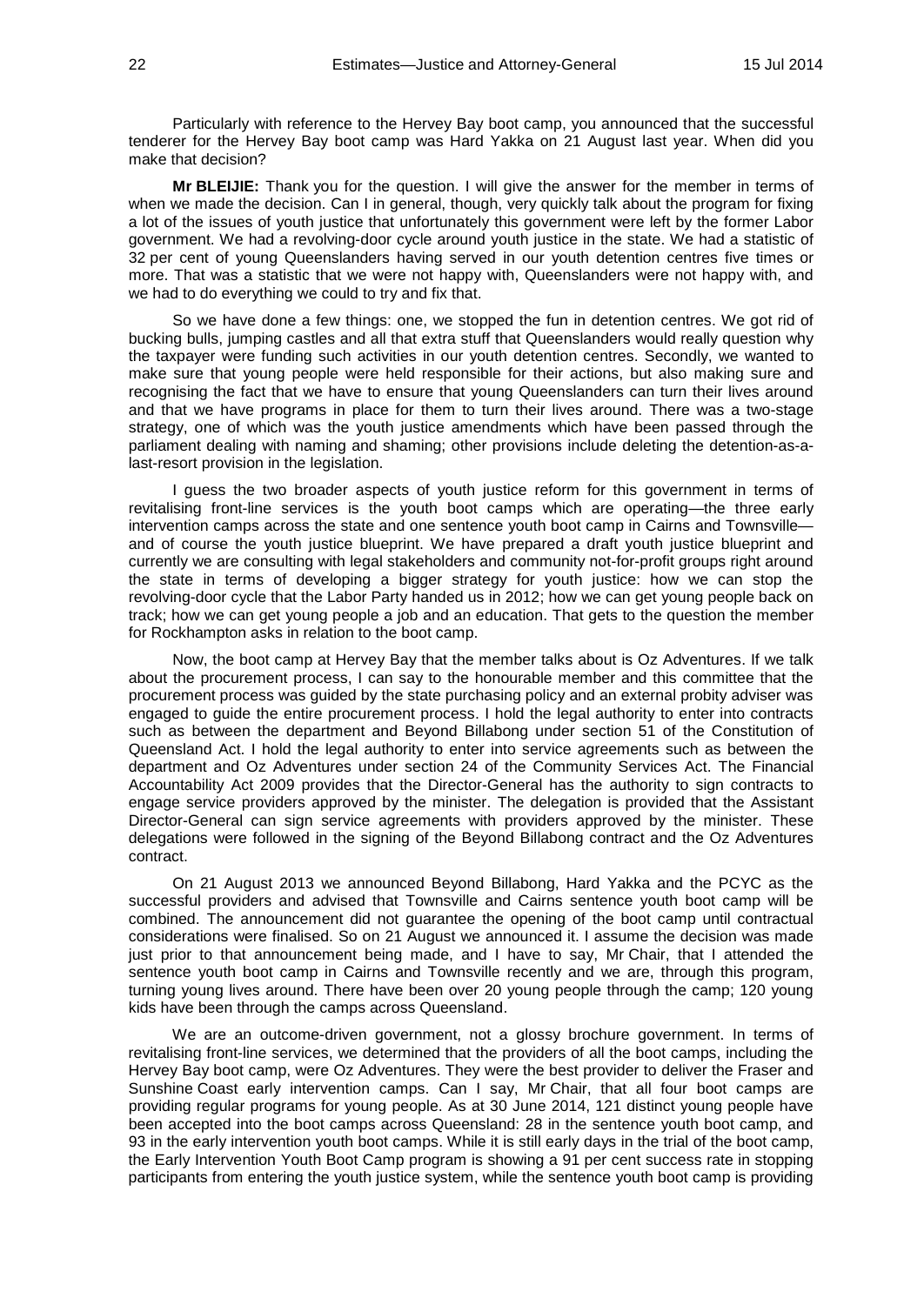an 83 per cent success rate in reducing reoffending. The programs are working. We are an outcome-driven government, and I would hope that in the not-too-distant future we see young people being diverted from detention centres and more young people in our youth boot camps.

**Mr BYRNE:** Thank you, Mr Chair. I am still not sure when the decision was made out of that rather lengthy history lesson, which we have all heard before, but I am assuming it is somewhere before 21 August. Was there a signed briefing note or directive from you to give effect to that decision?

**Mr BLEIJIE:** Well, as I explained to the member for Rockhampton, the process was lengthy. It was an expression of interest process. Certain recommendations were made to me as the one that ultimately had the call. The process was sufficient. It was a procurement process overseen by a probity advisor and ultimately I made the call—the government made the call—for Oz Adventures because we saw an operating account in Hervey Bay. It was achieving the results that the government wanted to achieve, and ultimately I think that the decision has been vindicated in the results that we have seen—

**Mr BYRNE:** We will test all of those assertions very shortly. You received an evaluation report—

**CHAIR:** You have to allow the Attorney-General to finish what he is saying. Your question is?

**Mr BYRNE:** You received the evaluation report from the panel at that stage prior to making a decision, I would assume, so you were well aware that Hard Yakka had been ranked 10 out of 12 tenderers, were you not? You were aware that they were ranked 10 out of 12 from that evaluation; is that correct?

## **Mr BLEIJIE:** Yes. Yes.

**Mr BYRNE:** They had not been selected to proceed to the next round by that evaluation; that is correct as well. So it is not as though they were even one of the tenderers selected to go through to the next round. In fact, the panel determined that Oz Adventures' training and development submission did not demonstrate an understanding of the intention of the early intervention program. That is a fairly damning assessment from your panel, I would think, about their capacity to deliver the program, is it not?

**CHAIR:** That is making an assumption. I do not know that—

**Mr BYRNE:** Their submission proposed a 28-day residential camp which the panel said was inconsistent with early intervention philosophy. What is now the length of the residential component of that camp?

**Mr BLEIJIE:** Thank you for the question. Mr Chair, if I can go back. The member has asked a few questions in there, so if I can try and address them in turn.

If the member wants to know what evidence there was to support Oz Adventures operating the Hard Yakka Boot Camp program, the submission from Oz Adventures displayed the following attributes which validate my decision: a greater level of demonstrated emphasis on the camp as a consequence of antisocial behaviour and an opportunity to instil discipline, structure and respect than any of the other applicants; a greater level of demonstrated experience in providing opportunities for young people to gain qualifications through the program, increasing their capacity to find and sustain employment than the other applicants; and a greater depth of demonstrated experience and local support according to letters of support than the other applicants. Including, I might add, we take great comfort in the support local members of parliament provide. It would be great if the PCYC in Rockhampton was provided with the level of support as other members of parliament are providing to our other boot camps, but that is not the case.

The government made a public commitment, when announcing the expressions of interest to the camp, to have the new boot camps operational by September 2013. Oz Adventures was assessed as being able to commence operations immediately, as they were an established local provider for camps. Oz Adventures had a strong reputation in the Fraser-Sunshine Coast region for providing quality and effective training and development programs in a safe but challenging environment. I think a lot of people underestimate what people are trying to achieve in these programs. We are dealing with young people, some of whom are already in the youth justice system. Some have been in and out of detention before. In fact, by far the majority of young people in our Far North Queensland boot camp have actually been in detention centres over three times.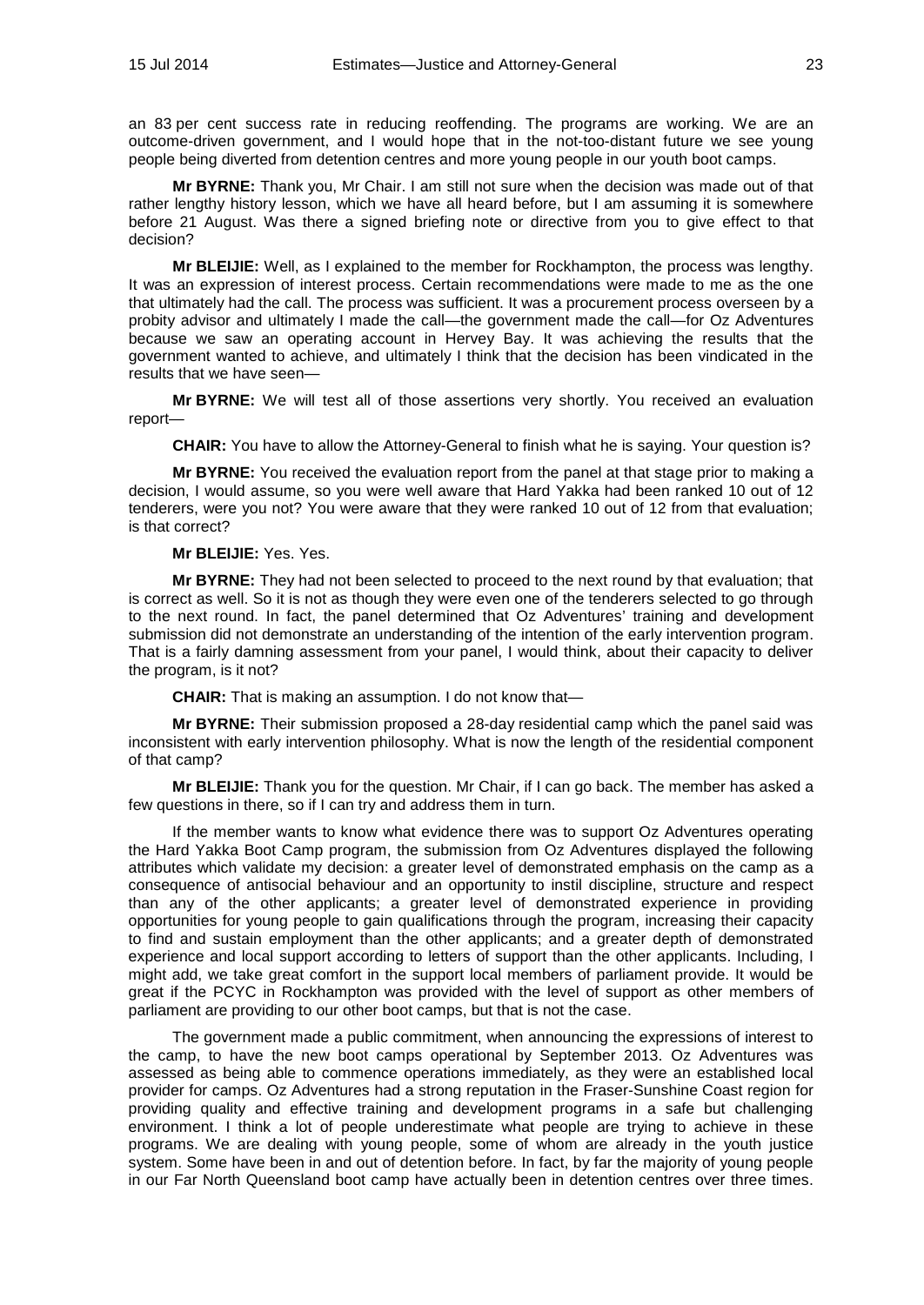As I said, Oz Adventures has a strong reputation in the Fraser-Sunshine Coast region for providing quality and effective training and development programs in a safe but challenging environment. They also demonstrate an emphasis on the camp as a consequence of antisocial behaviour and an opportunity to instil discipline, structure and respect.

A number of local organisations, including Southern Cross Support Services, Bay Connect, the Hervey Bay Chamber of Commerce, JobSmart, sunrise rotary and Anglicare have publicly declared their support for Oz Adventures.

I will now address the second element of the question that the member raised. The member will know that in parliament when this issue was raised in terms of procurement processes for all of the boot camps we tabled a document from Mr John Sosso, the Director-General, and I think it might be worth, Mr Chair, reading at this juncture into *Hansard* today where Mr John Sosso said to my chief of staff he confirms that, over the past week and since he was provided with the memoranda and supporting documentation from Youth Services on the results of the tendering process for the provision of funding to enable camp services for Cairns, Townsville, Rockhampton and the Fraser Coast, he was satisfied that the procurement process was appropriate and that government procurement guidelines were complied with. He was not satisfied that the recommendations flowing from that process were optimal; not satisfied that all of the successful parties had either the experience in residential boot camp related service or even had the capacity to provide such services in the locations the subject of the tender. He was not satisfied that the selection committees had given sufficient weight and concern to the publicly stated position of the government and the department that, following the cancellation of the Kuranda boot camp, the safety of the community was paramount. He was particularly concerned about the recommendations for the Townsville and Fraser Coast boot camps. In short, he was of the view that the net result of the tendering process was the provision of flawed recommendations that placed both the government and the department in an invidious position.

If I can also say, Mr Chair, that at the commencement of the boot camps we wanted to ascertain and ensure that there was an expression of interest process in place. We had a situation in Cairns which I did not want repeated again, and that was the Kuranda boot camp in the residential community. No-one wanted that repeated again. No-one wanted boot camps in residential communities. We said, in fact at this estimates last year, Mr Chair, that we would make sure that the next boot camp for that area was in a very remote area. As I said, I went there a few weeks ago, Mr Chair, and I can confirm to the committee that it is in a very, very remote area achieving some great results.

I think in contrast, Mr Chair, if we look at going into the 2012 election campaign where boot camps were a clear strategy of this government, in contrast the Labor Party also had a boot camp policy but, Mr Chair, their boot camp policy was not subject to an expression of interest tender process. Their boot camp policy was direct funding to a Gold Coast boot camp provider without any checks and balances, without any procurement process and without any probity advisors. The documentation will be here, Mr Chair, which we will table later, where Anna Bligh, the former Premier, announced the boot camp. Incidentally, we gave the tender to the group that they were going to fund and they are running a fantastic program, the Kokoda Challenge program and the Hard Yakka program at the Fraser Coast. So compare and contrast how we went about this. We set up independent procurement processes but at the end of the day, the government and the minister in charge have to make a call. If it is not my view and the Director-General's view that the camp will provide the outcomes that the government intended when we announced it at the election, then that is the prerogative of the government to ensure. I am glad we did, Mr Chair, because we did not want another incident like Cairns. We have not had an incident like that in Cairns. We have four boot camps. We are changing kids' lives. We have a 93 per cent success rate in terms of non-reoffending and 83 per cent for the Far North Queensland boot camp.

**CHAIR:** Mr Attorney, perhaps it might be an appropriate time for you to give an update of the outcomes of the sentence boot camp at Lincoln Springs.

**Mr BLEIJIE:** I attended the Lincoln Springs Boot Camp with my colleagues Gavin King, the member for Cairns, and Michael Trout. Beyond Billabong are providing the camp and Boyd Curran, who, incidentally, won the Anna Bligh premiership award for excellence in training programs for young people. It was great to see a program that had been recognised by both sides of politics, both at the federal and state level. In fact, not only did Boyd Curran win Anna Bligh's premiership medal for excellence, but also the program they are running won federal government awards and financial assistance from the federal government. In fact, I am sure, if memory serves me correctly,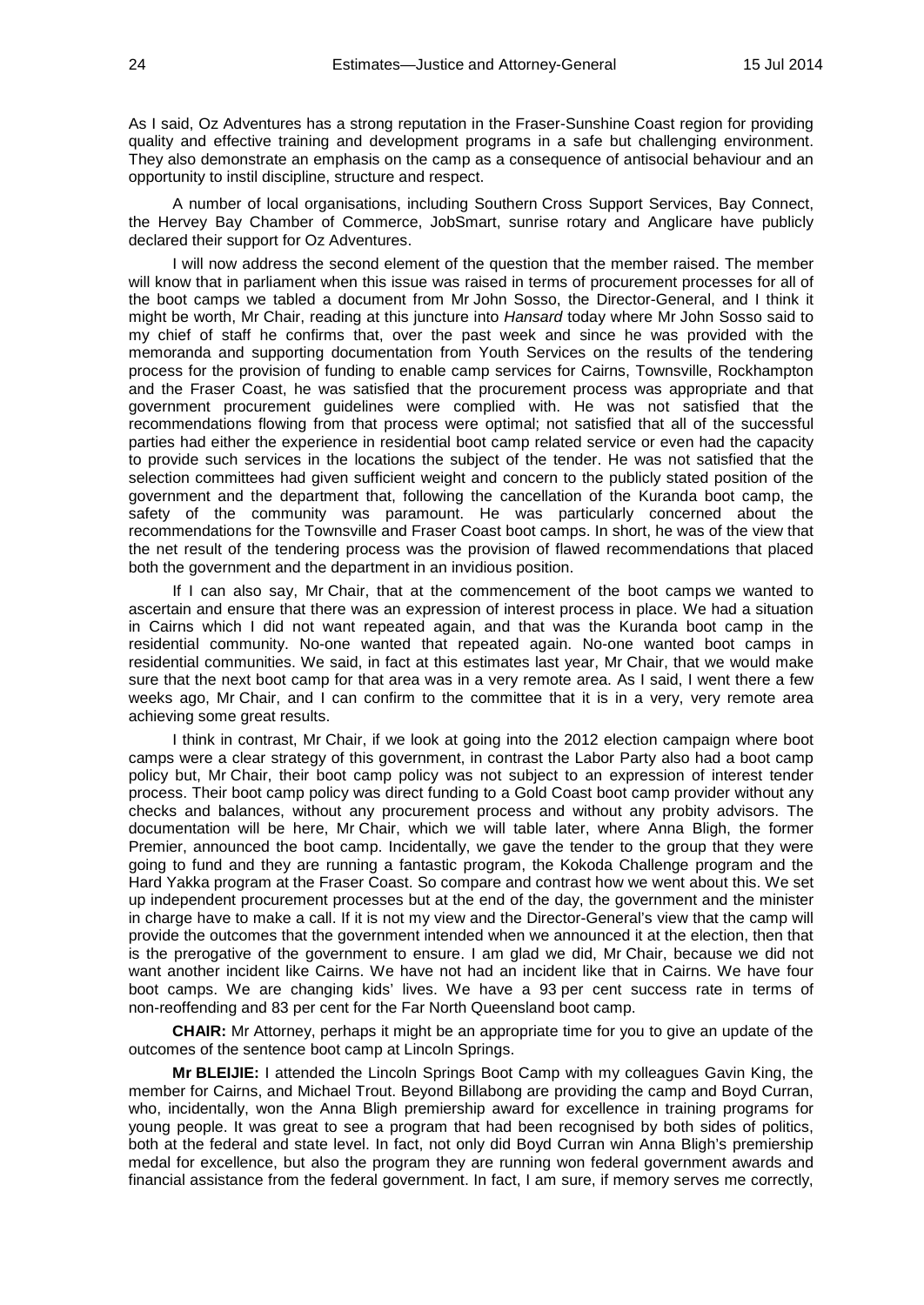a former Indigenous affairs minister for the Labor Party is on record as saying how great this program was. So it is fantastic that Boyd Curran and Beyond Billabong are doing such a fantastic job.

As we said, the sentenced youth boot camp is established. It has been working well with young offenders since December 2013 to reduce their offending and teach them skills to assist in future development. We did change the legislation, though, to introduce in the Youth Justice and Other Legislation Amendment Bill the mandatory boot camp order. We had a particular issue in Townsville in that on some occasions five cars were being stolen in any given evening on a Friday and Saturday night. That program is proving to be particularly popular in the area in Townsville that had that particular issue. I met a young fellow at the boot camp—an Indigenous young fellow. His name was Walter and he had been at the camp. He had been in jail in the detention centre before. He then was referred to the camp at Lincoln Springs, which they call Valley of Lagoons, and he had participated in that program. He greeted me on the day as a former participant in the boot camp and he is now mentoring other young Indigenous kids at the boot camp. If he did not have that opportunity, he would likely be back on the street. He would likely be back in the Cleveland Youth Detention Centre, which is where most of the young offenders in Townsville end up. This is all about diverting—diverting our young kids from detention centres into something else. He would not have had the opportunities that he had had he not attended the boot camp. I have to say that that young fellow and the other young kids I met there who are participating in the camp are now actively encouraging and engaging in programs. They are going back to the camp to talk to young offenders who are at the camp. We are seeing fantastic results.

**Mr DILLAWAY:** Attorney-General, just going on a little bit more from what you have just suggested as the outcomes from the boot camps, are you able to give the committee an expected forecast as to the economic benefits to Queenslanders resulting from the outcomes achieved through your boot camp program?

**Mr BLEIJIE:** I thank the member for the question. The costs incurred in conducting the trial youth boot camp could potentially result in longer term economic benefits for Queenslanders, including a reduction in youth detention centre costs and harm to the community. I recall that the cost of an adult in a detention centre is around \$70,000 or \$80,000. A youth participant in detention needs a lot more than that, somewhere around \$150,000 to \$200,000 a year. Obviously that is at the taxpayers' cost, so we have to do everything we can to try to avoid that cost. As at 30 June, the sentenced youth boot camp had been running for just over six months and has had 28 young people commence the program. In March 2014 we introduced the mandatory sentencing boot camp for recidivist motor vehicle offenders from Townsville to combat the high level of motor vehicle crime in the city. The capacity of the boot camp centre and program will now be increased to over 100 young people per year with the forecast cost of the program increasing to \$5.33 million for 2014-15.

If these 100 young people are not provided with the opportunity to be diverted away from crime with the sentenced youth boot camp program and were sentenced to detention for the same period as the boot camp order, this would cost the government an estimated \$14.98 million per annum. Let me repeat that: if those 100 young people who we are diverting from a detention centre were not going to boot camp but were going back to detention centres, it would cost the taxpayer \$14.98 million as opposed to \$5.33 million for the 2014-15 period. The sentenced youth boot camp program is expected to provide a potential longer term saving of \$9.65 million per annum in detention costs. There are many other economic benefits that are more difficult to cost such as reduced harm to victims, property damage, young people's participation in employment, economic contribution to the community, safer communities and a reduction in the cycle of intergenerational offending. Importantly, it will reduce the flow into adult offending, which costs the community an estimated \$177.63 per day to keep an adult offender in custody.

In terms of the longer term benefits ultimately when I talk about the boot camps, we talk about getting these kids a job and an education. The problem with youth detention centres is, yes, we do have education in the centres and we have programs in the centres, but it is very much a different attitude and culture within a detention centre because the detention centre focus is very much on community safety whilst the boot camps, although having community safety at the forefront, are about the individual. It is about making sure that the individual concerned leaves the boot camp a happier person. They are more skilled in terms of job opportunities and developments. A lot of the young kids who have gone through the boot camp, particularly the sentenced youth boot camp, will in fact end up with jobs at cattle stations because it is a working cattle station. In fact, I have ridden a horse twice in my life, and the second time was at the youth boot camp. The young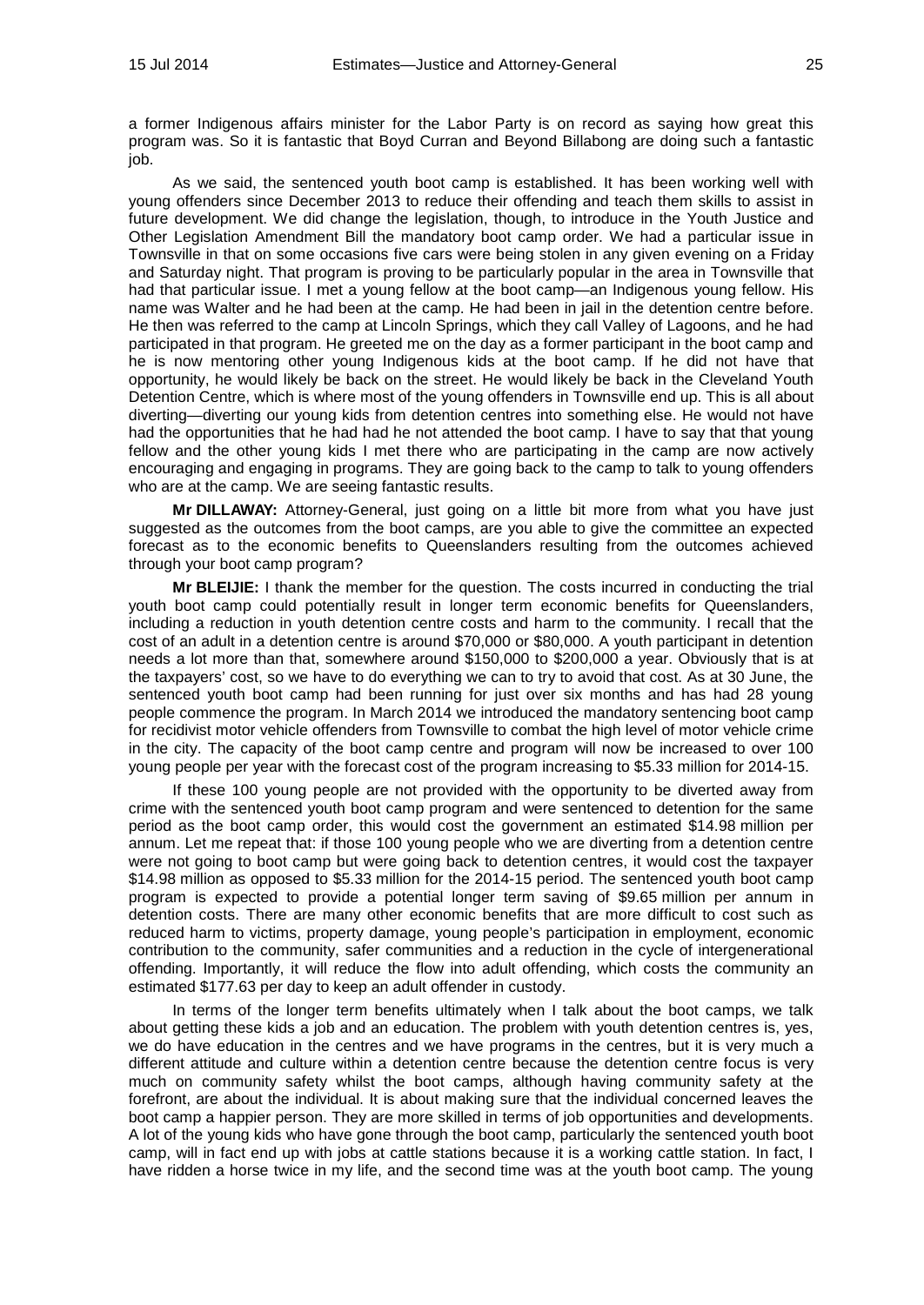people in the boot camp were training me in terms of horsemanship. That is an experience that those young people would never have had at a detention centre and would never have had the opportunity given the homes or the environments which they came from. It is about turning their lives around. What we are seeing in some of the early outcomes, bearing in mind this is a trial, is that these kids are getting their lives turned around.

**CHAIR:** I have a follow-up question about that. Whilst I appreciate it is a trial, what are your inclinations in terms of expanding the boot camp service into the south-east such as the Ipswich, Boonah, Beaudesert and Toowoomba regions?

**Mr BLEIJIE:** As I travel around the state I hear from communities about the positive response to revitalising front-line services and the positive response to crime and law and order with our legislation and the positive impacts that the boot camps are having on young people. I have to say that the former government recognised boot camps and the response they can have because—and I am happy to table this article for the benefit of committee members—I have an article from the *Brisbane Times* in 2012 and the headline reads 'Bligh pledges \$1 million for Kokoda Challenge', which essentially was the boot camp. So the former government recognised the positive aspects of boot camps, so much so they in fact produced a policy document on it where one of their actions not talk but actions—was to invest \$1 million over four years to support 100 vulnerable or at-risk young Queenslanders to participate in the Kokoda Challenge youth program where they will walk the Kokoda Track, provide an additional \$300,000 grant to support the establishment of Camp Kokoda and critical capital works like roadshows, four-wheel drive and improvements. So the former government recognised it. We recognise it. I recognise that there are lots of members of parliament who want boot camps operating around the state. I know that I have had the member for Toowoomba North have a discussion with me. The member for Beaudesert and the member for Ipswich West have had a discussion with me. The member for Morayfield has had a discussion with me about expanding these programs.

I represent the electorate of Kawana and at the Anzac Day ceremony I attended a very nice ceremony at Meridan State College. A young fellow at the morning tea break came up to me. I had never met this young fellow. I think he was in year 11. He came up to me whilst the principal was standing next to me and he said, 'Sir, I want to thank you for saving my life.' I had no idea in what context he was referring to. I was very humbled by the suggestion but of course inquired as to what he was talking about. A few months earlier he had completed the Hervey Bay boot camp, the Hard Yakka boot camp trial. He had gone off the rails at school. He was not attending school. He had disengaged with his family and his parents. The school referred this young individual to the Hard Yakka boot camp at Hervey Bay. I am immensely proud when a year 11 student who is attending school commemorating Anzac Day comes up to me at a morning tea break and says, 'You've saved my life.' It is not me; it is the great work that the boot camp providers are doing. We simply make the policy and give the investment and commitment to that. That young person says that they certainly would not be where they are now. When the young person left I talked to the principal at the school and I asked what the young fellow was talking about. I asked if it was true and if he participated and what the story was, and she said absolutely. He had participated in the program and come back from the program. He is back at school. He has re-engaged with his family and I think they were undertaking counselling services. A part of the boot camp process is a mentoring program to make sure that once they are on track they stay on track. I have not heard an update recently with respect to this young fellow, but I am immensely proud of not only the team in the department—the youth justice team—that have been distributing these programs but also the boot camp providers for literally turning the lives of these young people around. So, in answer to your question, I would love to—

**CHAIR:** I do have a follow-up question, though. I am just curious in that you mentioned the mentoring aspect of it, because it is obviously important to ensure that the person stays on track because a lot of difficulties with youth offenders is that they sometimes recommunicate with their old colleagues et cetera. Can you give us some enlightenment as to the mentoring such as how long it goes for, if you have any details about that?

**Mr BLEIJIE:** The sentenced youth boot camp is a 28- to 30-day program, but we have really left capacity for the providers to adjust that accordingly if they need to, because some providers who have skills in this area may say that we can deliver a 21-day program to achieve the objectives. We do have a diverse group of the not-for-profit sector running these places like PCYC in Rockhampton that runs its camp, Hard Yakka and then Beyond Billabong operating the North Queensland boot camp and the Kokoda Challenge operating the Gold Coast boot camp. So we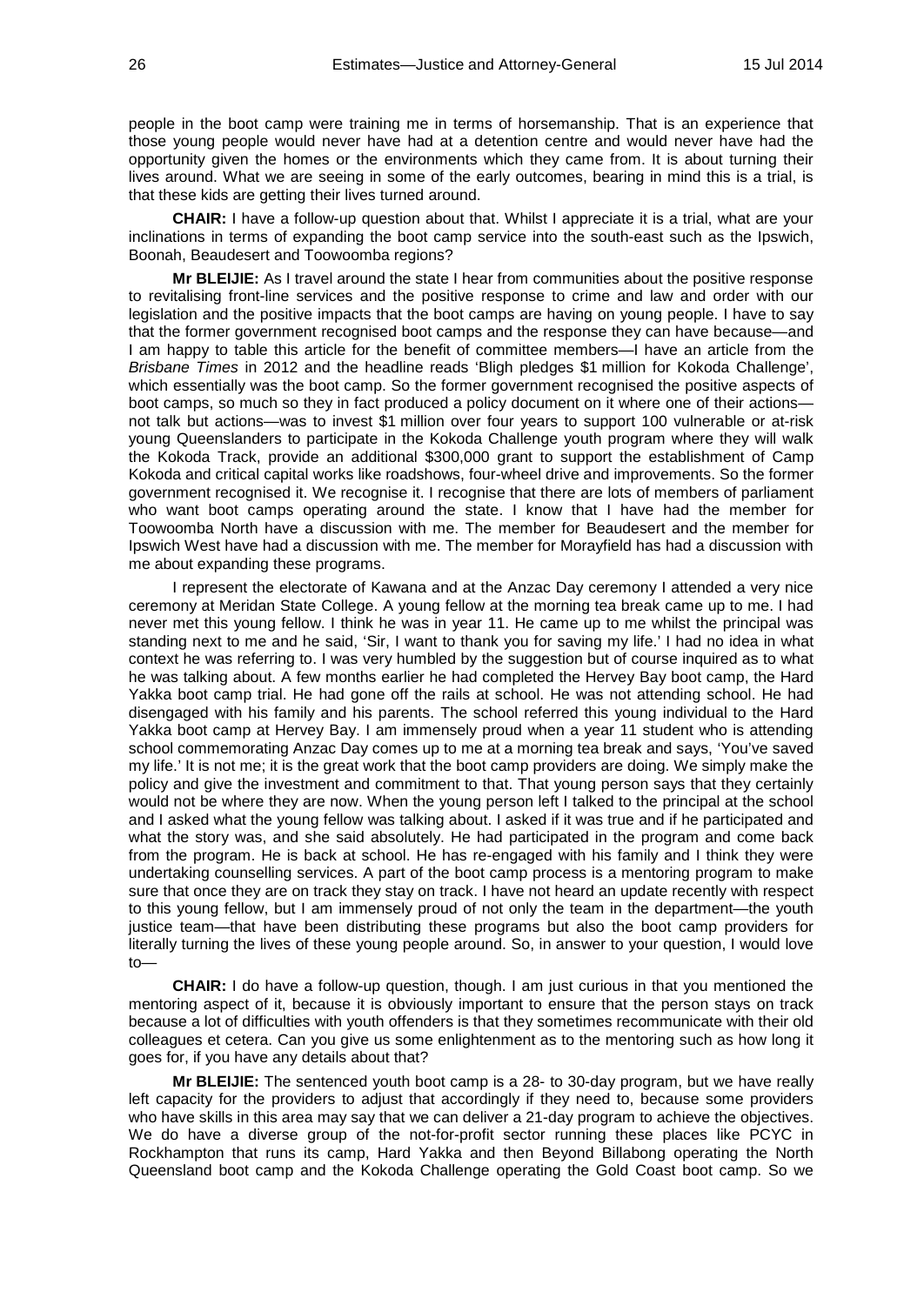have left it very much to them to design a program, but the intent of the program is for the sentenced youth boot camp to have approximately a 28- to 30-day intensive program at camp and then it can be a six- to 12-month mentoring program after that.

One of the benefits of the sentenced youth boot camp and the young people I was talking to when I visited Lincoln Springs boot camp was that there were a couple of the mentors on the day when we met the young people and they make sure that they are going to school. They make sure they are participating. For instance, they might be doing Meals on Wheels preparation for the local Townsville community or Cairns community. The mentor keeps them on track. Unfortunately, on many occasions they come from a very dysfunctional family environment—not all Queenslanders are blessed with proper functioning families—but we must not discard the family. Too much emphasis—and I think this was borne out in the Carmody commission of inquiry into child protection—is on what we do and spend at the end of the day to fix the issue and stop them going to jail. The best way to stop both adult offenders and young offenders from going to jail is to go back where it starts. Where did the relationship break down? Was it the family? Is it the gangs they are involved in? If we can go back and understand the story and rebuild and repair some of the relationships with the family, then that is a better start than what we have been doing in the last 15 years in Queensland.

**CHAIR:** Back to the future, so to speak.

**Mr BYRNE:** Continuing this discussion about boot camps, you have again reflected on the email dated 21 August from your director-general to your Chief of Staff which expressed some concerns about the tender process to that point, and I will go to some of that if we get the opportunity in a moment. What we did not know when you tabled that document was the director-general's advice to you, which is bizarre by any government measure that I have ever had exposure to in the past, was prompted by an email from your Chief of Staff to the Attorney-General asking for that advice. How usual is that practice where your Chief of Staff is seeking documented advice virtually on the day a decision is being announced?

**Mr BLEIJIE:** I suspect in all ministerial offices and departments we actually speak and communicate with the director-general on a daily basis—sometimes more than the DG probably wants of us—but that would be no different to any department where, to run government effectively on behalf of the people of Queensland, you have to communicate with your director-general. We do it on a daily basis, many times a day.

**Mr BYRNE:** This request was made, by your own admission this morning, at some point before the 21st. The decision was already made. Surely communication would have been fully and frankly revealed prior to the decision being made that you said occurred some time shortly before the 21st. Why is your Chief of Staff communicating in retrospect backfilling this arrangement?

**Mr BLEIJIE:** The email was a confirmation of earlier discussions, and you may be guided by the email from the chief of staff and the director-general back where he says, 'I confirm that over the past few weeks discussions were ongoing about the whole process.' The email—

**Mr BYRNE:** Can you table the minutes of those discussions?

**Mr BLEIJIE:** The email confirmed it, but the point is—and I just say this—that the tender process was undertaken, there were probity advisers put in place, I was not satisfied, the director-general was not satisfied that the outcomes of the tender process were in the best interests of Queenslanders and, ultimately, at the end of the day, we said at this estimates hearing last year that we were not going to allow community safety to be put at risk by the processes of what happened at Kuranda, and it has not been put at risk because the boot camps have now been operating at that particular camp for 12 months quite effectively.

**Mr BYRNE:** Well, we will get to the essence of whether we appropriately followed the procurement processes. In that correspondence from the director-general, he points out the fact that there is a police officer on the panel and that the PCYC was one of the nominated applicants and that that raised concerns about the appearance of a conflict of interest, even though you were satisfied that there was no actual conflict of interest. Was this a significant consideration in deciding not to award the tender to the PCYC?

**Mr BLEIJIE:** Well, it is one of the considerations.

**Mr BYRNE:** If that is the case, why wasn't this matter raised with the Rockhampton submission, given that there was a police officer present on the PCYC submission? Why wasn't it similarly reflected on that occasion—just on the basis of consistency, after all?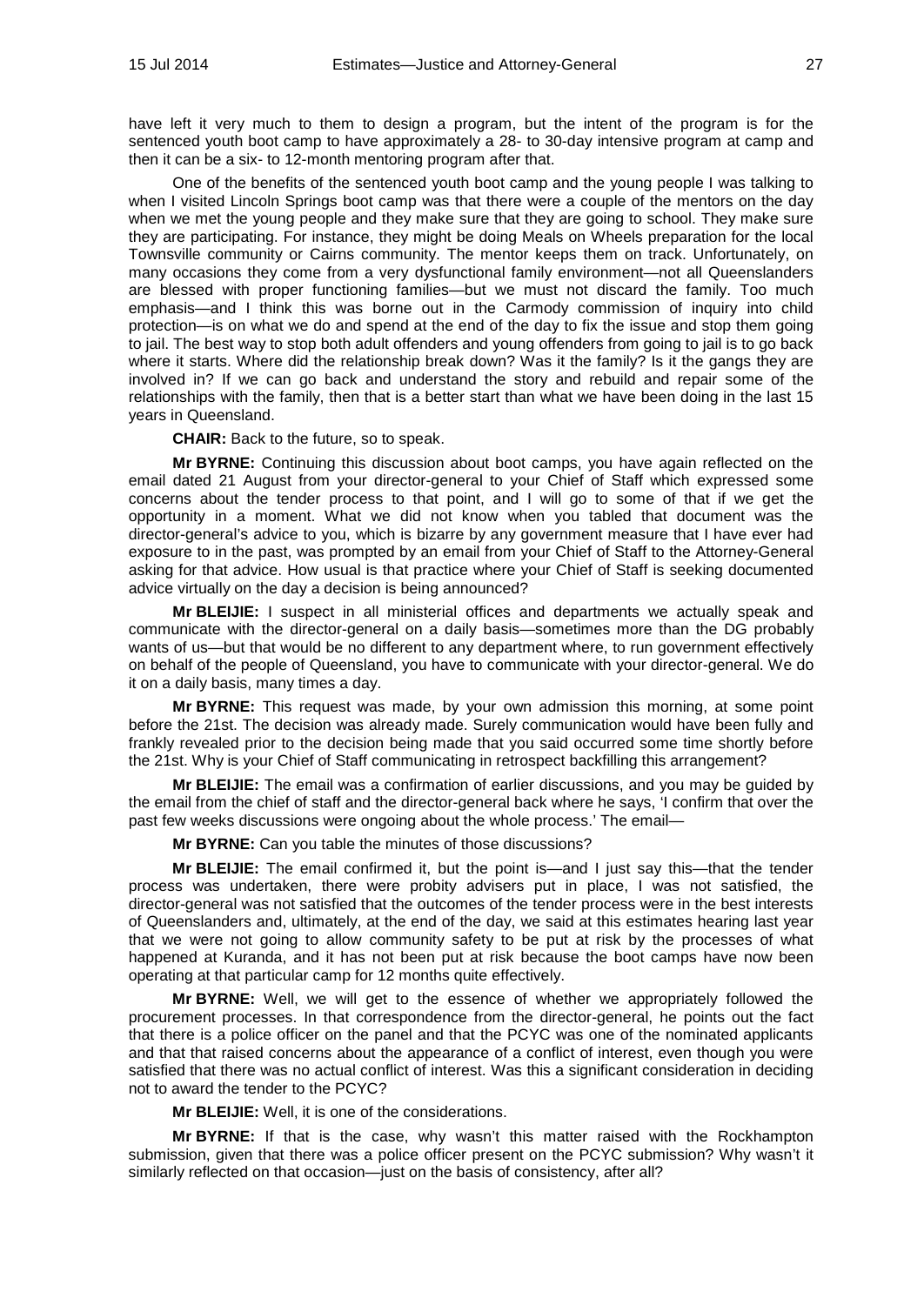**Mr BLEIJIE:** As I said, it was one of the considerations and there were many considerations we took—whether the groups had the runs on the board, whether they had community support, whether they had member of parliament support. As I said, it was one of the considerations for Hervey Bay, amongst lots of considerations.

**Mr BYRNE:** So for Hervey Bay you ruled out the PCYC because of this conflict supposedly. You did not consider that in terms of your consideration at Rockhampton. Then when you looked back at Hervey Bay, in ruling out the PCYC you did not go to the second, third, fourth, fifth, sixth or anyone except the 10th rated recommendation, which you decided was the best value for money for Queensland. Is that correct?

**Mr BLEIJIE:** I formed the view that it was the best boot camp for Queensland and the results speak for themselves. We were right.

**Mr BYRNE:** How is the question of experience being dealt with here? What experience in operating boot camps was the decisive criteria used for you? When we looked at the reading of the document, the requirement in the expression of interest was 'evidence of the outcomes achieved from previous programs'. The evaluation work sheet from the panel for Hard Yakka rated them as zero—I repeat: zero. Despite your suggestions that they had some fantastic record, your own independent evaluation said they had zero, where other offerers were rated at four to five in that criteria. Did you seek any further information from Hard Yakka that would change your view about the zero rating from the tender panel?

**Mr BLEIJIE:** The tender panel may have said that, but what I said is in considering which would be the best group to provide the best boot camp in that particular area I was guided by many things—one of which was local support. As I read out before, this particular organisation, Oz Adventures, has many, many community groups supporting it, both business and not-for-profit groups, but they also had been operating a boot camp. I am not sure why the evaluation panel made that recommendation, but the point is that I discounted that to the fact that one only has to pick up the local newspaper in that area and find stories from former participants in the boot camps and stories from parents of participants at the boot camp to show that it actually had a boot camp that was operating, the land was there and it was quite effective.

**Mr BYRNE:** Do you understand your obligations in exercising your delegations? You talk about the basis of information and the information you apparently have exclusively available only to yourself as the Attorney-General. Do you understand your obligation in terms of documenting a basis of decision that makes for transparent decision making consistent with the procurement policy of the state? Do you understand that? If so, where is the documented statement of reason?

**CHAIR:** Member for Rockhampton, it is the same question. I have recorded probably the last three questions which really are asking the same thing.

**Mr BYRNE:** Well, they are not. They are building evidence from the Attorney-General relating to this matter which I have very substantial concerns about. They are quite different questions. I am asking does the Attorney understand—

**CHAIR:** This will be the last question.

**Mr BYRNE:** Does the Attorney understand his obligations under exercising his delegations in terms of documenting a statement of reasons and making that publicly available? Also, does the Attorney understand the flowthrough back to the other tenderers who are required to receive advice from government about why they were precluded from the tender? Has any of that been done in this process?

**CHAIR:** Member for Rockhampton, that is the same question as the zero et cetera. You have been through this three times so unless you ask something that is different I am going to allow somebody else on the panel to ask questions.

**Mr BYRNE:** On how many occasions, Attorney, have you overturned the recommendations of tender evaluation boards within your department since you have been the minister?

**Mr BLEIJIE:** Chair, I would not have that detail.

**Mr BYRNE:** Is it one, 20, 100?

**CHAIR:** He just said that he did not have the detail. That could be taken on notice. I call the member for Broadwater.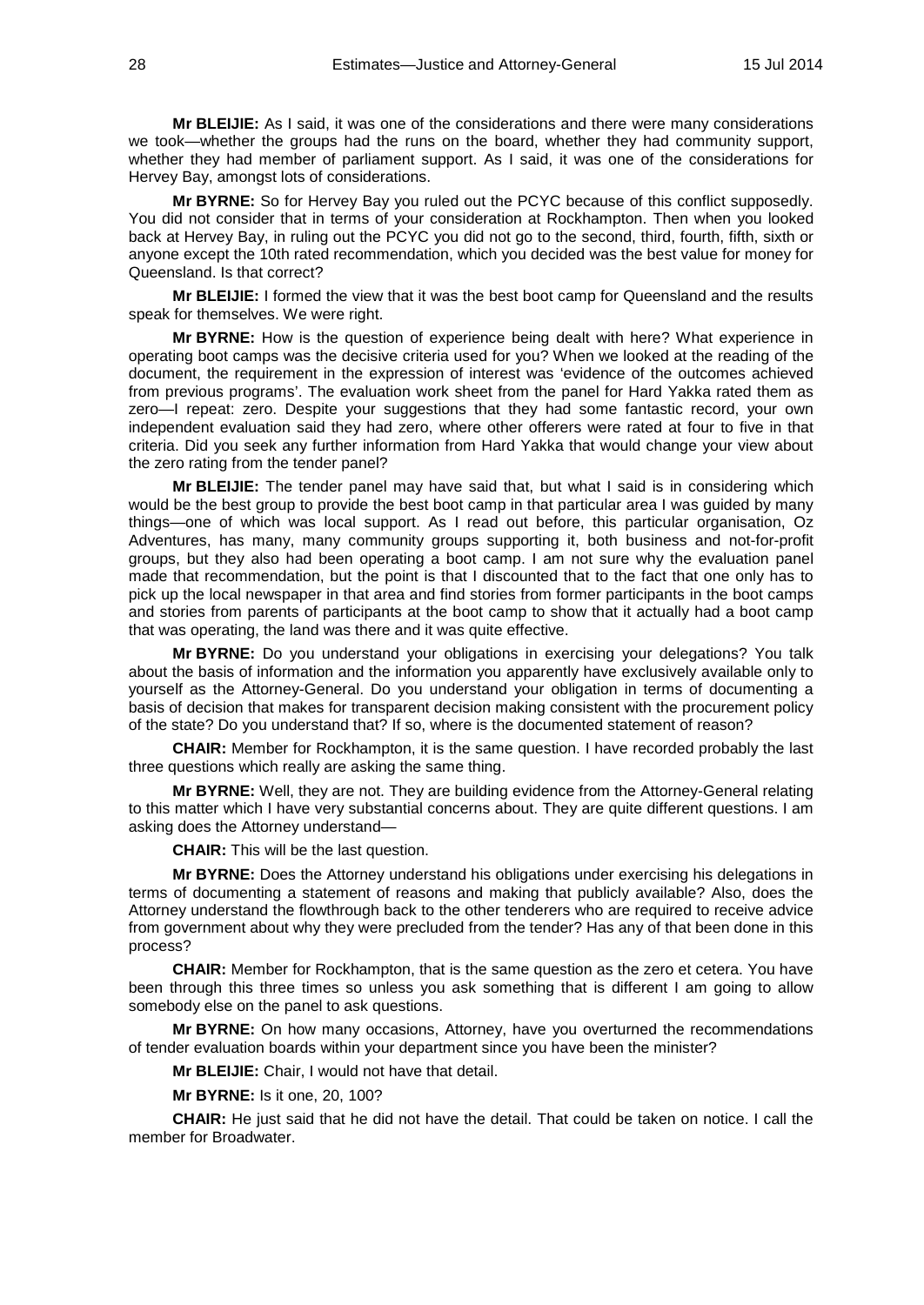**Miss BARTON:** Mr Attorney, if we could move to a different topic. I want to look at how the department has particularly revitalised front-line services. Could you provide some detail on what is happening with regard to commemoration certificates?

**Mr BLEIJIE:** Thank you for the question. We have done a couple of things in relation to commemoration certificates, and I will do this in the order of the commemoration certificates we have. For births, deaths and marriages, we have a normal original birth certificate that one obtains when they are born, as well as a death or marriage certificate for that matter. We have instigated a few commemorative birth certificates, including from when Prince George was born. We had a special approval from the palace in terms of a special commemorative birth certificate for people born in that particular year when Prince George was born. I have got to say that we had a great response to that. I think 8,000 to 10,000 Queensland babies took up the opportunity to have that birth certificate.

We are also looking very much at historical records and going online for a lot of our services to make sure historians have information that is easier to obtain. The most recent commemorative birth certificates include three around the Anzac centenary and a Queensland maroons certificate. In the last financial year, over 20,000 commemorative certificates were purchased through births, deaths and marriages. The recent State of Origin commemorative certificate competition received over 10,000 votes and over 5,000 pre-orders for the winning certificate. We had four certificates available and we launched them at Parliament House. We had a Chevron, which was the ultimate winner and which received the majority of the votes. Unfortunately we did not win this series of State of Origin, but the certificates are still available—not only for Queenslanders born this year but for any Queenslander who is proud in their sport and proud of their state—and they can order one of these maroon certificates. The winner was in fact a Chevron design. Despite my best efforts to have the artwork with a cane toad design get over the line, unfortunately it lost completely; it came last.

**CHAIR:** That is a good thing, Mr Attorney.

**Mr BLEIJIE:** It just shows that people do want commemorative certificates but they still are very conservative in their view of birth certificates. So that was good, but I think the most important is the centenary of the Anzac and the birth certificates that we are going to have available that we will be releasing shortly for those. We have instigated a lot of commemorative birth certificates. I think we should at some stage review our birth certificates because some of the designs are getting quite old and outdated. If anyone has any suggestions on any of these issues then we are always happy to take Queenslanders' advice.

**CHAIR:** Thank you very much, Mr Attorney. I might change the subject because I am particularly interested in our courts of course. Can you outline what steps are being taken to support the work of the Queensland courts in administering the area of justice in our great state?

**Mr BLEIJIE:** Thank you. Queensland courts play an important role in both the administering of justice in Queensland and also in terms of making sure we have a society and a court system where people can access justice, they can equal justice to law and we must obey the rule of law. I am very proud that over the last couple of years, although we have seen some of our case load in our courts increasing, we have seen the clearance rates of our courts certainly be assisted by the judicial officers. Also, a lot of the administration of justice of course occurs at the ground level with our departmental staff when one goes into a courtroom and lodges documentation. I know at times lawyers might find it a bit frustrating in times and delays and so forth, but our courts are extremely busy. I think the heads of jurisdiction have done a great job in making sure that the courts continue to provide that level of service that we need.

As we look at your question a little further, the functions and the duties and the powers in the Magistrates Court are obviously exercised by the Chief Magistrate head of jurisdiction, the Deputy Chief Magistrate, the regional coordinating magistrates and the coordinating magistrates. Regional coordinating magistrates control the courts within a particular region. The magistrates and coordinating magistrates receive an additional allowance to reflect the management responsibilities that they have and that they exercise within their powers. Management of the court sittings, with reduced levels of acting judicial officers, has meant existing resources have been deployed effectively and efficiently to ensure prompt disposition of matters. This is only one of a range of strategies deployed to manage the courts effectively and efficiently within the available resources.

The Department of Justice and Attorney-General has invested \$3.8 million into the Community Justice Group Program for the 2014-15 financial year. From this investment, 52 community justice groups are funded throughout Queensland, with a majority of groups located in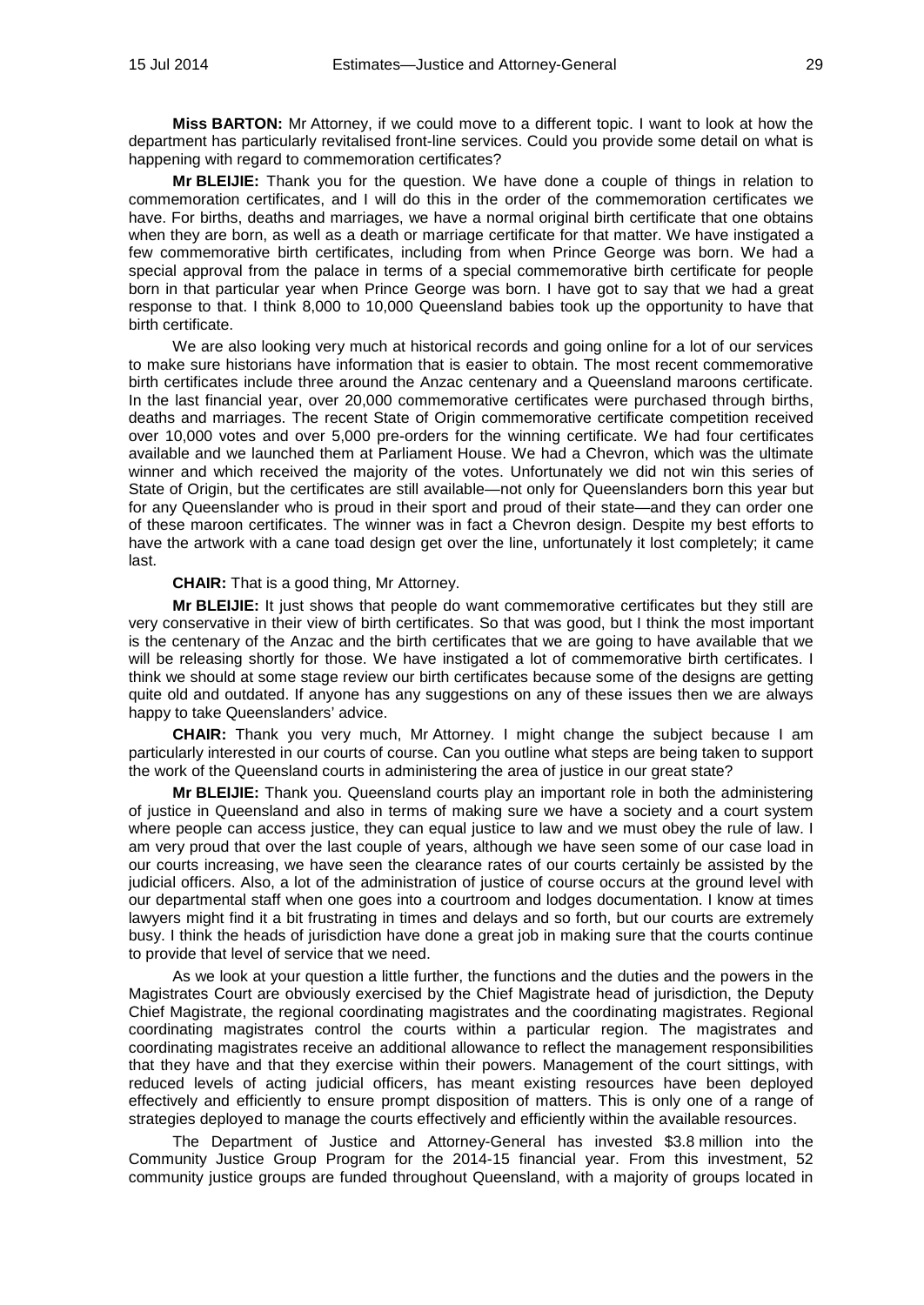North or Far North Queensland. In fact I visited one of your own community justice groups, Mr Chair, and saw the great work they are doing in your region. The grants provided by my department relate to two primary activities—the making of cultural submissions to the courts and the identification and promotion of supporting programs that assist the judiciary in their decision making.

In the upcoming year, I will support the increase in jurisdiction and numbers of judicial registrars that will give the Queensland community more timely access to justice. Judicial registrars are a cost-effective and efficient way of disposing of less complex matters, including call-overs where there is no need for a full consideration of a magistrate. The appointment of judicial registrars is an innovative service delivery approach that will reduce court waiting times and increase the efficiency of the justice system. It is proposed that 2014-15 will see additional judicial registrars placed in the Southport and Brisbane Magistrates Court and the Brisbane coroners court with the opportunity to circuit the surrounding courts.

During this financial year, amendments were made to the Bail Act 1980 and the Justices Act 1886 to enable the conduct of a bail proceeding outside of a Magistrates Court, district or division using video or audio link technology. This encourages the use of shared judicial resources and ensures the efficacy of the court to hear applications. These amendments are being supported by the provision of three additional videoconferencing suites to both the gulf and the cape areas and an additional 21 videoconferencing units across the courts in the upcoming 2014-15 financial year.

**CHAIR:** I am particularly interested in the justice of the peace scheme that is operating in QCAT. Can you inform the committee as to how that is proceeding?

**Mr BLEIJIE:** Thank you, Mr Chair. This is a commitment that we took to the 2012 election dealing with justices of the peace and making sure that justices of the peace could more fully participate in the justice system. We have set up a trial program and we have five trial sites across Queensland—in Ipswich, Southport, Maroochydore, Brisbane and Townsville. The idea of the program is to ease the burden on magistrates and QCAT. Members will know that we used to have about 22 tribunals in the state and the tribunals were amalgamated into one super tribunal in 2009 with the Queensland Civil and Administrative Tribunal, and we dealt with effectively the Small Claims Tribunal and so forth. It is all in one tribunal now.

There has been pressure placed on QCAT, which is currently under review, to make sure that they look at these matters in a timely way. The JPs QCAT program, which is very much supported by the JP associations, entitles two JPs to sit at a bench and deal with minor civil disputes under \$5,000. So in these five trial sites which have been operating for a little under a year now, we have got over 130 JPs participating in the program—one of whom must have legal qualification when two of them sit at the bench. They are dispensing justice for matters under \$5,000. If I can get you the statistic of the number of matters that have been held by the JPs, they have heard over 3,200 matters. So as at 30 June 2014, JPs who have been appointed to QCAT have heard over 3,200 matters dealing with the delivery of front-line justice services. If the JPs were not delivering that service, that would be delivered by magistrates in regional Queensland or adjudicators or members of QCAT. So what we have seen effectively is time slashed.

If I can give you an example, the trial has also delivered lower levels of adjournment, complaint and appeal, and the overall time to hear all minor civil disputes in QCAT has almost been halved, from six weeks to 3.3 weeks. It could not have happened any other way than our JPs getting in there dispensing justice. I have attended the JP forums across the state where I have seen probably over 5,000 JPs in groups myself and our JP branch has seen a lot more than that. When I go to the electorates of members of parliament and see all these JPs, the feedback that I am getting is that JPs feel very much part of the system and the process and they are enjoying the program. Once we have finalised the trial, I would love to see it expanded across Queensland because I think the preliminary results we are seeing from the trial—the halving of the time taken in QCAT matters—would mean for the mum and dad on the street less time to get matters heard before QCAT. There is capacity to look at the threshold increasing—JPs handling more matters and this will be of particular assistance in our rural and remote areas of Queensland where magistrates will be able to get on with the higher duties of a magistrate and the JPs will be able to deal with the lower end matters. One never likes to conclude things before the trial is finished, but the interim advice that I am getting on the ground and also through the department is that it has been very successful.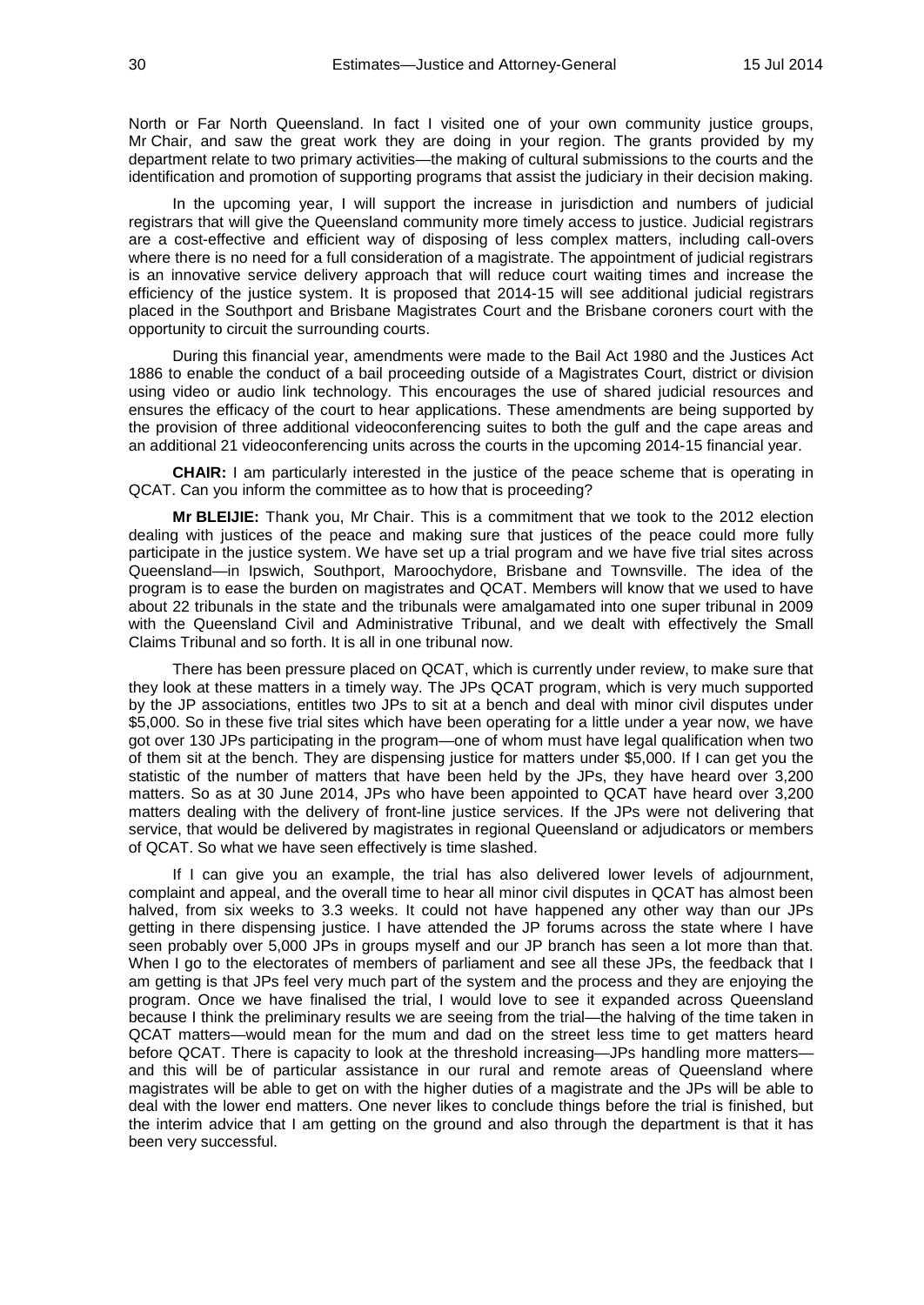**CHAIR:** Is there any suggestion that, subject to the pilot scheme being rolled out, JPs ought to receive a recognition or qualification other than qualified if they, in fact, participate in court processes? Is that something you anticipate, or is that something that has not been considered as yet?

**Mr BLEIJIE:** I do not think it is necessary as yet because we have about 84,000 JPs in Queensland. When I say JP, I am talking about justice of the peace, justice of the peace (qualified), JP (C.dec), JP (Magistrates Court) and commissioner for declarations. We have about 84,000 at the moment. The QCAT trial does not give them a complete distinction; they are not JP (QCAT). They have QCAT training because every JP that participates in the QCAT program actually undertakes training through QCAT, but it is not necessary at this stage to move them to a level of permanency. We should be looking at reducing the classifications of JPs. Unfortunately, we had a problem in the mid-nineties when the JP branch undertook the last review of the JP system and classifications. Of that 84,000, we have JPs (C.dec) from under the old scheme. They do not have stamps and do not have official numbers, which does lead to an issue of potential fraud in that people are able to sign as a JP without identification. That does lead to an issue. We have the structure of commissioner for declarations and justice of the peace (qualified)—they are the two main ones. Of course, JP (Qualified) can do a lot more things: issue warrants for arrests and be called by the police at two o'clock in the morning if a youth justice participant is arrested. JPs can then go down and witness the interview being undertaken.

**Mr DILLAWAY:** Attorney, I would like to thank you. I think Bulimba was the first place that you attended a JP forum. Hopefully we will have you out there before the end of the year again. As part of our government's commitment to front-line services, I wonder if you could update the committee a little bit more on what has been achieved overall in the justice of the peace branch?

**Mr BLEIJIE:** Thank you for the question. One of the things we wanted to do with the JP branch was to effectively change the JP branch from being a reactionary unit of public administration to being proactive, engaging with JPs more, feeding out information to JPs, holding more workshops across the state. The JP branch—and I have to thank everyone who works in the JP branch; we have had a lot of reform in the last two years—used to conduct training for JPs. We do not do that anymore. We have saved money by outsourcing the training of the JPs to three organisations: the Sarina Russo jobs academy, TAFE Queensland and also the QJA, which is the Queensland Justices Association. They now conduct all the training for new JPs. That has meant that our public servants in the JP branch have actually been able to go out and deliver front-line services for JPs, be responsible to JPs, be responsible for JPs and talk to JPs. We have had an extraordinary number of forums where we go out for free to JPs; we invite them through the local members of parliament to forums across the state. We talk to JPs directly. We usually bring the Adult Guardian along to talk about state issues, capacity issues and documentation, for instance, enduring power of attorney and advance health directives. We have had very much a success.

When members of parliament have invited us out to their electorates, we have seen thousands and thousands of JPs. Not only do we upskill the JPs at those forums, but we also thank and congratulate the JPs who are working for us in the justice system for the work they do and we give them certificates. JPs are able to be awarded 25-year, 40-year, 50-year and 60-year certificates. In the last two years I have had the pleasure of giving out a few 60-year certificates to Queenslanders who have been justices of the peace for 60 years and certainly a lot of 25, 40 and a few 50-year certificates as well. They are doing a tremendous job right across the state, but it is important for the JP branch to actually be more engaged in the delivery of this service.

There is another thing we want to do. Put it this way: you do not become a JP for the income because there is no income; it is against the legislation to be gifted or paid anything other than under the QCAT trial where they get \$100 a day for incidentals. Everything about being a JP is a burden on the person. We have a great Justices of the Peace in the Community program where JPs sit at shopping centres, town halls and libraries. We give them a nice maroon shirt. Although we have invested another \$3% million into the Queensland JP system, I would like to come to the situation where we can thank our JPs by not charging them for some of the stationary, for instance, stamps. I had a situation once when I was in opposition and I was the member for Kawana where a JP handed in their stamp. They were having a bit of a blue at the time because they could not get a new stamp without paying \$25, or whatever the cost was. That might not seem like a lot of money, but for a pensioner who goes out every day doing JP work delivering this type of service, it can be a lot of money. If there are ways that we can adjust the system, adjust what we do in the JP branch to give the JP something back, then I would be very much inclined to look at that.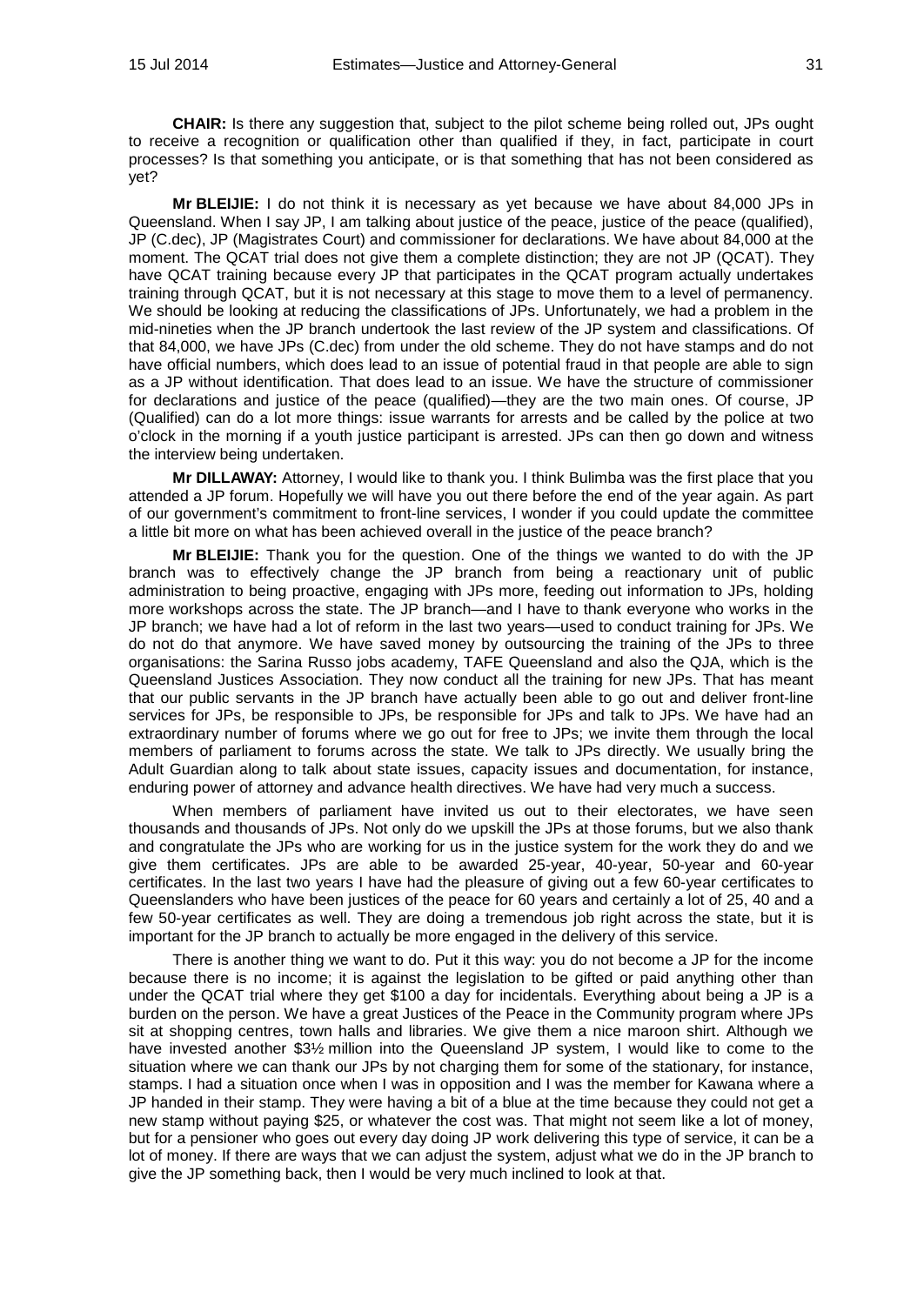We complete surveys. At every JP forum that I do we complete surveys. We want to make sure that the JPs are hearing from us. Some of our other initiatives, if the committee is interested, include an online app for phones so people do not have to go to a website. Instead, they can go to an app and they can find a JP and there are frequently asked questions. I am a JP. That has been a great service. We also have a JP Advisory Council, which was previously abolished. We have re-established it. With all due respect to the public servants behind me, it is not an advisory council made up of public servants; it is actually an advisory council made up of JPs giving me advice on what they think we should be doing to help and assist JPs. The JP Advisory Council has implemented a voluntary code of conduct. That came from this council of JPs. More recently, they have introduced a mentoring program. So every new JP has a mentor attached to them just to help them through the system. We have made it mandatory for all training; all JPs have to have training. Under the old regime, you could either go and do an exam, or you could go get trained and both could then become a JP. We have now amalgamated that and you have to be trained now to become a JP, and that is proving quite successful. The feedback I am getting from members of the community and JPs is that they are very much liking the mentoring program.

**Mr WATTS:** One of the great things I see is people out in shopping centres signing things. That sometimes stops some in my community who need things signed coming into our office where we have a JP. I am interested in the signing sites and if there are any future plans to expand them or to know what has happened in the past with signing sites. I see them in the shopping centres and I think it is a really good initiative that people know they are there on a regular basis.

**Mr BLEIJIE:** I agree entirely. The more shopping centres we can include in the JPs in the Community program, the better. I was recently at a few JP areas. I went to Ashgrove with the Premier and spoke to his JPs on a Saturday morning. They told me of their experiences about their particular JPs in the Community program. I have been to Far North Queensland to talk to the JPs in that area and the Gold Coast. Last weekend I was at Brisbane Central with Mr Cavallucci and talked to JPs at both Brisbane Central and Stafford. I note the community support that Bob Andersen also gave the JPs on that particular day. It was fantastic to hear about the JPs all turning up very proudly in their JPs in the Community shirts. If we can do more, we certainly will. The only way we can achieve that, though, is by restructuring the JP branch. We have to get it out of the training area and let people like the JP associations, the QJA, do the training. We still own the course and we still develop the course, but that allows our public servants in the JP branch to go and deliver a lot more of these front-line services. It really has to be community driven. We do not just want to go and impart, 'The JP branch thinks this is a good place to have a community centre.' We really need it to be through the JP community associations or local members. If we are requested, if you have a particular area in which you want more JPs in the community, then we are more than happy to work with any member on that. I thank the members who have had me out to their areas wanting me to speak to their JPs about these important things.

**Mr WATTS:** Toowoomba is in your diary.

**Mr BLEIJIE:** Toowoomba is in my diary? Very good.

**Mr CHOAT:** I would like to change the focus a little bit to the Office of Fair Trading, if I may, but still in keeping with the themes that we have discussed about young people and youth. Might I say it is always good to see that your department also does provide for those young people who do behave themselves, which is obviously the overwhelming vast majority. Could you update the committee on initiatives undertaken by the Office of Fair Trading to educate young Queenslanders about being savvy consumers?

**Mr BLEIJIE:** It is very important because, as I said, I am a father of three. I have an 11-year-old daughter, an eight-year-old daughter and a four-year-old son. Thankfully, I have prevented this for a couple of years, but now my 11-year-old daughter is wanting to engage with her friends at school with text savvy devices and all sorts of things—chat programs. My wife and I have at all stages in the last couple of years stopped that from happening until the last couple of weeks when it just became too much of an issue in the family household not to look for something for my daughter to communicate using her device. However, it leads then to big problems as a community. We have seen bullying in schools because of these devices. Mobile phones and so forth used to be banned from being taken to schools and now schools teach with these electronic devices. One of the areas, to answer your specific question about the Office of Fair Trading and savvy consumers, is the campaign that we run for young school students, the Buy Smart Competition. That is about making sure that young kids understand the risks associated with these smart devices. Yes, it is easy to communicate, but we have seen the potential problems that exist. I was horrified when we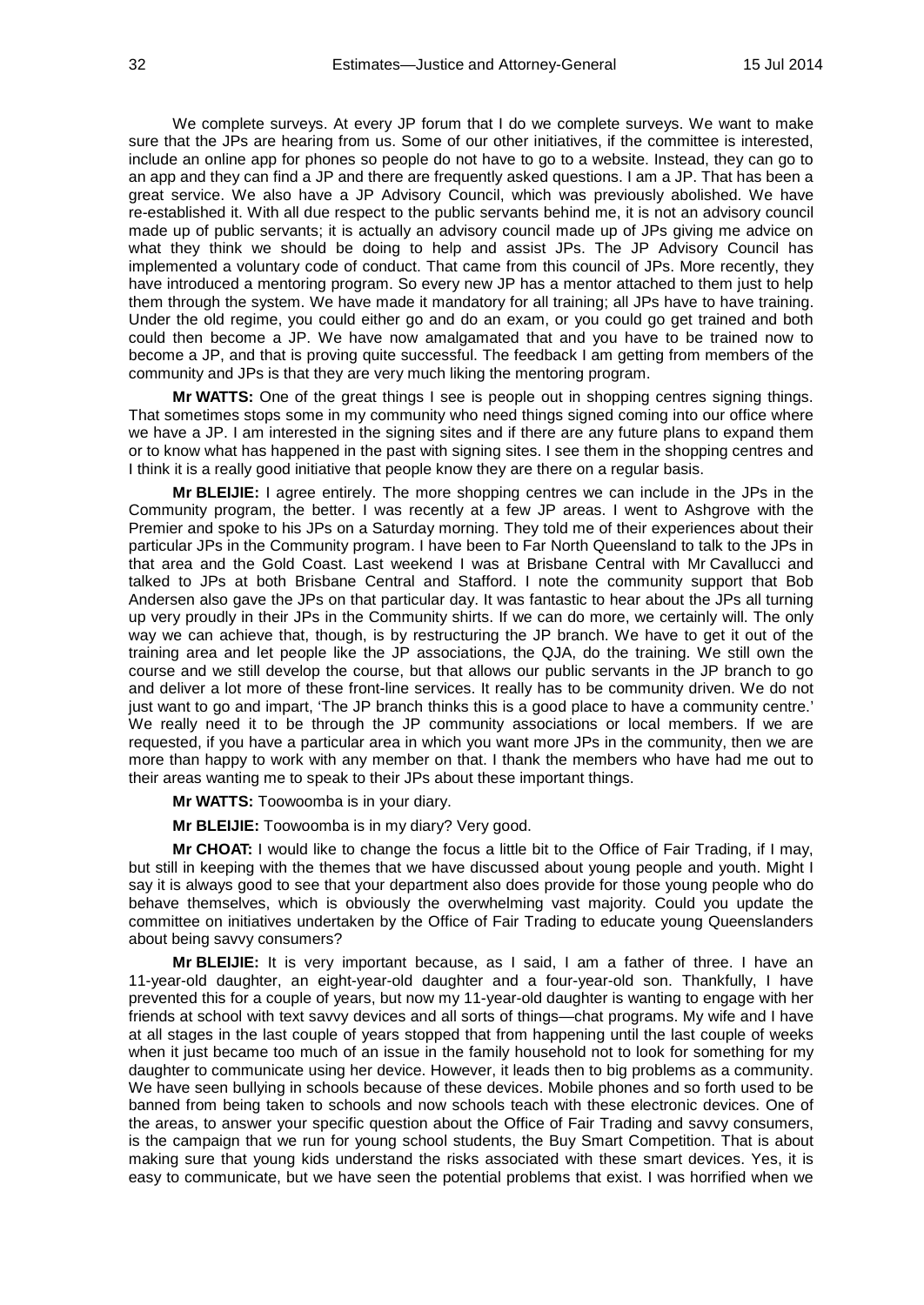were talking to a year 7 group about what the Department of Justice and Attorney-General does and what I do as Attorney-General. We were talking about online bullying and how Attorneys-General across the Commonwealth are trying to deal with this issue. I conducted a straw poll across this year 7 group as to how many of the students had an iPhone or Samsung—all those sorts of devices. There were probably two out of a hundred kids who did not put up their hand. That just shows the world we live in now.

The Buy Smart Competition is very important because the technological advancements in these sorts of devices leads to people buying online a lot of the time. There are cons and others in our community who prey on people who do online shopping. We have undertaken some work in the fair trading office. We have spoken to over 3,800 school students to explain their rights and responsibilities in the marketplace, delivered information to over 3,000 young people at other events and functions, attended university orientation events at most Queensland universities, maintained the Get out there website dedicated to young consumers and conducted the Buy Smart Competition. Research has shown in these days of the internet and social media that young people get information about their consumer rights principally from their family and from their schools. Accordingly, a critical component of fair trading's engagement with young consumers remains the annual Buy Smart Competition that has been run since 2002.

I launched the 2014 competition at Meridan State College on the Sunshine Coast in February. This year the launch of the competition also kicked off a state-wide back to school campaign with fair trading officers speaking, as I said, to over 3,800 students across the state to explain their consumer rights and responsibilities. The aim of the competition is for students to research a consumer issue—for example, online shopping—and develop a creative and memorable way to transmit their new-found knowledge to their peers.

The Office of Fair Trading has mapped competition learnings to the school curriculum and has developed classroom resources which enable teachers to incorporate age appropriate competition activities into their classrooms. Students constantly come up with new and exciting ways to communicate their consumer messages including developing web pages, writing, performing songs, videos and board games. Last year over 1,100 Queensland students entered the competition, and the winning students were presented with prizes at a special ceremony I hosted at Parliament House. I strongly encourage all members of the House to promote the competition to all schools in their electorate. Entries for the 2014 competition close on 12 September 2014.

Finally, to finish my answer to the member, the Get out there campaign is hosted by the Office of Fair Trading. We host a website which is specifically designed for young people. The site contains information young people need—for example, they can access information about keeping their money under control, buying a car, their rights as consumers, finding the right job, protecting themselves against scams and identity fraud. During the 2013-14 period there were more than 5,200 visits to the Get out there web page. Young consumers can also download fair trading's Buy Smart app to keep on their smart phone information on consumer rights and the facts about the rules around repairs and replacements. The app also lets consumers store photographs for their receipts and gives alerts when lay-by payments are due and so forth.

**Mr BYRNE:** Let us keep going on with Hervey Bay. Can I ask that the questions that I put previously about the number of times the Attorney has overturned the recommendation from a tender or evaluation panel be taken on notice?

## **Mr BLEIJIE:** Yes.

**Mr BYRNE:** I want to note particularly a meeting referred to held on 24 February 2013 which is referred to on the Facebook page of Mr Robert Davis, the CEO of Hard Yakka. Mr Davis's Facebook post states: 'Well, we might well be a step closer. Possible future funding for Operation Hard Yakka. I spoke to the Attorney-General last night and he mentioned then funding for the program as well. Don't forget to share the e-petition, cheers Bob.' If Mr Davis was of that view at that time, do you consider those sentiments would present a potential conflict of interest for you in relation to your dealings with Hard Yakka?

#### **Mr BLEIJIE:** No.

**Mr BYRNE:** What other government funding, if any, has ever been provided to Hard Yakka?

**CHAIR:** Is that in relation to the estimates period or outside the estimates period?

**Mr BYRNE:** Has there been any other source of funding for Hard Yakka other than their receipt of boot camp contract?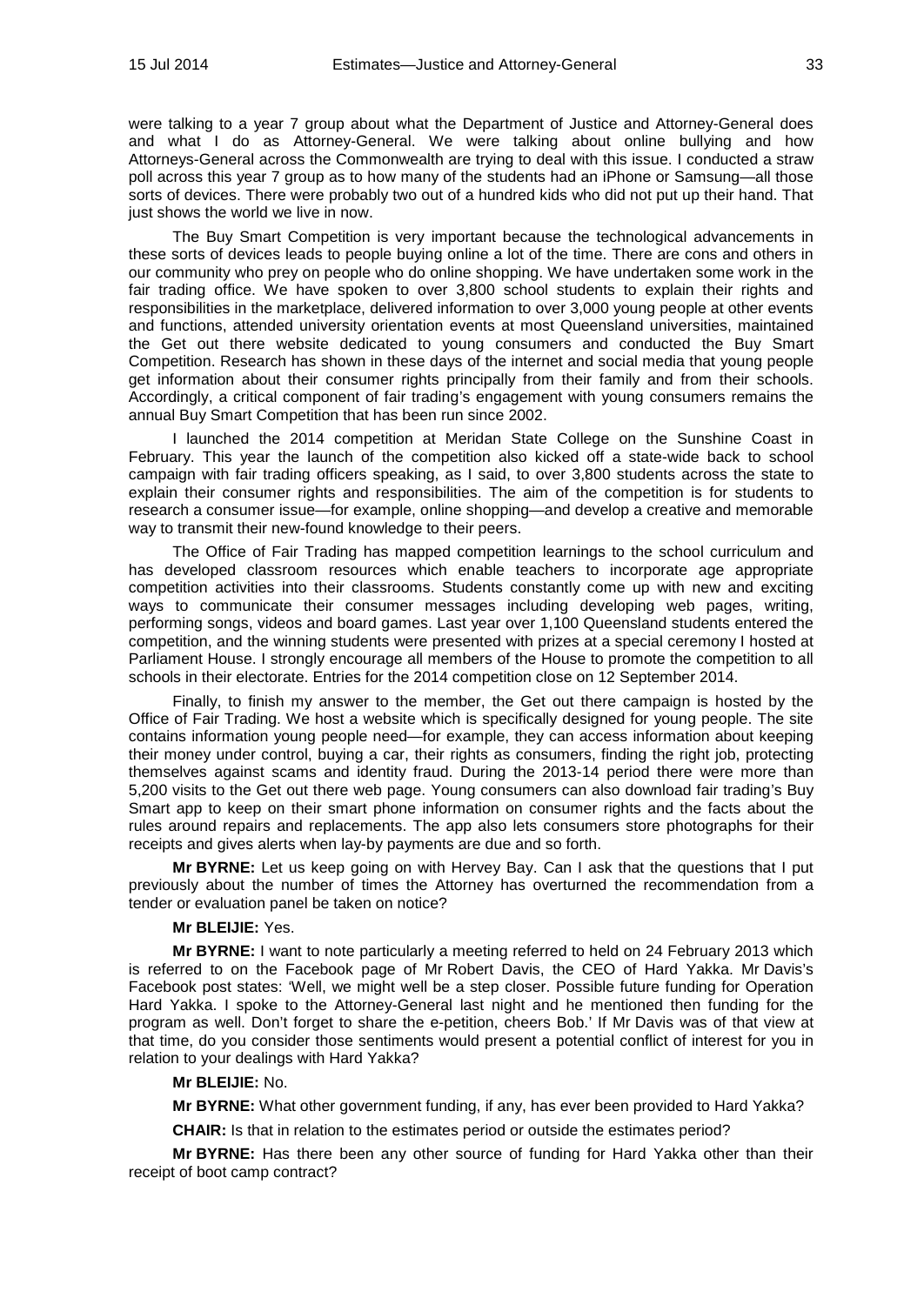**Mr BLEIJIE:** Mr Chair, I am not aware of the Department of Justice giving any other funding. We can check that. In terms of other government portfolios, I would not be aware of that.

**CHAIR:** It can only relate to the estimates period anyway.

**Mr BYRNE:** On 16 August at about 8.52 am you put out a media release confirming that you were finalising the tender arrangements for Cairns, Rockhampton et cetera. Are you aware that it appears from photographs posted on Mr Davis's Hard Yakka Facebook page that the accommodation blocks so integral to this proposal for their successful tender were being completed around 7 or 8 August in advance of your announcements? Do you find that unusual?

#### **Mr BLEIJIE:** No.

**Mr BYRNE:** When did the staff from your department book flights and commence making arrangements to announce these tenders being awarded in various locations?

**Mr BLEIJIE:** Mr Chair, I would not have that information on me in terms of booking flights and details such as that.

**Mr BYRNE:** At what point was Hard Yakka given a commitment from this government to fund its proposal? If he is saying in February that he has a commitment from you that you have eliminated the PCYC because of a perceived conflict of interest and now they magically come from 10th place on a tender board to be successful, I think that is a reasonable question. At what point were they made aware? Where did they get the funding from? How were these accommodation units built in advance of the tenders being awarded?

**Mr BLEIJIE:** Mr Chair, the best answer I can give to that is that the funding provided to Hard Yakka and all our boot camp providers was not provided before the contracts were signed and was provided after the event after the boot camps had started. If they had a pre-existing established boot camp, which Hard Yakka did, then it is completely up to them to do what they want to do on their site—if they wanted to put buildings on. There were no discussions. We did not tell anyone to put buildings on site. They already had a boot camp operating and they were probably expanding their boot camp and good luck to them. They are a great provider, as many other providers are across the state.

**Mr BYRNE:** My next question is to the director-general. Director-General, what was your view when you received the memorandum with recommendations from Steve Armitage which recommended PCYC for Hervey Bay? What was your view at the time? Did you endorse that recommendation or that recommended course of action, or did you just note it?

**Mr Sosso:** According to the memorandum which I have a copy of, I noted it on 22 July.

**Mr BYRNE:** You said in your e-mail, and this was again mentioned by the Attorney—

**CHAIR:** Just for my purposes: 22 July 2013; is that it?

**Mr Sosso:** 2013.

**Mr BYRNE:** You said in your e-mail that has been referred to already on a couple of occasions here that you were concerned about the perception of a potential conflict of interest because of the inclusion of a police officer on the panel. Did you have any input into or oversight of the make-up of that panel?

**Mr Sosso:** No.

**Mr BYRNE:** When were you first made aware that a police officer was on the panel?

**Mr Sosso:** When I received the memorandum from Steve Armitage.

**Mr BYRNE:** When was the first time you raised this concern and issue you have with Steve Armitage?

**Mr Sosso:** When did I raise it with Steve Armitage? I cannot recall that, member for Rockhampton.

**Mr BYRNE:** Obviously after you received—

**Mr Sosso:** Obviously but in the sense that the horse has already bolted once I received the memorandum. As you would appreciate, as I said at last year's estimates hearing, I put in place a probity process that was totally independent of me. I allowed the then head of youth justice to conduct that process without interference, and I relied upon his professionalism and the integrity and the acumen of the people on those panels to produce a result that would not only serve process but also achieve best results having regard to the commitments we made at the last estimates hearing.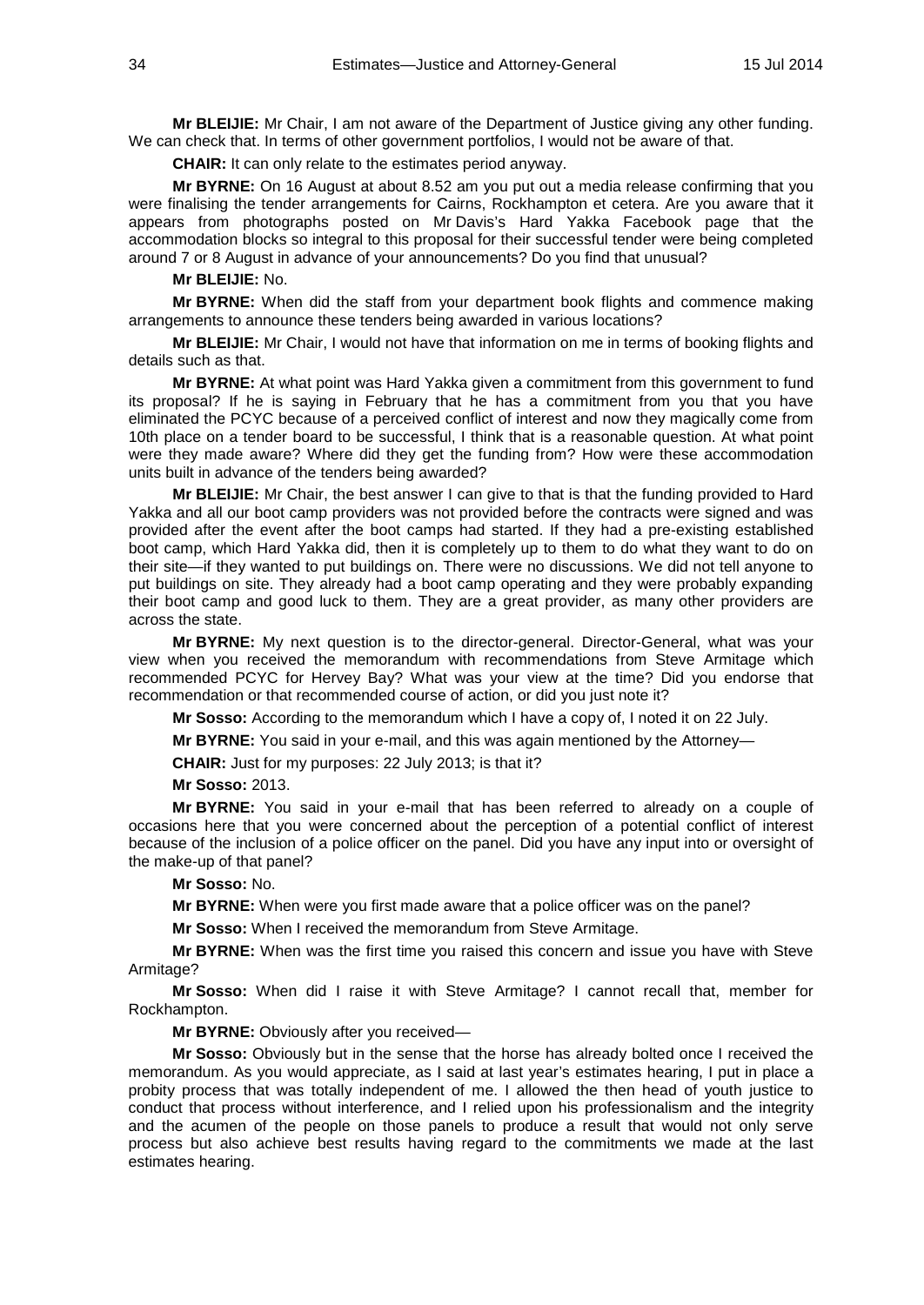**Mr BYRNE:** That is what we expect from an appropriate procurement policy. I think that is what we are trying to get to. Wouldn't you agree that it is unfair for the government—your department—to include someone on the panel who made it impossible for that tenderer to be awarded the contract?

**Mr Sosso:** That is not the case at all. Why do you say it made it impossible?

**Mr BYRNE:** Well, that was on the basis the Attorney has already said was the reason that one of the considerations was excluded.

**Mr Sosso:** No, he didn't and I did not say that either. I said it was a factor.

**Mr BYRNE:** That is the basis of the decision surely—

**Mr Sosso:** Hang on, just let me finish.

**CHAIR:** That is what I understand the Attorney said. There are several factors. Your question almost has an assumption.

**Mr BYRNE:** I would like the community under the banner of transparency to understand what these factors were, the weighting given to them and the recommendation, the sign-off, the exercising of that delegation. I am very concerned. I am not worried about what happened up to the point that you received the information from the tender board. I understand there is a probity mechanism in place there. The question is what happened after this went into the minister's office? Where is the probity report from that decision? Where is the decision that supports the exercising of the minister's delegation in this matter? That is the piece that I am after.

**CHAIR:** I might halt you there because there are two or three questions. If you would not mind, just state the question you want to ask of the director-general.

**Mr BYRNE:** I have already asked it.

**CHAIR:** You asked two questions and I think he is entitled to one. You pick your best one and ask it.

**Mr BYRNE:** He can pick one.

**Mr Sosso:** I am not greedy, Mr Chair. Let me go back to the fundamental premise and then we will move on. What I said in that memo to the chief of staff was that I was concerned there was a potential impression, not an actual conflict of interest, in that the police officer was on the panels for both Rockhampton and the Fraser Coast-Sunshine Coast. I did not say that the fact that a police officer was on those panels automatically precluded PCYC from being a successful tenderer and in fact they were the successful tenderer for Rockhampton, but I said it raised an issue. Let me put it very bluntly: I was very disappointed that, having given the independence to people to run a probity and independent selection process, something as simple and as fundamental as that was done. I think you would say, member for Rockhampton, that was poor. I thought it was poor, too. But you can move on to question No. 2.

**Mr BYRNE:** Okay. Did the Attorney-General ever inform you that he might have a potential conflict of interest with Hard Yakka, especially in relation to the revelations that Bob Davis believed the Attorney-General had spoken to him about funding for that camp?

**Mr Sosso:** I am just trying to think now; it is a little while ago. After I received the memoranda and they were transferred to the minister's office, I left it for the minister to make the decision as to where he wanted to go. I expressed to him that I felt disappointed that a suboptimal process and a suboptimal series of recommendations were made. I indicated to him that under the Constitution and under the relevant legislation it was available for him to make another decision. I also pointed out to him that a series of unfortunate events had intervened. The legislation had been operational since the beginning of 2013. We had the Kuranda incident and still the power was vested in the Magistrates Court in Cairns to sentence people to a pre-sentence boot camp. They had the power to order a pre-sentence report and then to sentence people to a boot camp. There was no boot camp in operation. I indicated to the minister a very serious circumstance was arising whereby we had legislation in place allowing for a particular circumstance to arise—that is, diverting people from a detention centre—but there were no camps currently in existence and an urgency had moved into it. I indicated to him that I did not believe as a matter of practicality we had the luxury of basically closing the process down and moving to another tendering process. That was not an optimal result, but having regard to the seriousness of the situation, having regard to the fact that we had put the courts in an impossible situation, we had to move forward rapidly. I think they were the discussions I had with him.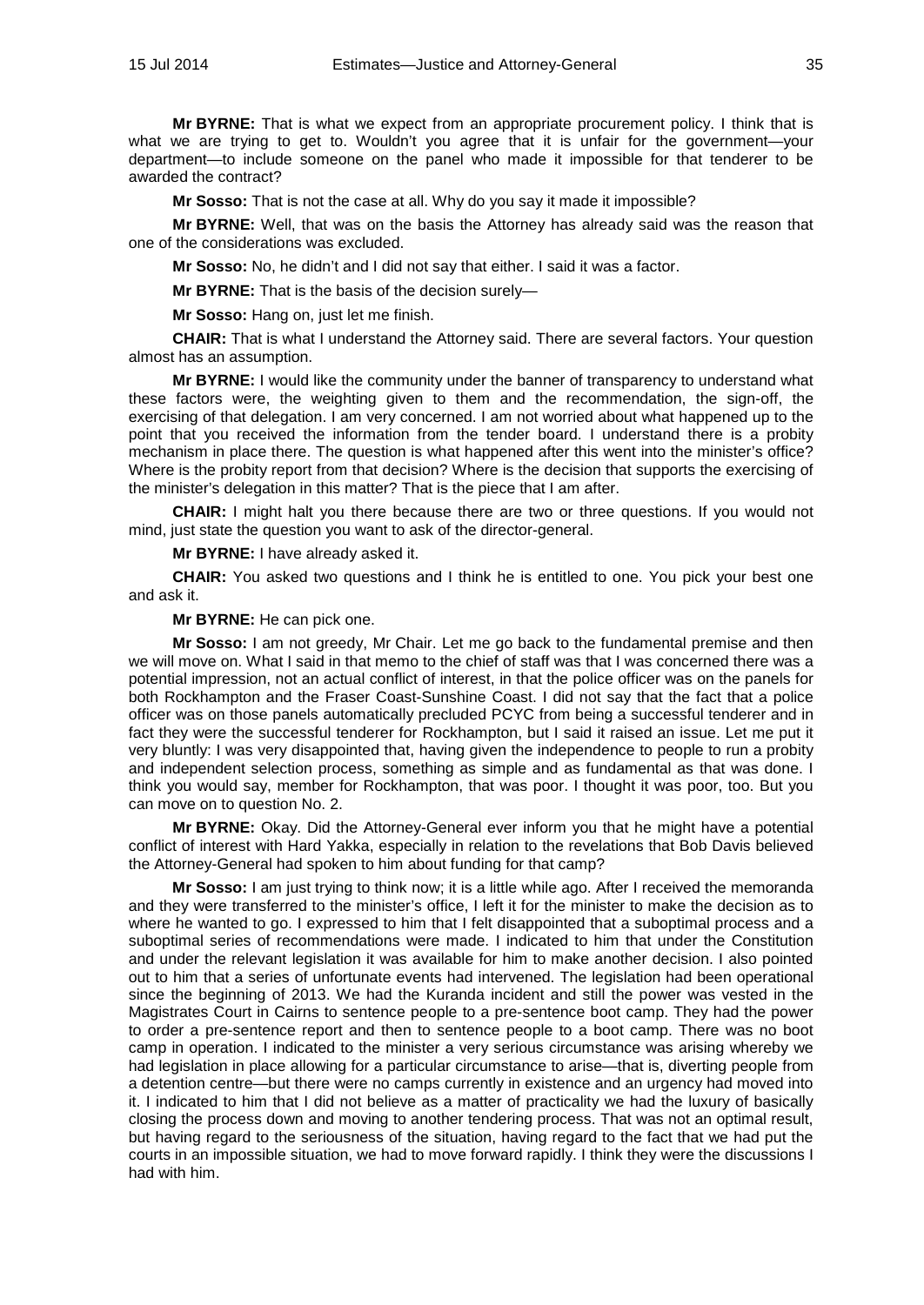**Mr BYRNE:** So what you are saying, which has not ever been put to me in these terms before, is that there was a time and space issue—

**Mr Sosso:** Yes, member.

**Mr BYRNE:**—that informed the decisions made and the recommendations given about the collapsing or changes to conventional procurement processes; is that correct?

**Mr Sosso:** Yes, I was embarrassed that that situation arose.

**Mr DILLAWAY:** Attorney-General, I was wondering if you could advise the committee on what the government is doing to address alcohol related violence? I welcome you to compare the government's plan in contrast to the policies of the Labor Party.

**Mr BLEIJIE:** Thank you for the question. Alcohol and drug related violence is a serious issue not only in Queensland but across the nation and governments must do whatever we can to try to address these issues. We have recently released our Safe Night Out Strategy, which I would say is probably one of the most comprehensive strategies in the country dealing with alcohol and drug related violence. There are things completely different from our program and our strategy that other jurisdictions have not implemented.

I note that some of the jurisdictions are now seeing that they took the wrong approach and they are now seeing, for instance in the CBD of Sydney, where they in fact implemented earlier closing hours, that the suburbs have had an increase in violence. So although violence decreased in the CBD in Sydney and in Kings Cross, statistics show that, while people are not going there, they are completing the violence in the suburbs. This is a big issue because, in terms of police resourcing, it is far easier to be in one area—for instance the Valley in Brisbane—than to be spread around the suburbs where those issues can take place.

We widely consulted with the community—Queenslanders, stakeholders, members of the public—on issues surrounding alcohol and drug related violence in recognition that substance related violence and antisocial behaviour can happen at any time. We did develop the Safe Night Out Strategy to change the culture to promote personal responsibility, change the law to hold offenders accountable and create safe environments where young people can have a good time. We all know that a good time out is a safe night out.

Education is essential to changing the culture. The strategy we released provides for alcohol education in schools and for a public awareness campaign that will help everyone understand the expected standards of behaviour. However, the strategy also sends a clear message that there is a zero-tolerance policy when it comes to irresponsible behaviour by patrons and licensees. Patrons who refuse to leave licensed premises after being directed to do so by licensees will face tough penalties. Queensland police officers will have the authority to issue banning orders which exclude offenders from venues, areas or entire precincts.

Offenders will face tougher penalties, and coward-punch deaths will be punishable through a new offence of unlawful striking causing death. Coward punches is one of the issues that all jurisdictions have had to tackle. On that point, I have to thank the Matthew Stanley Foundation, the Queensland Homicide Victims Support Group and Ross Thompson for the great work they do in making sure the One Punch Can Kill campaign continues.

We had to come up with an offence that dealt with these issues of alcohol and drug related violence better than murder and manslaughter. Murder is never used by prosecutors because rarely you can prove intent of a drunk person. Manslaughter then is used but it opens up many defences—provocation, self-defence and accident, which under the Criminal Code has two limbs. What we had to do is come up with an offence which sits in the middle of manslaughter and murder. So we have come up with unlawful striking causing death. What that means is that if one person conducts a blow to the head or neck and ultimately this results in a fatality, they will be charged under this new offence.

Self-defence will be a defence. Provocation will not be a defence. Of the two limbs of accident—willed act and unwilled act—only one will apply. In simple terms it means that if someone is walking out of a pub or a club and they trip, fall down the stairs and their elbow blows someone to the head and they fall down and die, then that is a genuine accident. No-one could foresee that was going to happen. If, however, it is a blow to the head and neck, whether they thought that would ultimately result in the death of the individual but they deliberately punched the person in the head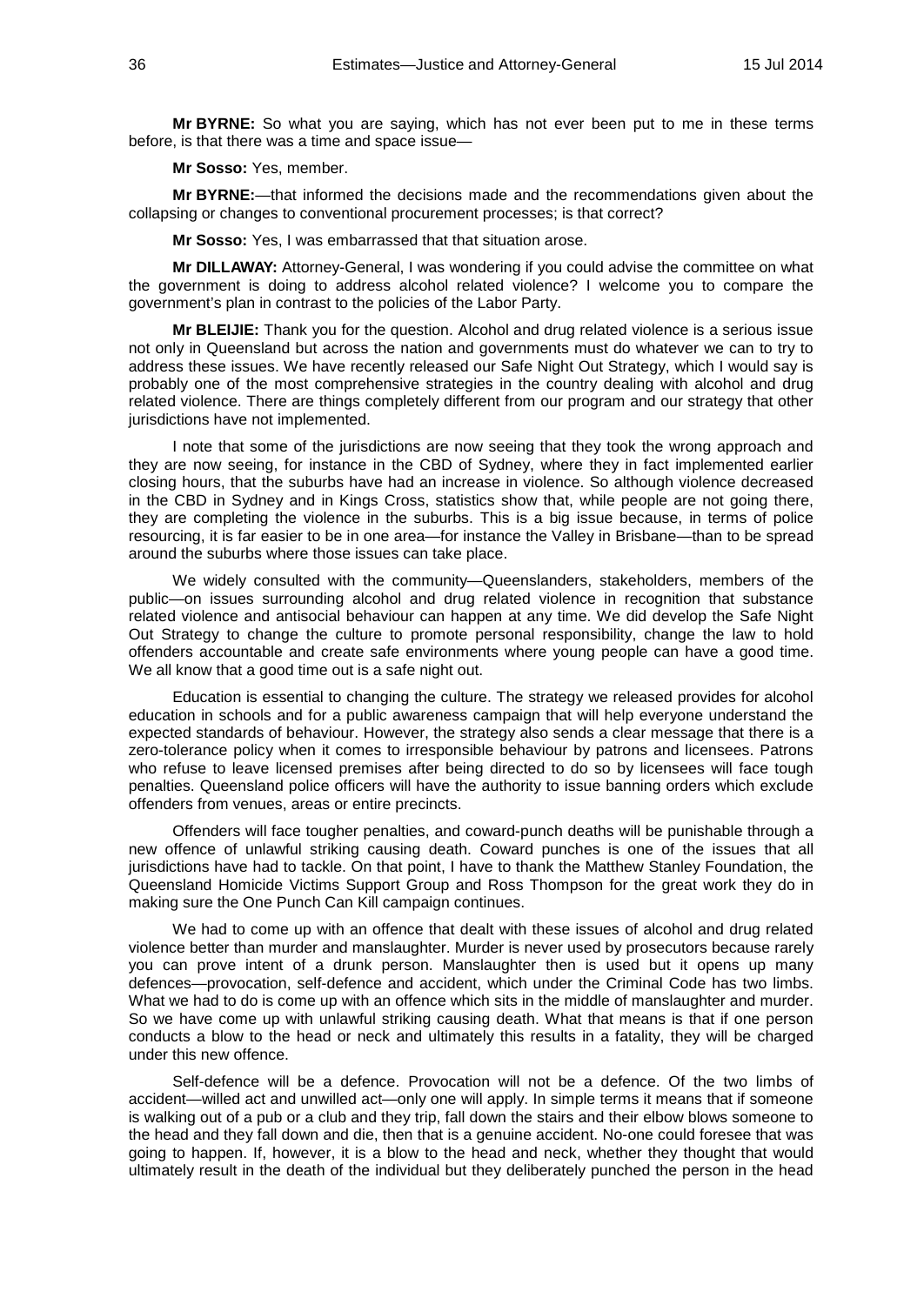or neck, then that will result in a charge under this new offence. It attracts life imprisonment but not mandatory. We have put a provision in there, though, that if one is sentenced under that new provision by the court then the court must impose a mandatory 80 per cent order, which means that the person will serve 80 per cent of their sentence.

As part of the Safe Night Out Strategy—it is a big strategy—we will be establishing the safe-night precincts. These are an extension or amalgamation of the current drink-safe precincts. We have three operating in the state—Townsville, Surfers Paradise and the Valley. The night-safe precincts will operate in 15 areas, including those three, right across Queensland. It will mean that there are a few restrictions on people. Anything that happens in there will be guided by a local board. We are, again, devolving responsibility to locals. There will be a local board set up and it will be an incorporated association. It will have a governance structure. They can apply for funding for particular programs, for instance transport. If government cannot provide transport and council cannot provide transport, this local body can apply for grants to provide transport.

There is no silver bullet for this issue and one size does not fit all. I was in Bundaberg in the past couple of weeks. The mayor of Bundaberg and some stakeholders there whom I met are very happy in relation to them achieving one of these safe-night precincts. What happens in the precinct? If there are particular licensees, there will be more obligations on licensees to make sure they are providing a safe environment. ID scanners will be required by every licensee that trades past midnight. This has been a very thorough process. It has been consulted on extensively with the Queensland community—not once, not twice but on three occasions. It has now been introduced into parliament, subject to a parliamentary inquiry.

In fact I attended Newcastle, because everyone was talking about the great work in Newcastle. Accepting that Newcastle is quite different from the Queensland entertainment environment, I attended there before we made any announcements. You asked a question to specifically compare and contrast that to the Labor Party opposition in Queensland. They announced a strategy to deal with alcohol and drug related violence, talked about Newcastle and relied in fact on Newcastle for their strategy. And then it was revealed that they actually never went to Newcastle until after they announced the strategy. For me, if you want to know if it works or does not work you have to go and talk to the people. I sat down in the clubs in Newcastle. I sat down in the pubs. I sat down with the police. I heard firsthand of the things that work and do not work. One of the things I ascertained from that investigation was that the ID scanners are proving particularly popular. One of the issues they have, though, of course, with trading hours is that what you do in one area has unintended consequences for other areas. That is young people going to the bottle-o, buying grog and then going to suburbs. You then bring the violence to homes. You then have 200 people turning up to someone's home for these parties, whereas it is far better to have an entertainment precinct where you can allocate the appropriate resources in that area.

We are a tourist destination. We want people to come to Queensland. We want Queenslanders to go out and have a great night out. But that is going to be because they have had a safe night out. A safe night out will be a great night out. It is not a silver bullet dealing with these issues. You have to comprehensively look at this issue and all sorts of things.

I have to say that we consulted extensively. The biggest issues Queenslanders wanted us to deal with have been dealt with in there in terms of changing the culture and making sure the liquor licensing division of my department has the appropriate tools, skills and resources to go after licensees that are doing the wrong thing. We need the laws appropriate to make sure patrons are doing the right thing.

In terms of the trading hours issue, we do not want to punish. Why punish the majority of good Queenslanders who want to go out and have a good night out on the town because of the sin of a few? We are not going to entertain that debate. Queenslanders through the survey did not want us to entertain that debate. What we have seen now is that rush jobs, rush policy announcements like they did in New South Wales and like the Labor Party have done in Queensland—are now leading to more violence in the suburbs of Newcastle and now the government has to undertake an inquiry and investigation to find out how to fix that problem in their suburbs. They should have dealt with the issue at hand in Kings Cross and so forth. That is what our policy does that other jurisdictions have not done.

The Labor Party have no positive alternative policy. They just want to tell everyone, 'You are bad. You ought not go out and have a good night out on the town because the Labor Party opposition do not trust you to go out and have a good night out on the town.' Well, we in the LNP trust people. We want people to go and have a good night out. We want international tourists to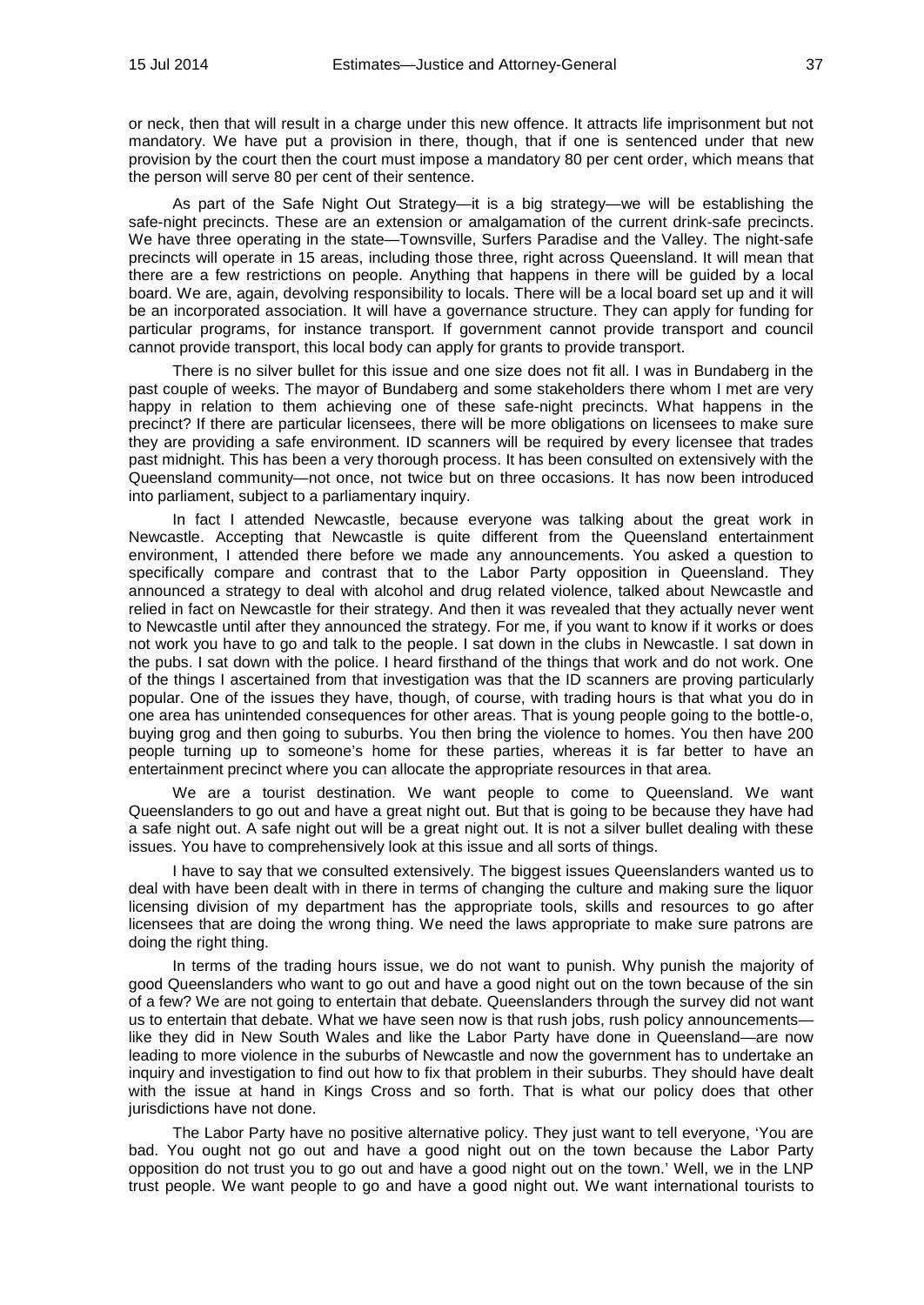come here and have a good night out. Statistically, it is shown that in jurisdictions around the world that have reduced trading hours it is not having the effect on violence that the opposition would have Queenslanders believe. The best impact on that is a comprehensive package, which is the Safe Night Out Strategy. In fact, in Europe most venues operate 24 hours a day and they have less violence than Queensland has.

**CHAIR:** I might just follow up on one question in relation to the offence that hovers between manslaughter and murder. You said that self-defence will be a defence but I assume provocation is not—the homosexual defence where somebody hit on you so, so to speak—

## **Mr BLEIJIE:** No.

**CHAIR:** Okay. Thank you for that.

**Mr WATTS:** Attorney, as you know, this is an area I am particularly interested in as a proud publican in the past, although I have no investment or otherwise at the moment with the industry. I have been involved for over 25 years on different LIAGs and different groups implementing these kinds of strategies. One of the difficulties that is always faced is the funding of initiatives. A lot of my issues would turn up at my door from other places. I am particularly interested in the support funding that will be involved in this and particularly interested from the perspective of organisations like Red Frogs and other organisations that provide some of the help to people who find themselves out on the street but in a precinct. Precincts obviously are where people want to end up, because they want to be entertained, but often they might arrive in a condition that does not allow them to enter any premises in that precinct. So I am interested in the funding and some of the other funding of initiatives that might be able to help in that area.

**Mr BLEIJIE:** Thank you for the question. Like you, my family has a hospitality background. My uncle established the Ettamogah Pub in Albury-Wodonga and then we travelled to Queensland in the late eighties and he built, owned and operated the Ettamogah Pub on the Sunshine Coast. I, too, come from a background not too dissimilar from yours, Trevor. I have seen the industry change over the years. I have seen the regulation change. A lot of the things that my uncle would have been dealing with at the Ettamogah Pub at Aussie World back in the early nineties are not dissimilar to what groups and licensees are dealing with now.

I think we have now recognised that the only way to address this issue is, as I said before, with a comprehensive strategy. Comprehensive strategies cost money. We are not beating around the bush in relation to that. This Safe Night Out Strategy will cost approximately \$44 million over four years to implement. We have identified across agencies the funding—\$15.4 million from internal reallocation and the remaining \$29.1 million from new funding.

The Department of Justice and Attorney-General will receive an extra \$22.3 million over four years to 2017-18 to support the implementation of the strategy. From 2018-19 the department will receive \$3.8 million per annum to provide continuing support for the strategy's provisions. These funds will provide additional liquor inspectors, specialist investigators who will work with the Queensland Police Service on the joint task force team, legal officers. Collectively, these new roles will assist in the implementation of the strategy's provisions for compliance testing on the prosecution of cases involving drug and alcohol related violence.

The money will also be used to support the launch of an awareness campaign for components of the strategy and a social marketing campaign to change attitudes about alcohol. We will use this money to fund drug and alcohol testing for offenders who commit serious violent offences, trial a sober safe centre in Brisbane and for the non-government sector organisations to supervise community service orders.

In addition to providing these services, the money will also be used to fund a review of the strategy one year from its commencement. So, importantly, we do not want to cut and run. We want to review what we have done and make sure it is working and see if it can be improved.

A further \$8.8 million will be reallocated from the Gambling Community Benefit Fund to create a pool of funding that will support the creation of local boards in each of the proposed 15 safe-night precincts. Money from the pool will be used for one-off start-up payments to help each precinct establish a local board that will take the lead in developing and implementing a community management strategy for addressing issues around alcohol and drug related violence. Funds from the pool will also be made available to help local boards with the implementation of initiatives around transport, lighting, public facilities, closed-circuit television and other components of their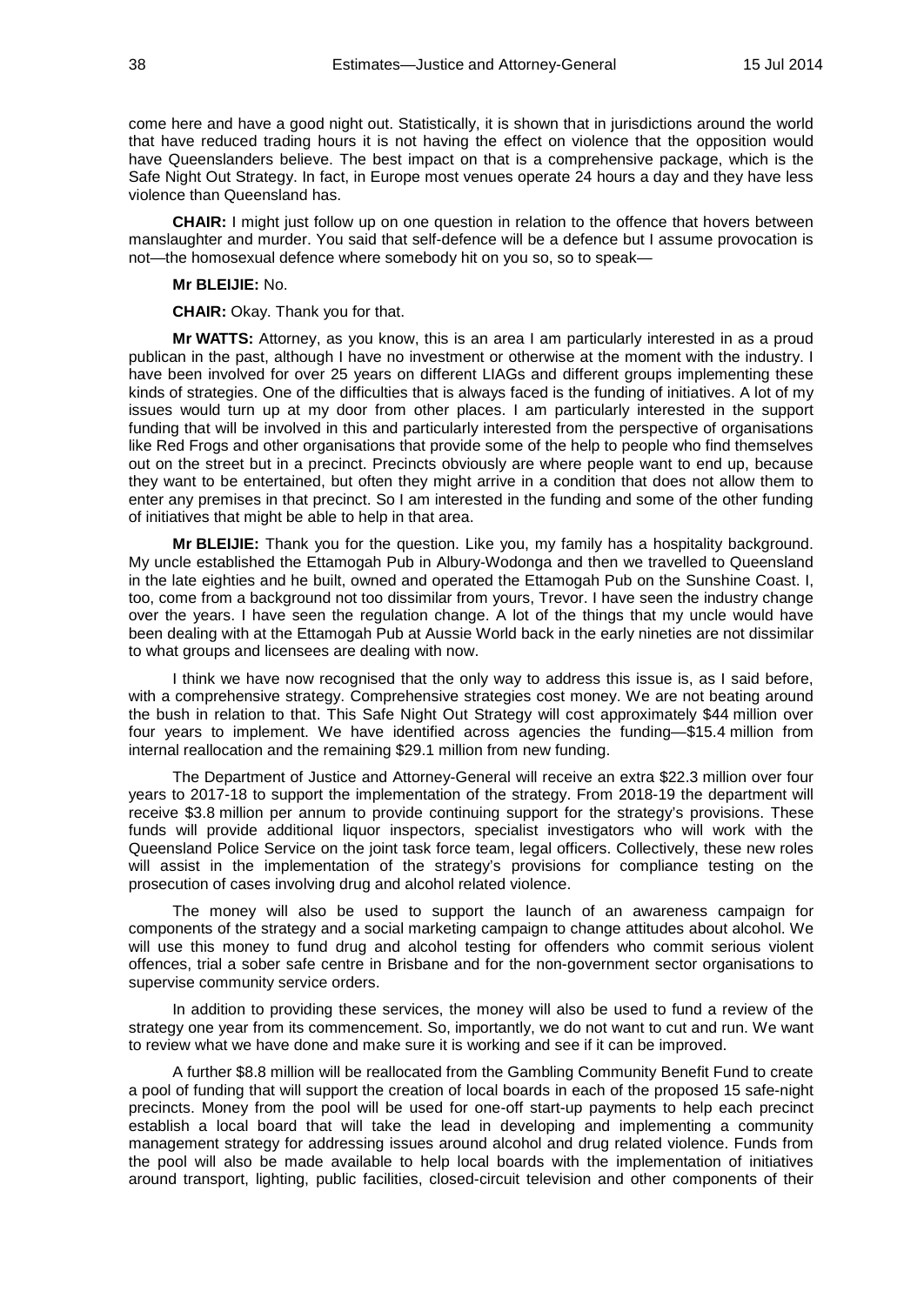community management systems. In addition to providing these funds we will also ensure that local boards have the ability to raise private funds and apply for grants from local, state and federal governments to support the ongoing development and implementation of initiatives to manage alcohol and drug related violence in the precincts.

**Miss BARTON:** Attorney, I wonder if we could move on to the Office of the Director of Public Prosecutions. I am wondering if you can provide an update on some of the work that has been undertaken but also the number of matters they have dealt with in the past 12 months.

**Mr BLEIJIE:** Thank you for the question. The Office of the Director of Public Prosecutions was established under the Director of Public Prosecutions Act 1984 with the independent statutory positions of Director of Public Prosecutions, held by Anthony Moynihan QC, and Deputy Director of Public Prosecutions, held by Michael Byrne QC. I spoke to the director yesterday. He is actually not in the state at the moment. He is helping the royal commission into child sexual abuse from a Queensland perspective. He will be down there for a couple more days.

The ODPP prosecutes criminal matters in district courts, supreme courts, mental health courts, while representing the Crown in criminal appeals in the Court of Appeal and the High Court of Australia. The office also manages criminal proceedings and committal hearings in a number of Queensland magistrate's courts—Ipswich, Brisbane Central, and limited matters in Southport.

The ODPPs primary role and function in relation to victims of crime is to provide timely information to victims regarding court processes, events and outcomes and the referral of support services and organisations. Importantly, the office's contact with victims is underpinned by the fundamental principles of justice identified in the Victims of Crime Assistance Act 2009.

A review into performance and resourcing of the ODPP was conducted by former director-general, Brian Stewart. Mr Stewart's report was released in June 2013. Since its release the office has established a board of executive and administrative management to lead the reform process. Changes to the organisational structure are being implemented and the early plea strategy is being developed. In terms of other reforms, including reviewing the office's case management system and data collection and reporting, the ODPP board reports quarterly to the director-general on the progress of its reforms.

The following figures are provided in relation to the office's workload. From 1 July 2013 to 13 April 2014, 30½ thousand offences were received for prosecution relating to 6,844 accused. The average number of accused referred to the office per month was 684. The average number of charges referred to the office was 3,051 per month. Some 937 committal matters were prepared and conducted, predominantly in Brisbane and Ipswich magistrate's courts, and limited matters in the Southport Magistrate's Court. Some 803 trials and 3,380 sentences and breaches were conducted in the supreme, district and children's courts. Some 88 matters were discontinued or withdrawn before committal and 220 matters post-committal. There were 283 appearances at Supreme Court bail applications. Some 511 appeals were processed, excluding Attorney-General appeals, in the Court of Appeal, High Court and District Court jurisdictions. Some 12 Attorney-General appeals against sentences were filed on behalf of the Attorney-General.

During the 2013-14 reporting period the office prosecuted a number of high-profile matters, including Brett Peter Cowan and Gerard Baden-Clay. At this point, I advise the committee that Mr Baden-Clay has been found guilty by the jury that was brought back before the court a few moments ago. I thank the prosecuting authorities in the state—the Office of the Director of Public Prosecutions—for the work that they do in these major trials. We have had some substantial trials in the last few years—Brett Peter Cowan and Gerard Baden-Clay today. I would not have mentioned it had a verdict not be handed down a few minutes ago.

In addition to criminal law reform, the office has a small team of civil lawyers whose role it is to confiscate the proceeds of crime. The office's confiscations unit is responsible for administering chapter 3 of the Criminal Proceeds Confiscation Act and is the solicitor on the record for the Crime and Corruption Commission in respect of proceedings under chapter 2 and 2A. In relation to chapter 3 proceedings, a direct connection between the property and criminal charges must exist. The three separate schemes within the act achieve this through the confiscation without conviction, drug offender and confiscation and confiscation after conviction. The Criminal Proceeds Confiscation Act came into operation on 6 September 2013. It amended the Criminal Proceeds Confiscation Act 2002 by introducing two new confiscation schemes in Queensland—a scheme for recovering unexplained wealth and a serious drug confiscation scheme.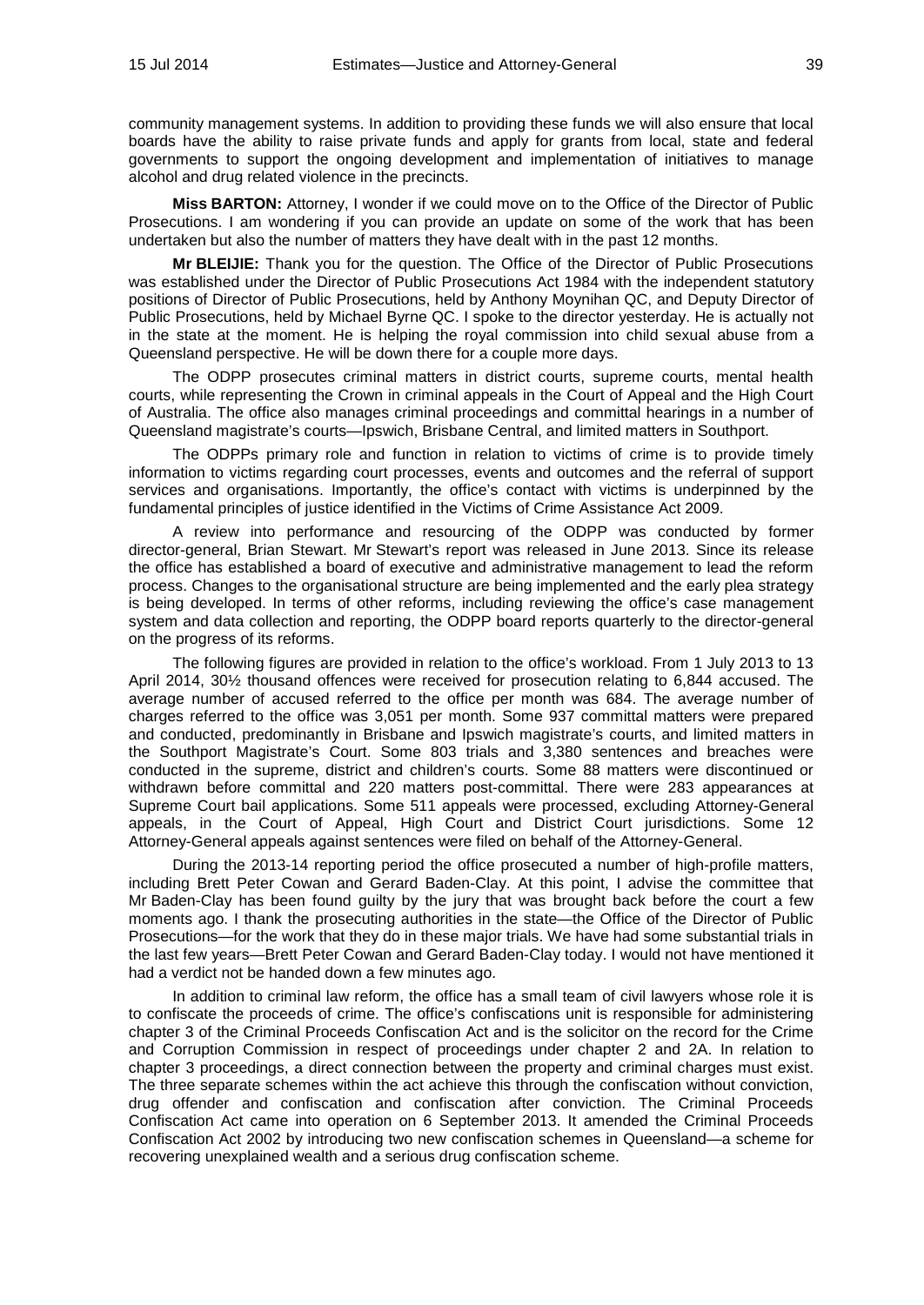I thank the member for the question. I want to place on record my thanks, on behalf of the people of Queensland, for the way in which the Director of Public Prosecutions and all the staff proceed in these big trials, particularly trials like that of Gerard Baden-Clay that have intent media scrutiny on a daily basis, but also for the way the courts and prosecuting authorities deal with everyone involved in the process—the defendants, the victims, the victims' families. We have many support mechanisms in place.

I put on the record my thanks, on behalf of the people of Queensland, to the prosecuting authorities who I think have done a remarkable job in the Gerard Baden-Clay trial not only in terms of the prosecuting of it but the police authorities in obtaining the evidence. I cannot say much more on that particular case because it is subject to an Attorney's appeal.

**CHAIR:** The member for Broadwater wishes to ask a follow-up question.

**Miss BARTON:** Mr Attorney, in your very detailed answer you mentioned the more than 800 trials, but you also mentioned the early guilty plea scheme. I was wondering if you could provide some information on the number of trials where a guilty plea was provided on the first day of the trial compared with those cases where a guilty plea is heard earlier and what the economic impacts of that might be?

**Mr BLEIJIE:** I thank the member for the question. I will give the member a shorter answer than my previous answer.

### **Miss BARTON:** Detail is fine.

**Mr BLEIJIE:** The Office of the Director of Public Prosecutions is committed to the early and appropriate disposition of matters referred for prosecution. The following data is provided in relation to matters that I am advised are dealt with the supreme, district, and children's courts of Queensland for the reporting period 1 July 2013 to 30 June 2014. Some 187 matters resulted in a plea of guilty on the first day of trial and 21 matters resulted in a plea of guilty after the commencement of trial. It should be noted that 2,769 matters were resolved by a plea of guilty prior to trial.

In relation to the matters resolved in the Magistrate's Court in Brisbane Central, Ipswich and some limited matters in Southport, 171 matters were resolved either as a summary trial or as a summary plea of guilty. These matters were therefore resolved prior to being committed for trial in superior courts.

As I indicated, a review into performance and resourcing was conducted by Brian Stewart, the former DG. His report was released in June 2013. Since its release the office has established a board of executive and administration management to lead the reform process. A number of the reforms have been implemented, including changes to the structure. Importantly, the office has been developing the early plea strategy and has been engaging with other stakeholders regarding a fundamental change to the criminal justice process in Queensland. The board reports quarterly to the director-general on the progress of all DPP reforms including the early plea strategy.

**CHAIR:** I call the member for Ipswich West.

**Mr CHOAT:** Attorney-General, you mentioned in a previous answer the community benefit funds. Can I say that members of my community, particularly my great community groups, are very appreciative of the opportunities they get through this sort of funding. It really makes a great difference. Just last week I was out with a number of groups who have had the benefit of those moneys. I wanted to ask in general about the government's plans to revitalise the community benefit fund grants program to make it simpler and more user friendly for community groups, such I referred to, right around Queensland.

**Mr BLEIJIE:** Thank you for the question. Community groups are the bedrock of our society. Our local bowls clubs, sporting clubs and surf clubs and the community participation in these clubs and the money they give back to our communities is unbelievable. I know that all honourable members thank all their local community groups. Some go very much unnoticed in terms of what they do every day.

The OLGR, the Office of Liquor and Gaming Regulation, administers four grant funding programs providing one-off grants to eligible not-for-profit community organisations to fund their activities to benefit Queensland communities. At this juncture there are four programs: the Gambling Community Benefit Fund, the Jupiters Casino Community Benefit Fund, the Breakwater Island Casino Community Benefit Fund and the Reef Hotel Casino Community Benefit Fund.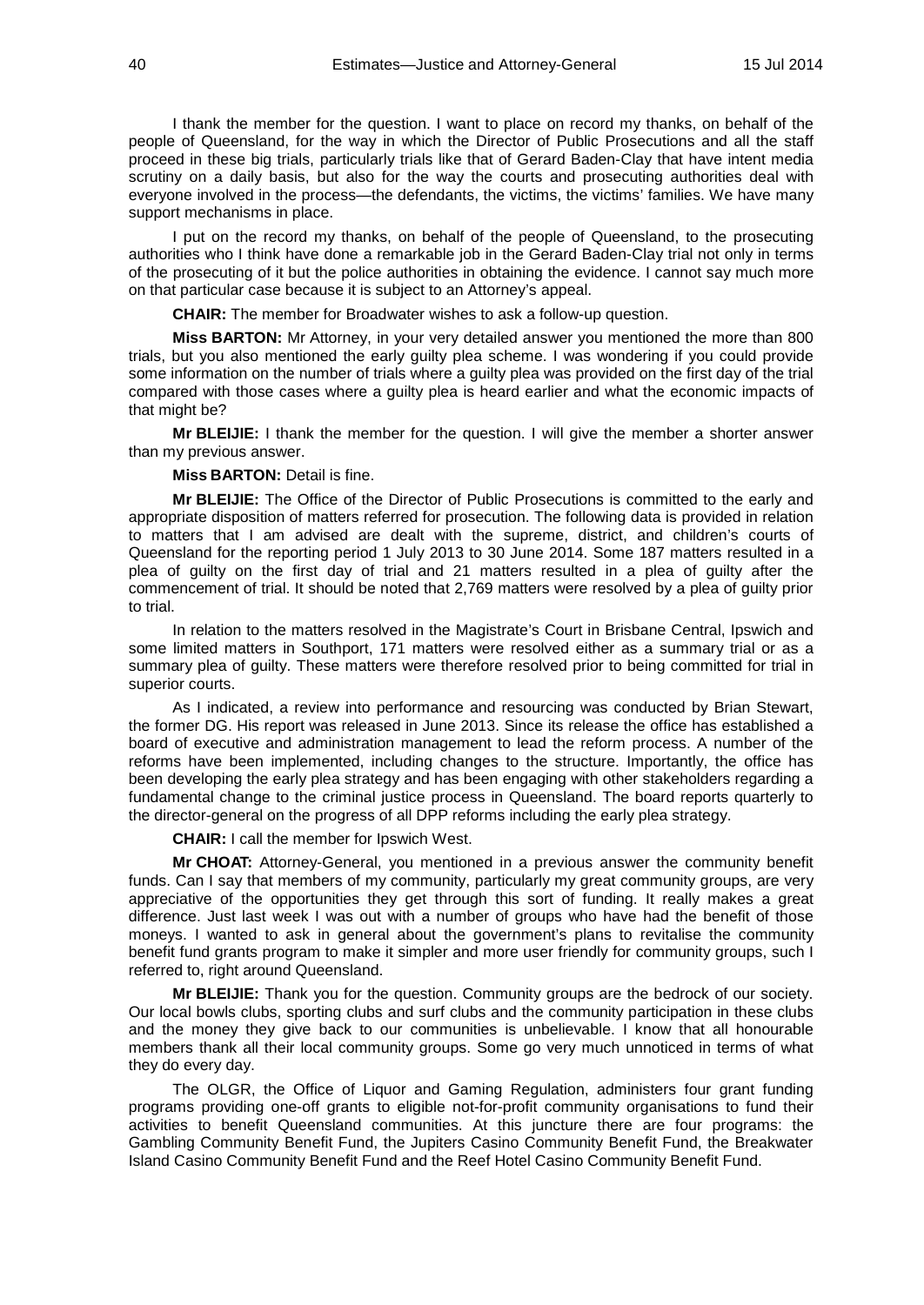In 2013-14 period the four funding programs received more than 6,700 applications and collectively distributed in excess of \$50 million to more than 2,300 applicants. In 2012-13 the Department of Justice and Attorney-General audit unit and the Queensland Audit Office undertook two significant audits of the programs. A number of recommendations were made to increase efficiency and reduce red tape.

Additionally, recommendation 56 of the Queensland Commission of Audit's final report, released in April 2013, was for the grant programs across Queensland to be rationalised and consolidated. We have committed to implementing reform programs aimed at reducing red tape and ensuring we remain efficient and responsive to the ever-changing needs of the Queensland community.

One of the measures to achieve this and to streamline the way gambling benefits the Queensland community is to amalgamate the four programs into one fund to service the entire state. The legislation amalgamating the funds will commence on 24 August 2014. The new committee will have 12 members comprising six community representatives, five stakeholder representatives and one departmental representative.

The benefit to community groups in amalgamating the funds will be consistent funding guidelines. The one complaint I always get from the different groups that want to apply for more than one grant where they can is the different guidelines and the pros and cons of each application. We will have one guideline for all eligible organisations. The grant value, application process and organisation eligibility will be the same for all applications resulting in less time being spent time interpreting eligibility and applying for funding. All eligible organisations will have the same access to funding and improved client service, including implementation of a new, more efficient grants management database. Community organisations can have confidence in knowing that the total budget for grants will not decrease with the new state-wide funding program. Application forms and funding guidelines will be available from mid-July, with applications closing on 31 August 2014.

The other point I make on the grant process is that one of the issues that came up in the audit requirement was that a community group would put in a grant and before hearing whether they had the grant the next round would come around—pardon the pun—and they would then have to put in another application. It meant there were double ups. Some organisations received both grants for the one item. The Audit Office said that that process had to change. That was the process under the former government regime for many, many years.

We took seriously the recommendations in the Auditor-General's report. Again, we have shown that within a relatively short period of time we will not only talk the talk and walk the walk but we will action what these groups say. So we now have legislation in. There will be one body. We are in the final process of selection for the new board. I can assure the committee that it will be Queensland representative. There are will be rural and regional stakeholders and community groups represented as well as the stakeholders, like the casinos, that ultimately fund the programs. We will announce the new board very shortly.

**CHAIR:** I call the member for Nicklin.

**Mr WELLINGTON:** Before I commence, can I just flag that I would like our committee to have a meeting prior to the resumption of our hearings at two o'clock, if that is all right. My question is to the Attorney-General and relates to the Attorney-General's answer to question on notice No. 18 and I ask: how did the government decide that \$3 million would be available to gift to the Liberal National Party, the Labor Party and the Katter party? This relates to the policy development funding.

**Mr BLEIJIE:** Mr Chairman, that is decided by the Treasurer and is not actually subject to this committee's deliberations. That is actually a matter for the Treasurer to ascertain each year.

**Mr WELLINGTON:** I have a follow-up question. Why are the political parties not required to account for how the money is proposed to be spent?

**Mr BLEIJIE:** In relation to that question, the member will no doubt be aware that the former government introduced a system whereby in 2009 Queensland taxpayers were providing funding of about \$3.9 million to candidates and political parties. The member will also be aware that the former government, in the dying days of government—prior to 2012—introduced a new regime that took the \$3.9 million taxpayer funding to political parties to \$24 million. A large portion of that was administration funding—that is funding to administer an organisation. I recall at the time the Independents also received a level of administration funding.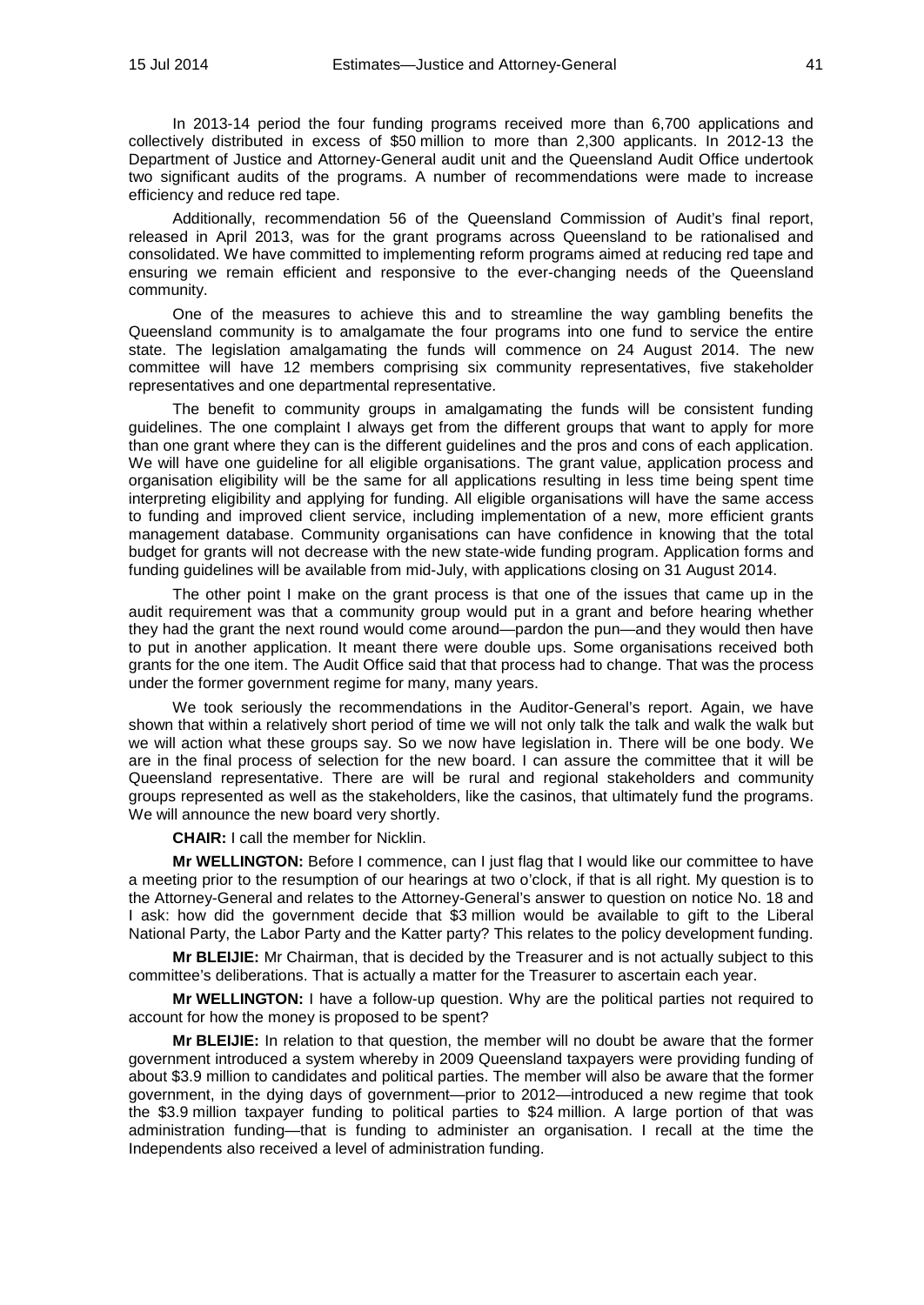**Mr WELLINGTON:** Nothing to the tune that the political parties have, with respect Mr Attorney-General, and every cent had to be accounted for. With respect, your party did not have to account for one cent.

**CHAIR:** Member for Nicklin—

**Mr WELLINGTON:** Let's put it in context.

**CHAIR:** Member for Nicklin, this is estimates. You are entitled to ask questions. You have asked the question and the answer we are entitled to receive.

**Mr BLEIJIE:** We went from a situation in 2009 where taxpayers were funding \$3.9 million to the Labor Party's regime of over \$24 million for political parties and candidates. We ascertain that the arrangements under our new legislation will save anywhere from \$4 million to \$6 million, and potentially more. We are saving the taxpayer millions and millions of dollars compared to what the Labor Party burdened taxpayers with.

**Mr WELLINGTON:** The follow-up comment is that, as a result of the evidence the Attorney-General has just provided, there is no connection whatsoever through the heading—

**CHAIR:** Member for Nicklin—

**Mr WELLINGTON:** My question is to the Attorney-General.

**CHAIR:** I just need to the question.

**Mr WELLINGTON:** The question is: what connection is there through the heading of the policy development fund and where the money is actually spent by the political party? What is the connection? What is the accountability? Is there any?

**Mr BLEIJIE:** The easiest answer I can give to the member for Nicklin is that political parties are established and their one role is to develop policies to make sure that we have good government. The Liberal National Party is there to make sure that the Labor Party does not return to wreak havoc and chaos in the state of Queensland as it did for over 12 years. I think Queenslanders can see that in the last few years we are a government with a strong plan for a brighter future. We have revitalised front-line services and made Queensland the safest place to raise a family. Political parties, by their nature, are there to make sure that chaotic Labor Party policies and Independents, like we are seeing in the Senate in the federal parliament at this time, are held accountable and to make sure that we have good government in the state.

**CHAIR:** On that note, the committee will now break for lunch. The hearing will resume at 2 pm with the continued consideration of the proposed expenditure of the relevant organisations within the portfolio of the Attorney-General and Minister for Justice.

**Proceedings suspended from 1.01 pm to 2.00 pm**

옆. **[CHAIR:](http://www.parliament.qld.gov.au/docs/find.aspx?id=0MbaLACSC20140715_140032)** The estimates hearing of the Legal Affairs and Community Safety Committee is now resumed. We will continue with the consideration of the proposed expenditure of the relevant organisational units within the portfolio of the Attorney-General and Minister for Justice. The committee welcomes the attendance of the member for Inala and opposition leader, Ms Annastacia Palaszczuk, who has joined this committee for the next session. For the first question, I call the Leader of the Opposition.

**Ms PALASZCZUK:** Thank you very much, Chair. Good afternoon, Attorney-General.

**Mr BLEIJIE:** Hello.

**Ms PALASZCZUK:** I refer to page 5 of the SDS where it says that one of the strategic objectives of the department is to improve the administration of Queensland's justice system. Specifically, I wanted to ask some questions about the provision of court transcripts. You announced that the successful tenderer for the provision of court transcription services was Auscript in February last year. I note that your diary showed that you had a meeting with Peter from Auscript prior to the contracts being awarded and you have said you met with him while you were in opposition. Were you aware that Peter Wyatt of Auscript and another company that Peter is a director of, InterRISK, had all donated money to the LNP?

**Mr BLEIJIE:** No, I was not aware of that.

**Ms PALASZCZUK:** You were not aware at the time? Attorney, you advised by media release at the time you awarded the contract that the expected savings to Queenslanders from the outsourcing was \$6 million per annum. In response to question on notice No. 17 for estimates, you advised that the actual saving is \$2.4 million in its first full year of operation and that the Department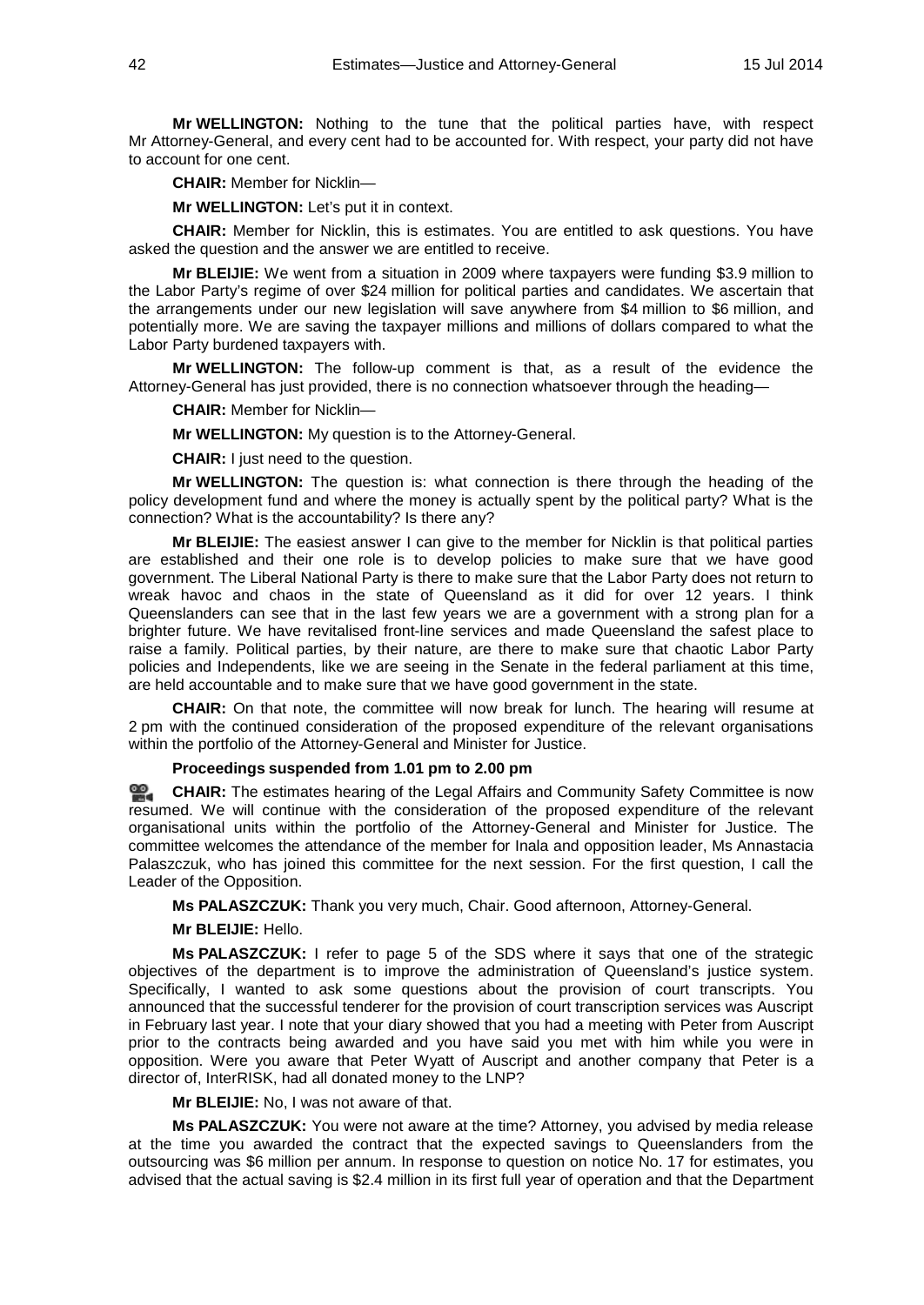of Justice and Attorney-General is also on track to save a notional \$1.2 million as a result of no longer having to maintain office space. Do you intend to put out a media release telling Queenslanders what the actual saving was, to correct the media release about the \$6 million?

**Mr BLEIJIE:** I thank the Leader of the Opposition for the question. Considering question on notice No. 17 is tabled and I understand will be available for the public at large, I can direct the many thousands of Queenslanders who are watching this estimates process to go online and have a look, and if it is not online it certainly will be. All the details that the opposition leader has referenced are in that fulsome answer to question on notice No. 17.

**Ms PALASZCZUK:** Thank you. My question now is to the director-general. Good afternoon, Mr Sosso. Did you have any discussions, either in person or by telephone, with Peter Wyatt or anyone else from Auscript during the tender process for the court transcription services?

#### **Mr Sosso:** No.

**Ms PALASZCZUK:** Have there been any written complaints received by the department or the Attorney-General about the quality of the transcription services since being outsourced?

**Mr Sosso:** It is a bit difficult for me to answer that question in that the department receives so much correspondence. I would have to say it would be unlikely that we would not have received some feedback. It was a difficult transition, as you are aware. People were used to a particular provision of service. I cannot in all honesty say yes or no, but my gut feeling would be that there would have been some complaints, yes.

**Ms PALASZCZUK:** Would you be able to find out for us? Is that okay? Are you happy to take that on notice?

**CHAIR:** He cannot. Would you like the Attorney-General to? Attorney, you have been asked to take on notice the question of complaints to the—

**Mr BLEIJIE:** Mr Chair, I think the easiest answer is that, as the director-general said, no doubt when you restructure these things there will be some level of complaint. That information is certainly available to the Leader of the Opposition through processes under the Right to Information Act.

### **CHAIR:** Member for Bulimba?

**Mr DILLAWAY:** Thank you, Chair. Just staying on Auscript, Attorney-General, could you provide an update on the rollout of Auscript transcription services in courthouses across the state?

**Mr BLEIJIE:** I thank the member for the question. This was one of the first outsourced regimes in terms of the new way of looking at contestability in the private sector and more fully engaging with the government sector. Following the independent commission of inquiry led by Peter Costello, the Department of Justice and Attorney-General went straight to business and looked at what we had in our own portfolio. As you would appreciate, the implementation of the outsourced recording and transcription service model represented a wholesale change in the way recording and transcription services are delivered in Queensland courts and tribunals. A change of this magnitude has been challenging for both Auscript and the Queensland courts and the tribunals as they adjust to the new service delivery model. This model replaced the previous services provided by the State Reporting Bureau at a cost of over \$12 million annually. During the first year of outsourcing, the state is estimated to have saved \$2.4 million. In addition, the ownership of the recording equipment and the costs associated with its maintenance and operation have transferred from the department to Auscript. There has also been a range of notional savings achieved, approximately \$1.2 million, with the department no longer having to maintain SRB office space and administer the SRB workforce.

Between 1 July 2013 and 20 June 2014, Auscript recorded 101,000 hours of proceedings and produced approximately 1.8 million folios or 6 608,000 pages of transcripts. Strategies have been implemented to manage and create an environment of continual improvement in the delivery of accurate and timely transcripts. While every reasonable effort is made by the department and Auscript to produce a quality and accurate transcript, it needs to be remembered that court rooms are not recording studios and the interaction and behaviour that can occur between participants in proceedings means it is not necessarily conducive for people undertaking the transcribing to identify every spoken word.

Monthly operational meetings continue to be held between DJAG officers and Auscript key personnel to provide a face-to-face link for the dissemination of stakeholder feedback or concerns. The department and Auscript continue to work closely with the judiciary and key stakeholders to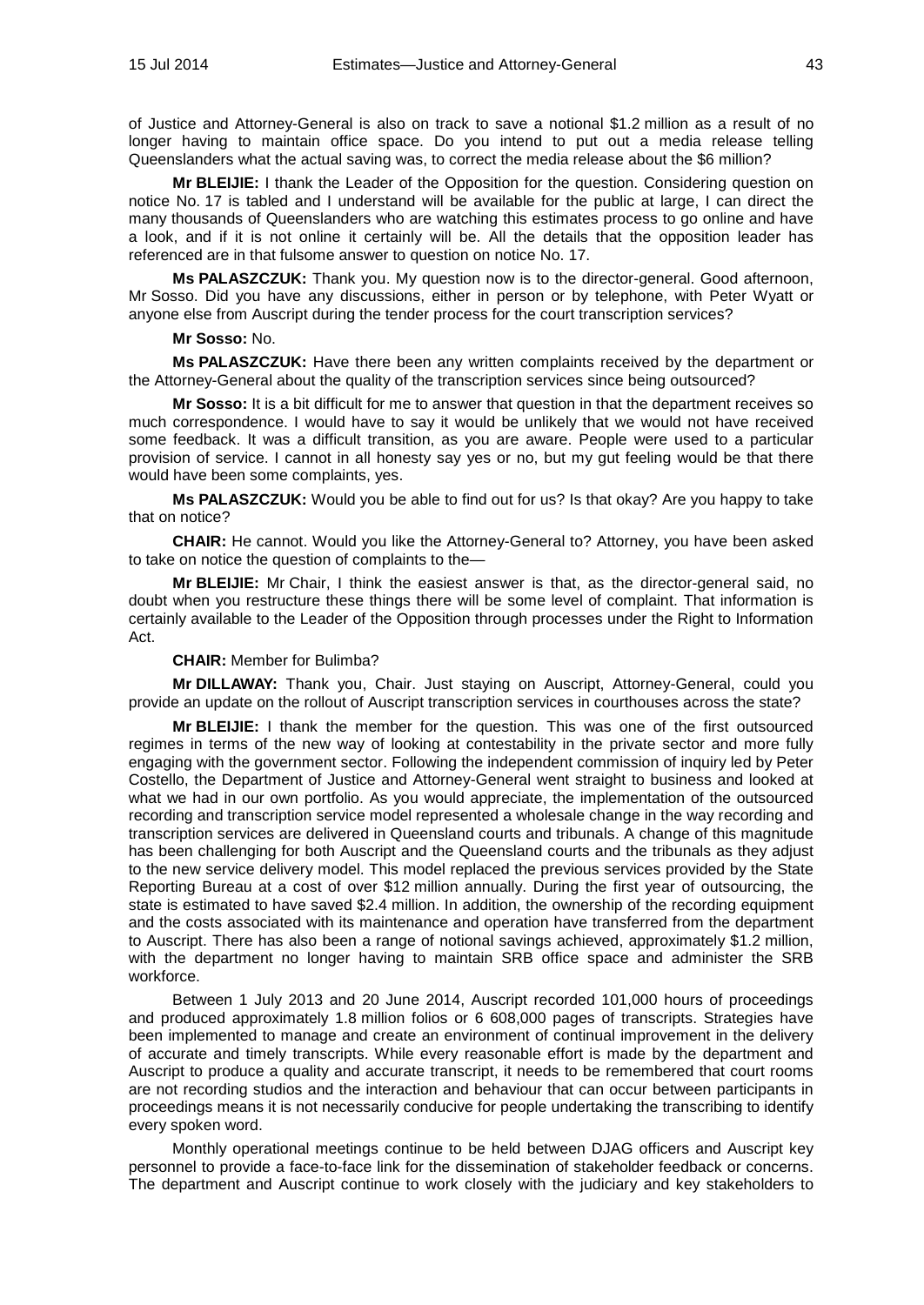ensure that all stakeholder needs are being met. I point out that the judiciary is well represented within a group that has been established where they do these face-to-face monthly meetings. I understand Justice David Thomas is one of the judiciary representatives on that. From time to time, issues may arise that we try to deal with through appropriate collaboration with the judiciary. I also make the point that the SRB and the old court reporting transcript process also had its challenges and also received complaints when transcripts were produced and if there were issues they were fixed. I do not have the statistic or the figure on me, but I know that lot of State Reporting Bureau staff who worked for the department now work for Auscript delivering the same service—a better service—under the new arrangements of Auscript than they were delivering under the SRB process.

**Mr DILLAWAY:** Thank you, AG.

**CHAIR:** Member for Toowoomba North?

**Mr WATTS:** Attorney, earlier on you outlined some of the steps that have been taken to support the work of the Queensland courts in administering justice. My question is: what effect have those steps had on the clearance rates in Queensland courts?

**Mr BLEIJIE:** I thank the member for the question. As I said earlier, the justice system is the Magistrates Court, the District Court, the Supreme Court and a tribunal that is taking a lot of the burden and the workload off those other jurisdictions, that is, the Queensland Civil and Administrative Tribunal. It is always our endeavour to ensure that the courts operate as efficiently as possible. That can be done in two ways. One is with departmental assistance and government resources. To maintain an adequate independent judiciary, we must ensure that, as the Chief Justice reminds us all the time, it is a well resourced institution. Our courts are very well resourced. The department works with the judiciary on that, but also the judiciary operates within the timeliness of matters. Sometimes that can be delayed by nothing more than the trial. The latest trial I spoke about earlier today was a five-week trial, so it really depends. I can give you the statistics that you require in terms of the clearance rates. Just bear with me a minute.

**CHAIR:** While you are considering that, Mr Attorney, for the purposes of the record in relation to the issue, I note that the questions on notice are now published.

**Mr BLEIJIE:** Thank you, Mr Chair. In the criminal jurisdiction, there are significant increases in criminal lodgements in the Supreme, District and Magistrates courts during the year, meaning that clearance rates will not exceed 100 per cent for the 2013 financial year. For example, in the criminal jurisdiction of the Supreme Court, lodgements increased by 18.3 per cent as at 30 April 2014 compared to the same period for the previous year. At the same time, finalisations decreased by 15.1 per cent, primarily as a result of decreasing guilty pleas. In the District Court, criminal lodgements increased by 9.9 per cent over the same period and in the Magistrates Court lodgements increased by nine per cent, with finalisations of almost 6.6 per cent.

In the civil jurisdiction, the Supreme Court is the only court where the clearance rate is likely to exceed 100 per cent for the 2013-14 financial year. As at 30 April 2014, finalisations in the District Court had decreased by 11 per cent compared to the same period last year, primarily as a result of the complexity of matters and the readiness of parties to proceed, which as I said a lot of times is out of the hands of the judiciary and the department. In the Magistrates Court, civil finalisations, including domestic violence and civil claims, increased by 0.1 per cent despite lodgements increasing by 6.6 per cent.

We will continue to work with the Chief Justice, the Chief Judge and the Chief Magistrate on a regular basis to ensure our courts are adequately resourced so that we can ensure that Queenslanders have equal access and that justice is administered efficiently, but in an appropriate time as Queenslanders would expect. Particularly the Magistrates Court and the QCAT jurisdiction will be benefitted by the justice of the peace program that I talked in length about earlier.

**CHAIR:** Member for Ipswich West?

**Mr CHOAT:** Keeping with that line of questioning, a number of recommendations were made by the Commission of Audit relating to the justice portfolio. Which ones have you accepted and what has been done in terms of achieving those?

**Mr BLEIJIE:** I thank the member for the question. The government accepted the majority of the Queensland Commission of Audit recommendations directed specifically at front-line service delivery. With respect to justice and court services, three of the four recommendations were accepted. Recommendation 122 focused on cost recovery and was not accepted because the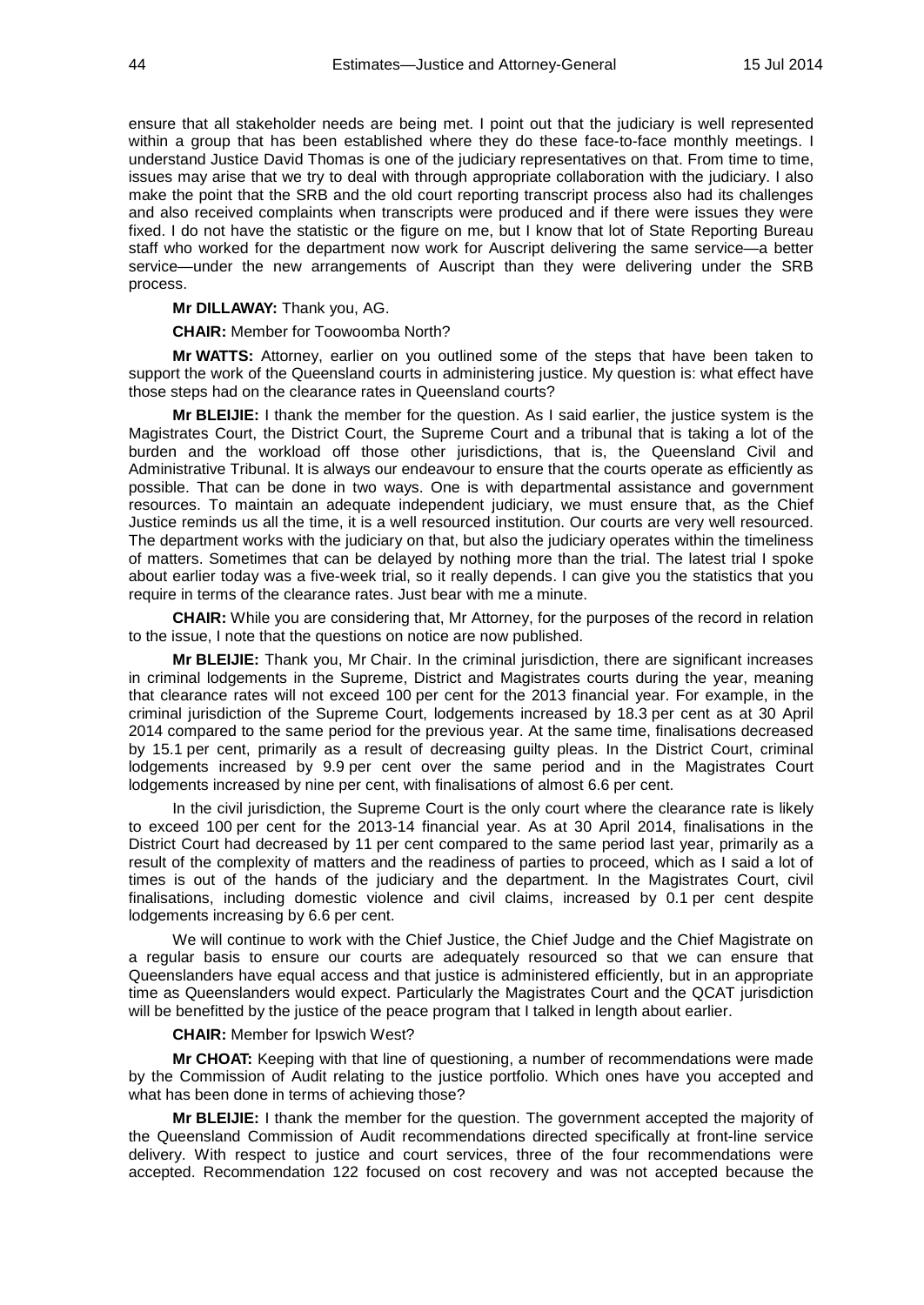government made an election commitment that increases in lodgement fees for civil court matters for the District and Supreme courts should be limited to CPI increases. However, it should be noted that an offender levy has now been introduced to assist in recovering the court costs, but that is an offender levy. The former Labor government, I might add, introduced a new round of increases. I remember the Law Society and the Bar Association were at pains to point out how unfair that was, denying people access to justice with the increases in the lodgement fees. Not only were they increasing all the fees; in fact, they introduced new fees. We took to the 2012 election a commitment to not increase those other than by CPI. I am very proud of that, because the Labor Party often stands on a pedestal in terms of access to justice and yet they denied many Queenslanders access to justice with their unfair increases in civil and criminal lodgement fees and the introduction of new fees. As I recall, at the time the Bar Association and the Law Society were quite outspoken against the increases that the Labor Party was putting on Queenslanders, wanting to deny access to justice.

Recommendation 120 suggested that judicial resources in the court system be reprioritised to address the length of delays in criminal proceedings occurring in the Magistrates Court and Children's Court. DJAG is currently considering options for increasing the jurisdiction of judicial registrars. As I said earlier, it is proposed that 2014-15 will see additional judicial registrars placed in Southport, Brisbane and the Brisbane coroner's court, with the opportunity to circuit in surrounding courts.

Recommendation 121 advocated expanding the use of video conferencing between correctional centres and courts for all bail, procedural and committal matters. I am pleased to announce that for the 12 months ending May 2014 there were 13,76 video conferences conducted with in-custody defendants in correctional centres for court matters. That is an increase of 58.6 per cent. We will continue to drive achievements in this area. The government will also be progressing the recommendation to make greater use of ICT to drive cost savings and efficiencies in court operations by developing a 10-year blueprint for justice and court services.

Recommendation 123 of the Commission of Audit report recommended that the government expand and continue the reform process commenced with the Moynihan review. The first one was expanding the range of summary offences. I wrote to key stakeholders last year requesting their views on certain aspects of the Civil and Criminal Jurisdiction Reform and Modernisation Amendment Act 2010. One of the aspects under review is the summary disposition of indictable offences. Accordingly, stakeholders' views were sought on the report's recommendation extending ticketable offences. In late 2013 the department commenced a whole-of-government review of the State Penalties Enforcement Regulation 2000 which is due to expire on 31 August 2014. We are also currently working on the proposal to streamline any multiple review or appeal mechanisms for administrative decisions.

On 8 May 2014 the Criminal Law Amendment Bill 2014 was introduced to the parliament. The Bill contains amendments to the Justices Act to complement the introduction of a new web based portal developed for electronic pleas of guilty in Queensland Magistrates Courts, including, for example, amendments to allow notices of adjournment and orders to be provided electronically. The web portal and amendments do not extend written pleas of guilty to indictable offences. On 1 July the pilot Plead Guilty Online service was released. The department is committed to implementing the recommendations of the Commission of Audit aimed at delivering faster, more effective justice in Queensland by finding ways to better manage the pressures on our court system.

## **CHAIR:** Member for Broadwater?

**Miss BARTON:** Thank you very much, Mr Chair. Mr Attorney, I was just wondering if you could provide the committee with an update on the important work that is undertaken by Crown Law, please.

**Mr BLEIJIE:** Thank you for the question. Acknowledging the Crown Solicitor, Mr Greg Cooper, behind me here, when I praise the work of the department in the last couple of years, it is no secret the Department of Justice in the last couple of years has been very hard at work making sure that we are rebalancing the scales of justice, making Queensland the safest place to raise a family, making sure that we are addressing the issues neglected by the Labor Party, particularly in youth justice reforms. We have statistics and research coming out today, as I told the committee this morning. 'Criminal reforms pay off', was an exclusive in the *Courier-Mail* this morning. A big part of that is not the politicians talking about the reforms, but it is the people behind the scenes. And I want to thank Greg Cooper, the Crown Solicitor, and Crown Law for the effort they put in in providing advice on these particular types of laws and other matters of state.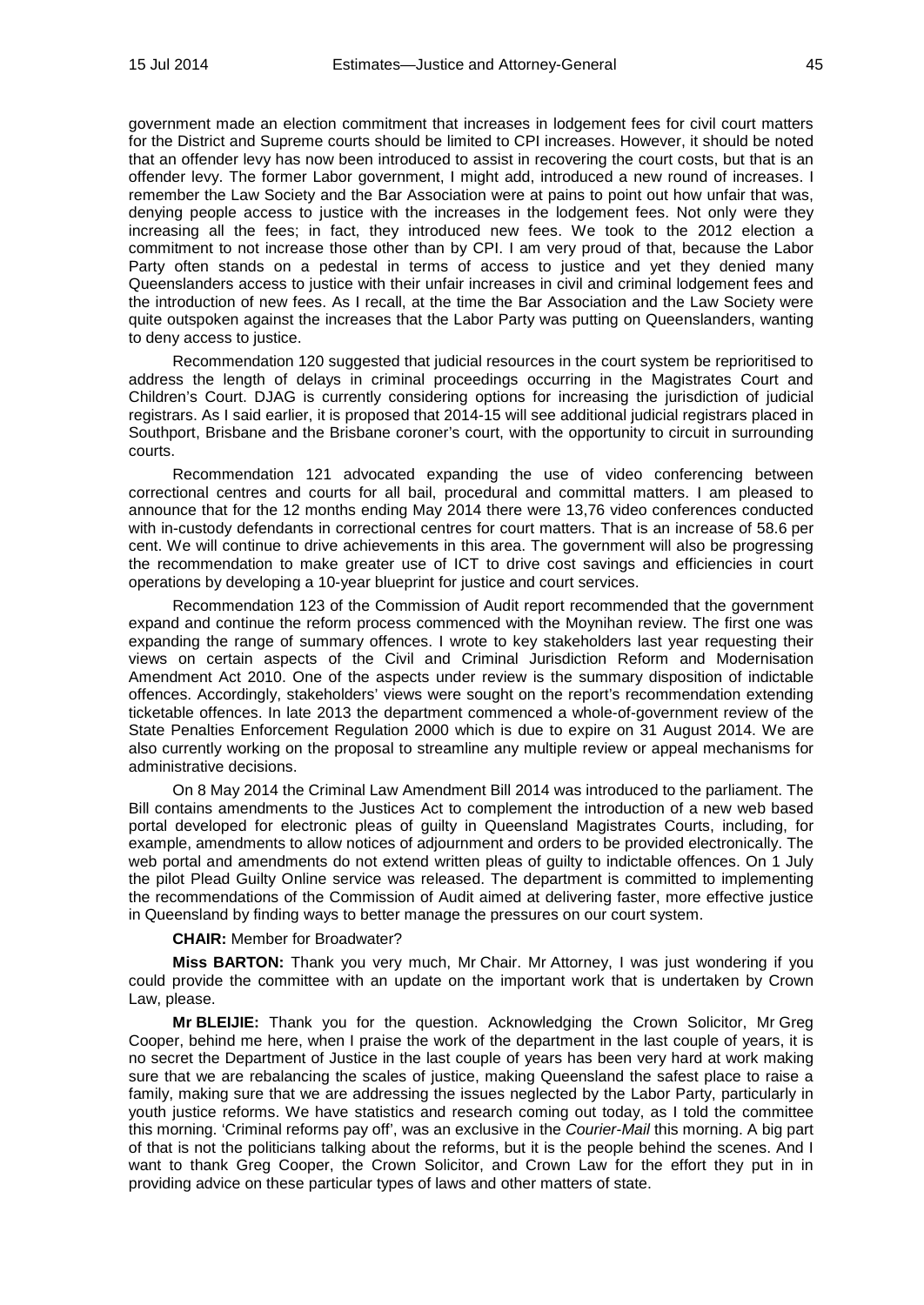We know that Crown Law has been the principal provider of legal services to the Queensland government since 1859. Since 1997, it has operated as a completely self-funded business unit of the department. Its role is to provide legal services to departments and agencies, statutory bodies and government owned corporations, commercialised business units, disciplinary boards and tribunals. During the year Crown Law continued to represent the state in relation to significant civil and criminal matters, including the Royal Commission Into Institutional Responses to Child Sex Abuse, the royal commission into the bungled home insulation program, which unfortunately led to the deaths of Queenslanders, the Queensland Racing Commission of Inquiry, which found the likes of Mr Bill Ludwig potentially having cases to answer for connections with the racing industry—they have now been referred obviously to ASIC for further investigation—and the people core country claims 1 and 2. They are some of the big matters Crown Law have worked for, but in the other matters that Crown Law do on a day-to-day basis they are a great unit of public administration within the Department of Justice and Attorney-General. As I said in the estimates last year, they also have a great choir which was on full display yesterday at the opening of the law year, the Crown Law choir. As I understand, it was the Crown Law choir at the opening of the law year yesterday at the cathedral and they did a tremendous job in that service with the Chief Justice and so forth. I thank and pay tribute to all Crown Law officers who do a mighty job in making sure that they continue to provide the legal service to the state.

## **CHAIR:** Member for Nicklin?

**Mr WELLINGTON:** Annastacia, do you want to?

**CHAIR:** Leader of the Opposition?

**Ms PALASZCZUK:** Thank you. Attorney, I refer to page 13 of the SDS which refers to justices of the peace services. On 21 November 2013 the Premier tabled a document in the parliament entitled, 'File note, dated 6 August 1996, by Barry Read, Acting Executive Director, Administration of Justice & Criminal Justice Program relating to Jo-Ann Miller.' Attorney, I just want to check, had you ever seen that document before the Premier tabled it in parliament?

**Mr BLEIJIE:** No, but, Mr Chair, I think the Director-General may be able to provide some advice on that. If the member wants some information with respect to that, I am sure he will be able to provide it and if the Director-General does not have it at hand we will surely be able to provide some information on that.

#### **Ms PALASZCZUK:** Okay.

**CHAIR:** Thank you.

**Mr Sosso:** Perhaps I could invite the Leader of the Opposition to ask me any questions she may wish to ask about that issue.

**Ms PALASZCZUK:** Sure. The Attorney has said no. This is in relation to a file note about Mrs Jo-Ann Miller. Director-General, had you ever seen this document before the Premier tabled it in parliament?

**Mr Sosso:** No, I hadn't seen the document prior to its tabling. Subsequent to the document being tabled in parliament, the member for Bundamba did make a complaint under the Information Privacy Act and that complaint was subject to investigation. I wrote to the member for Bundamba on 3 February and I attached to that letter a copy of the report that had been prepared. An extensive investigation was carried out. I could just read into the record, if I may—it will not take long—the conclusion that was reached and that was as follows:

The investigation has found there has been no substantiated breach of any IPP by DJAG in relation to the file note tabled by the Premier. The original file note and a stamped copy are located on a personnel file for Jo-Ann Miller that was transferred to Parliamentary Services in 1997. DJAG employees have not had access to this file since that time. Searches made of DJAG records could not locate a copy of the file note held by DJAG. Unofficial copies might have been made in 1996 and have existed in the private holdings of individuals during the intervening years. However, it is clear that departmental officers have not accessed the official file since 1997, meaning that a disclosure of the file note from DJAG could not have occurred from the time that the IP Act came into operation on 1 July 2009.

As I said, I attached a copy of that letter to the member for Bundamba. She wrote back to me requesting that further inquiries be made of a departmental officer. Further inquiries were made and I wrote back to her on 6 March along those lines.

**Ms PALASZCZUK:** Just to be 100 per cent clear, you had never seen that file note before?

**Mr Sosso:** No.

**Ms PALASZCZUK:** Okay. That is great. Can I move on, if I can.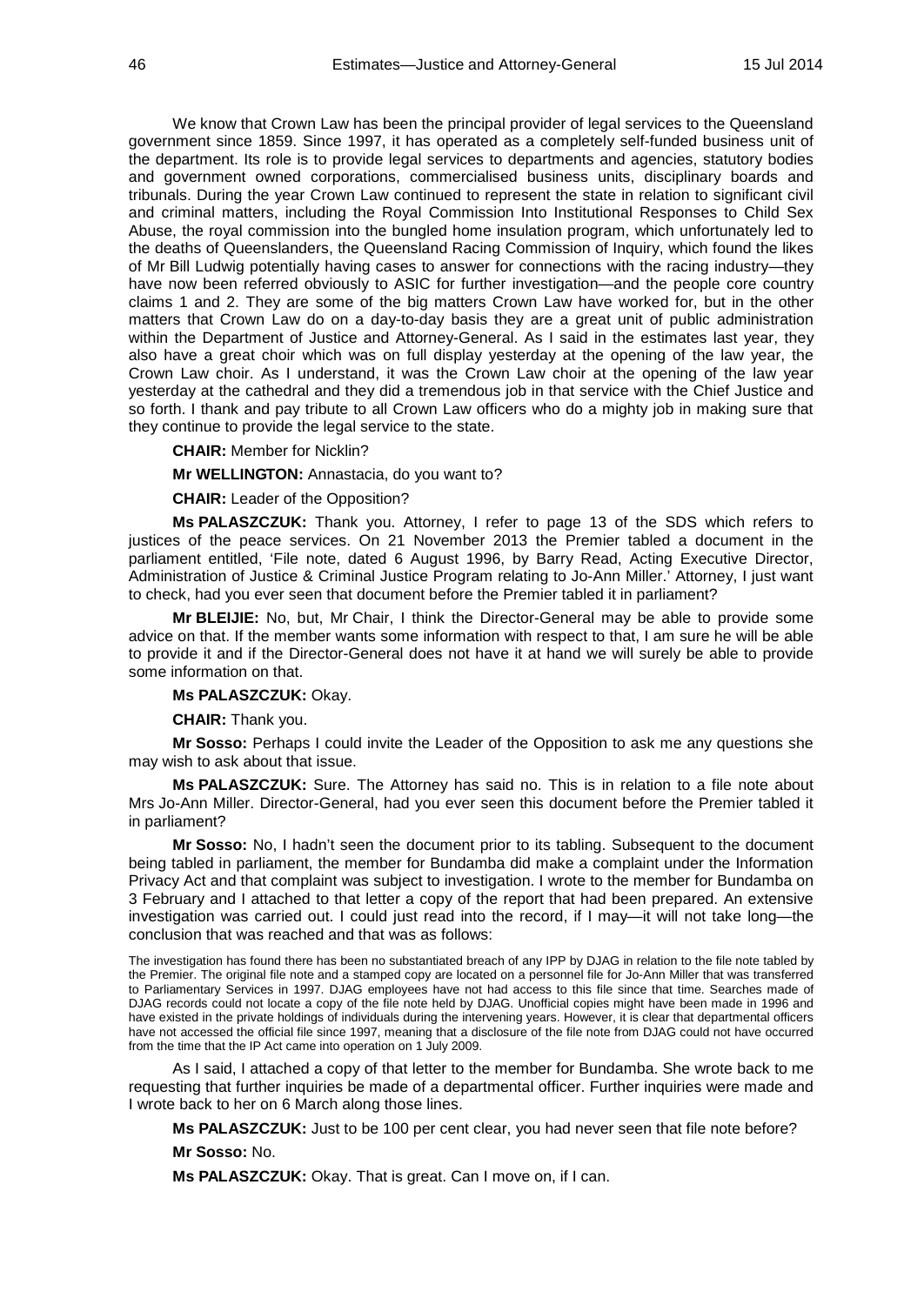**CHAIR:** Well, member, you are surrendering your position to the Leader of the Opposition? Are you happy with that, member for Rockhampton? Okay.

**Ms PALASZCZUK:** Can I move on, because confidentiality I believe is central to the way government is administered. I refer, Attorney, to page 13 of the SDS where it says under the department service area of criminal and civil justice, 'criminal and civil justice contributes to a fair, safe and just Queensland' through courts and tribunals. On 23 March 2014 there was a story in the *Courier-Mail* where you were reported as divulging details of a conversation you had with the President of the Court of Appeal by way of consultation on a possible replacement for Justice Margaret White on the Court of Appeal. Attorney, could you explain why you publicly divulged confidential details?

**CHAIR:** I am not going to allow that question. It is not relevant to estimates.

**Ms PALASZCZUK:** It goes to the heart of the way a government operates.

**CHAIR:** It may well be to another forum but it will not be in this forum.

**Ms PALASZCZUK:** So you are not allowing that?

**CHAIR:** That is, I am fairly sure, what I have said, yes.

**Ms PALASZCZUK:** Chair, may I ask then, on 4 March this year the Attorney wrote to me seeking my advice as to possible nominees for the position of Chief Justice of Queensland. I proffered a number of names which I expressed were by way of consultation. It was my expectation that, as is the practice with all such consultations, my suggestions would be treated with the appropriate degree of confidentiality. I was surprised to read those nominees were in the *Courier-Mail*. Attorney, did you, or anyone from your staff, leak details of my letter to the *Courier-Mail*?

**CHAIR:** I am overruling that question as well on the basis that it is irrelevant.

**Ms PALASZCZUK:** So, secrecy. Not answering questions.

**CHAIR:** It is irrelevant.

**Ms PALASZCZUK:** It is extremely relevant. It is a letter I wrote in confidence to the Attorney-General about names to be put forward for the Chief Justice, the highest position in the court. I want to know was it leaked.

**CHAIR:** I don't think the status actually makes the question any more relevant.

**Ms PALASZCZUK:** It is about the breach of confidentiality.

**CHAIR:** This is estimates and that is a matter for parliament. It is not a matter for here. I overrule the question.

**Ms PALASZCZUK:** Outrageous.

**Mr BLEIJIE:** We have had a few hours of civility, Mr Chair.

**CHAIR:** Next question, otherwise we will just move on.

**Ms PALASZCZUK:** It is absolutely a pattern of this government: refusing to answer the questions.

**Miss BARTON:** I am happy to ask a question, Mr Chair.

**CHAIR:** Member for Broadwater?

**Miss BARTON:** Thank you very much, Mr Chair. Just continuing on from your answer provided earlier with regard to—

**CHAIR:** Just excuse me just for one moment. Leader of the Opposition, if you are questioning my ruling I will take the committee away and we will have a discussion about it, but I have made the ruling. To say that it is outrageous is not appropriate. There is a forum, there are several forums in parliament; this is an estimates hearing and we are dealing with estimates. I have allowed a reasonable amount of latitude with the member for Rockhampton because it really dealt with process. But in the confines there are other places in parliament that you can use if you wish to pursue a subject such as privacy, but it is not relevant to estimates and I take some objection to my ruling being challenged. I have made a decision and that is where it sits. Member for Broadwater?

**Miss BARTON:** Thank you very much, Mr Chair. As I was saying, Mr Attorney, if I could take you back to your previous answer with regard to Crown Law, I was just wondering if you could outline some of the policies that are in place with regard to the briefing of counsel by Crown Law, please?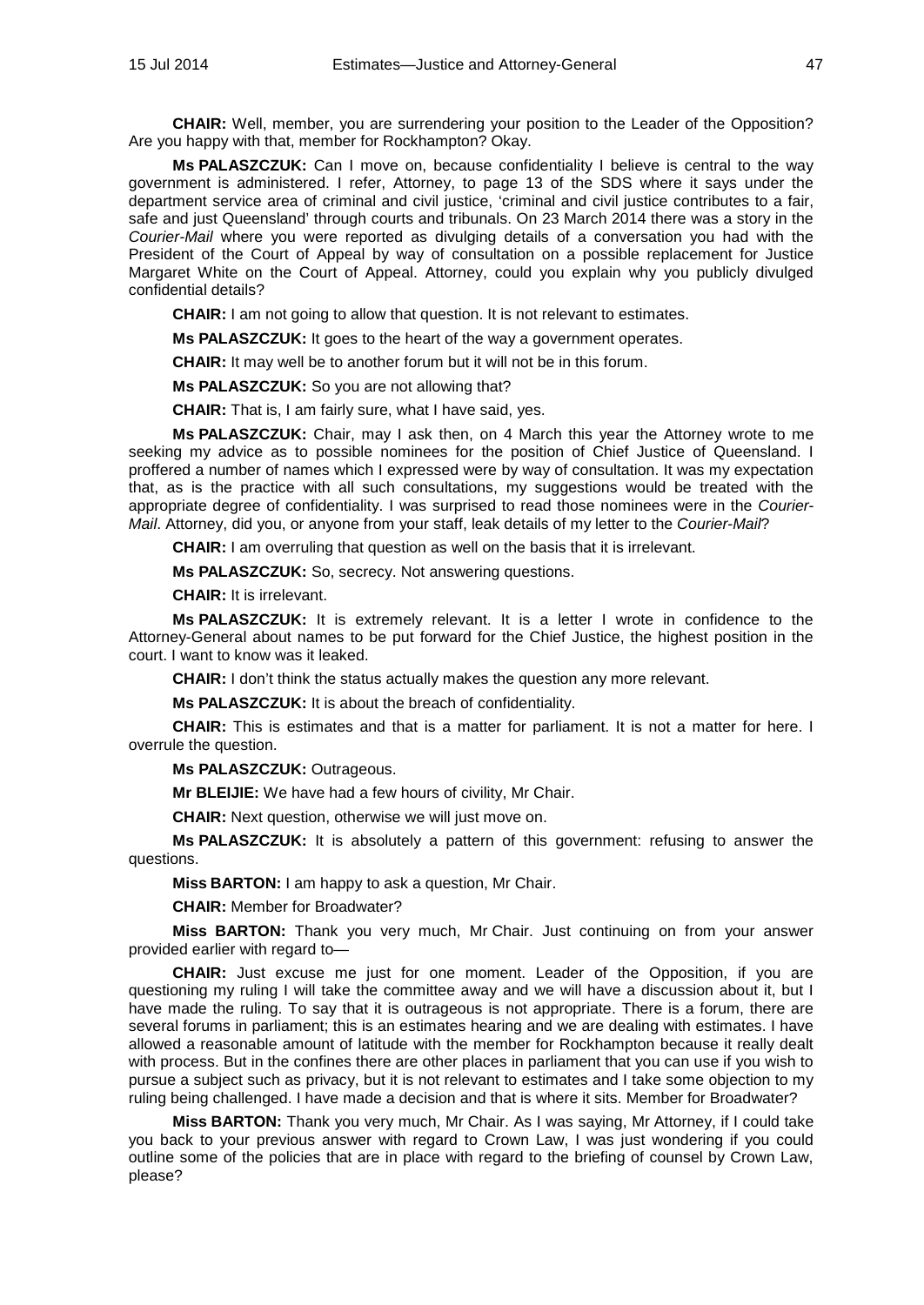**Mr BLEIJIE:** Thank you, member, and Mr Chair. The criteria that Crown Law use in choosing to engage a particular counsel are professional merit and value for money. The policy is that in relation to regional areas consideration should in the first instance be given to using local counsel. In addition to professional merit and value for money, the relevant consideration is whether it is more cost effective to use local counsel. Unless a compelling case can be made for the briefing of senior counsel, junior counsel are to be briefed. This assists in ensuring value for money. While every effort is made to use regional counsel, there are a number of factors which impact on our retention of regional counsel, including in some cases clients requiring that only Crown Law officers appear by reason of their expertise in these cases. In relation to some matters filed in Brisbane, sometimes the conference is heard in the regions but these are generally done in-house by Crown Law. Also these conferences are often conducted by teleconference from Brisbane. Often it is more cost effective to prepare for a hearing in Brisbane given all the things that need to be done and then simply fly counsel from Brisbane.

I am committed to ensuring value for money for the services provided by counsel and ensuring regional barristers are briefed where possible. I recall an early discussion when I became Attorney-General with the Crown Solicitor that in our regions particularly—as I said earlier, Queensland is not South-East Queensland, there are so many fantastic areas of Queensland right across the breadth and we have some great barristers and counsel that operate in areas not only in South-East Queensland but right across the state and it is important for those areas that, particularly for government work, yes merit, yes value for money, but a priority should be given to the regional barristers and counsel who are actually living and working in those communities.

**CHAIR:** Thank you, Attorney. Member for Toowoomba North?

**Mr WATTS:** Attorney, as you would be aware, in Toowoomba North we have a forensic mental health unit and we also have Baillie Henderson where some people are transitioning from Baillie Henderson into community care units. I am interested in getting an update regarding the important work being undertaken by Crown Law specifically as it relates to the Mental Health Review Tribunal and associated jurisdictions.

**Mr BLEIJIE:** Thank you, member, for the question, and Mr Chair. The Mental Health Act 2000 gives me a right of appearance in a range of proceedings relating to forensic patients. My role in those proceedings is to represent the public interest. Since 15 April 2013, Crown Law has been responsible for representing the Attorney-General in all proceedings in which he or she has the right of appearance before the Mental Health Review Tribunal. This important work involves the regular reviews of orders made to forensic patients who have been found unfit for trial or of unsound mind at the time they committed serious criminal offences. When undertaking review hearings, the Mental Health Review Tribunal deal with significant issues, including what access to community is permitted for forensic patients, how they are supervised and the conditions upon which they may return to living in the community. In 2013-14 the Mental Health Review Tribunal conducted 1,637 hearings for patients on forensic orders in Queensland. In Queensland there are currently 771 patients under forensic orders. Each patient's forensic order must be reviewed by the mental health tribunal at least every six months. The Mental Health Review Tribunal must also regularly review patients who have been found by the Mental Health Court to be temporarily unfit for trial as a result of a mental illness.

Also in 2013-14, crown law officers represented me at more than 900 hearings before the Mental Health Review Tribunal. Crown law has also briefed me on a further 816 matters considered by the Mental Health Review Tribunal during this period. Crown law also represents me in relation to appeals against the decisions of the tribunal on the forensic order review matters. In 2013-14, crown law officers represented me in 36 matters.

**CHAIR:** If I might just take you to a matter that once concerned me, the LPITAF fund and the review of the LPITAF. There were seven recommendations in respect of that review. I would be interested to know which recommendations were taken up and what was the impact of the uptake of those recommendations.

**Mr BLEIJIE:** Thank you, Mr Chair. I am a big fan of community legal centres. For the committee's benefit, the way community legal centres are funded is by three ways. One, they could have direct funding—grant funding—from the Commonwealth, from the state, and the third element of funding is from LPITAF, which is the interest earned on legal practitioners' trust accounts. Practitioners in Queensland have trust accounts and interest earned does not go to the lawyer,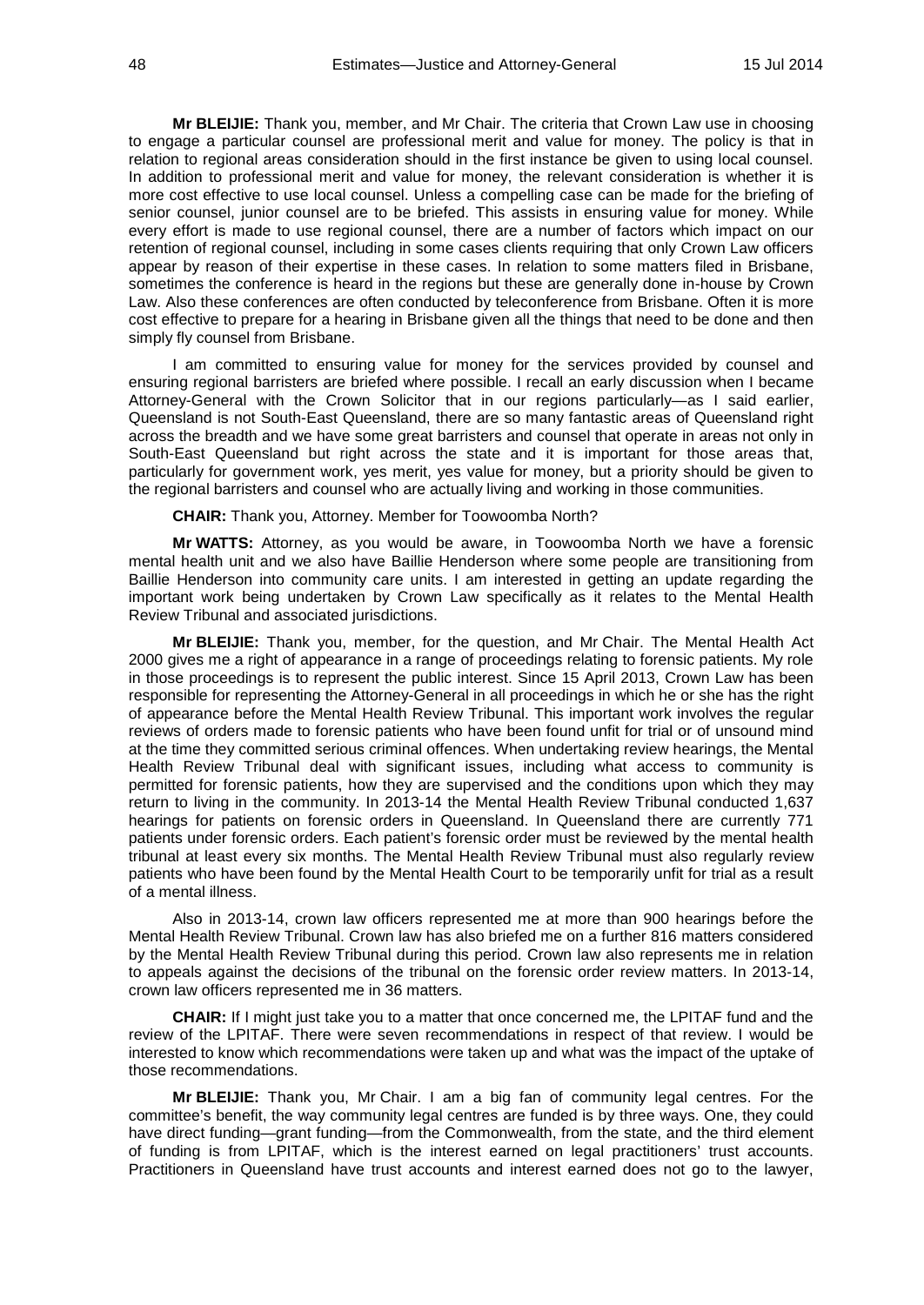does not go to the client; it, in fact, goes to the fund. The fund then is split up between Legal Aid and community legal centres, and we have great community legal centres operating right around the state.

One thing that was obvious to me when I became the Attorney-General and going around to the community legal centres was the dysfunction of the funding arrangements that the Labor Party put in. But when we look at other areas of JAG and other areas of government responsibility, it did not surprise me. It was just another dysfunctional area of the Labor government. The problem was is that community legal centres were getting money. They were getting grant money. They were generally finding out that they had money approved or not approved after the financial year had already commenced. It was 12-month funding. They could not plan. They could not plan programs for two or three years. Staff in all our community legal centres were not knowing if they had a job come 1 July, because the Attorneys of the Labor government could not, on most occasions in fact, tell these people that they actually had funding for the next 12 months.

So we realised that it was a major issue and we did not want our community legal centres to be put in that environment. We were elected in March 2012. The first round of funding was announced after July, because we had only been in government for a few months and we were trying to get our heads around the dysfunctional issues that we were left by the Labor Party and the former cabinet. But after that, I have to say that what we did was then conduct a substantial review of LPITAF funding. We had input by all the community legal centres. The feedback that we got from community legal centres, some of the things that they said to me was, 'This is the most systemic review that has ever been undertaken in our community legal centres,' and we came up with various recommendations. One of the recommendations was to get rid of 12-month funding and actually put three-year funding in place.

So I am pleased to say that, from 1 July this year, all community legal centres across Queensland actually have three-year funding in place. They can now properly plan projects. They can properly talk to clients. Their staff know that they have jobs for three years. The boards, the managers, can make sure—with the south-west community legal centre in the Inala electorate, for years they were in a dodgy donga that they had to move out of last year because the floor caved in in one of the corners. This was in the Inala electorate. But we have provided some emergency funding to try to get them into some better accommodation. We will continue to work with that group, because I do not think that I have had any representation from their local member—I cannot recall if I have or not—but we certainly are very committed to that organisation to make sure that they achieve what they need to achieve, because they are delivering a great service to the member's constituents of Inala. We will continue to fund them as we do through the LPITAF program.

To just conclude the answer, it was a basket case. The community legal centres were doing a fantastic job with a government administration that had no idea of a plan for the future. They were doing 12-month funding. These groups were not getting notified that they had money until after the financial year had started. There were a couple of newspaper articles, I remember, from two years ago where highly profiled, skilled lawyers actually went public and left community legal centres because they did not know if they had a job. They had families at home and they had to put food on the table. They did not even know if they had a job or not. So they left those. That should not happen now going forward, because we have the new funding arrangements. We have three-year funding in place.

This government introduced increases by CPI to community legal centres—something which was neglected by the former government. So I think that the future is bright for community legal centres. The areas that I go to, whether that be Inala talking to the community legal centre, whether it is Bundaberg, as I did a few weeks ago, or Cairns, very much we support community legal centres to keep offering the type of service that they offer.

**Miss BARTON:** Just following on from that, are you able to then perhaps detail for the committee what LPITAF and state government funding has been made available to the Law Society as well as the Supreme Court Library?

**Mr BLEIJIE:** It is pertinent to recognise that, since 2008-09, the legal practitioner fund has been significantly impacted by global economic conditions. A number of measures have been implemented in an effort to reduce expenditure pressures on LPITAF. The aim is to maximise the revenue that can be invested in the delivery of legal assistance services to vulnerable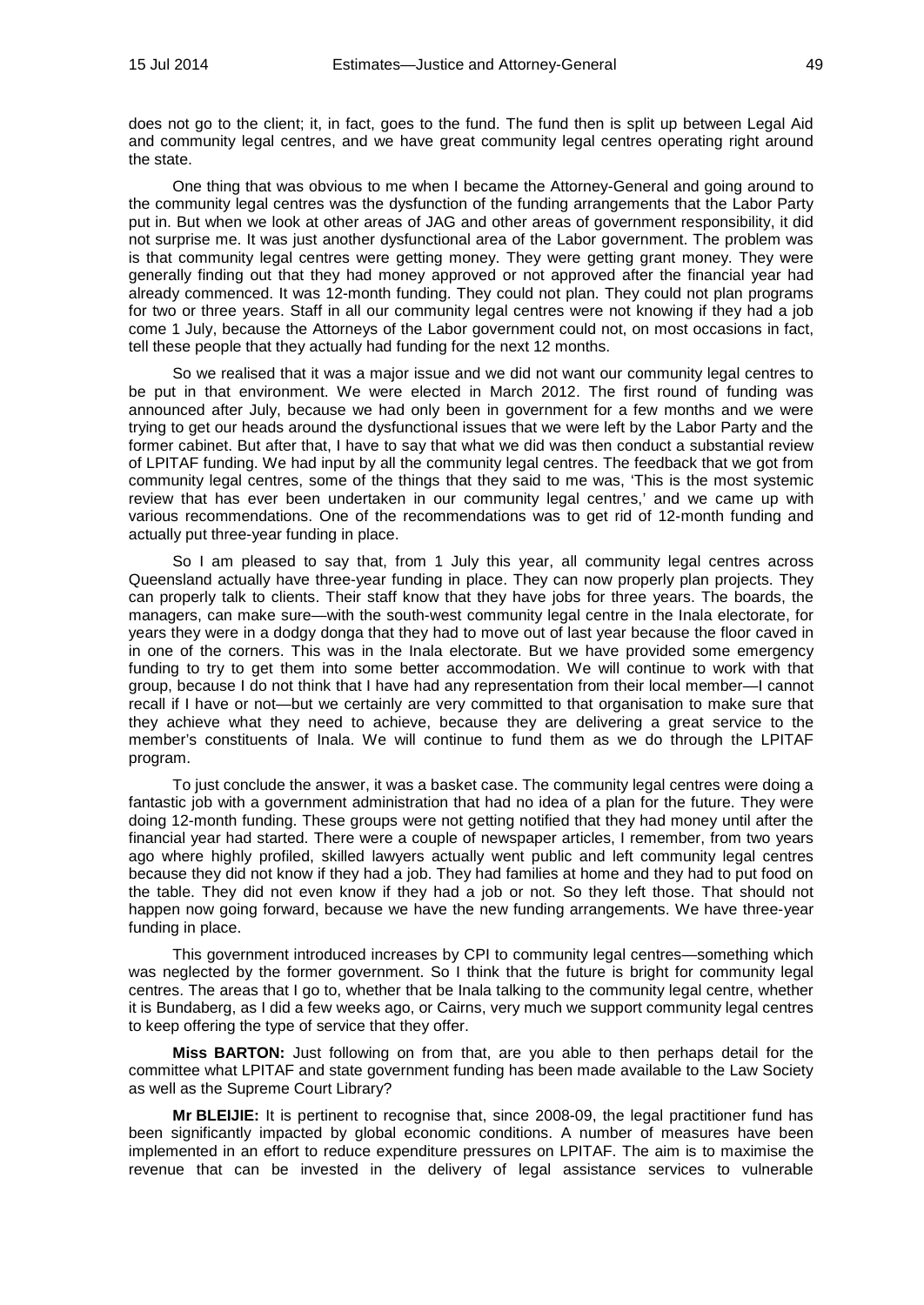Queenslanders. As such, the Supreme Court Library is primarily using its accumulated surplus funds to cover operating costs in 2014-15. This is reducing expenditure pressure on LPITAF funding. The government has invested \$290,000 of state government funds in the delivery of the Supreme Court Library services in 2013-14 and will invest a further \$290,000 in 2014-15.

In relation to the Queensland Law Society, it has a longstanding policy that the Attorney-General will only consider making a LPITAF allocation to the extent that the cost of the legal profession regulation cannot be met through practising certificate fees or other sources. Since 2011-12, the Law Society's practising certificate revenue has covered associated regulatory costs. The Law Society willingly returned \$2.563 million in accumulated surplus LPITAF funds at the end of 2011-12 and \$1 million at the end of 2012-13. In 2014-15, the Queensland Law Society will fund the Ethics Centre for solicitors from existing practising certificate fee revenue other than LPITAF funds. This is consistent with the longstanding policy position and reduces expenditure pressures on LPITAF. We acknowledge the contribution that the Law Society is making to maximising the LPITAF revenue that can be used to provide legal assistance services to vulnerable Queenslanders. I thank them for that. In 2015-14-15, the Law Society will continue to receive some LPITAF investment indirectly through a service agreement with the Legal Services Commission for the delivery of legal profession regulation services.

**Mr DILLAWAY:** Attorney-General, could you outline to the committee what steps have been taken by the government to drive organised crime out of Queensland?

**Mr BLEIJIE:** Thank you for the question. Mr Chair, I get accused of many things in my life, but I probably going to get accused of repetition today in referring to an article about the Commissioner of Police in the *Courier-Mail*. I understand some other estimates committees have been referring to the article. I heard the Police Commissioner on radio this morning talking about the strength of the additional police that this government has given but also the laws. I will not address the police issue, because that is a subject of this committee in two days time.

In terms of organised crime, I will be as simple as I can for the committee in terms of why we introduced some of the toughest criminal gang reforms in the country and the results that we are now seeing of those reforms. A couple of years ago we had a lady shopping at the Robina shopping centre, going about her business, just shopping like we all do on weekends and during the week. She was shot. She was shot in the middle of crossfire of gang warfare. Fortunately, she lived to tell the tale. It is a situation that should never have arisen but, because of neglect in the criminal organisation law reform area by the previous government, we had arrived at that stage.

We then had a situation in September 2013 where criminal gangs took over a suburb, took over a city of the Gold Coast, took over a cafe as women and men were dining. Tourists were there. They were just enjoying time with their families and we had 50 Bandidos members take over the cafe, drag a couple of people out and then proceed to have what could be called a riot in a street on the Gold Coast. The government then drew a line in the sand. We said, 'Enough is enough. We are not going to let organised crime, whether that be serious paedophile rings, operating here and globally, whether that be the underworld gang mentality and the gangs that we have operating there or whether that be criminal motorcycle gangs operating here.' So I think, in the last couple of years certainly, that has been the emphasis, both from a police and a legislative reform perspective from DJAG, in relation to our criminal gangs reforms.

It is no secret that every jurisdiction in Australia has been attempting to deal with this. The South Australian Labor government was the first government in the nation to try to outlaw criminal motorcycle gangs in relation to anti-association laws. I have to be a little careful of what I say today, because these Queensland laws are subject to a current High Court challenge. The South Australian Labor government tried and failed with the High Court. The New South Wales government then tried to rid their state of criminal gangs. We were the next jurisdiction with the political will to take on criminal gangs. We introduced a series of legislation. I think we have had lots of community debate about the laws. I think the men and women in blue have been doing a fantastic job in understanding the laws but also on the beat making Queenslanders safe.

We said in 2012 that we wanted Queensland to be the safest place to raise a family. We wanted to rebalance the scales of justice. The only way we could do that was to make sure that we rid the state of Queensland of criminal gangs. I have to say that, if we look across-the-board in some areas, police statistics show 15 per cent to 30 per cent decreases in crime, depending on where you are in the state and what crime it is. But on the Sunshine Coast where I come from, as a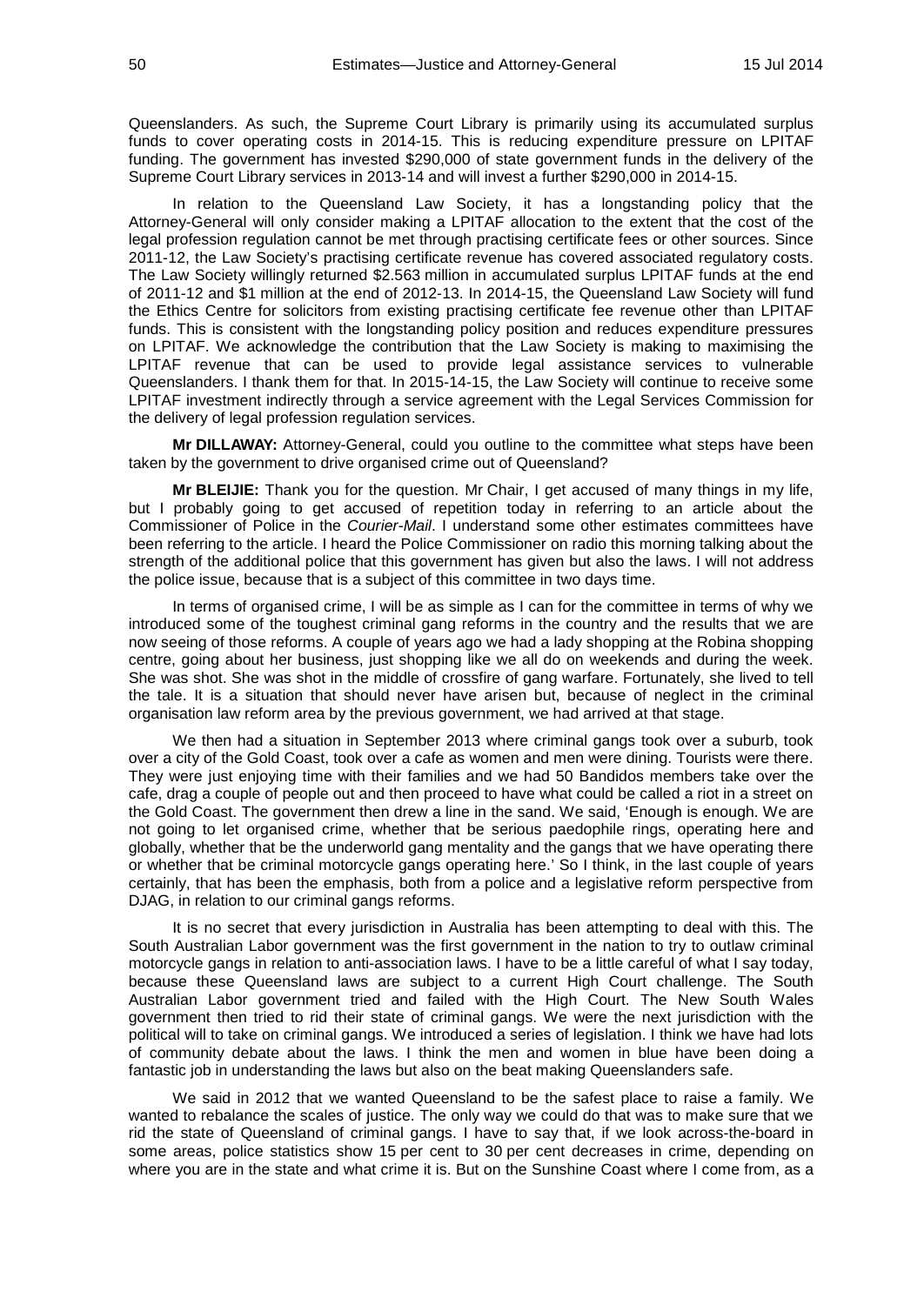father of three children attending a local public school, knowing that there are 54 per cent fewer robberies happening on the Sunshine Coast since these laws have been put in place gives me great confidence that my kids on the Sunshine Coast are living in a safer world than they did two years ago.

Also, referring to the article in the *Courier-Mail* today with the Police Commissioner saying that there is beyond a doubt a 10 per cent across-the-board—across crime—reduction across the state, that is a good thing. Our communities are safer because of these criminal gang reforms. Women, children, tourists are safer. If you talk to people, particularly members on the Gold Coast you—if you talk to members on the Gold Coast they will tell you that the change in culture, the change of atmosphere on the Gold Coast, going and getting their haircut, going shopping, going to the mall, they are feeling safer.

However, one must not rest on their laurels. There is more work to be done. The CCC is doing a fantastic job in combating organised crime and you heard Dr Levy talk about some of the reforms this morning. The police are doing a fantastic job. We will continue to do what we do in the Department of Justice and Attorney-General in terms of the law reform and the Criminal Code. As I said, the laws are subject to a High Court challenge.

One of the risks that is here, though—and it is a big risk—is we will not see headlines like '..criminal reforms pay off says Queensland's top cop'. Ian Stewart is a decorated officer by both administrations and he would not say this stuff lightly, but he is seeing it. He has been in the police force for many, many years. What is the risk of all of that? What is the risk of it coming undone? Unfortunately, it is the Australian Labor Party Queensland division, because we know that the Labor Party is going to repeal all of these laws.

**Ms PALASZCZUK:** And replace them.

**Mr BLEIJIE:** They are going to repeal all of these laws that have led to such a dramatic reduction. If it is working and the community sees the actions, communities are safer, why would you get rid of it? I would give one more credit if they had the fortitude to stand up and say that their position is wrong and they changed their position and actually recognised the fact that their communities are safer because of these criminal gang reforms—their children, their grandchildren are safer.

I have heard a lot of hype in the last couple of months from the Labor Party that they are going to repeal it but they will replace it. Well I hope they replace it with something better than what we have at the moment, because if it is going to be replaced again with the Criminal Organisation Act 2009 that has achieved nothing. It has not declared any criminal organisation a criminal organisation. It is not working. It has not worked. The laws that are working are the laws of this government that are in place today.

**CHAIR:** I call the member for Ipswich West.

**Mr CHOAT:** Attorney-General, in a similar vein, you have mentioned a few times today about the government wanting Queensland to become the safest place to raise a child. Are there any policy or law reforms that deal with that issue specifically?

**Mr BLEIJIE:** Yes, and thank you for the question. One of the government's priorities is not only tackling criminal gangs. As I said, we have indicated that the laws on all accounts are absolutely working. The other area that we have wanted to tackle is the issue of child sex offenders. We want Queensland to be the safest place to raise a family. How do we do that? We have to have the strongest possible laws in place dealing with child sex offenders.

I have told many people and many media outlets that child sex offenders are monsters in our community. We have to protect the most vulnerable in our community, and that is our children. All Queenslanders deserve to feel safe, and we have introduced a comprehensive suite of law and order policies aimed at making Queensland communities safer. We want Queensland to be the safest place to raise a child, as I said. We have acted swiftly to deliver on this commitment by introducing some of the toughest legislation in the country including the Criminal Law (Two Strike Child Sex Offenders) Amendment Act 2012, which introduced a new mandatory sentencing regime of life imprisonment with a minimum non-parole period of 20 years for certain repeat child sex offenders.

The Criminal Law (Child Exploitation and Dangerous Drugs) Amendment Act 2013, which further strengthened child sex offender laws by significantly increasing the maximum penalties for child exploitation material offences and other child sex offenders, also created a new offence of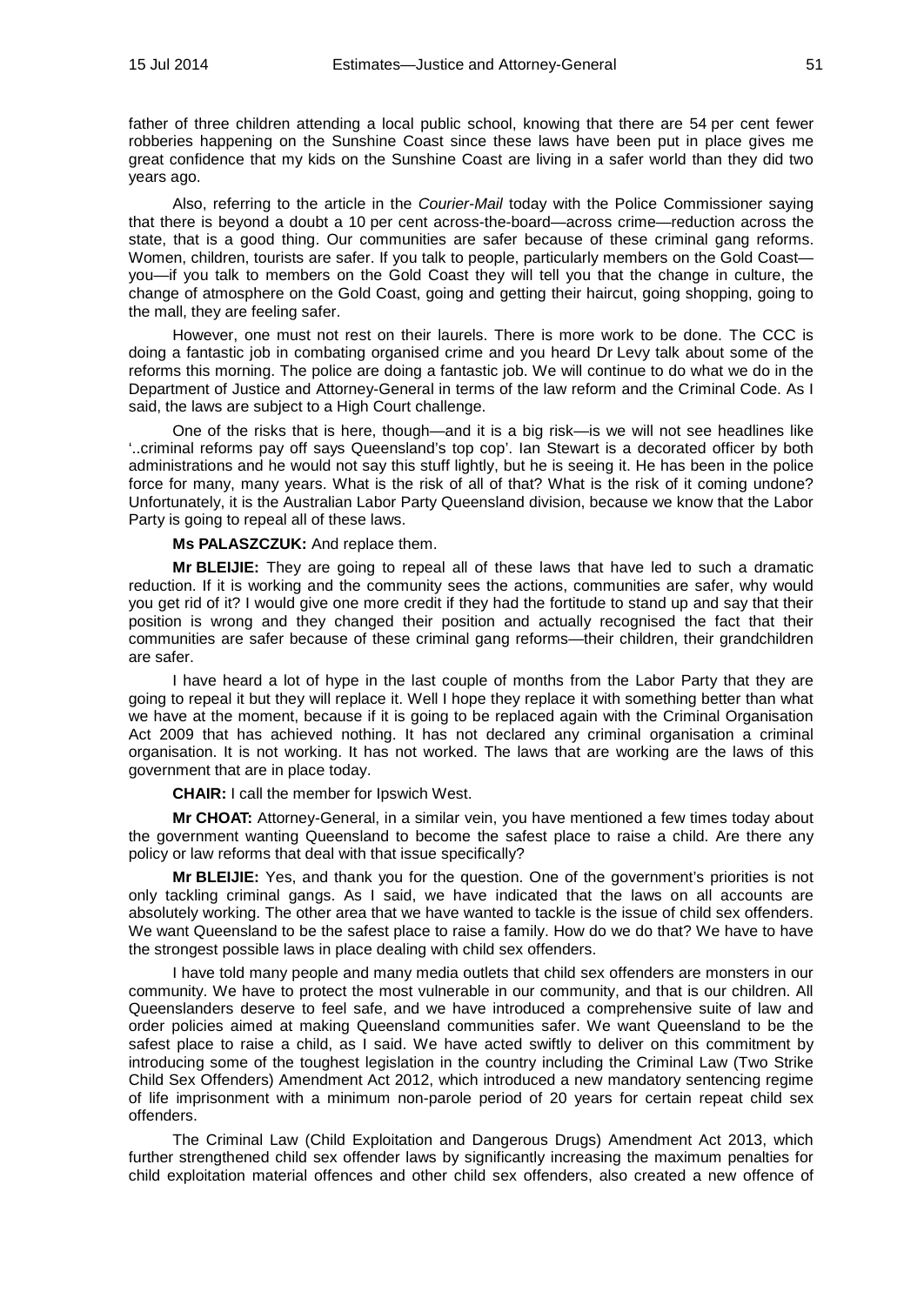grooming a child which specifically targets offenders who engage in grooming conduct with the intention of making it easier for them to procure a child to engage in sexual activity. This offence carries a maximum penalty of 10 years imprisonment if the child is under 12 years of age. The Criminal Law and Other Legislation Amendment Act 2013, which made amendments requiring drug traffickers to serve a mandatory minimum 80 per cent of their sentence of imprisonment in actual detention, toughened sentencing laws for drug traffickers who target children.

Queensland sex offender laws are currently under consideration with particular emphasis on the Dangerous Prisoners (Sexual Offenders) Act 2003, which does see unfortunately child sex offenders walk free from courts. Further, the government has recently introduced amendments to the dangerous prisoners act which, if passed, will ensure the dangerous sex offenders subject to GPS monitoring who remove or tamper with their electronic monitoring bracelet will be sentenced to one year mandatory jail time with a maximum penalty of five years imprisonment.

Amendments are also currently before the parliament to increase the maximum penalty for procuring a child or a person with a mental impairment for engagement in prostitution from 14 to 20 years imprisonment. In May this year the first stage of the legislative reforms recommended by the Queensland Child Protection Commission of Inquiry, led by at the time Commissioner Carmody, were passed to build on an effective and sustainable child protection system over the next decade.

The Public Guardian Act 2014 implements two of the commission's recommendations to establish the new office of the Office of the Public Guardian. The Office of the Public Guardian started operating on 1 July 2014, and we will work to promote and protect the rights of children and young people in out-of-home care and vulnerable adults who have impaired capacity to make their own decisions. The Child Protection Reform Amendment Act implements the government's response to other recommendations of the commission, including clarifying the Chief Magistrate is the leader of the Children's Court, as constituted by magistrates, which will facilitate the creation of a child protection case management framework.

We have done of all this not because we believe these laws will be popular, not that we think they are popular with the legal fraternity, the Bar Association or the Law Society. We have done this so young kids in Queensland are not preyed upon by monsters in our community, so young kids can live a day without sexual abuse and the torment around sexual abuse. We have had high-profile cases in Queensland. I am very proud of this department's record in making sure we are leading, I think, one of the most reformist regimes in this department in the last 20 years.

**CHAIR:** I just might make a statement. What I am doing, just for the information of the Leader of the Opposition, is I am offering questions to each member. Now I will offer the next question to the member for Nicklin. I understand you are deferring your questions to the opposition. That is your choice. I will ask the member for Rockhampton if he wishes to ask a question. If he wishes to defer to the Leader of the Opposition, that is his choice. That is the position and that is the fair position.

**Mr WELLINGTON:** Well we had a meeting. The committee has not decided. The standard protocol in the past has been estimates committee hearings—

**Miss BARTON:** I think we should take this conversation outside.

**Mr WELLINGTON:** No. I am responding to the chairman. The chairman has just made a comment and I want to respond.

**CHAIR:** Let him respond.

**Mr WELLINGTON:** This is a public meeting. We talk about openness and transparency. Estimates have traditionally been conducted on the basis that the time was evenly allocated between government and non-government members. What clearly has been happening today—and I believe the *Hansard* record will show—is that you have tried to be fair so that every members gets a question.

## **CHAIR:** Correct.

**Mr WELLINGTON:** But there are two non-government members—Annastacia has stepped in here as the Leader of the Opposition—as against the government. We are clearly outnumbered in relation to questions. There is not an even opportunity for government or non-government members to share in the questioning. This is a chance, as you are on the record as saying and the Attorney-General is on the record as saying, where the opposition and non-government members can question the government.

**CHAIR:** Correct.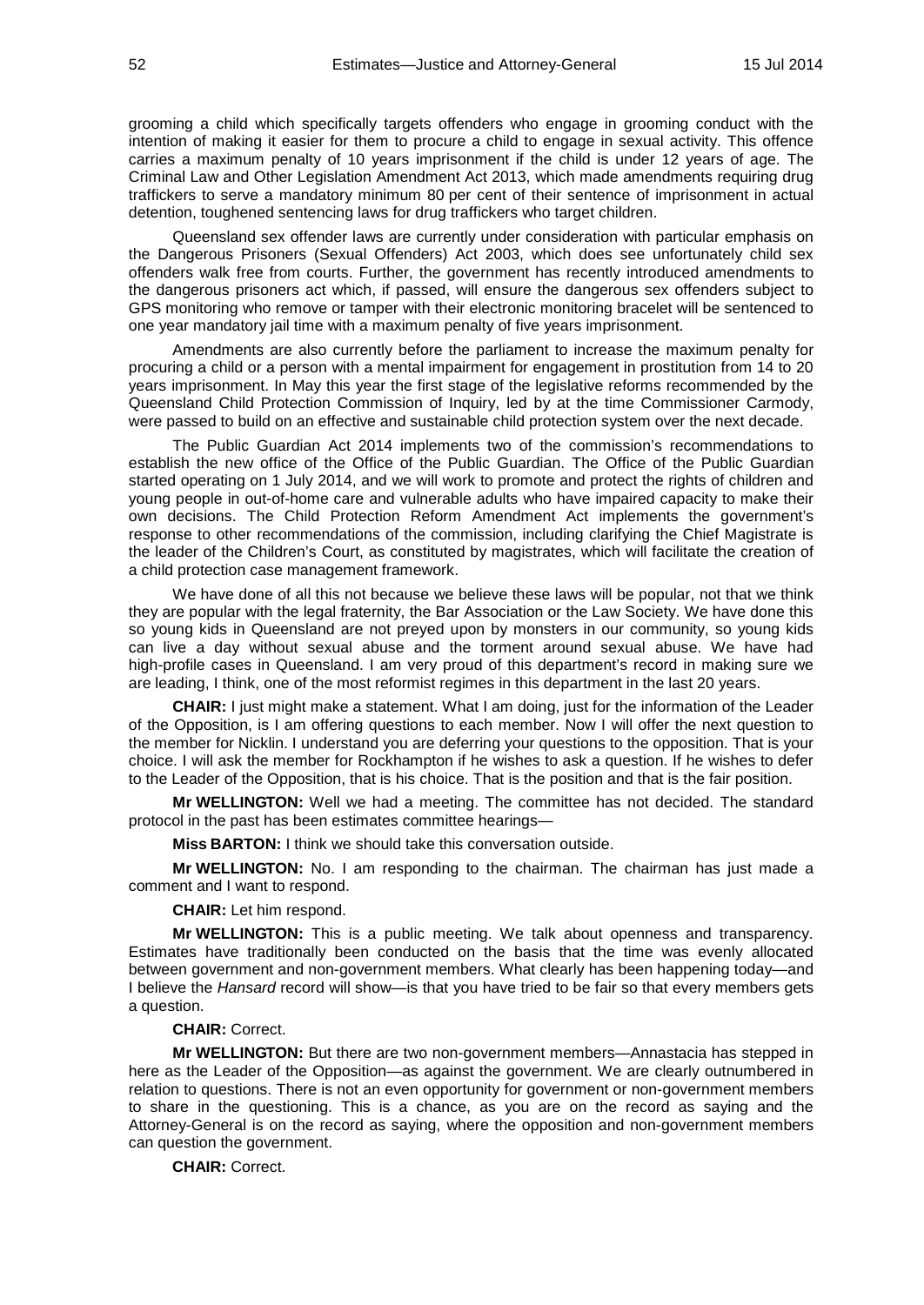**Mr WELLINGTON:** Clearly that is not happening under your chairmanship and leadership of this committee today.

**CHAIR:** All right. In response to that, you have deferred so far. I have kept a record of all the questions and in each session the member for Rockhampton has well exceeded the culmination—

**Mr WELLINGTON:** With respect, Mr Chairman, it is not about questions; it is about timing. The Attorney-General has taken over 20 minutes to answer two questions. I think the *Hansard* record will show that. It is not on questions; it is on timing.

**Mr BLEIJIE:** Mr Chairman, would it assist the committee if we all left?

**CHAIR:** No. The decision has been made. I am simply explaining for the record. You are deferring. Leader of the Opposition, your question, if you have one.

**Ms PALASZCZUK:** In fact I do.

**Mr WELLINGTON:** I certainly have many too, but I am deferring to the opposition to ask some questions.

**CHAIR:** You have constituents. You are entitled to ask a question. If you choose not to then please do not come and complain to me.

**Mr WELLINGTON:** Let Queenslanders see how this committee is operating in 2014.

**CHAIR:** I think it is on the record, I suspect. It is on the record. They will see how many questions you have all asked. I call the Leader of the Opposition.

**Ms PALASZCZUK:** Attorney-General, I refer to question on notice No. 15. This is about the Industrial Relations (Transparency and Accountability of Industrial Organisations) and Other Acts Amendment Act 2013. Can the Attorney-General please elaborate on how much of taxpayers' money was used in relation to departmental legal advice—and part 2 of the question is—and other costs used to prepare materials to defend the challenge of the legislation? How much of taxpayers' money?

**Mr BLEIJIE:** Thank you for the question. The answer—

**Ms PALASZCZUK:** It is not there.

**Mr BLEIJIE:**—to question on notice No. 15 provides that it is estimated that the cost of the policy development of the relevant provisions was \$2,300.

**Ms PALASZCZUK:** So you are telling me there was no expense at all on any legal advice in relation to these laws?

**Mr BLEIJIE:** Well, there will have been. No, I did not say that at all. I said the answer that I provided to question on notice No. 15 says that it is estimated that the cost of the policy development of the provisions was \$2,300. We then would have received obviously crown law advice or Solicitor-General advice. But I make the point that the Solicitor-General is already on the payroll of the taxpayer at approximately \$300,000 a year to provide whatever advice the government requires and that the crown law is the solicitor for the government.

**Ms PALASZCZUK:** Attorney, I move now to workplace health and safety inspectors and I refer to question on notice No. 14. I note there are 17 fewer inspectors comparing June 2014 to June 2012. Under the government's changes to workplace health and safety provisions, what analysis has the department done on the expected increased workload on inspectors?

**Mr BLEIJIE:** Thank you for the question. Unfortunately the opposition leader was not here earlier when I gave quite extensive answers to workplace health and safety, where we have had in some areas a 20 per cent reduction in workplace incidents across Queensland and that is because of the great work of the Office of Fair and Safe Work Queensland. We also have the Workplace Health and Safety Board. We also have the Electrical Safety Board. By all accounts, the feedback that I get from business and as we talk to the Safety Ambassador, Mal Meninga, is that our inspectors are doing a tremendous job.

The level of service and the efficiencies we have achieved in the department have not impacted on any issue with respect to the inspectorate going out and having a look. The point is that, if there is a matter that is complained of at a particular business, the inspectorate will go out and investigate it. Our inspectors have been, what would you call, inspired by recent activities because we have changed the law saying that militant union thugs have to give 24 hours notice. So the quasi-inspectors from the unions are not the official inspectors of workplace health and safety. Now our officers are actually out there doing a great job in making sure—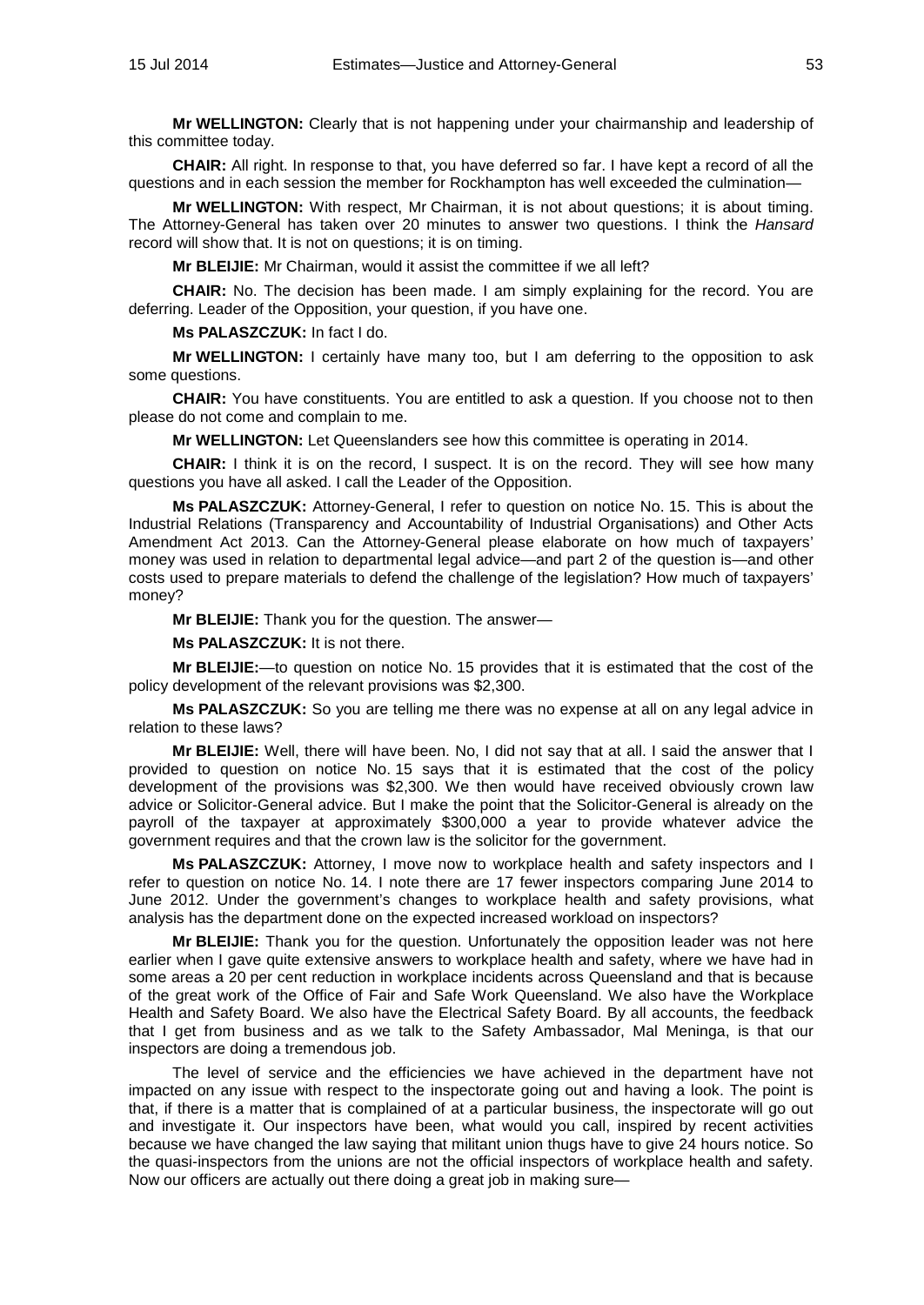# **Ms PALASZCZUK:** Sorry, Chair. What did the Attorney say—'militant'?

**Mr BLEIJIE:** Militant union thugs. I will say it slowly if you like—militant union thugs who are stopping—

**Ms PALASZCZUK:** I find those comments quite offensive.

**Mr BLEIJIE:** Well, I just say that we have had situations—actually why don't I refer to the royal commission in relation to—

**Ms PALASZCZUK:** No. I am talking about Queensland.

**Mr BLEIJIE:**—union governance and corruption. We have had incidences of bullying—

**Ms PALASZCZUK:** What about workplace health and safety?

**Mr BLEIJIE:** We have had unions bullying businesses. We have had unions bullying electrical contractors on work sites. We introduced the laws because of those concerns from the Master Builders Association and the Master Electricians of militant union activity. The problem is that the unions use workplace health and safety for industrial disputation purposes. So the laws have been amended to say that unions have to give—

**Ms PALASZCZUK:** Sorry, they actually care about the health and wellbeing of their members.

**Mr BLEIJIE:** The unions can still go on site. They just have to give 24 hours notice. I give thanks to Julia Gillard. Some of my colleagues will get angry at that, but I give thanks to Julia Gillard because we copied her law—in fact, the Labor law where they introduced the 24-hour right of entry notice for unions.

**Ms PALASZCZUK:** Sorry, Chair. These are quite serious issues here and I feel that the Attorney-General is not addressing them in detail. Going back to the inspectors, what fields of expertise do they have?

**Mr BLEIJIE:** I guess the same expertise that they had under the Labor Party regime. I suspect they are probably the same people in fact.

**Ms PALASZCZUK:** Were any of the workplace health and safety inspectors redirected to monitor or visit union workplaces under the government's so-called transparency legislation?

**Mr BLEIJIE:** The office would have had obligations to inspect records under accountability but that might not necessarily have been safety records. There were two—the legislation referred to talked about accountability and governance so members can understand where the unions are spending their money, their hard-earned money. It would not have been workplace health and safety inspectors. That would have been the Office of Fair and Safe Work Queensland who has responsibility for that legislation and workplace health and safety inspectors going out on to, for instance, construction sites. Construction is one of the key pillars of the economy. The Premier refers to the crane index. We have a 30 per cent increase in the crane index across Queensland which is good for business and it is good for young Queenslanders to have jobs. When you see cranes up that means there are jobs there. That means young Queenslanders can afford to feed their families and go on holidays, living the dream that we would all want to aspire to of having a good job.

**CHAIR:** Thank you for that.

**Ms PALASZCZUK:** Chair—

**CHAIR:** I call the member for Broadwater.

**Ms PALASZCZUK:** I still have five minutes.

**Mr WELLINGTON:** Mr Chairman, with respect, the Leader of the Opposition's questioning went for approximately seven minutes. The last block of questions from government members went for nearly 20 minutes. There is no equality in what we are seeing here this afternoon with questioning during the conduct of this estimates hearing.

**Ms PALASZCZUK:** Other committees are doing it equally. I have been to two other committees.

**Mr WELLINGTON:** There is no equality. You are simply going on question by question. There is no balance between the time allocated by non-government members to put questions to the Attorney-General or other heads of departments. Do we need to adjourn so you can reconsider your decision as to how you are going to allow the rest of this estimates committee to be conducted for the balance of today and on Thursday? Quite clearly, I think there is no balance in the way you are chairing this committee meeting today.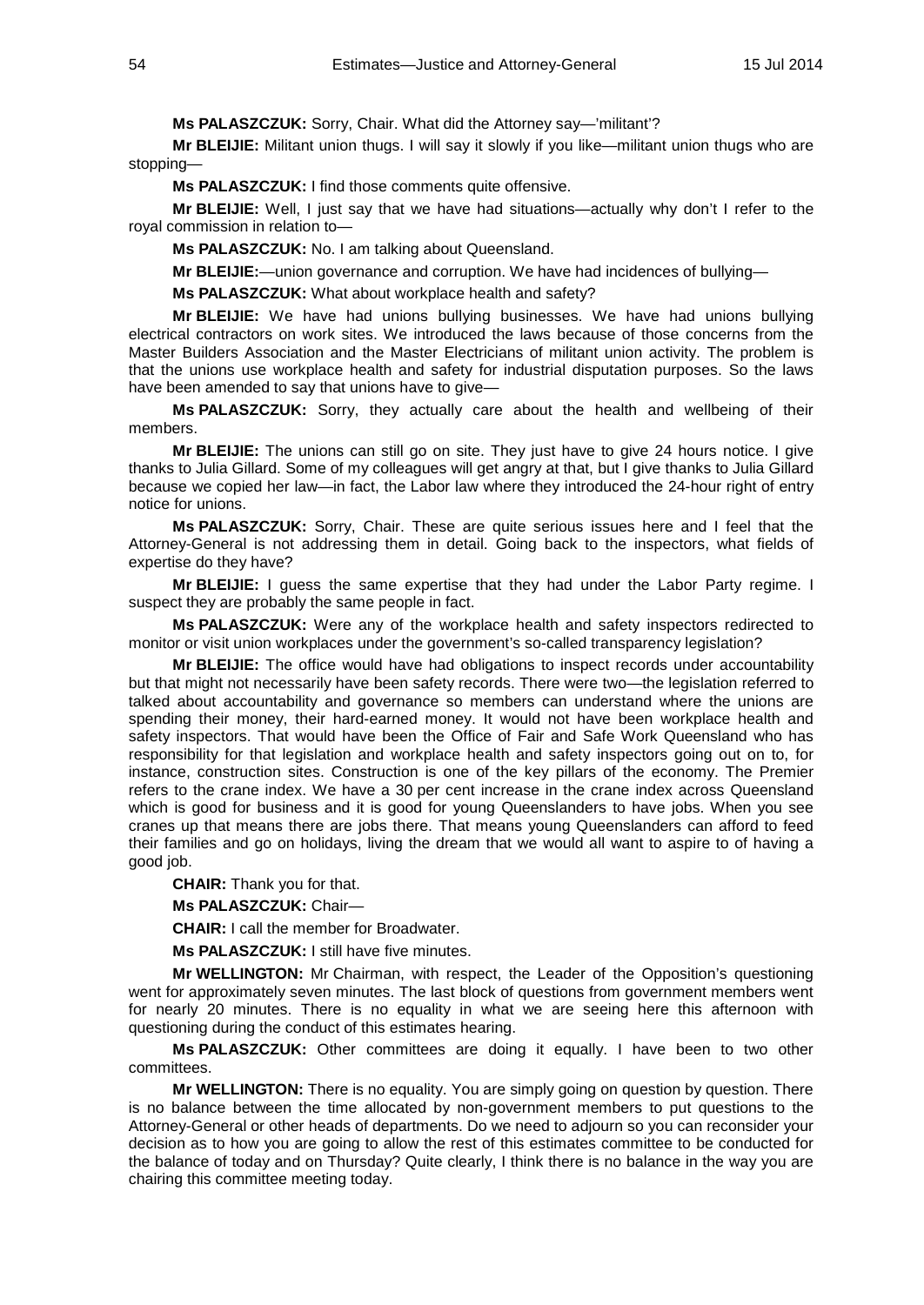**CHAIR:** Thank you, member for Nicklin. I appreciate what you have said and your input and I certainly take it on board. The position is that I have no control over how the Attorney-General answers the question. What I do have control of is the conduct of the hearing.

## **Mr WELLINGTON:** Exactly.

**CHAIR:** Thank you, and I have called the member for Broadwater to ask a question. She represents, as I have indicated before, a constituency. She is entitled in that representation to be able to ask a question of the Attorney-General. I have called her and she will ask the question.

**Miss BARTON:** Thank you very much, Mr Chair. The issue that I wanted to ask a question about is of quite significant concern to residents in my electorate of Broadwater where I have a significant number of bodies corporate—in fact, one of the highest number of bodies corporate in any electorate in Queensland. With that in mind, Attorney, would you be able to update both the committee and the residents of my community on what is happening with regard to the review into body corporate legislation in Queensland?

**Mr BLEIJIE:** Thank you for the question. Mr Chair, through you, this is a very important issue in property law and the construction industry in Queensland. We have had a situation over the years where unfortunately body corporate law, community titles law, has been used as a bit of a political football. By that I mean that the previous Labor government just before the election moved certain amendments to the body corporate legislation. Interestingly, I note it was just before the election and that the minister at the time was Peter Lawlor who represented a Gold Coast seat which had lots of high-rises in the electorate and he had quite an interest in making sure there was some body corporate agenda at the election.

I will explain for the purposes of the committee what the issues with the law were and why we are doing what we are doing. For a development, the developer develops the land, the building goes up—it could be 10, 20, 30 storeys—it is registered as a community titles scheme. The developer sets the process by which lot entitlements are set and then the sinking funds. What generally happens though after the development is built is the lot entitlements or the entitlement is then adjusted and there may not be enough to actually cover the cost of administering the building so it is adjusted. That is the case when the building gets established. What then happens is that under the previous law a person who feels aggrieved by that particular provision could go off to QCAT and get what they call an adjustment order. The adjustment order meant that, despite what the developer said and despite what the committee have said, QCAT can adjust it and change the lot entitlements. Of course the minute you amend lot entitlements then people pay more and people pay less; there are winners and there are losers.

What happened is that, just before the last election, the Labor Party—with Peter Lawlor representing a very high-rise-centric electorate—moved the law that said that, despite the fact you have been to court, despite the fact an independent arbiter has adjusted the entitlements, one person of the body corporate can go into a committee and can move a motion and upon moving the motion it is deemed accepted without dissent and then despite the court order it is completely disregarded and lot entitlements are taken back to what they were before the adjustment. So you had the developer, you had the committee then adjust them, you had a court then adjust them after taking all the evidence and then you had the Labor Party come in and say, 'despite an independent arbiter'—and I happily heard a lot about the independence of courts and so forth recently. We had a government in the dying days of its government actually put legislation in that completely disregarded the provisions of independent courts and then allowed community titles to go back to what they were before the adjustment orders. We have come into government and we have changed it back. I understand it is a bandaid and it is not a complete fix, but we allowed the community titles that had in fact done that to actually go back to what the court had said. So it is re-establishing what the position was before Peter Lawlor amended it.

What we have now done is recognised that there are big issues in community titles. We need to look around the world about these issues. We have coordinated with QUT law school and the professors at the law school and we are undertaking a full review of body corporate law. We have issued issues papers on lot entitlements, on seller's disclosure; there are a couple more to be issued in the future about governance and that is about trying to get everyone in a body corporate to get along with each other. I know that is going to be a difficult process because in community titles you are all living sometimes under one roof and personalities persist in committees.

We are very excited about the prospect of law reform in this regard but we do not want to rush it because that is what the Labor Party used to do in this reform. They used to rush it. We want to take a very slow, methodical look at this issue and get the experts in to look at it. I heard recently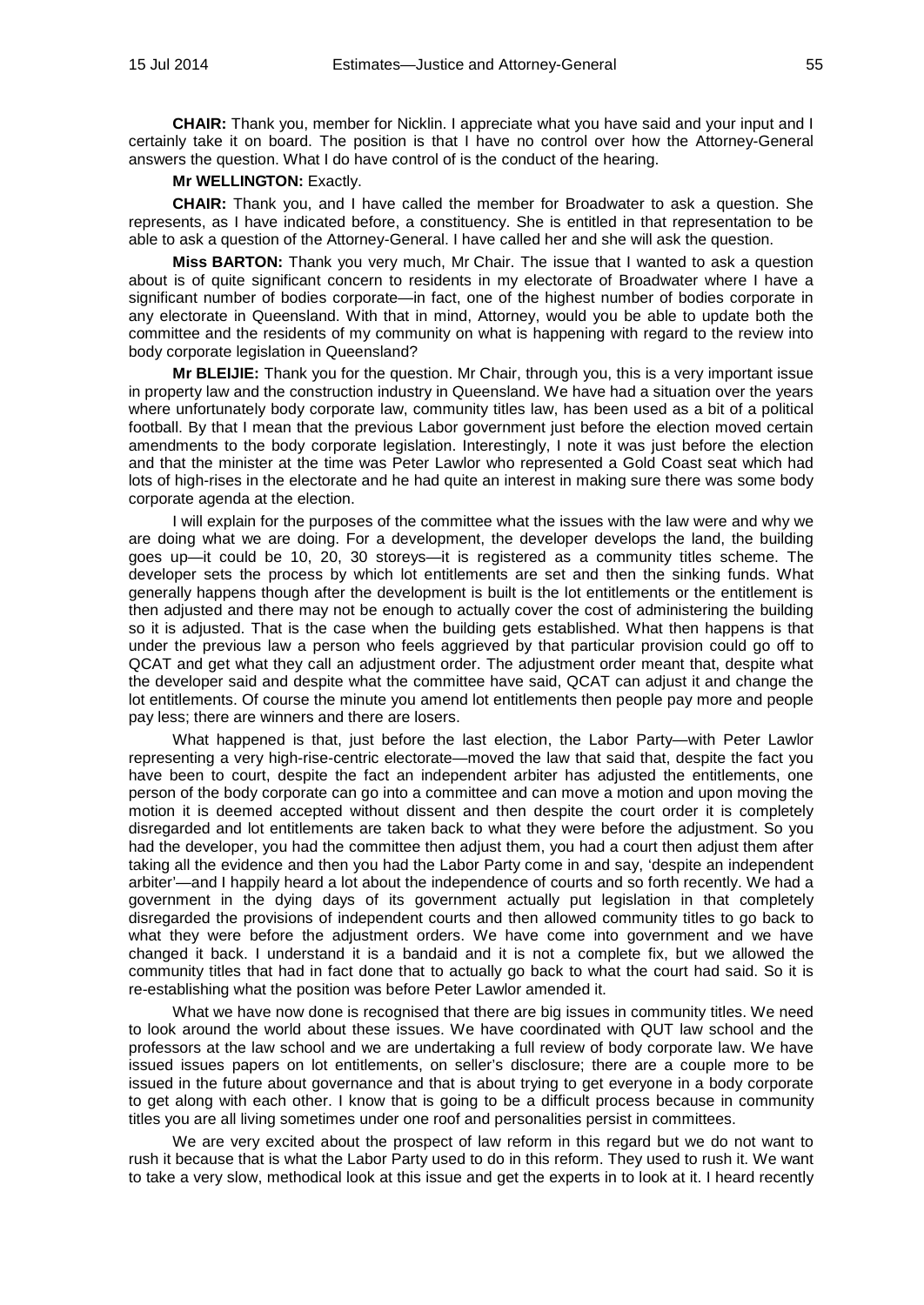that the New South Wales jurisdiction is very impressed with how Queensland is conducting itself in terms of our review and engaging with the law school. We as the department give as much information to the law school as possible. What will be achieved out of that we do not know yet, because for the member's benefit we have not had the outcomes yet. The law school have been very much conducting the review. Of course I do not have to mention all the property reform we have made to benefit the construction industry and real estate industry in the state.

**CHAIR:** Thank you very much. I call the member for Ipswich West.

**Mr CHOAT:** We spent some time this morning discussing youth justice. Recently, I attended the high school which is located at the youth detention centre at Wacol, and I would like to put on the record my admiration for Mike, the principal, and his teaching staff because they are truly doing some fabulous stuff for the young people there. I guess my question revolves around that. What steps have been taken to ensure that programs provided to young offenders—like the ones who I saw who were learning, which was great—at each of our youth detention centres are appropriate and cost-effective?

**Mr BLEIJIE:** Thank you for the question. We spent a bit of time on this this morning in terms of youth justice reforms. We want to make sure that we try to divert young kids from detention, and that is through the boot camps. There will always be an occasion whereby the young offender is not suitable to a boot camp, because we actually put provisions in there depending on the offence. If they are serious violent offenders or sexual offenders, they will not be able to participate in the boot camp, so we will always have the youth detention centres. What we have to do is make sure that the programs that we are offering in those detention centres try to sort the lives out of these young people to make sure when they leave they do not come back. It is one government service where I am happy to say to young people, 'We don't want to give you any more because we want you to go and get a job and an education and not be back in detention.' If that happens, that benefits everyone—it benefits our community because they are not being robbed and their cars are not being stolen.

We have ensured that young people in youth detention are provided with the opportunities for rehabilitation, as you mentioned with the visit you had the other day. Within each detention centre, the educational and vocational programs operate five days a week, 40 weeks a year. These programs ensure young offenders are provided with educational and employment based skills to assist their transition back into the community. The detention centres also offer a range of programs that target offending behaviours and the risk factors in young people's lives to promote positive life choices. These programs are selected by dedicated program coordinators based at each of the detention centres to ensure they are dynamic and responsive to the changing profile of young offenders within youth detention centres.

However, to ensure that the programs offered are appropriate and cost effective, I initiated a review of the suite of programs delivered at every centre in late 2013. These reviews were designed to examine the appropriateness of the programs offered in the context of their capacity to address the main factors contributing to offending behaviours, the capacity to meet the individualised needs of the cohorts of young offenders detained at each centre, and the resource and cost effectiveness of the programs. Based on these reviews, a unique and streamlined suite of preferred programs has been identified for each youth detention centre.

Before implementation, the programs are tailored to the specific developmental and criminogenic needs of each cohort of young offenders. As you would know through the program you saw, they are targeted at: offending behaviour and behaviour modification; promoting positive peer relationships and pro social behaviours; teaching strategies for anger and stress management—we should teach some of that to committee members, Mr Chair; addressing substance abuse areas; strengthening empathy for victims of crime; and building emotional and psychological resilience. These programs also represent a cost-effective approach to program delivery. They will maximise use of available resources as they can be delivered in-house by operational psychologists and caseworkers within the centres. Work is underway to implement these programs. This will ensure that all programs within youth detention centres are contemporary, cost effective and appropriate for addressing the offending behaviours of Queensland's young offenders. The implementation of these programs I suspect will be completed late 2014.

**CHAIR:** I call the member for Bulimba.

**Mr DILLAWAY:** Attorney-General, could you provide an update on the work being undertaken into the Blueprint for the Future of Youth Justice? It is more of a broader context.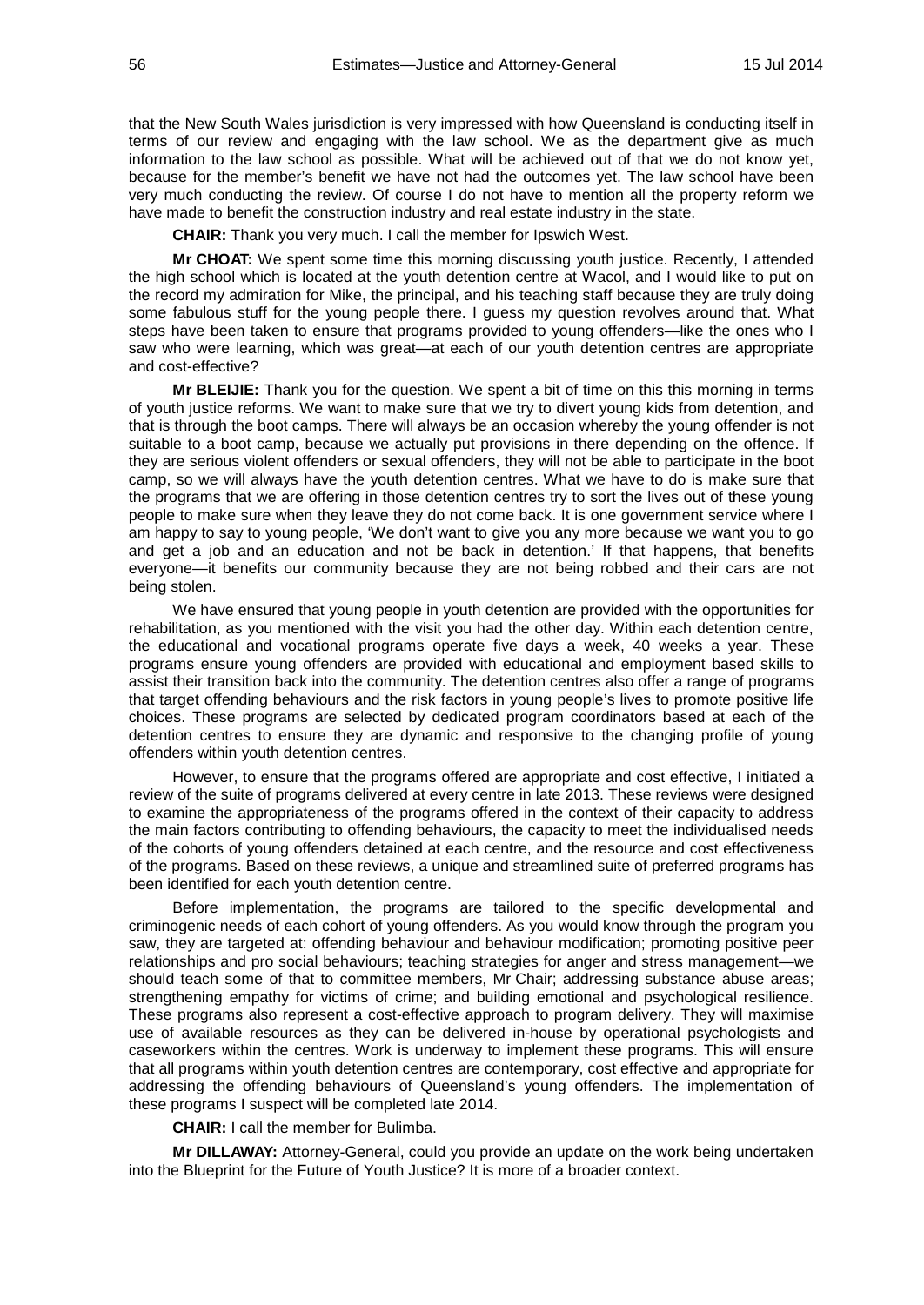**Mr BLEIJIE:** Thank you for the question. The Blueprint for the Future of Youth Justice is an exciting initiative. When we came into government we recognised that, first, there was a problem with youth justice and, second, there had been a complete neglect of this issue by the former government. It was in the Department of Communities, and the Labor Party just completely neglected this issue in terms of dealing with it. We had a situation where over 30 per cent of young offenders had been in detention five times or more, and it was just a revolving-door cycle. The Labor Party just allowed it to happen because they thought if they were in detention at least they were off the streets. That is not how you deal with youth justice; that is not how you deal with the issues.

We have done four things. Firstly, we stopped the fun. We got rid of the jumping castles, we got rid of the bucking bulls—which incidentally made kids want to go back to boot camp—and we got rid of the Xboxes. A lot of the time, what was provided in the youth detention centres was far better than what they had on the outside so why wouldn't a young person want to re-offend to get into the youth detention centres? Unfortunately, the Labor Party parliamentarians just did not understand the concept that the best way to deal with youth justice is to sort the issues at home jump in first, before they become issues, repair relationships with family and not just keep the detention centre door open and let young people come and go as they please. That is essentially what they were doing. The Blueprint for the Future of Youth Justice is the overriding policy of the government in terms of, firstly, yes, we stopped the fun in the detention centres.

Secondly, we set up the boot camps and that is diverting young kids from detention. As I said earlier to the committee, we have had an 83 per cent non-reoffending rate in the Lincoln Springs boot camp and a 93 per cent non-reoffending rate out of about probably 100 young kids who have been through the early intervention camps. As I said, the kids are coming up to us and saying that their lives have been changed.

The third element of the four-stage process was the amendments to the Youth Justice Act making sure that young kids are responsible for their actions, naming and shaming provisions, getting rid of detention as the last resort, making breach of bail a specific offence. The fourth element and the overriding element is the blueprint. In May 2014, I wrote to 23 organisations across Queensland seeking feedback on a draft blueprint for youth justice, with 12 of these organisations providing feedback. I have also written to all government ministers seeking their commitment to work with the Department of Justice and Attorney-General in implementing the blueprint. Future work will include the development of enhanced policies, programs and practices to improve government effectiveness and reduce future costs and the impacts of youth offending on the community. The department has also undertaken substantial consultation with key government agencies, including Health, Police, Education, Training and Employment, and the Department of Communities, Child Safety and Disability Services as part of laying the platform for enhanced collaboration across government to reduce youth offending.

The blueprint identifies a range of priority initiatives which are at varying stages of development and implementation but which are to be implemented within the blueprint's first 12 months. This includes the family action plan program which is being trialled in Townsville, Mount Isa and the Gold Coast and is soon to be introduced at Aurukun. The family action plan program delivers intensive support to families and involves coordination of services that reduce offending and strengthens a family's ability to supervise and care for their children. Since it began, 10 families have been provided intensive support with positive outcomes, such as increased stabilisation of family circumstances and young people and parents being involved in education and other targeted support services. So it is not just putting kids in detention and leaving them there and letting them come out and go back; it is about dealing with the issues at home.

DJAG is also transforming its outlook facilities to promote the use of an adventure based learning experience as part of the supervision, rehabilitation and reintegration of young offenders. Business and communication plans have been developed which identify key activities, time frames and milestones for implementing changes to the outlook facilities starting in 2014-15. As part of the recently introduced boot camp vehicle offences order, a motor vehicle offender program which focuses on the causes of motor vehicle offending, victim empathy and a cognitive behavioural component has been developed for delivery during the community phase of the order. The Gold Coast, Rockhampton and Fraser-Sunshine Coast early intervention boot camps are achieving positive results and we will continue to maintain the success and goals of the program. A total of 93 young people have participated in the program across the three sites, with many re-engaging in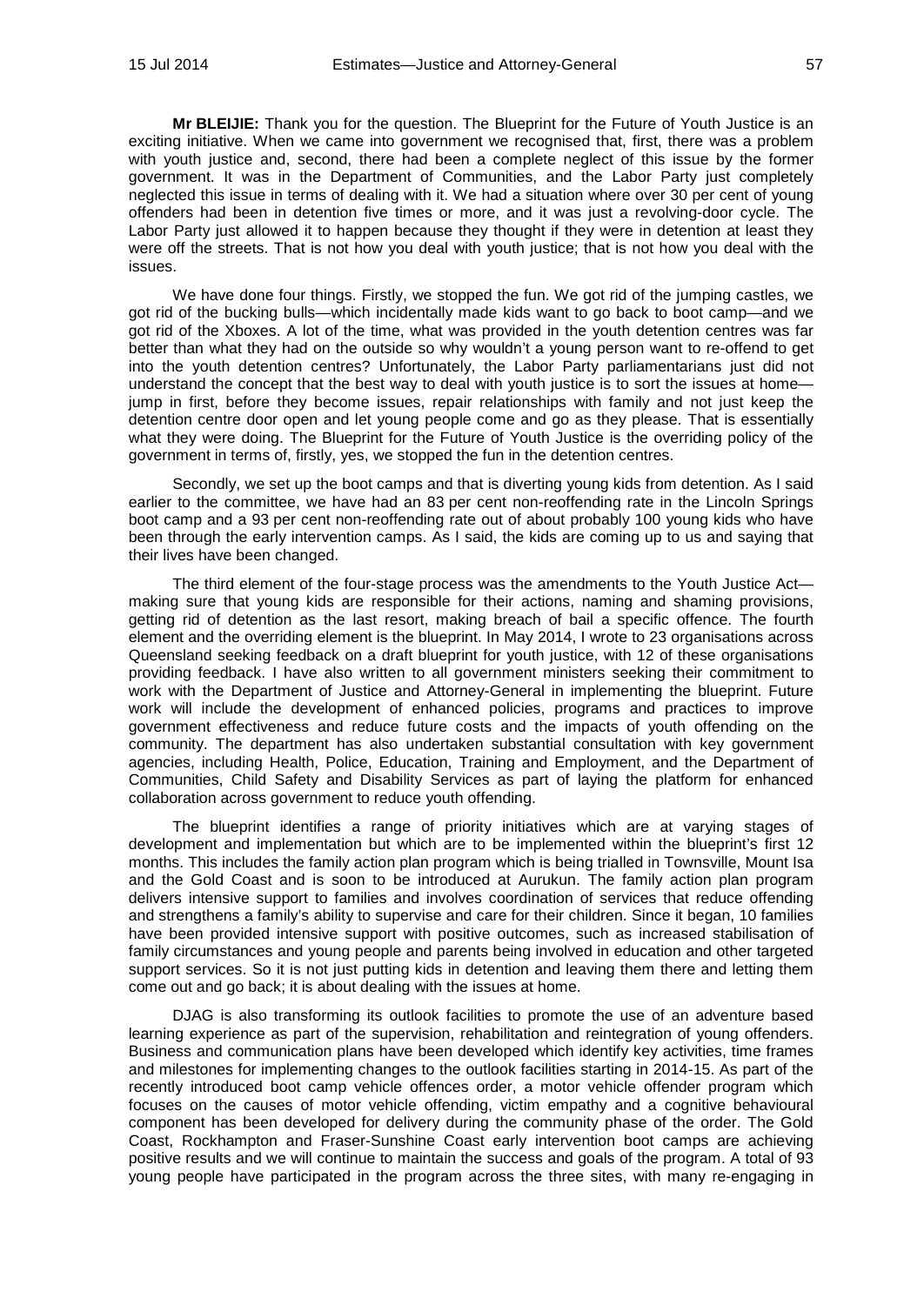school. The Townsville-Cairns boot camp has been running for just over six months and has had 28 young offenders accepted into the program with early stages of success, with youth linking up with employment which reduces the likelihood that they will re-offend.

Due to the introduction of mandatory sentencing for recidivist motor vehicle offenders in April 2014, the department is negotiating with service providers to increase the capacity of the program to more than 100 young people per year. Work is currently being undertaken to progress an external evaluation of the youth boot camp program, with this evaluation schedule occurring in 2015. As part of implementing a coordinated youth offender strategy in Townsville, we have allocated funding to the successful Supervised Community Accommodation program in Townsville previously funded under the National Partnership Agreement on Homelessness. This supports young people transitioning from detention and boot camp orders. Work will be undertaken to evaluate the longer term cost effectiveness of this program, with a revitalised program rolling out in 2015.

Planning is also underway for the Department of Justice and Attorney-General to lead an Innovation Lab, which will allow government and non-government partners to come together to explore priority youth justice initiatives under the blueprint and develop integrated, coordinated and collaborative responses to address underlying causes of youth justice problems. The blueprint is our framework for a strategic reform to the youth justice system in Queensland and will serve as the catalyst for innovative investment and collaborative and shared government outcomes. That is the short answer.

**CHAIR:** Member for Rockhampton.

**Mr BYRNE:** I defer.

**CHAIR:** No, you cannot defer. I have offered you the opportunity to ask a question. Toowoomba North has yet to ask a question.

**Mr BYRNE:** All right, I will ask a very simple question. After hearing the Attorney-General speaking at length about the success of his bikie legislation and organised crime attack, how many people are wearing pink jumpsuits in the Queensland corrections system?

**Mr BLEIJIE:** I would have to take that on notice, Mr Chair. I cannot answer that off the top of my head. I do not take account of what people wear every day of the week and I will take it on notice, Mr Chair.

**CHAIR:** Are you happy to take it on notice?

**Mr BLEIJIE:** Yes, I will take it on notice, Mr Chair.

**CHAIR:** Member for Toowoomba North.

**Mr WATTS:** Attorney, you have given us some of the results in relation to youth justice. I guess I am always interested in results and outcomes. I am wondering if, from the legislative reforms that have been undertaken in the Youth Justice Act in the last financial year, there are other outcomes and results that you might be able to share with us, particularly in relation to the changes in the appeal jurisdiction.

**Mr BLEIJIE:** Thank you for the question, Mr Chair, through you. The reforms to the Youth Justice Act were, as I said to the honourable member for Bulimba before, stage 3 of our youth justice program reform. They were effective from 28 March 2014. Initial results are available in relation to repeat young offenders appearing before the court. From 26 May to 29 June 2014, there were 1,620 appearances in the lower courts for repeat young offenders. Of these, 82 per cent, or 1,324 offenders, were held in an open courtroom. The remainder were held in a closed courtroom where the court was satisfied that it was in the interests of justice to do so. Higher courts were already open to the public.

In many instances where a court has made a determination to close a courtroom or prohibit publication, it is in relation to a young offender also involved in the child protection system or where a victim is likely to be negatively impacted and consequently further traumatised. In both the lower and the higher courts there were a total of 1,751 appearances during this period. In 73 per cent, or 1,304 cases, the media was free to report and publish identifying information on the offenders. This reform was about making sure that the fourth estate has open and equal access to our courts, because we do want open courts. That is the going position. As I said, in 1,304 cases the media was free to report and publish identifying information on the offenders which would have been closed if the Labor Party had been in power. They do not believe in open courts in these particular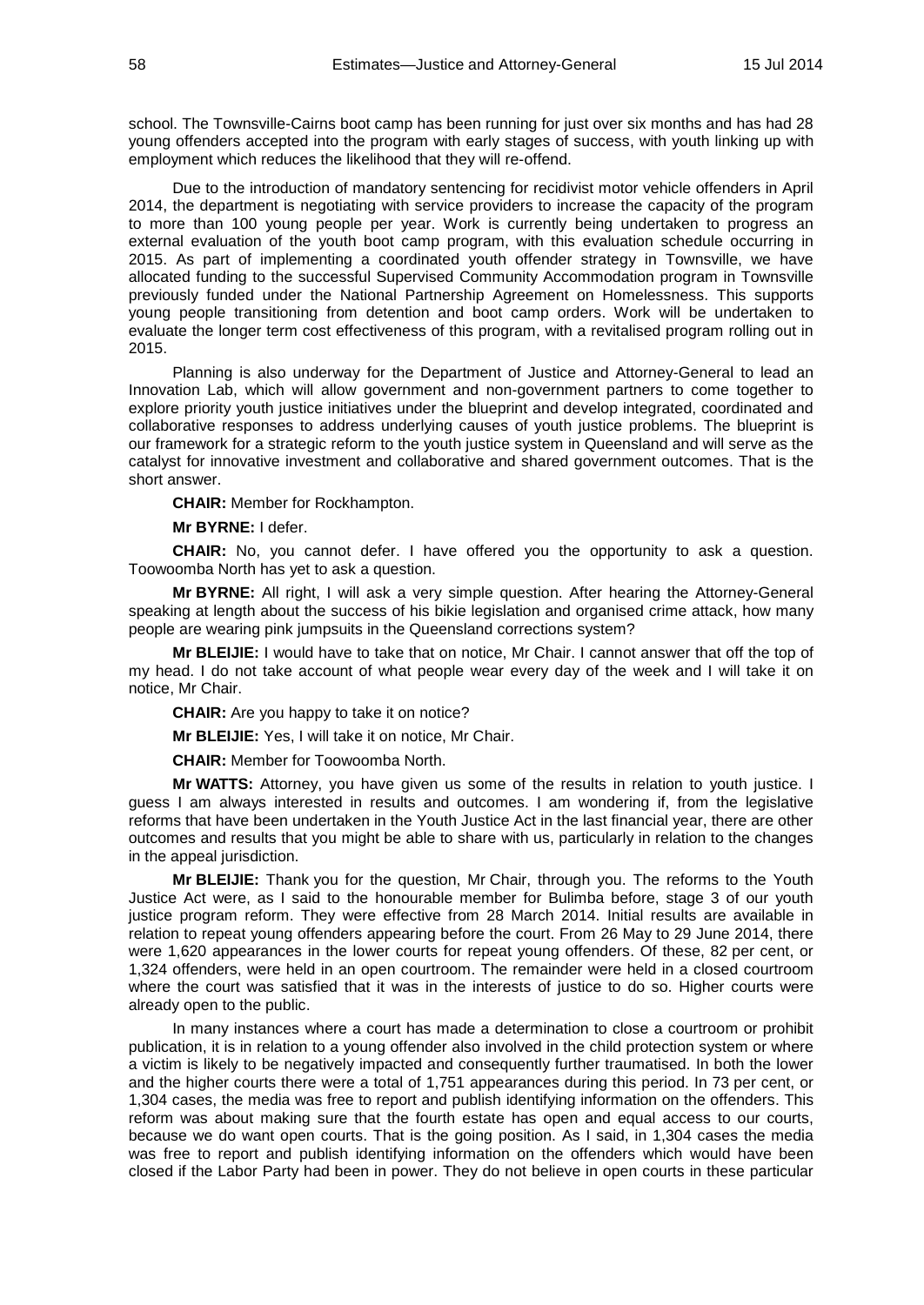situations; we do. Identifying information in the remainder of the cases could not be published, as the court determined it was in the interests of justice to prohibit publication. The court is still to determine in the appropriate circumstances if it is in the interests of justice to allow the information to be published, and that was a protection we put in the legislation.

Throughout the same period of 26 May to 29 June 2014 there were 144 applications to close the court, of which 127 were successful. In addition to this, 225 applications were made for an order prohibiting publication, of which 202 were successful. So that is 225 applications made. That is not dealing with the whole number of matters before the courts; that is just applications made. The applications may be made because the defendant or the defendant's legal representative puts a case to the judge that in the circumstances the court should still be closed. So again the position is that the court is open, but the defendant is able to reliably argue for closure of the court or an order prohibiting publication. As I said, 225 applications were received and when the judge looked at that, 202 were successful in terms of prohibiting publication.

Since the introduction of the new reforms to automatically transfer a young offender to an adult prison if they are 17 years old and have more than six months to serve, five young offenders have been transferred. At this stage it is too early to provide data on the reforms for creating a new offence of breach of bail, removing the sentencing principles of detention as the last resort, making juvenile criminal histories admissible on adult sentencing and changing the appeal jurisdiction.

If I can just point out to the honourable member who asked the question with respect to transferring 17 year olds to adult correctional centres if they have more than six months to serve, that came about because I visited the Brisbane Youth Detention Centre. I was talking to the staff at the Brisbane Youth Detention Centre who I have an immense amount of respect for, our men and women who care for our community by keeping those people behind bars. I think we underestimate the difficulty of the job that Corrective Services has in terms of making sure that communities are safe when looking after prisoners in prison. They also have to care for prisoners in prison as well for their own protection. I just want to place on the record my thanks to all staff, men and women, in our correctional centres. Can I also place on the record my thanks to the Brisbane Youth Detention Centre and Cleveland Youth Detention Centre staff in Townsville for the great work they do. These are challenging roles. The police deal with front-line delivery service in terms of investigating and charging; the DPP then prosecute—or the police prosecute in some instances—the judiciary then deal with the person; and then it is up to the hardworking staff in corrections and youth detention to administer the sentence in terms of keeping those people behind bars for that period of time.

One of the issues that came up in my Brisbane Youth Detention Centre visit was there were a few youth detention centre people that I saw who I thought looked a lot older than what a youth justice participant should look like in a youth detention centre. I was advised that it is a difficult area because having people in their early twenties, which there were a couple at that stage, mixing with 14, 15 and 16 year olds is not conducive to an environment whereby you can train and educate and put these mentoring programs in place, so it is quite difficult. That is why we put the policy in place and we put the protection there that they have to have over six months to serve and they are transferred. However, once they are transferred they do have a program in corrections that a 17 year old does not go in the general population with 30, 40, 50 and 60 year olds. There are some programs in place to make sure that a higher level of degree of responsibility is placed on the Corrective Services officers to ensure the safety of the 17 year olds. But it is far better to have them out of the youth detention centre environment so they can actually have proper programs in place because they are adults.

The department of justice will continue, remember, to monitor the impact of the reforms and their outcomes over the next 12 months, and this will ensure that there is an accurate assessment of how the new laws are functioning to achieve the goal of the youth justice system of holding repeat young offenders accountable. I would just make the point again to the committee that the ultimate goal of this government is rebalancing the scales of justice. Yes, young people have to take responsibility for their actions, but we would prefer to see far fewer young people in our detention centres. We would rather see them in jobs, getting an education and having good stable family environments. That is what the blueprint is all about; that is what the boot camps are all about. By all accounts, they are working. The reform agenda in terms of law and order is certainly working with the stats that we have released today.

**CHAIR:** Member for Nicklin.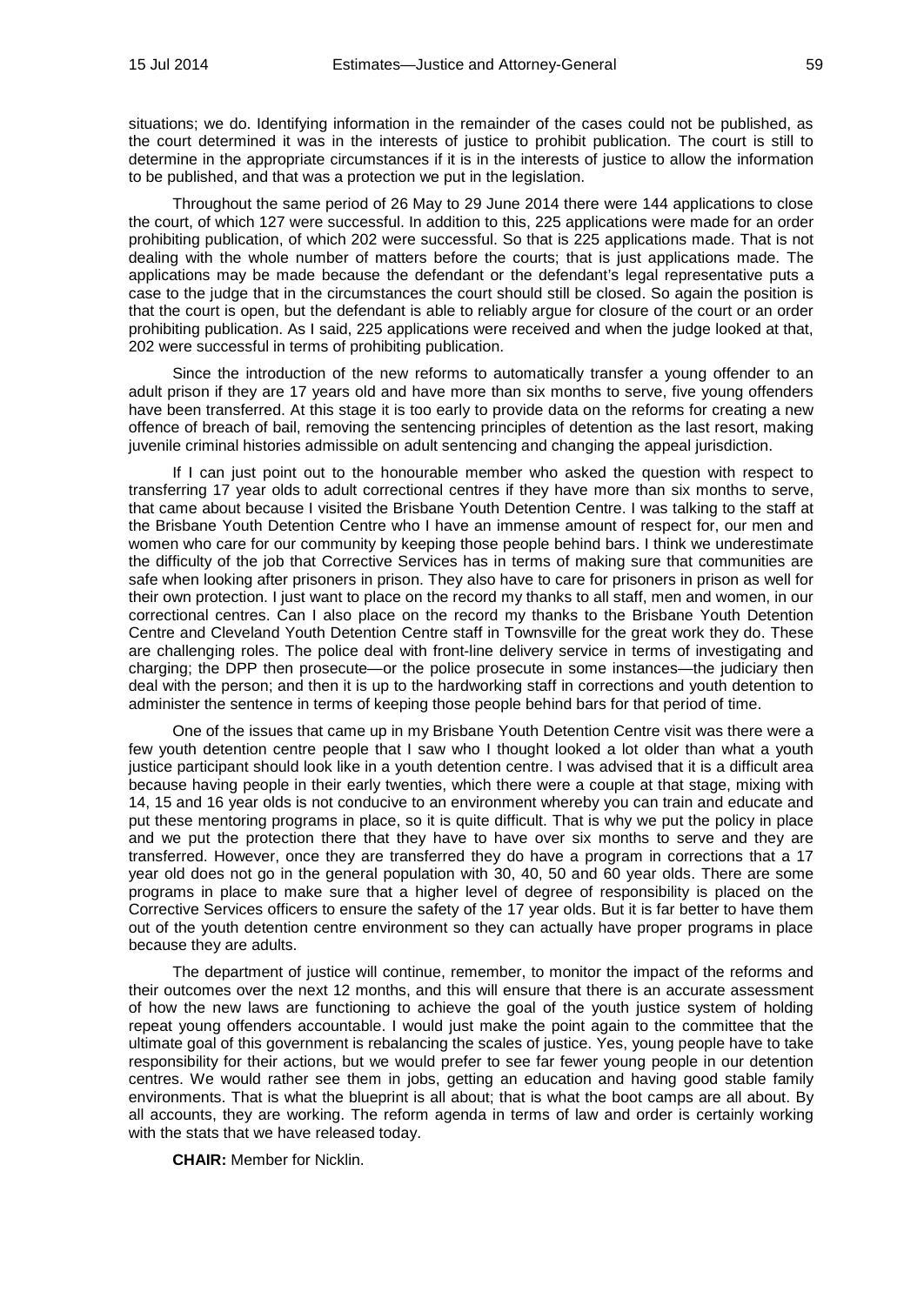**Mr WELLINGTON:** Thank you, Mr Chairman. I will put a question to the Attorney-General. Maybe he will take 15 minutes to answer it and not just the one minute it took to answer the member for Rockhampton, when I note he takes significant time to answer questions from government members. So I would love to put a question to the Attorney-General, Mr Chairman.

**CHAIR:** Member for Nicklin, correct me if I am wrong, but I thought it was a question taken on notice.

**Mr WELLINGTON:** No. I am going to ask a question because it seems that you are not ensuring that there is a balance between the times allocated for non-government members as against government members, which is contrary to the intent, I believe, of the conduct of these estimates committee hearings. So I will ask the question of the Attorney-General—

**CHAIR:** And before you ask the question, I repeat: the reason why the Attorney-General did not take 20 minutes is because he took the question on notice. If you listen, you may hear. Member for Nicklin, your question, please.

**Mr WELLINGTON:** Attorney-General, I refer to your answer to question on notice No. 11 and I ask: how many charges are pending the outcome of the High Court challenge? What resources have been provided to investigate how many people have been refused bail? Have you any idea how much the cost will be to the taxpayers of Queensland in proceeding with this High Court challenge?

**Mr BLEIJIE:** Mr Chair, as far as I understand, police charge people; I do not. I think the member would be better placed putting that question to the police minister on Thursday.

**Mr WELLINGTON:** In the relation to the conduct of the High Court challenge, again are you saying that's not under your portfolio; that's the police?

**Mr BLEIJIE:** The High Court challenge is, but it is not my challenge. It is a challenge—

**Mr WELLINGTON:** You are defending it.

**Mr BLEIJIE:** We will defend it, but, Mr Chair, it is not appropriate that I talk about a matter that is—

**Mr WELLINGTON:** How much taxpayers' money has been spent to date then?

**Mr BLEIJIE:** Well, Mr Chair, we will get the figure for the member. But it is the early stages of the High Court challenge, and I am not going to pre-empt what may or may not happen in the High Court challenge. It is a matter of subject and I will, as Attorneys-General have forever in Queensland, not discuss matters before the court.

**CHAIR:** Leader of the Opposition.

**Ms PALASZCZUK:** Thank you very much, Chair. I refer to SDS page 18 about providing funding to support the awards modernisation process in the Queensland Industrial Relations Commission. Attorney, can you assure that through the award modernisation process for nurses, no nurse in the public sector will lose take-home pay and conditions?

**Mr BLEIJIE:** Mr Chair, in the service delivery statements I do not think the Department of Justice mentions nurses.

**Ms PALASZCZUK:** Perhaps the Director-General can assist.

**Mr BLEIJIE:** And the QIRC, Mr Chair, is an independent body of government. What they determine is what they determine.

**CHAIR:** I do not think it is relevant to this hearing. Do you have another question?

**Ms PALASZCZUK:** I do, thank you, Chair. How many officers from JAG, DPC or other government departments are currently seconded to the QIRC for the award modernisation process?

**Mr BLEIJIE:** Approximately two or three.

**CHAIR:** Leader of the Opposition, do you want to ask the last question?

**Ms PALASZCZUK:** Yes. In relation to Budget Paper 4, page 46, is the department, Attorney-General, expecting higher legal costs will be incurred because of the government's award modernisation?

**Mr BLEIJIE:** Can the member refer to the page again, please?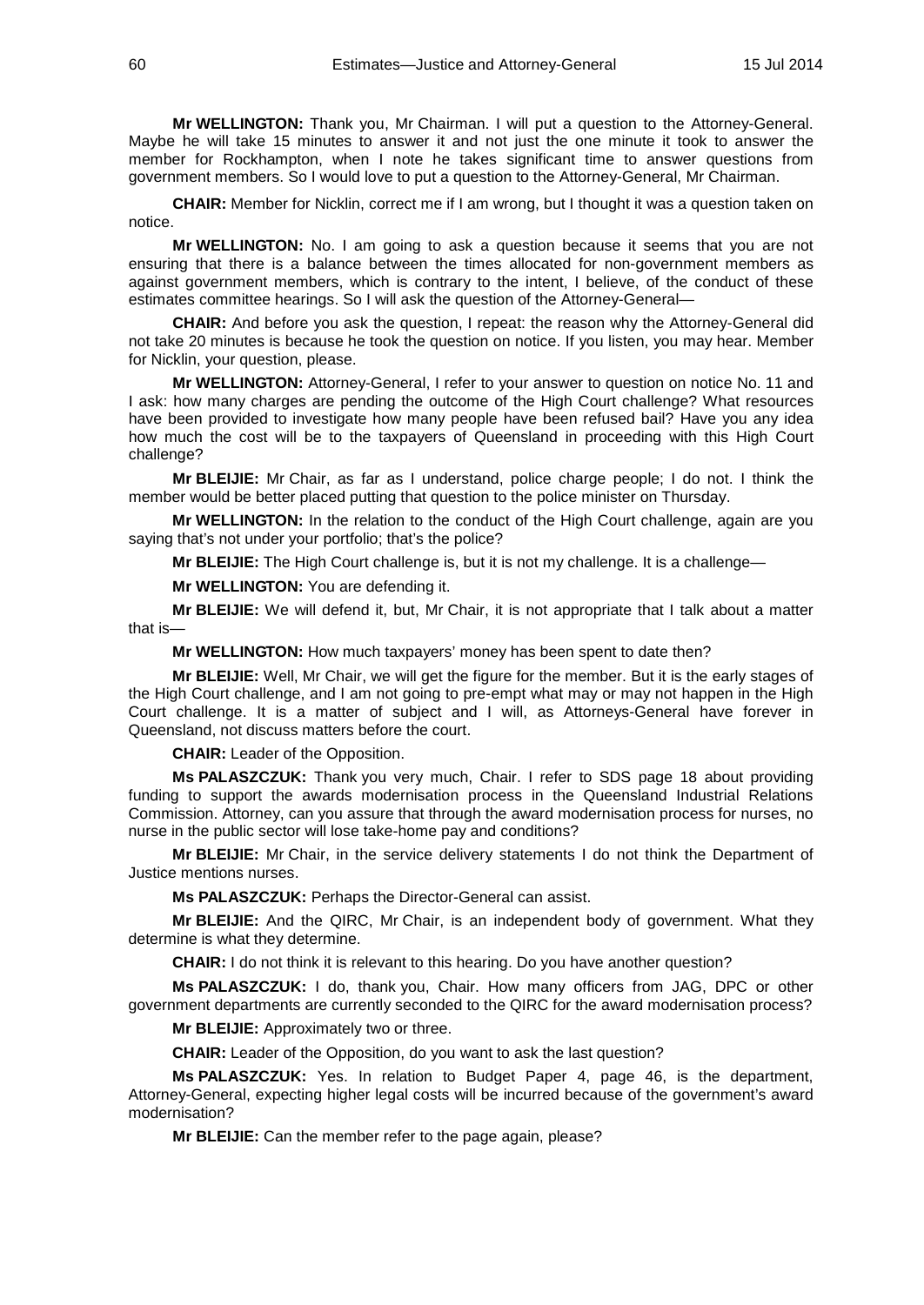**Ms PALASZCZUK:** Budget Paper 4, page 46, higher legal costs for industrial negotiations. Is the department expecting that higher legal costs will be incurred because of the government's award modernisation? You must have some sort of idea.

**Mr BLEIJIE:** Well, if that's the sort of answer you want, then I suspect there will be a higher cost to legal services provided by Crown Law, as has been the case for 150 years in Queensland.

**CHAIR:** We still have a couple of minutes left. Do you want to ask another question?

**Ms PALASZCZUK:** If we can go back to transcript services, can the Attorney-General outline what is the cost of court transcripts for parties now compared to when they were prepared by the State Reporting Bureau?

**Mr BLEIJIE:** Mr Chair, I have answered that in questions on notice. I remember signing off on that, and we actually set out all the costs associated. It is a user-pay system now.

**CHAIR:** Perhaps if you could just indicate what number that is? I think I have seen it.

**Ms PALASZCZUK:** I am happy for you to take it on notice.

**Mr BLEIJIE:** I did about a week ago and it has been answered.

**CHAIR:** We just might look it up. I have seen it.

**Mr BLEIJIE:** You can find the number and I will refer to that.

**CHAIR:** Seventeen. Yes, I think we have already referred to it.

**Mr BLEIJIE:** I refer the member to question on notice No. 17, and all the details are in there set out. The point was it is a user-pay system.

**CHAIR:** Member for Rockhampton.

**Mr BYRNE:** Thanks, Mr Chair, I will be brief. This is all about prisons—I suppose bikies in prisons—page 8 of the SDS, which talks about achievements in 2013-14 and mentions the commissioning of existing infrastructure at Woodford Correctional Centre. I note that in February there was a briefing note from the Acting Commissioner of Queensland Corrective Services to the Director-General of the Department of Justice and Attorney-General which states—

Since November 2013, Queensland Corrective Services has requested advice from the Queensland Police Service in relation to the criminal organisation participant status of 40 prisoners, with only one being confirmed as such to date.

Do you accept that, after four months of operation to that point, only being able to declare one prisoner at that stage in the prison system as being a participant in a criminal organisation is a reflection of the problems with the legislation?

**Mr BLEIJIE:** No. But I understand the opposition leader publicly does not want yes or no answers, so I will give a more fulsome answer in the minute we have remaining before afternoon tea.

**CHAIR:** I make it 30 seconds.

**Mr BLEIJIE:** That is fine, Mr Chair. The member will know that the matter is now subject to a High Court challenge. Charges that have been implemented under VLAD or the anti-association laws are effectively stalled until such time as the High Court decides the validity or otherwise of the legislation. So there actually have not been successful prosecutions because of the stall of the prosecutions because of the High Court challenge. I suspect that once we know what the High Court says, then it will change after that.

**CHAIR:** The committee will now break for afternoon tea. The hearing will resume at 3.45 pm with the continued consideration of the proposed expenditure of the relevant organisational units within the portfolio of the Attorney-General and Minister for Justice.

## **Proceedings suspended from 3.30 pm to 3.45 pm**

≌. **[CHAIR:](http://www.parliament.qld.gov.au/docs/find.aspx?id=0MbaLACSC20140715_154910)** The estimates hearing of the Legal Affairs and Community Safety Committee is now resumed. We will continue with consideration of proposed expenditure of the relevant organisational units within the portfolio of the Attorney-General and Minister for Justice. I call the member for Bulimba.

**Mr DILLAWAY:** Will the Attorney-General please provide the number of new Legal Aid offices opened in the last financial year and provide a forecast as to the impact these new offices will have on the provision of front-line services?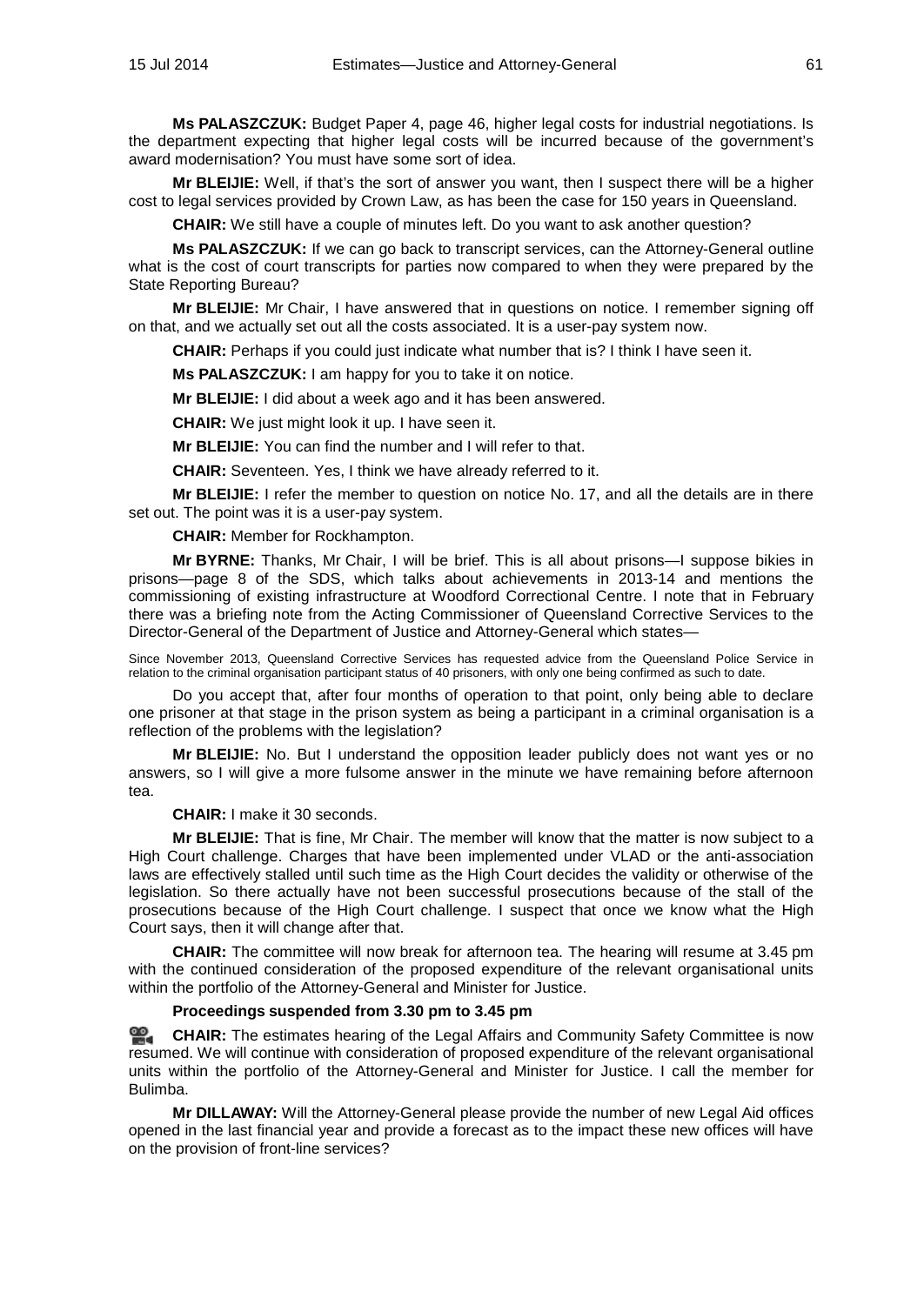**Mr BLEIJIE:** Thank you for the question. Legal Aid Queensland has not opened any offices in new locations in 2013-14. However, some offices have been relocated to new premises in their regional locations. Legal Aid Queensland provides, as we know, front-line legal assistance service delivery across Queensland. There are 13 regional Legal Aid Queensland offices throughout the state, many of which provide outreach services to surrounding areas.

I know that Anthony is here from Legal Aid. On the record I thank Anthony and his team for delivering the great service they do with Legal Aid Queensland right around the state. For example, the Cairns office provides outreach services to Cooktown, Mossman, Ravenshoe and Tully. The Toowoomba office provides outreach services to Charleville, Cunnamulla, Dirranbandi, Goondiwindi, Miles, Roma and Tara. In addition to the offices in Queensland, there are 34 community access points providing information about Legal Aid Queensland services including access to publications, assistance and free telephone legal advice.

In relation to other services in Queensland, there are 376 preferred supplier private law firms in Queensland. Of these, 122 firms are located outside of South-East Queensland. Criminal law duty lawyer services are provided at 69 Magistrates courts and Children's courts across Queensland. Family law duty lawyer services are provided in Brisbane, Townsville, Cairns, Mackay, Bundaberg, Rockhampton, Maroochydore, Toowoomba, Southport, Hervey Bay and Ipswich. There is a state-wide legal helpline and an Indigenous information line which can be called from anywhere in Queensland at the cost of a local call.

**Mr BYRNE:** I would like to ask a question of the Electoral Commissioner. The SDS references are many, but we can start with the summary covering page of public expenditure administered by ECQ. I ask in particular about the government's changes introduced to the voter ID requirements. At a committee hearing on the bill the commissioner said that there were still details that would have to be worked out in terms of the practical implementation of the government's changes at booth level. The day of the Stafford by-election, as you are aware, is likely to be the first test of how this all operates—the practicalities of it. What happens if a voter does not have an acceptable ID and needs to do a declaration vote? I suppose what we are asking is: do we have this sorted out and what is the mechanism that will be used?

**Ms Zischke:** When an elector fronts to a polling booth, either at prepoll or on polling day, they are now required to bring along with them an acceptable proof-of-identity document in order to cast an ordinary vote. The acceptable proof of identity is set by regulation. I am very pleased to say that the procedures have been worked out. We commenced prepolling for the Stafford by-election last Monday, and at close of business yesterday we had 100 per cent turnout for electors showing proof of identity.

**Mr BYRNE:** Is this at the point where they are actually fronting up to give their names and details?

**Ms Zischke:** Yes. So they are required to show a proof of identity and confirm their name and details against the electoral roll. If they are unable to provide a proof-of-identity document they will be diverted to the declaration vote table, where they will be asked to complete details and then they will be able to cast a declaration vote.

**Mr BYRNE:** And what happens then? You have done a declaration vote, which I assume is simply where you provide your name and go through the electoral roll, like the usual process. Are they then required to take any subsequent steps?

**Ms Zischke:** A declaration vote for uncertain identity, proof of identity. They will be required to complete a declaration as to their eligibility to vote in the election—so that they are on the electoral roll—and whether they have voted in that election previously. They then move to a polling booth to cast their secret ballot and they return to the declaration desk to place their vote in the declaration envelope. So subsequent to polling day those votes will be scrutinised and if they are eligible then they will be admitted to the count.

**Mr BYRNE:** Good. I suppose what I am getting to is: there is no requirement for that voter to then revisit the Electoral Commission in any way, shape or form after that? The transaction is concluded on the day?

**Ms Zischke:** At that point, and then the Electoral Commission will go through robust procedures to ensure that vote is admitted to the count. But there is no need for them to turn up to the Electoral Commission on subsequent days to show a proof-of-identity document.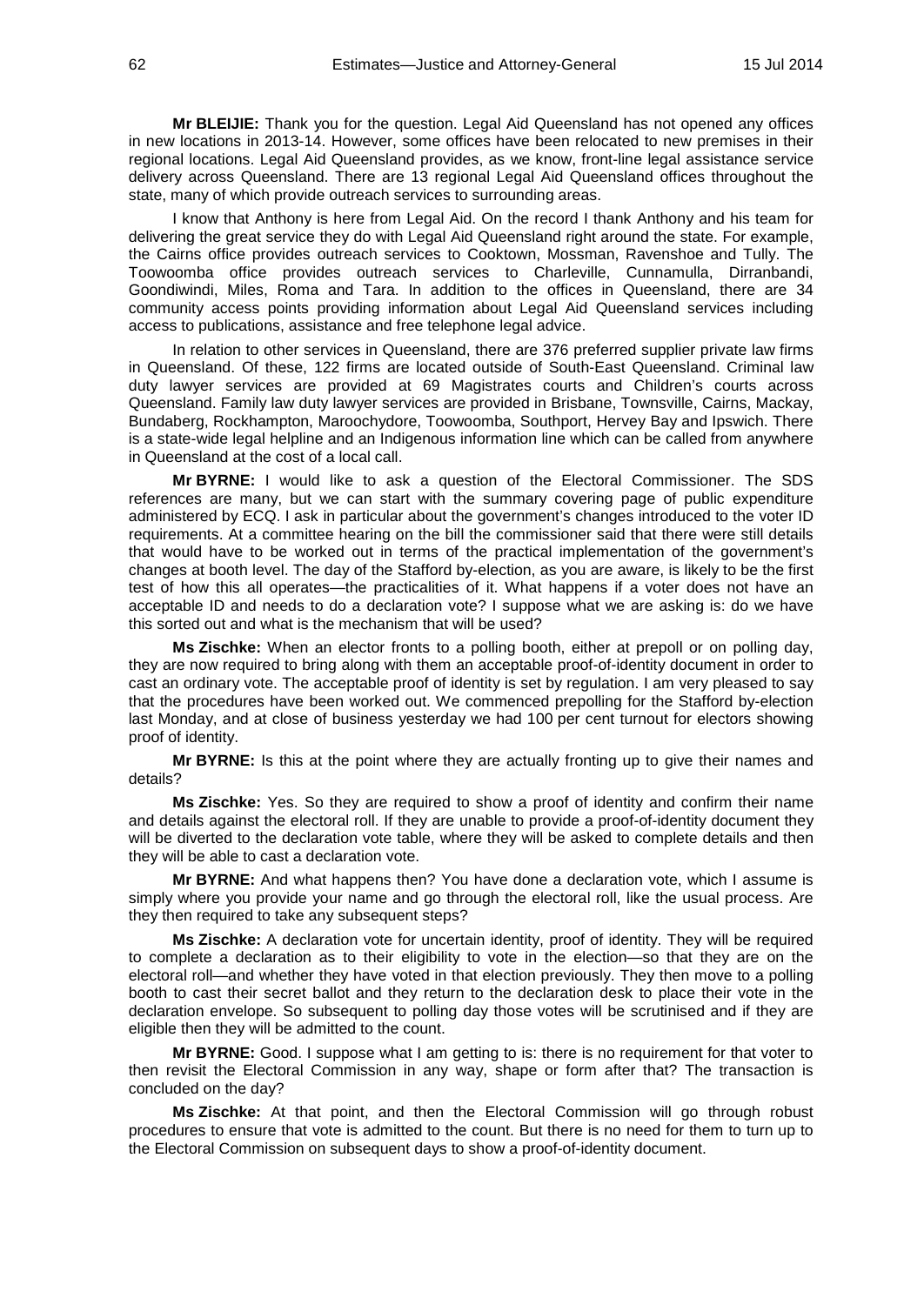**Mr BYRNE:** I ask that only because I have heard something indirectly from people working in the prepoll. There is some evidence that has been presented to me—admittedly I was not present, but people whom I trust were—suggesting that people, once they had these matters made aware to them, displayed an emotional reaction and left. Obviously that did not happen in front of your officers.

**Ms Zischke:** No. It is not the experience that we are having at the prepolling centre in the Stafford by-election at the moment.

**Mr BYRNE:** Thank you.

**CHAIR:** May I just follow up on that, just to clarify. It is almost a hypothetical, but I need to do it in order to illustrate as to what happens. Declaration voters, as the member for Rockhampton has indicated, place the cast vote in the declaration ballot box and it is subsequently opened and it is difficult to validate. Do you make some attempt to go back to that voter to have them attempt to validate or is it just simply cast as a non-vote?

**Ms Zischke:** Before the ballot is actually placed in the declaration envelope, we will administratively check with the elector that the details are clear on that envelope. I would imagine it would be very difficult to re-engage with that elector subsequent to them casting the vote to ensure that those details are correct. So we prefer to be on the front foot and do that in the first instance.

**Mr BLEIJIE:** Mr Chair, may I just add something to that?

**CHAIR:** Yes, Mr Attorney.

**Mr BLEIJIE:** I think it is good to report to the committee that, following the acting commissioner's advice about the identity requirements, at the moment in Stafford about four per cent of the roll have already voted in the prepoll and that attributes 100 per cent voter ID requirement. As this is the first time Queensland has had compulsory voter ID, I just thank the Electoral Commission. The intention, of course, was to have it at the next general election next year but the by-election was brought on early. But the law is the law. I think the Electoral Commission understands the difficulties arising from doing it a bit earlier. But I just think, at this stage, having 100 per cent of the four per cent of the voter turnout meeting proof-of-identity requirements is a good result. I am not saying we are not going to have any issues in the future. Although the Electoral Commission acts independently of the government in office, of course—as it always has— I know that I have been, as the minister responsible, on to the Electoral Commission making sure they are comfortable with the process they have put in place. They have advised me that there are advertisements running on radio—I heard one the other day—on TV and in print. The voters also have letters. So at this stage I am very comfortable with where that particular example—the Stafford by-election—is in terms of proof-of-identity requirements.

**CHAIR:** I go back to this committee's consideration of the electoral reform bill, as it then was. There was a visually impaired lady who gave an impassioned plea that she would like to talk to a machine and not a person. If the visually impaired person who made that submission lived in Stafford, would she be talking to a machine or a person who would record her vote on the phone?

**Ms Zischke:** Unfortunately, the electoral reform bill came in close correlation to the calling of the Stafford by-election. We were unable to provide a full service of electronically assisted voting to our electors in Stafford. It is our vision for the next Queensland state general election to have that piece of technology in place. We are continuing to engage with the relevant community groups to ensure we deliver a service level that meets their needs. To date the technology that we have developed has been tested with those community groups and we have had a good level of satisfaction and feedback from those groups.

**Mr WELLINGTON:** Thank you for allowing me to ask a question.

**CHAIR:** Member for Nicklin, it is always a pleasure.

**Mr WELLINGTON:** Thank you. My question is also to our Acting Electoral Commissioner. I refer you to page 92 of the Service Delivery Statement, which simply refers to the commission's responsibility for the conduct of the next state election which you have already touched on. My question is how much money do you anticipate you will make available to inform Queenslanders on how they can maximise the value of their vote by not just voting 1 for their preferred candidate but by numbering every box on the ballot paper to make sure the person they do not want to represent them is last?

**Ms Zischke:** Thank you, Mr Wellington, for your question. This was raised this morning in the context of the Anti-Discrimination Commission. Our available budget for the next financial year to run the Queensland state election is \$19.2 million. While I cannot give you a precise breakdown,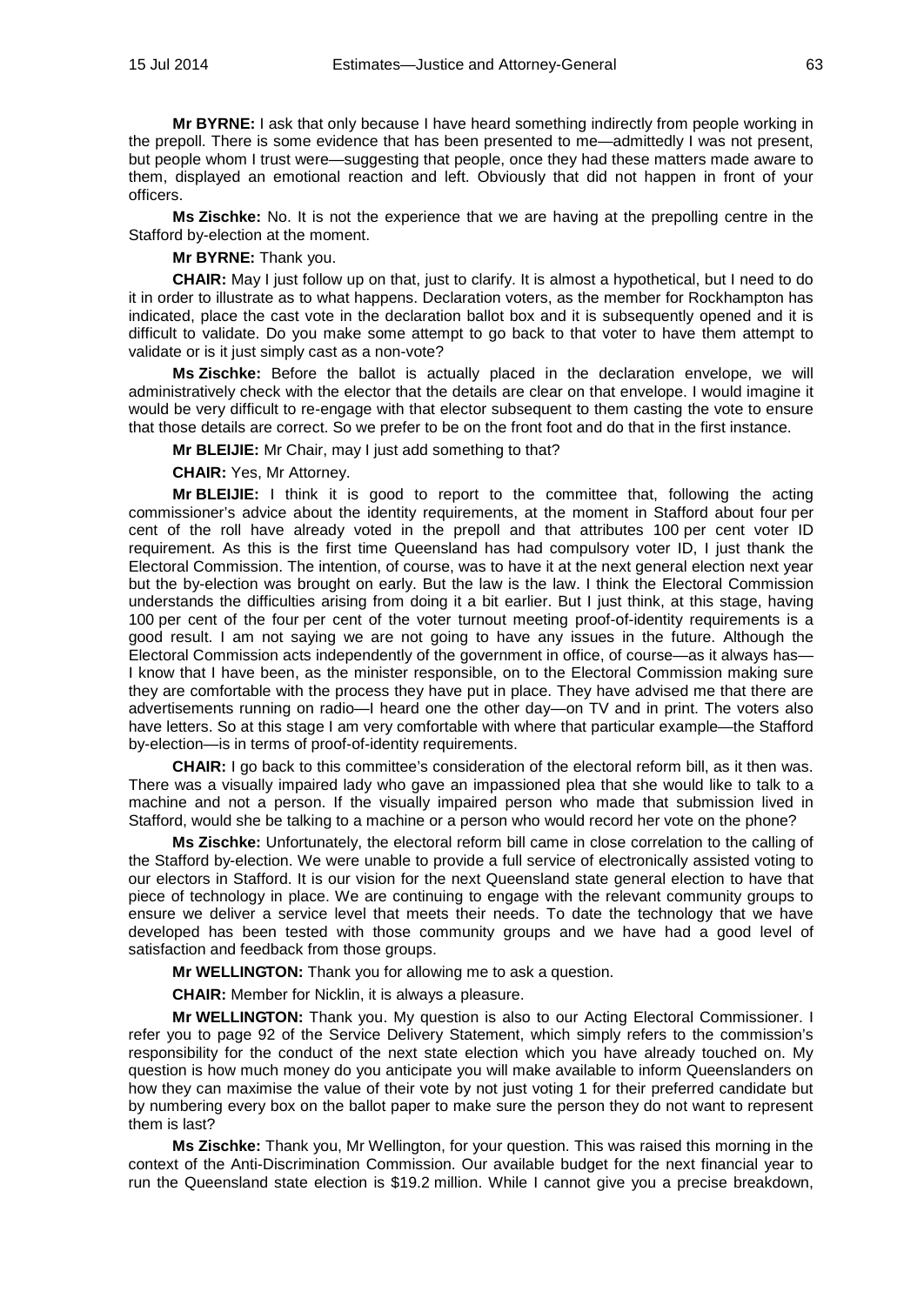there are certainly funds within that to do an effective advertising campaign. One of our roles is to educate the community in terms of our system of voting, which we all know is the optional preferential system of voting. While it is the role of the commission to educate, it is not the role of the commission to dictate, I suppose, to people as to how to cast their vote. We are very clear in terms of our communication to our electors. We have various channels, with one of the most effective being the voter information letter that will contain information on how electors can cast an optional preferential vote. Within that electors have the responsibility to inform themselves as to how to cast their vote in a negative way, I suppose.

**Mr WATTS:** Attorney, I think now would be a good opportunity to outline for us the steps that the government has taken to ensure that Queensland has a fair and transparent electoral system.

**Mr BLEIJIE:** Thank you for the question. It is a good question from the member. On being elected to government in 2012, the government made a commitment to review the Electoral Act 1992 to ensure Queensland has an electoral system that meets high standards of integrity and accountability with fair and effective electoral laws that promote participation in our democracy through political representation and voting. As part of this commitment, I released the electoral reform discussion paper for community consultation in January 2013. The discussion paper canvassed a wide range of options for reform and sought feedback on where improvements could be made to other areas. More than 250 responses were received from that discussion paper.

Feedback from the discussion paper developed the Electoral Reform Amendment Act 2014, which highlighted integrity and accountability as well as providing opportunities for full participation in Queensland's electoral processes. The act was introduced into the Assembly in November 2013 and assented to on 28 May 2014. The act returns to a dollar per vote model for the public funding of elections. This model is generally considered to be the fairest and most transparent and the least open to abuse of process. It removes the caps on political donations and electoral expenditure to ensure individuals and groups have the opportunity to fully take part in the electoral process whether through donations, advocacy or community engagement activities. The act aligns the disclosure threshold for gifts and donations with the dollar amount in the Commonwealth Electoral Act 1918. The act will ensure further consistency with the Commonwealth threshold over time. The act now requires proof of identity requirements which provides more protection against voter impersonation and ensures greater confidence in the electoral process.

Other important integrity and transparency reform in that legislation include how-to-vote cards to be published on the Electoral Commission of Queensland website which allows for greater scrutiny of the cards and the commission to reject a card it believes is likely to mislead or deceive a voter in casting their vote. The act will also enable those requiring assistance to vote through electronically assisted voting. This includes people who are vision impaired or those requiring assistance because of a disability, motor impairment or insufficient literacy. This is our immediate priority and when developed will allow these voters to vote in secret and independently for the first time in Queensland. Another reform to enhance voter participation is the removal of the eligibility criteria for postal voting and allowing voters to apply online. This will make the postal voting process more accessible and simpler for voters.

Finally, the government is reviewing the Electoral Commission of Queensland's report on its inquiry into the 2014 Redcliffe by-election. This is to ensure individuals and groups in Queensland's electoral process can participate fully without intimidation or harassment, as seen in Redcliffe, as part of its ongoing commitment to a fair and transparent electoral system.

I make the point to the member for Toowoomba North that following the Redcliffe by-election and the complaints that the Electoral Commission and political parties received on unfair treatment, thuggish behaviour, misbehaviour, yelling abuse at certain individuals, whether they be candidates or poll workers, I think at that juncture it was very much an appropriate time to review whether we need to amend the provisions relating to how-to-vote card poll workers and political parties and candidates having those people there. We saw in Redcliffe, I think, an unacceptable level of behaviour that I do not think Queenslanders would tolerate or want to participate in in going to vote. Queenslanders want to vote in peace and quiet to reflect on the candidates. They want to reflect on the policies of individual candidates. They do not need to run the gauntlet, as I have said on many occasions, of running into a booth.

As one who was out there and witnessed all this on the Redcliffe by-election day and the abuse hurled at individuals, I think it was appropriate that the Electoral Commission conducted a review. We went a little further following the recommendations in saying not only should we consider that but should we consider a complete ban on poll workers? So the electors can go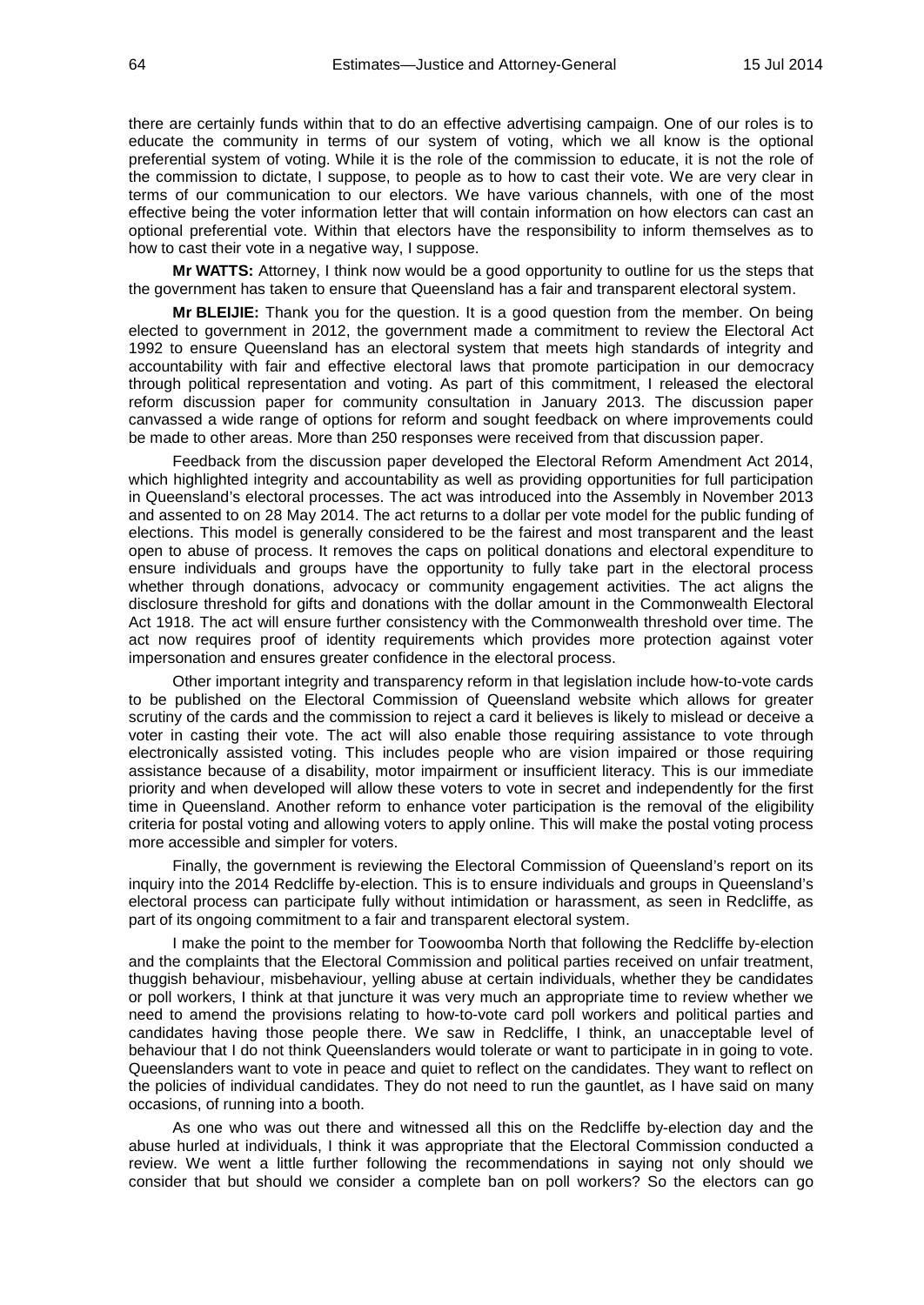straight to the polling station without fear and intimidation or threats being made by individuals or people dressed in costumes or the like and participate fully in the voting process without that fear and intimidation.

I have written to all the major political parties in the state. I understand, if memory serves me correctly, I also wrote to the Independents about the Redcliffe by-election and the review the Electoral Commissioner undertook but also to get further information with respect to whether it is time to look at other options for reform that the government has not made a decision on. We went through a process of public consultation which closed just recently. We will now through the department work with the Electoral Commission in looking at these sorts of issues and work out a way that we can have people participate in our democracy in a full but peaceful way.

**CHAIR:** I am hoping to have about 20 minutes per section. Do you want to ask any other questions of the Acting Electoral Commissioner?

### **Mr BYRNE:** No.

**CHAIR:** Does anybody else have any questions they want to ask? Thank you very much, Acting Electoral Commissioner, for coming. I ask Judge Boyce from the Prostitution Licensing Authority to come forward. I think I may be the only one asking you a question.

**Mr BLEIJIE:** It is such an interesting area, Mr Chair.

**CHAIR:** What can I say? Judge, I was always conscious of the fact that when you were in office you had the short matters first, so I will return the favour. In relation to prostitution, I heard anecdotally that because of illegal prostitution—I will not say flourishing—legal brothels might be doing it hard, to use the pun. They might be having difficulty in making their organisations profitable.

**Mr Boyce:** Well certainly some licensees tell us that trading conditions are difficult. It depends a great deal on the business skill of the particular individuals. Some licensees have a very prosperous business. I think they could probably sell refrigerators to Eskimos. I think the business skills of others are not as great and they are struggling. Perhaps it has a lot to do with location. Some locations I think are much better than others, but there is a fairly wide variation in profitability over the industry as a whole.

**CHAIR:** Thank you for that. I had heard that from sectors and I was not entirely sure as to how that really epitomised what the industry was doing. Does anybody else have any questions?

**Mr BYRNE:** I think you have covered it.

**CHAIR:** Judge, there are no other hard questions for you, I am afraid, so you can leave. Thank you very much for coming. We will turn to Legal Aid Queensland. Mr Wellington?

**Mr WELLINGTON:** I did not know we were going to do it in that order. I would prefer that you go to other members and then see how we go. I certainly have a question but the question I would like to put is to the Ombudsman. I was not aware that we were going to go through it in a-

**CHAIR:** I see what you mean. I was only allowing the officer to be available on the front line but that opportunity will be given to you and you can have the first question if you so wish. Any questions for the Legal Aid director, Mr Reilly?

**Mr CHOAT:** My question is a general one. Could you give the committee an insight into how Legal Aid Queensland goes about delivering its priority services to Queenslanders in need?

**Mr Reilly:** I thank the honourable member for that question. Legal Aid Queensland uses a mixed service delivery model in which we use both employees and the private sector to deliver our services. We are very proud of the fact that we outsource about 80 per cent of our legal representation services to private law firms and the other 20 per cent of legal representation services are then provided by our employed lawyers including some of the regional offices that the Attorney has already mentioned. Our employed lawyers also perform other useful functions such as criminal law duty lawyer in the Magistrates Court, family law duty lawyer and providing legal advice including over the phone.

We work hard to maintain the quality of our legal services at Legal Aid Queensland. A few years ago we introduced a quality legal services framework that applies to our employees. It has a number of elements. Those elements are, firstly, merit based recruitment and selection, because to have quality you have to have good people. Secondly, when those people arrive they are all inducted into the organisation, into public sector standards and all of the operational matters that pertain to them carrying out their roles.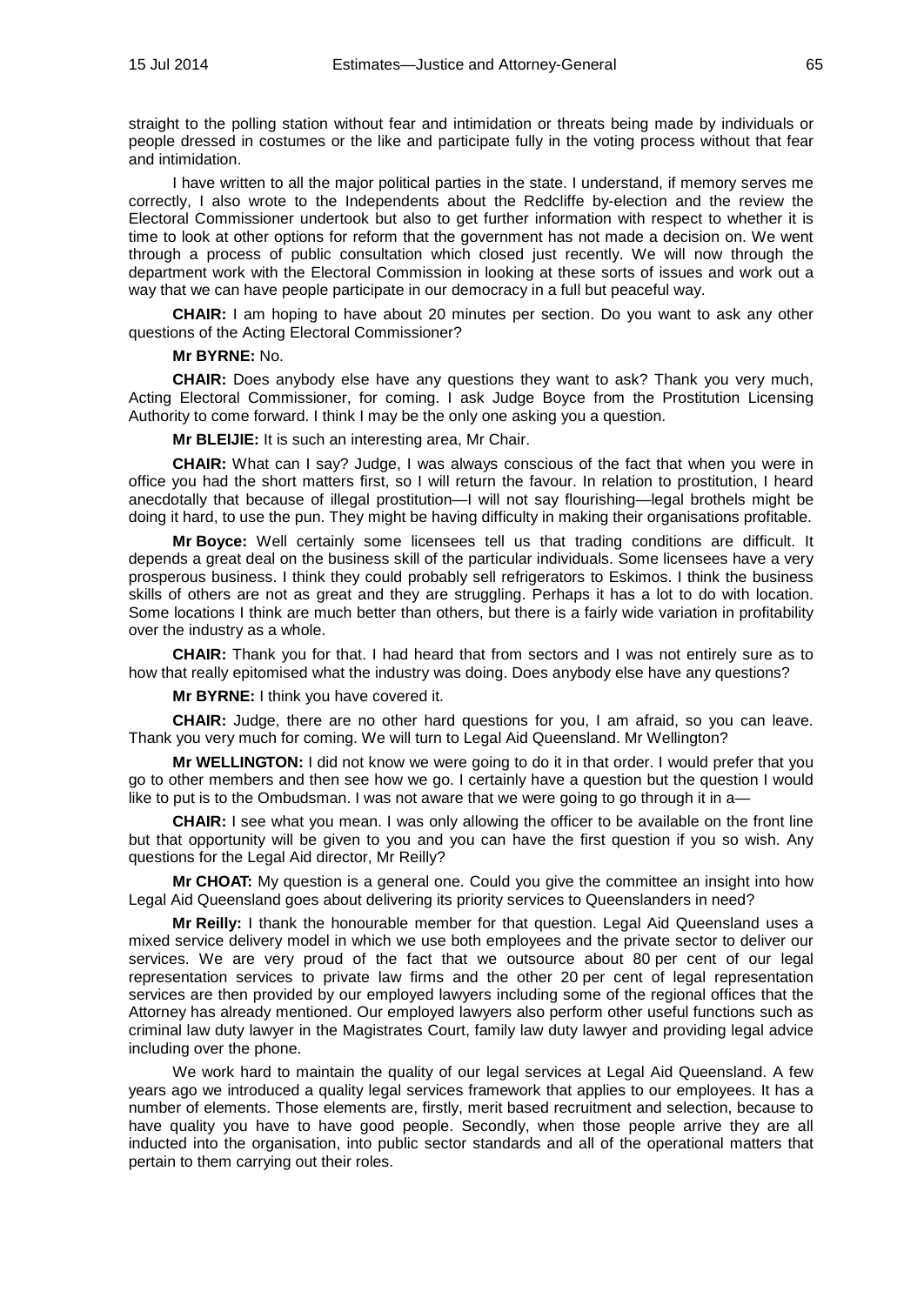Thirdly, we have an ongoing continuing professional development program for staff including a really good in-house program that we run every Tuesday lunchtime which employees of community legal centres and also employees of private law firms are welcome to attend and they are well attended. We make sure they are accessible to our regional colleagues as well through distributing DVDs and having other forms of access.

One of the things I have introduced as CEO is a regular auditing program of all of our in-house lawyers. Their files are audited twice a year for quality, and they are audited against case and practice management standards that we maintain. Those case and practice management standards are very detailed and ensure that the way in which we provide our services to clients is of a high quality and is consistent throughout the state. It is something we take very seriously providing those services to our clients. Something else we have introduced is a legal profession supervision policy. It is very important, particularly for younger lawyers, to be well supervised.

## **CHAIR:** Is this in-house or out-house?

**Mr Reilly:** This is in-house but externally there are some requirements, too. We have it set up so that all lawyers have a clear supervisor—someone who is responsible for providing them with guidance and supporting them in their work. I think Legal Aid is a very good place for young lawyers to work. It is a safe place to practise and to become a good lawyer. We do regular file reviews, which I have mentioned. We have a complaints management system including a dedicated complaints management officer, and we try very hard to solve complaints upfront as quickly as possible informally when we can, and if we cannot we have our more formal processes to go through. We take all complaints very seriously.

We conduct regular client satisfaction surveys, and I think we are due for one this year. They are always really interesting and important to find out what our clients think of us, how we are going, if we are doing the right thing, and if we are not doing the right thing we try to change what we do and do better. It is a continuous improvement approach. Finally, we have a workshop once a year to go through that whole process and make sure it is working well and see what we need to do better at.

In terms of the preferred supplier private law firms, we have a contract with those private law firms and they cover a whole range of issues, including the fact that they are required to comply with the same case and practice management standards. Their compliance with those standards is regularly audited by an audit team. When there is a failure to comply, we then follow that up with the private law firm and have a talk about it and take it from there. That is the main way we get quality. That is the quality process. I can, of course, also talk about the range of services we provide if the committee would like me to.

**Mr CHOAT:** A number of my constituents have come to me who have had dealings with LAQ. I am happy to say the vast majority are very happy. In terms of the law firms that provide that service, are they subject to audits and those sorts of things as well as the LAQ staff?

**Mr Reilly:** Yes, they are. We have contractual arrangements with all of the law firms. So they are quality assured, if you like. We call them preferred suppliers because they are quality assured. Those contracts have within them requirements about how their business is set up and the conduct of the files. A key requirement is that they comply with a set of case and practice management standards that we maintain. They are available on our website publicly. They are very good standards. Those are audited by an audit team. The audit they conduct is a compliance audit, if you like. The people who provide those services are also legal professionals. So consumers also have the option of taking up any concerns about their practice as a professional, if you like, with the relevant agency such as the Law Society.

**CHAIR:** It is a balancing act though, isn't it, in the sense that compared to private practice, you are doing a job for two-thirds of what it pays?

**Mr Reilly:** It depends on the benchmark you are comparing to, but it could possibly be even lower than that.

**CHAIR:** I suspect it was, but I was giving some latitude and yet you are subject to audit. So in 12 months time you get all your files out. I am just trying to work out is there a procedure by which it can be acknowledged that they are getting paid less than in private practice, that red tape ought to be—there are 65c stamps here. Has that all gone, or are we still doing all of that?

**Mr Reilly:** Absolutely. We have introduced some red-tape reduction initiatives over the past year. For example, we have started to introduce some standardised disbursement amounts. For example, the most voluminous criminal law grant of aid is the plea of guilty in the Magistrates Court,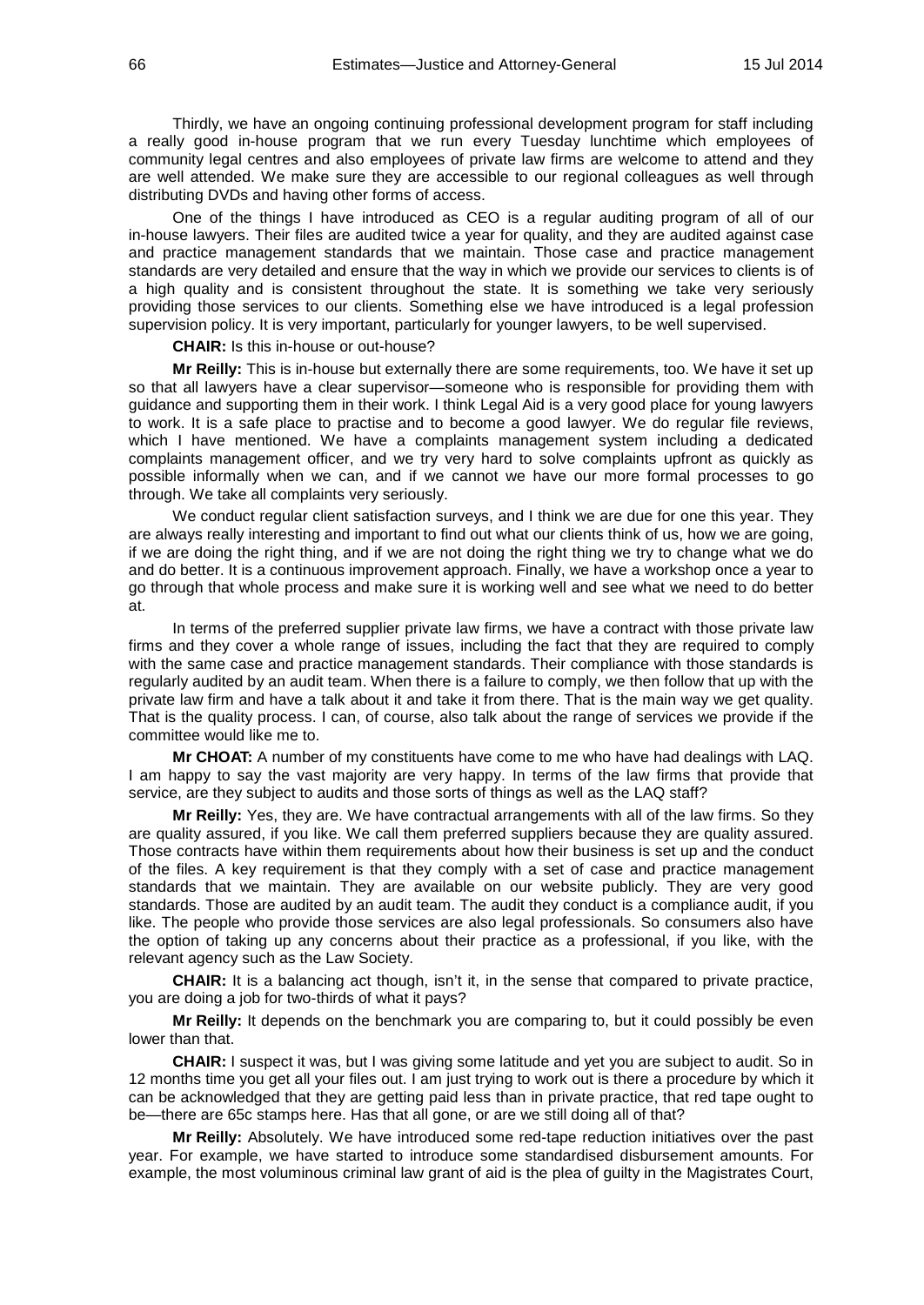and we have introduced a standardised disbursement fee for that. So it is a flat fee that applies every time. We have also introduced a standard fee for plea of guilty as well. We work that through with the profession. It was a really good process to undertake and the profession seems happy with the rate we settled at.

**CHAIR:** That is on the criminal side?

**Mr Reilly:** That is on the criminal side.

**CHAIR:** And the family law side? Do you still have those composite amounts I might call them? Do you still audit those even though it is two-thirds?

**Mr Reilly:** Yes, we do. We have actually put out a discussion paper recently called 'Improving family law grants of aid'. One of the aims is to have less touch points for us with the lawyers, so in the sense of the gateways that we make the lawyer step through to get a grant of aid through the progress of a family law matter. We are trying to reduce those and then provide a guarantee of a certain amount of fees past each gateway. We hope that that will make life easier for the preferred suppliers in terms of them having certainty to go through to the next stage, because family law is all about these stages. From an administrative perspective, it is more efficient for us, too, because it means we are not constantly reassessing things when really it is okay to let it go through to the end of that stage. We have been putting quite a bit of effort into red-tape reduction over the past few years. We have also shifted to an electronic document record management system that is really delivering a lot of benefits on that front, too. For example, the provision of information about a client's financial situation is much easier for lawyers now than what it used to be and that sort of thing.

We hope we are getting better at that. We try very hard to. Our new chair, Brian Stewart, is very supportive of the business partnership approach that we take with our preferred suppliers. We have recently established a new industry reference group with three members of the Bar Association of Queensland and three members of the Queensland Law Society from regional Queensland and South-East Queensland. We practise in different areas of law. We are using that industry reference group as a place to bounce ideas around how we can help the profession and work better with them. We had our first meeting about a month ago. It was really good. I think things are going well on that front. We are very dependent on our preferred suppliers and are very grateful for the great support that they provide for legal aid services in Queensland.

**CHAIR:** I must say back in day—and I do not know whether you remember—they used to issue certificates for fixed amounts. There were no audits, no nothing; you did your work, got the certificate, paid. Have you ever thought of that as an idea?

**Mr Reilly:** We are tending more and more towards fixed amounts. I think we do need to have some system of audit. It is taxpayers' money so there is an obligation there, but we are very aware of the fact that we have to balance that with letting people get on with the job and doing the good work they do.

**Mr WATTS:** Just briefly, you mentioned a DVD that you send out to regional Queensland. I am interested in how you are delivering the quality service to regional and sometimes remote Queensland if someone needs support at the office and contrasting that with what happens in South-East Queensland.

**Mr Reilly:** We are a state-wide organisation and are very proud of that fact. We are committed to the delivery of quality legal services across all of Queensland—regional and remote. Approximately one-third of the Legal Aid Queensland staff are employed in regional offices. We have grant staff, customer services staff and lawyers out in the regions. We have a large network of preferred supplier law firms in regional Queensland. Approximately one-third of our preferred supplier law firms are located in the regions. Having that mixed service delivery model where we rely heavily upon the private sector to deliver our services is fantastic in terms of flexibility and reach. We cannot have a regional office in every town, but we have a lot of law firms in different towns across Queensland. So that is a really important part of how we get out there.

During 2013-14 approximately half of our legal advice and representation services were delivered to clients from non-metropolitan areas. Legal aid services available in regional Queensland include criminal law duty lawyer services in 69 Magistrates Courts and Children's Courts in regional towns across Queensland; and Family Court duty lawyer services, which can I say is an extremely popular and growing service, in Townsville, Cairns, Mackay, Bundaberg, Rockhampton, Maroochydore, Toowoomba, Southport, Hervey Bay and Ipswich. Having that duty lawyer service available in family law as well as the crime stuff has been really good. The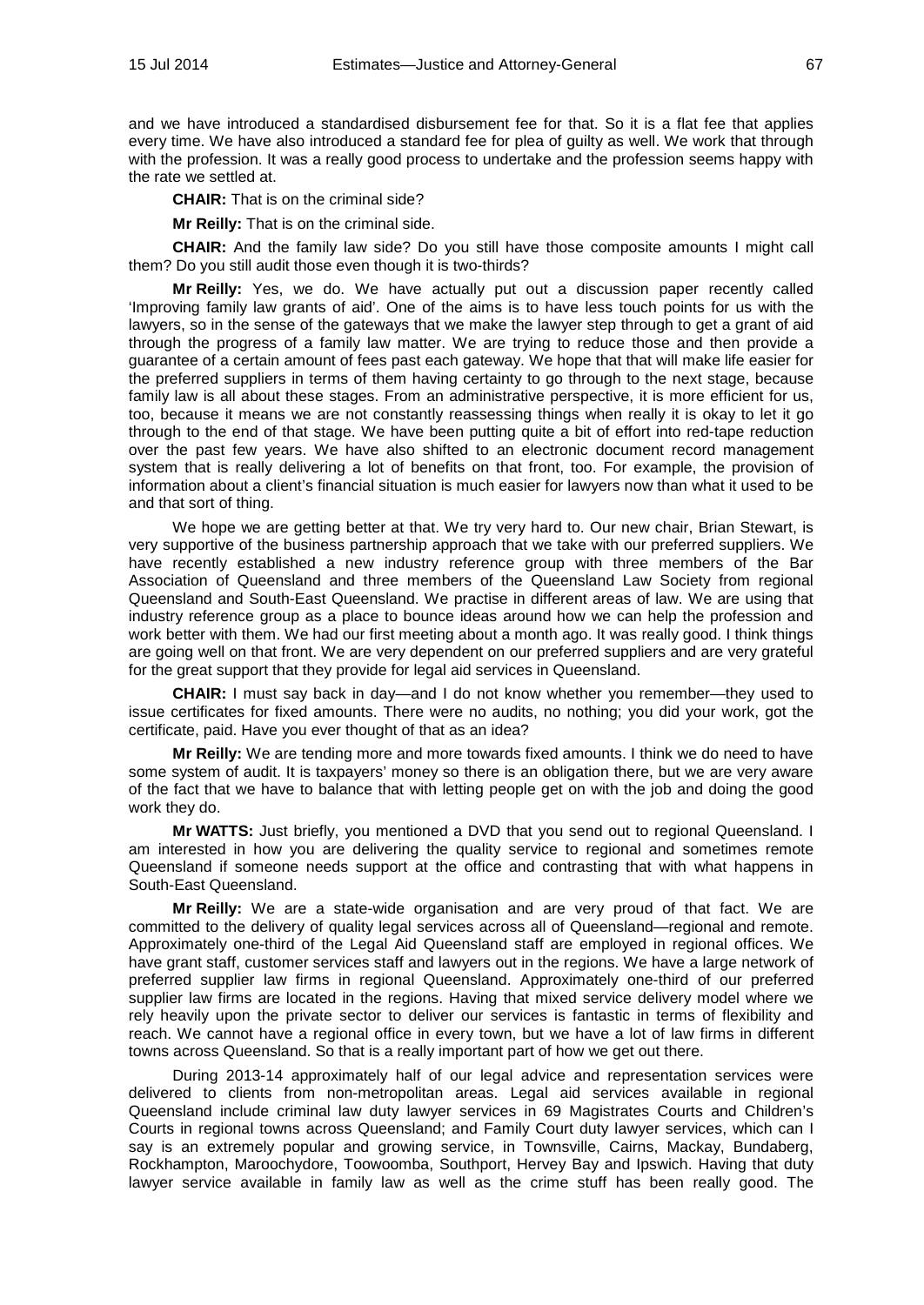community really appreciates the service. We also run legal outreach clinics where lawyers travel to surrounding regions or link in by videoconference to different remote communities. For example, Cairns, being up in the far north and with a huge geographical area to cover, provides services to Cooktown, Mossman, Ravenshoe and Tully. Toowoomba has another huge geographical area to cover. They provide services to Charleville, Cunnamulla, Dirranbandi, Goondiwindi, Miles, Roma and Tara. We have a state-wide telephone legal help line which runs five days a week, nine to five, covering all sorts of issues for people from domestic violence through to crime, child protection and all the sorts of legal issues that affect financially disadvantaged people. We also have the Indigenous information hotline.

Another way we support the provision of legal services to financially disadvantaged people in Queensland is through administering the funding for community legal centres. Legal Aid is one component of a larger legal assistance sector, and community legal centres are another very important part of that. Whilst the Department of Justice strategically manages that program, we provide some administrative support for it as well and have lots of ongoing contact with the CLCs to help them do their important work. One of the things we do, for example, is we coordinate regional assistance forums which were established to enable legal assistance service providers in a particular region to work together cooperatively and collaboratively. They are these great little forums where the Legal Aid people get together with the people from the Aboriginal and Torres Strait Islander Legal Services, the local community legal centre, other NGOs and so on. They talk about how to make sure they are working together to provide their services in the local area. If you ever have the chance to attend one, it is a really good, positive process and I think it is working really well. We are very committed to supporting that into the future.

Another thing we have been doing which has also had a lot of impact in regional Queensland is the Community Legal Education Collaboration Fund. As I said, we are always committed to finding new ways to deliver services. What we do with this one is we provide grants for community legal centres to undertake community legal education activities. A lot of the grants we provide are to regional Queensland. There are all sorts of really good initiatives that have been happening under that one, including the Suncoast Community Legal Service, which has done some really good stuff.

**Miss BARTON:** I have a quick question. You mentioned earlier that you thought that Legal Aid was a great place for young lawyers to work. I wonder what programs and incentives you have in place for graduate lawyers who are coming through if they have either finished their university degree or they are first admitted to practise. What programs do you have in place?

**Mr Reilly:** Thank you. That is a good question and a really interesting one. We do not have a formal graduate program at the moment. What we are finding is that a lot of young lawyers are coming to work at Legal Aid, but they come to us through our call centre; they start off as paralegals. They get to know Legal Aid through working in the call centre and we get to know them. Then when an opportunity comes up in the legal practice for them to practise as a lawyer, because we have gotten to know them, we then provide them with those chances. They get a chance then to get into the practice, have a go, get supported to improve their skills and then hopefully apply for an ongoing job. It is a way of getting the graduates in. It is actually working pretty well, but it is not a formal graduate program as such. The idea of having a graduate program is something that I am very interested in. Over the coming year we will be looking at whether getting the graduates in through that sort of informal approach is the best way to do it, or should we have a formal graduate program? We are going to have a think about that. At this stage that seems to be how the flow-through is coming in. It is not a bad way to do it I do not think.

**CHAIR:** Thank you, Mr Reilly. I think we might go to the Queensland Ombudsman. Mr Clarke, welcome. I think your first question is from the member for Nicklin.

**Mr WELLINGTON:** My question is to the Ombudsman. I refer you to page 107 of the Service Delivery Statements where reference is made to the office's use of own-initiative investigations to address the issue of systematic problems in public administration. It is great to see you promoting own-initiative investigations. I am a great fan of that. I would be interested to see if some other agencies are prepared to be so proactive. I note you lead in by saying that the office has a minimal capital program. My question is: how much money is available to do your own-initiative investigations? Is it really tight, or are you able to have some flexibility as to how many you can undertake and how far you can take those sorts of investigations?

**Mr Clarke:** Thank you for the question. This year the Ombudsman's budget increased quite significantly year on year; there is just over an extra \$1 million in the budget. That has largely come about through some carryover funds for particular projects in the office, and they relate to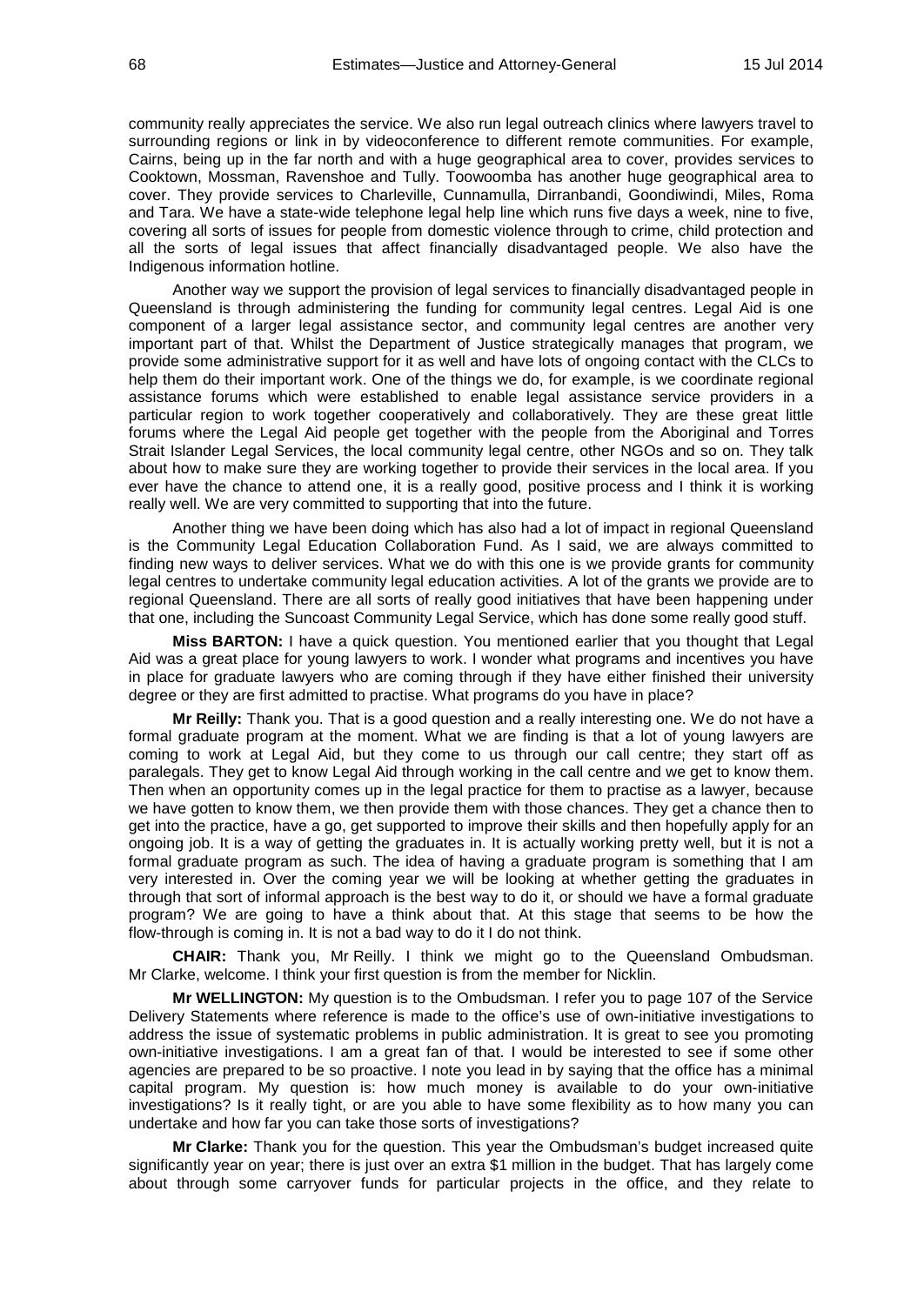information technology projects. There is additional staff in regard to the child safety reforms that have been put in place across government. My office now has returned to its historical role of oversight of complaints in regard to child safety matters, which is a role that was given to the Children's Commission some years ago. That now has returned to the office with additional resources to continue to perform that function. There is some recognition for salary increases. So the office has had a significant increase in budget year on year.

In regard to the specifics of your question about do I have discretion about how to spend the money, yes, I do have discretion. The act provides that I am the ultimate discretionary person within the office to be able to provide, whether I use those funds in a way to manage my first objective in the act which is to provide a complaints service for Queenslanders or the second objective in the act which is to provide for administrative improvement across government and the own-initiative investigations largely sit in both of those spaces. If I have a series of complaints, for example, which would indicate to me that there is some pattern of issue in public administration, I need not investigate the individual complaint but can, in fact, investigate the systemic issue, if I can call it that, under my own initiative. An example where that has occurred would be the ownership transfer fee report I released under the Speaker's permission last financial year. Alternatively, information can come to me by other means, whether that is through the media or information that simply comes by some other mechanism. I can decide to do an own-initiative investigation. Perhaps an example of that would have been the asbestos report I tabled in the House some time ago. Because of a range of issues that I had seen over my career, I decided that there was a need and a benefit to do a report on asbestos regulation in Queensland. Both of those reports give an example of how that work can be done.

**Mr WELLINGTON:** Thank you. Mr Chairman, I have one further question for the Ombudsman. Thank you. I am really keen to see that retained. I understand though, with the recent changes to the Crime and Misconduct Commission to now the Crime and Corruption Commission, the change in definition of 'misconduct' to 'corruption' will, I believe, result in you taking on significantly more workload, if I can be as frank as that. Can you give any advice as to what additional resources or how much extra money you think you will need to manage this increased workload?

**CHAIR:** Do we need to put that to him, though? Do you accept that misconduct to corruption will mean more work to you?

**Mr Clarke:** Thank you for the question. I do believe there will be more work come to my office as a result of those changes. At the moment, it is very difficult to say how much additional work will come. In the first instance because of the legislative structure that has been put in place, those matters that would previously have been in the jurisdiction of the Crime and Misconduct Commission and now no longer in the jurisdiction of the Crime and Corruption Commission, are likely to return to agencies to be dealt with. The amount of work that flows to my office will depend very heavily upon the satisfactory treatment of those complaints by agencies. If agencies do a wonderfully good job, then the impact on my office may be less. If agencies do not have in place very sound complaints management systems, investigation systems and the like, then there may be a more significant impact in my office.

By way of example, last year my office has received about 25 public interest disclosures. In the previous year, I only had about seven or so public interest disclosures. That is the area where I suspect there will be the greatest impact in my office, that is, in PIDs, because about 80 per cent of PIDs made across the public sector related previously to misconduct, which was in the jurisdiction of the Crime and Misconduct Commission. I anticipate that at least a significant proportion of that will ultimately end up in the office, but it is virtually impossible for me to predict what that will be at this point in time. I will, of course, make submissions to the government when I am aware of what those impacts are.

**Mr WELLINGTON:** Mr Chairman, if I can ask a follow-on question, following on from the question that I put to Dr Levy earlier this morning in relation to a complaint of bullying by an elected council official. The complaint was made to the mayor and also to the chief executive officer of the council. I am actually the patron of the organisation that deals with this complaint of bullying. The response to the complaint was actually a letter from the councillor effectively saying, 'Well, I apologise'. That was all that was happening. Is it the case that if the organisation wants to pursue that matter further, they would then raise the matter with you? Would that be a matter under your resourcing responsibility, if they are not happy with that way of handling it by the local council?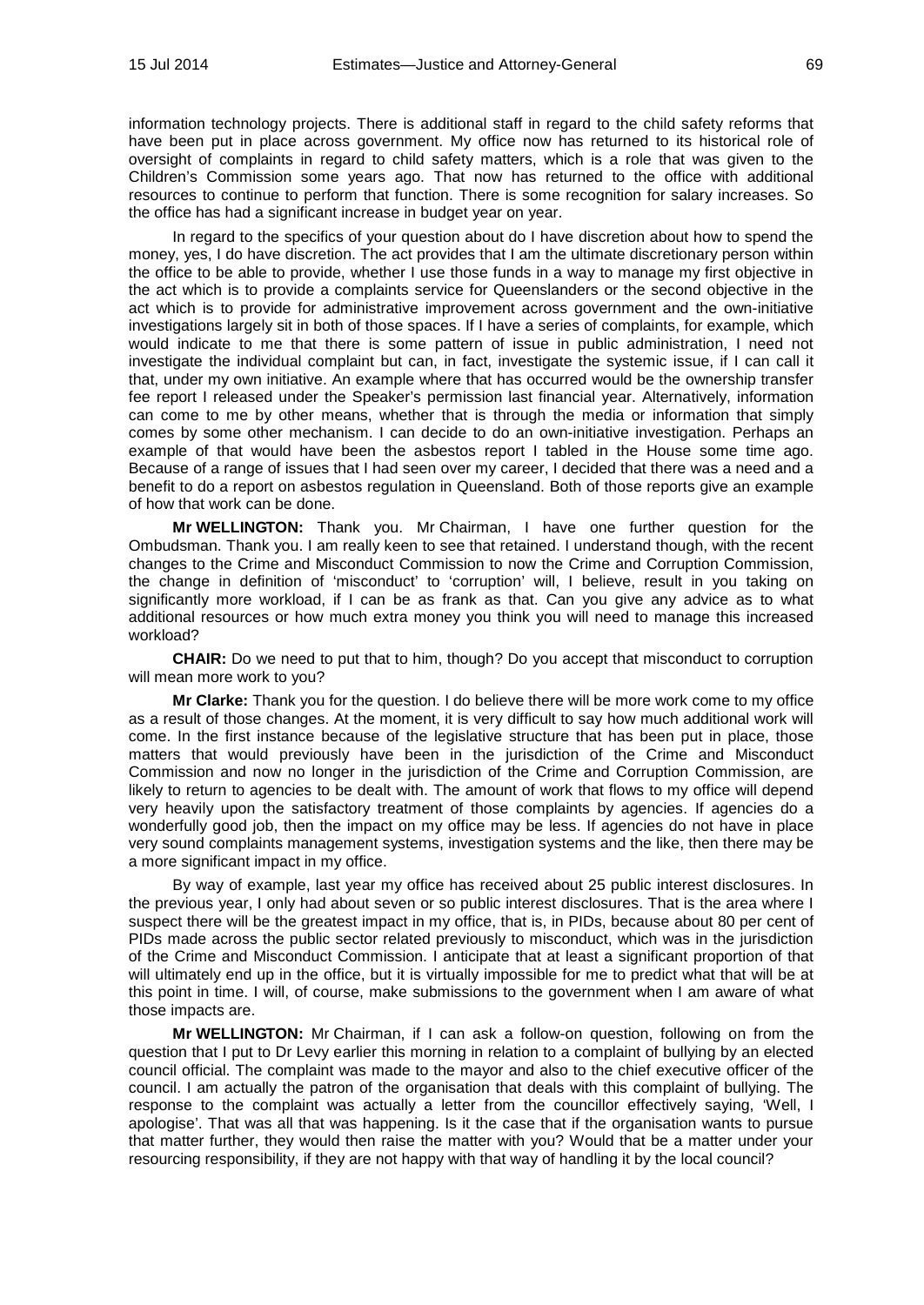**Mr Clarke:** Local councils are certainly within my jurisdiction. For matters that are no longer in the Crime and Corruption Commission's jurisdiction, in other words, they do not meet the fourlimb test of being corrupt behaviour, if someone is dissatisfied with the outcome of a complaint, whether it is a public interest disclosure or otherwise, handled by a local council, they are at liberty to refer the matter to my office. In general terms, most local government matters would be within jurisdiction, yes.

## **Mr WELLINGTON:** Thank you.

**CHAIR:** You have a process, though, do you not, where in fact you will not take it on if there is still an avenue which that complainant should pursue?

**Mr Clarke:** There are general and specific provisions in regard to what matters should and should not be investigated within my office. The general policy approach is that we expect that complainants will have initially raised a complaint with an authority and then subsequently sought a review with that authority if they are dissatisfied with the first decision. In the conduct of any review one would anticipate the chief executive would become aware of that or at least a member of the senior executive of that body would become aware of it if there was a review undertaken in the body. If they remain dissatisfied after that review, then as a policy position my office would then consider it.

There are also, under section 23 in the Ombudsman Act, a range of provisions that allow me to not investigate a matter if I think there is another organisation or avenue available to the individual. For example, if I thought that it was more a discrimination matter than a public administration matter, I would either recommend to the complainant that they talk to the ADCQ or seek their permission for me to directly refer the matter to the ADCQ on their behalf, and we are increasingly doing those direct referrals through the office.

**CHAIR:** And I understand the Public Service Commission has something in place to streamline, to ensure there is a process for the handling of complaints within the Public Service. Are you aware of that?

**Mr Clarke:** I am aware generally of the provisions that apply in the Public Service. Each and every agency, of course, after the amendments the government put through recently, is now required to have a service delivery complaints management system in place that complies with the Australian standard and, indeed, is reported annually in annual reports, et cetera. That has been a very positive development. The work that the Public Service Commission is doing in terms of management of performance, if that is what you are referring to, Mr Chair—

**CHAIR:** It was really the line of inquiry in relation to something between corruption and misconduct, where you get a complaint. Really my question is this: will you refer those to the Public Service Commission or the appropriate department for them to consider their process before you handle it?

**Mr Clarke:** I am sorry, I misunderstood. Yes, we will. If the matter has not yet been through due process within the agency, we will either ask the complainant to refer the matter to the agency or seek their permission to directly refer it on their behalf if that is easier and more streamlined. That is a process that we have done. Over the last couple of years, it increased quite substantially the number of direct referral matters that we deal with within the office.

**CHAIR:** Thank you. Are there any other matters? Member for Broadwater.

**Miss BARTON:** Thank you very much, Mr Chair. In previous years, you have advised the committee that your office had information sessions and development programs that you have made available to agencies about the management of complaints at an internal level and they have been quite successful in the past. Could you detail what you have been able to do in the past 12 months and whether or not you intend to continue with these professional development sessions and so forth for state agencies?

**Mr Clarke:** Thank you, Ms Barton, for the question. The training program and the administrative improvement elements of the office include a couple of streams. One is that we will continue to work with agencies to review their complaints management systems and processes. Last financial year, we completed 15 of those reviews of state agencies. In the previous year, I think we did 17 local governments. We are working our way through public agencies to conduct reviews of their complaints management systems. A particularly important one that has just been finished is a review with the Department of Communities, Child Safety and Disability Services around their complaints management system in preparation for the child safety changes across government.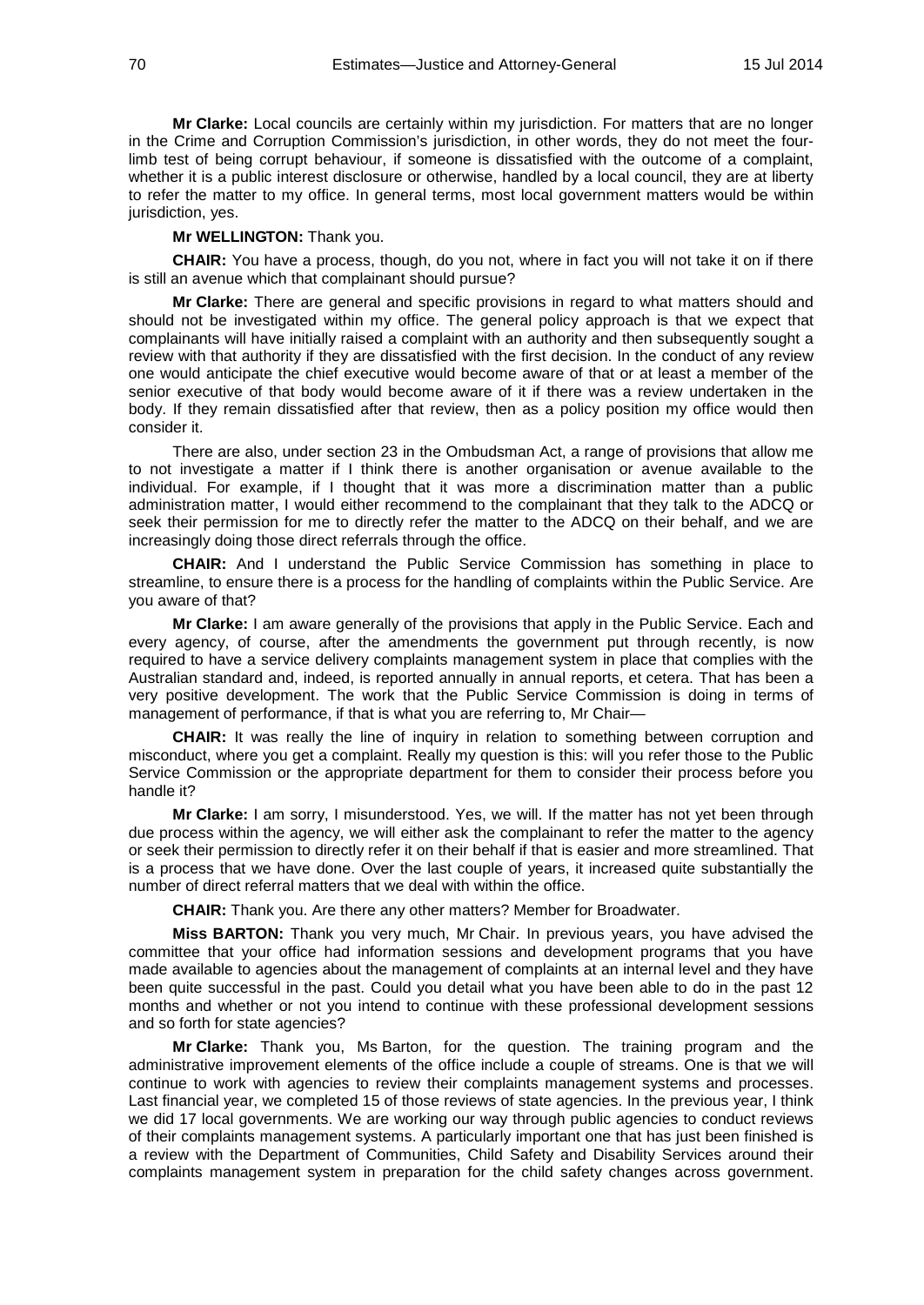That has been an important initiative. We have also continued to offer the training programs that we have offered now for a number of years. I think they were introduced in about 2005/2006. Last year, we offered 137 training sessions to about 2,200 participants. That was a very significant increase on the previous year, which was impacted by the change of government processes and machinery of government processes that followed the last state election. It is very pleasing that agencies have now returned, so to speak, to participate in those programs. I am hopeful that that will continue at least in its current form if not in increased levels.

Finally, the other thing we do in regard to administrative improvement is provide advices to agencies. We do about 50 or 60 advices a year and those advices relate to queries from agencies about complaints management investigations or any aspect of being able to deal effectively with complaints. I have very experienced officers within my organisation who can provide that advice. We try to provide that advice to agencies in a very timely way, so we assist them to improve their systems each and every time they get an opportunity to look at them.

**CHAIR:** Are there any other questions? Thank you very much, Mr Clarke. The member for Rockhampton wishes to ask the director-general about a question on notice.

**Mr BYRNE:** Thank you, Mr Chair. This is a legacy of matters that were raised previously, Director-General. It is question on notice No. 15, where there has been some discussion previously that raised a number of issues about the spend on the High Court challenge and various other things. I find it hard to reconcile the answer provided there, which is about policy development and a number, the inference being that there is no price put to any work done by the department in relation to that High Court challenge. Does that remain the position?

**Mr Sosso:** Member for Rockhampton, I was just reading the question on notice here and getting it in context.

**Mr BYRNE:** While you are thinking, the piece that intrigues me is the last part of the question on notice, which is 'and the departmental legal and other costs used to prepare materials to defend the legal challenge to the legislation'. I understand the first part of the answer that has been provided.

### **Mr Sosso:** Sure.

**Mr BYRNE:** But I assume you must have an activity based costing funding model inside the department. That would be natural. You would be able to attribute resource and effort against particular functions or tasks or however you break this up.

**Mr BLEIJIE:** It depends how many laws are appealed.

**Mr BYRNE:** Yes, fair enough.

**Mr BLEIJIE:** Which is not subject to us.

**Mr BYRNE:** You must have a body of work that goes on; it does not happen without a price. I am simply asking what is the price, the estimate even, of that body of work that must have been done to put us in that position, that put the department in the right position prior to anything that went forward in the High Court.

**Mr Sosso:** I think my reply to the member for Rockhampton is that it would be very difficult. I presume we could get some figure for you, but it would be inherently problematic. The reason I say that is twofold. First, there are fees that would be paid to external lawyers and barristers, which one could obtain relatively easily. Then there is the notional cost of staff in terms of people within the Office of Fair and Safe Work Queensland. Then there would be the notional costs of staff within the Crown Law office. As was indicated earlier today, that is an office that since 1997 has been self funding. The mix of that information and the timing of it is volatile. Sure, it would be relatively easy if you were to ask me on notice what would be the cost of external lawyers, to get one. I could obtain that information from the Crown Solicitor, who is not there. I was just looking to see if he is there, but he is not there. The rest of it is inherently problematic. Certainly, I do not think I could provide you with a realistic estimate of the costs of the notional time spent by the Office of Fair and Safe Work Queensland, because there would be a plethora of officers doing a range of work that they do not keep time costings on. Public servants do not charge by a unit. I would not require them to say, 'I've spent five minutes on this and 10 minutes on that'. It is different in an external unit like an external firm of solicitors or possibly Crown Law. Having a look at that question, it covers the whole gamut. If it was a more confined question, possibly an answer could be given.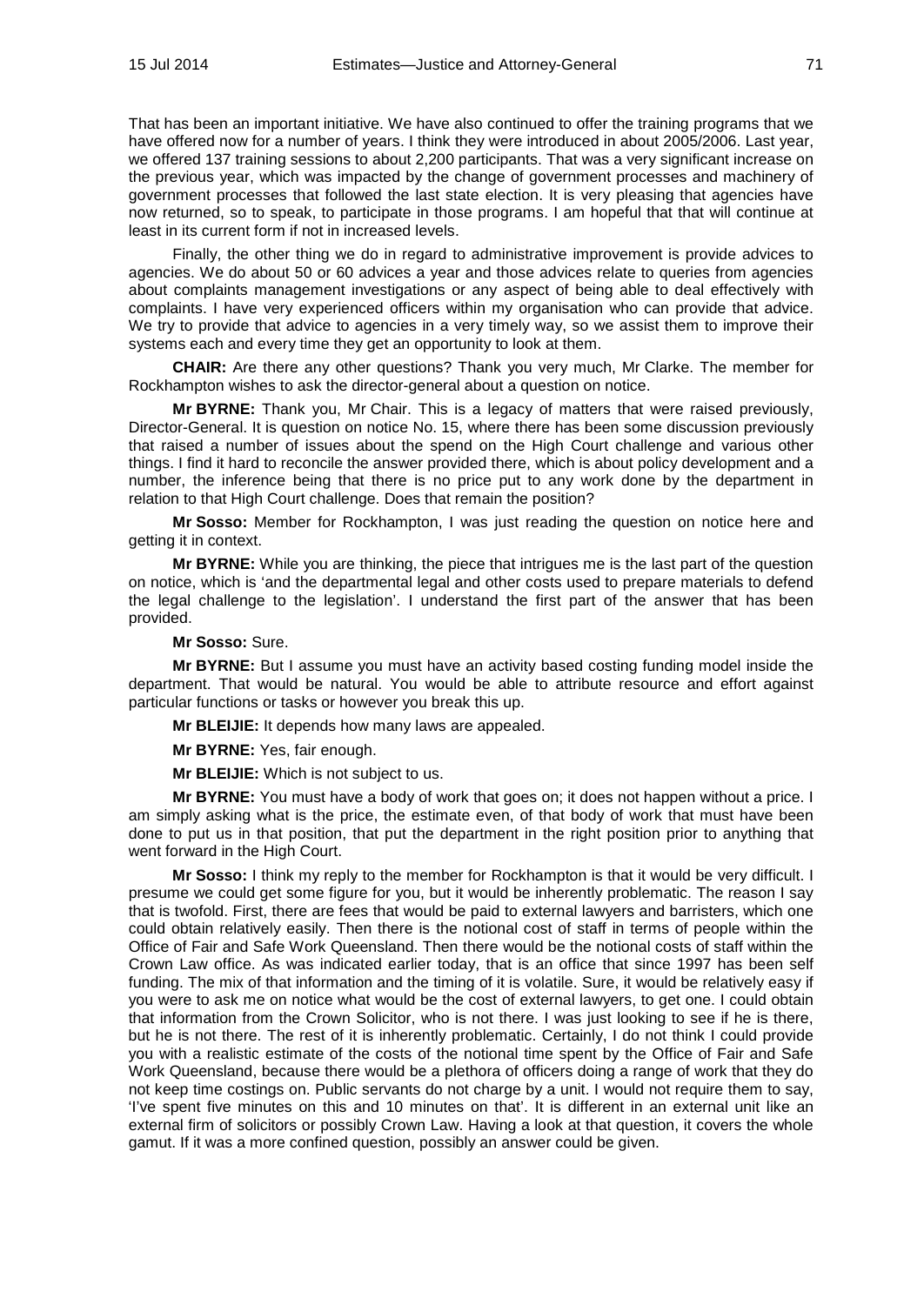**Mr BYRNE:** If I can just park the difficulties in establishing a cost, if you like—if I can park that, and I accept what you are saying; maybe the systems are not sophisticated enough or whatever—but you do accept that there is a cost for—

**Mr Sosso:** Absolutely. It is just a question of ascertaining from the honourable member the component of the cost, because there is not a time-costing model used by public servants. I have a special projects legislation area where officers are involved in the development of policy and legislation five days a week, 52 weeks a year. It would be impossible for me to say how much money was expended in the development of powers of attorney legislation, if you know what I am saying. The same applies throughout the whole Public Service.

**Mr BYRNE:** That all sounds entirely plausible to me. I am not trying to make more of it than it is, but that answer you have just given me would have been far more useful to me looking at the answer to the question and knowing what was being asked in the first place. If no other criticism, that explanation you just provided there might have been more helpful than some of the language that was wrapped around that answer to understand what has happened here. I will leave it at that. Thank you.

**CHAIR:** Does anybody have any questions of the Information Commissioner?

**Mr WELLINGTON:** Yes.

**CHAIR:** Information Commissioner, would you kindly step forward? The member for Nicklin has a question for you.

**Mr WELLINGTON:** Thank you. My question relates to page 74 of the Service Delivery Statements. Halfway down the page it is headed 'Resources and Performance' and it then states—

…

…

Major deliverables for 2014-15 include:

• encouraging agency leaders to champion an open culture to maximise information access

• continuing to improve regional awareness and compliance

What sorts of resources do you anticipate you will need to allocate to do this? I suppose the reason it has to happen and the reason you have worded it that way is that some public servants are very reluctant to reveal what people are asking to see. Whether they want to protect a minister or protect a senior public servant, a director-general or whoever it might be, there must be some reluctance there otherwise there would not be this need. That is a hypothetical. So what sort of money are you looking at and how big is the problem?

**Ms Rangihaeata:** We do not allocate a specific budget to that work. However, I have been engaging with CEOs and councillors across Queensland, and I am continuing to do that throughout this financial year. It is critically important that we engage at that level because our work has confirmed the importance of active leadership in this area to result in that cultural change which was anticipated to be quite a challenge when the right to information legislation was introduced. We are, however, seeing positive change in this area through our performance monitoring work and certainly our interactions with agencies which include government departments, local governments, statutory authorities and so on. So it is quite a range and diverse group. Certainly when I have been travelling and meeting with regional organisations of councils and departments I have been quite reassured by the commitment to openness there is. Through our discussions it has become quite clear that at a CEO level there is quite a good commitment to openness. I think the challenge really is the communication and demonstration of that throughout the agency. That is an ongoing challenge to ensure that people understand that their CEO and senior executives are committed to that. The open data initiative is a good example of clear leadership in relation to a specific issue of pushing information out because it has really challenged people to think about those issues in relation to data, because there are risks associated with releasing data and people need to think about how they manage those risks and how they communicate to their staff their commitment to it and what they expect of them.

**Mr WELLINGTON:** How prevalent is it the case that you have to go back to the staff and say, 'Look, this should be released. You're too protective'? How big a problem do you see it as?

**Ms Rangihaeata:** In that respect, our only exposure to that really is through our external review function and we see a very small proportion of applications that come to us on review—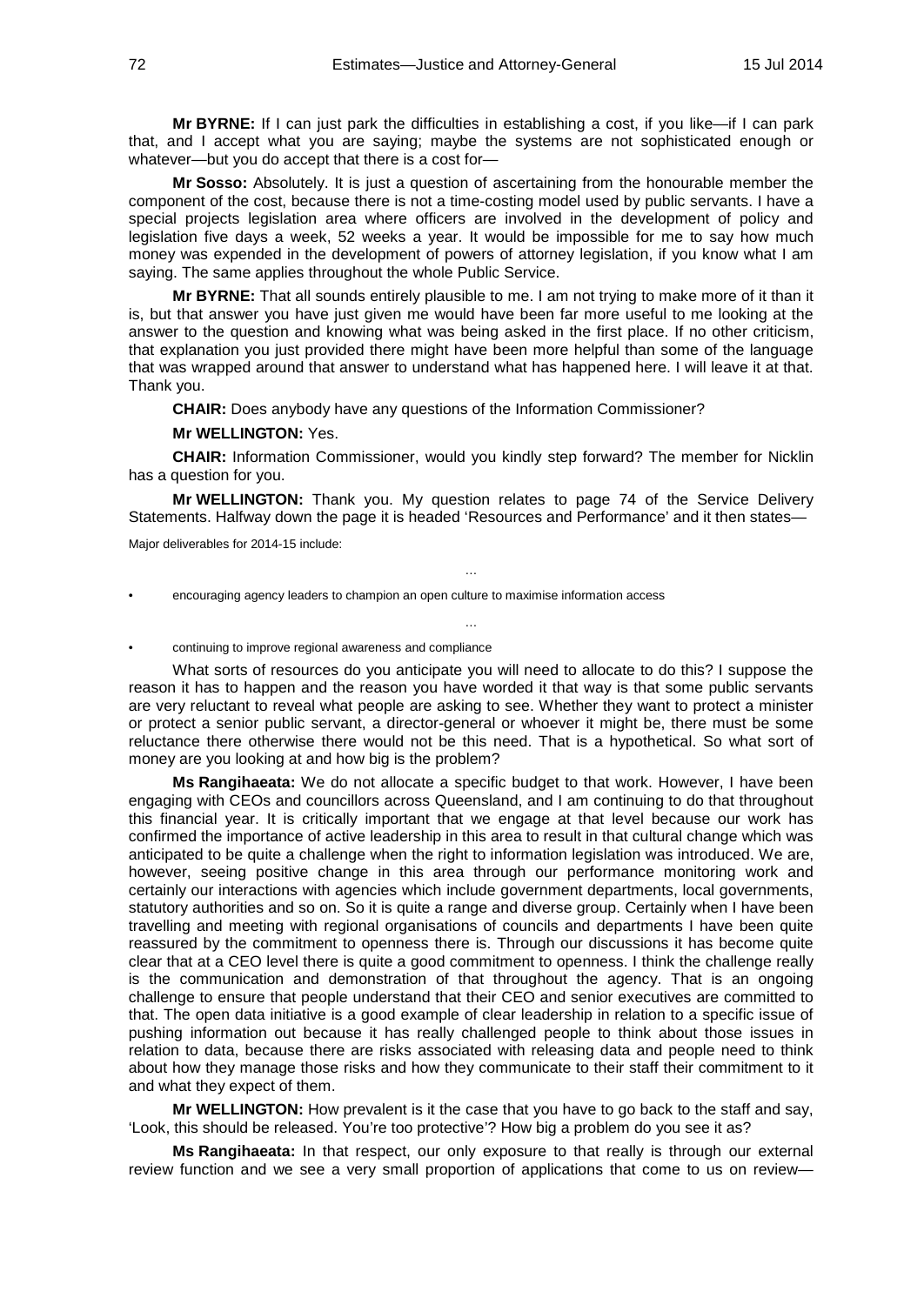probably, I think, about three per cent to five per cent, depending on the year. In a lot of those cases—approximately 90 per cent—we are able to informally resolve those applications without resorting to a formal decision. So both the agency and the applicant and third parties, where it is relevant, agree with our view and we settle it on that basis. It is a mixture. A lot of issues relate to what is considered to be insufficient searches. People are concerned that there should be more documents. Sometimes that is on the basis of misunderstandings about how an agency works and records information on what has occurred. Other times there are more documents and an agency locates those documents, considers those and may well release them. There is a wide variation in outcomes. Certainly our decisions where we are required to make a decision where we have not settled all of the issues in the review do not show a clear trend in terms of a concern about release. Generally, decision makers who are required to make independent decisions within their agency are quite good at applying the legislation.

**Mr WELLINGTON:** One of the concerns is that, whilst there was criticism of the previous Crime and Misconduct Commission managing complaints, the message I received was that many people felt more comfortable that someone external from the local government or from the same department was actually going to look into it or supervise it. Under the new model, effectively a local department or a local council all do their own thing and the concern is that they are protecting their own. They might have their ethical standards units, but by crikey some of the evidence that I have seen is questionable about their willingness to really get to the bottom of the complaint. Is it the case that there is not a significant resource cost for people to proceed to that next step and say, 'We're not happy with our local council handling of our complaint. We'll now proceed to the Ombudsman'?

**Ms Rangihaeata:** We do not handle complaints that arise from the CCC. However, we do see a number of external review applications that relate to a complaint and we do consider whether or not documents requested under the right to information or information privacy application should be released. But we do not actually consider CCC complaints.

## **Mr WELLINGTON:** Thank you.

**Miss BARTON:** I have a quick question for the commissioner, and I appreciate that you have not been in the role 12 months yet. Firstly, congratulations on your first estimates. I hope you have not found the experience too trying or too troublesome. I just wondered if you could detail in the period of time that you have been in this role some of the important work that you have seen that you have been able to do as the Information Commissioner but also whether you might be able to provide some detail about the budget of your office and how that is distributed within the office.

**Ms Rangihaeata:** Certainly. We have just seen five years since the introduction of the legislation, so we are certainly well past the implementation stage and we have done some very important performance monitoring work that has not only shown what the state of right to information and information privacy compliance is but also assisted in raising awareness, which is one of our functions. Last financial year we also finalised a record number of external review applications—501 applications—which is a very substantial amount of work, because we are also seeing that the external review applications are far more substantive in their nature now. We have not seen the quick closures, as people might refer to, which may be because of the increasing awareness of what people do come to the office for and the increasing quality of practice by the agencies in the first instance.

In terms of the budget, approximately half the budget goes to the external review function that is, merits review of agency decisions on access and amendment applications. We have a small team that run the inquiry service that provide advice and assistance to the community and agencies. We have another small team called the performance monitoring team—three FTEs which conduct a range of activities that include in-depth compliance audits of agencies and also privacy reviews of systemic nature issues. We also have a program of desktop audits of online information agencies provide in their compliance with right to information and privacy requirements, and in this past financial year we focused on hospital and health services and departments in that respect. We have a very small privacy team that are in very high demand for their services in providing expert privacy advice to agencies. Certainly, the technological issues are a real challenge for all agencies and pose a lot of potential risk that they seek advice on in terms of how to manage not only in terms of their compliance with the legislation but also meeting community expectations, which is an ongoing issue and risk to their reputation and their relationship with their clients.

**Miss BARTON:** I was just wondering, with your indulgence, Mr Chair, if you could also clarify what your office has been doing to promote an understanding of the requirements under the IP Act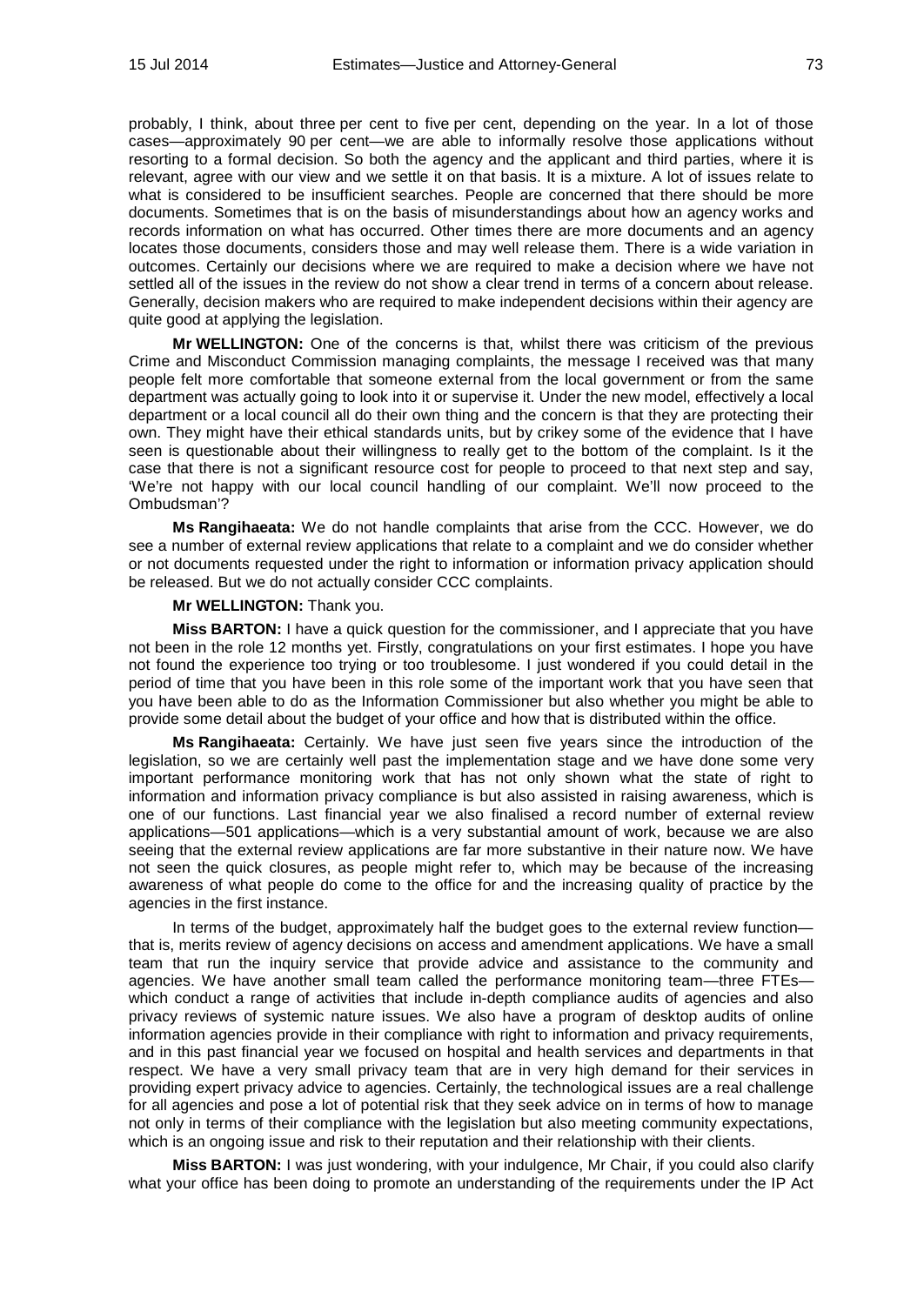for some of the regional and rural communities and areas of Queensland so that they are aware of what their obligations and requirements are as well.

**Ms Rangihaeata:** In the 2013-14 financial year we completed finalising a range of online training modules that are available to anyone anywhere across the state whenever they need to access that training, and that was a large investment by the office and has had significant take-up, including whole agencies requiring all of their staff to complete the general awareness components. There is also a series of modules for decision makers that really steps them through the process to ensure that they are aware of their obligations under the legislation, because after providing that training which we had done previously face to face in Brisbane it is obviously quite difficult to reach the very small numbers of regional decision makers spread across the state. We have had difficulties with turnover and often they are not a dedicated officer; they are someone where an application lands on their desk and they are required to quickly pick up the Act and figure out what to do. So that online training is a key resource for regional agencies. Also when we conduct training we prepare webinars and record those webinars. We have had great participation from regional decision makers and other practitioners in that training as well and great feedback, not only in terms of the individuals but as I have met with CEOs and councils around the state they have commented on the feedback that they have had from their staff about the range of our training and resources and enquiry service, which often do on-the-phone training if required.

## **Miss BARTON:** Thank you.

**CHAIR:** I call on Mr Crofton, the Public Trustee. Mr Crofton, we have time to ask the question; we do not have time for you to answer it.

**Mr Crofton:** I am perfectly comfortable with that.

**CHAIR:** Member for Nicklin.

**Mr WELLINGTON:** Thank you, Mr Chairman. I will be brief. My question is to the Public Trustee in relation to page 123 of the Service Delivery Statements where reference is made to the Public Trustee's continued business improvement through program restructure and outsourcing arrangements. Reference is made to the appointment of a service provider to provide financial planning services to clients, and my questions are: is the service provider a private entity and if they give advice that is flawed will there be insurance cover to cover that flawed advice so we do not see a repeat of the Commonwealth Bank fiasco? The final part of the question is: do these service providers have to cover their own costs or are their costs met by the department?

**Mr Crofton:** Thank you for the question. That reference relates largely to the Public Trustee Office's or the public trust office's activities as an administrator for adults with an incapacity where appointed by QCAT—the Queensland Civil and Administrative Tribunal—or sometimes the courts. The obligation, if I may, is to prudently manage the funds and property of such clients with a decision-making incapacity. That is mandated not only by the Guardianship and Administration Act but there is a reference there and an inclusion—indeed an obligation—to observe part 3 of the Trusts Act. So the obligation is to invest clients' funds.

The Public Trustee has for a long period of time had a partnership by way of contract with a financial planner or planners. The reference in the SDS is to a process that was undertaken to revisit that arrangement and to contract given price, service level, insurances and other mandatory requirements with an appropriate financial planning service. Happily, the contract engaged is with, I think, the largest financial planning firm in Queensland and has representation, importantly, for the Public Trustee's clients throughout Queensland, that is, accessibility. Yes, that organisation carries insurances.

The Public Trustee also has its own staff in a program of the office, some of whom, or many of whom, have financial planning qualifications. So the management of that contract, both generally and at a specific file level, is attended to earnestly not only by individual trust officers but also others within the organisation. We have had a long relationship with this particular planning adviser and I must say that their performance has been very sound. They are certainly insured. I cannot speak to the Commonwealth Bank fiasco.

**CHAIR:** Thank you. The time allocated for the consideration of the proposed expenditure of the relevant organisational units within the portfolio of the Attorney-General and Minister for Justice has expired. On behalf of the committee, Attorney-General, I thank you and your advisers for your attendance today. Attorney-General, I remind you that your answers to the questions taken on notice at today's hearing are to be provided to the research director by the close of business Friday,